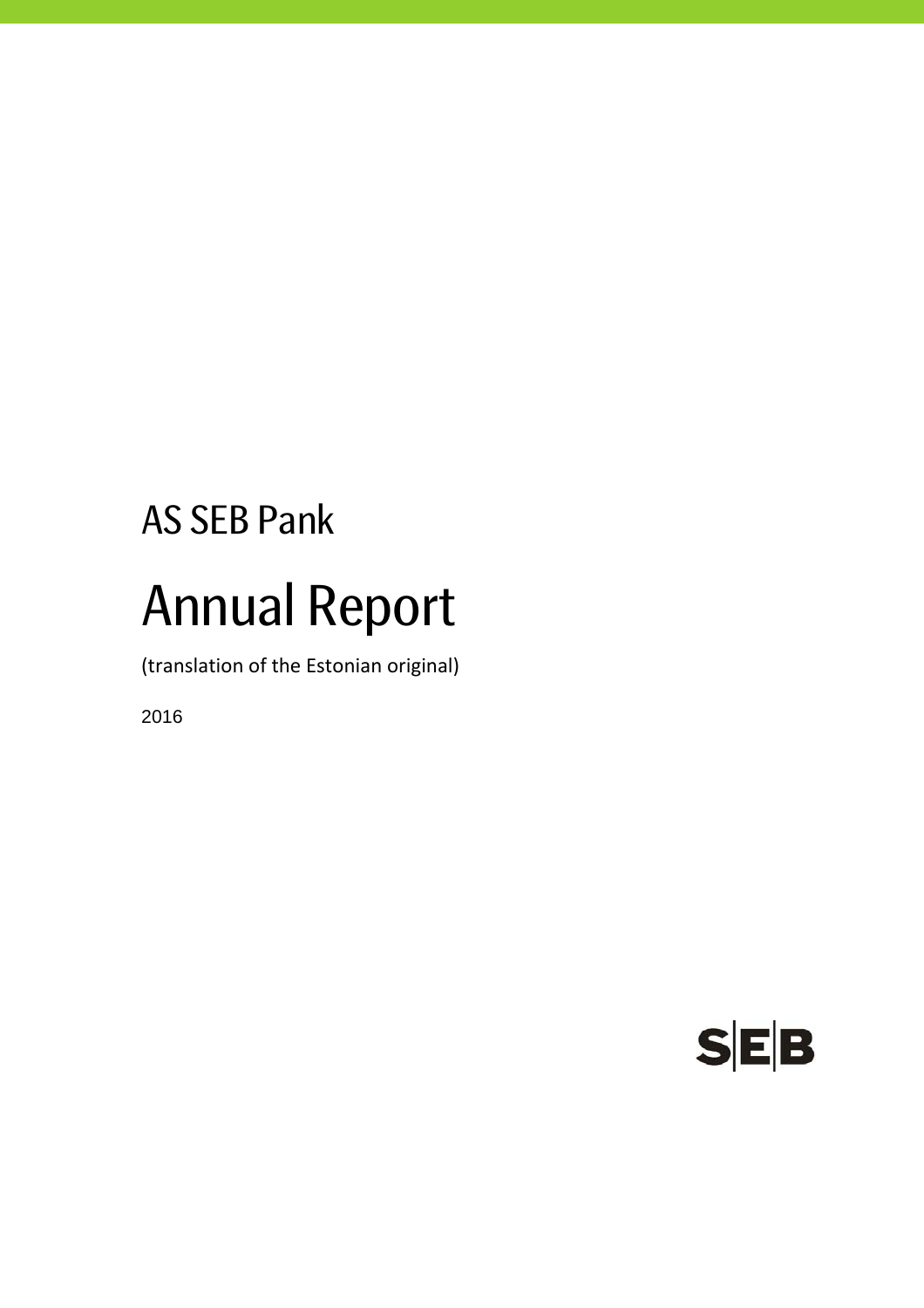|    |       |                                                                                   | $\overline{2}$           | 2. Risk policy and management_______            |
|----|-------|-----------------------------------------------------------------------------------|--------------------------|-------------------------------------------------|
| I. |       |                                                                                   | $\overline{3}$           | Risk policy and structure____<br>2.1.           |
|    |       |                                                                                   | 3                        | 2.2.                                            |
|    |       |                                                                                   | 3                        | 2.3.<br>Market risk___________________          |
|    |       |                                                                                   |                          | 2.3.1. Foreign exchange risk________            |
|    |       | <b>II.</b> Management Report________<br>_________                                 | $\overline{4}$           |                                                 |
|    |       | 1. Credit institution's group as defined in Credit Institutions Law____           | $\overline{4}$           | 2.3.3. Equity price risk_____________           |
|    | 1.1.  |                                                                                   | $\overline{4}$           | Concentration of risks_______<br>2.4.           |
|    | 1.2.  | Members of Management and Supervisory Board                                       |                          | 2.5.<br>Liquidity risk_______________           |
|    |       | and shares held by them______<br>_______                                          | 5                        | Operational risk<br>2.6.                        |
|    | 1.3.  | Statement of AS SEB Pank Management procedure                                     | $\overline{\phantom{0}}$ | 2.7.<br>Fair value of financial assets and      |
|    | 1.4.  |                                                                                   |                          | 2.8.<br>Capital requirements__________          |
|    |       |                                                                                   | $7\phantom{.0}$          | 2.9.<br>Internal control system______           |
|    |       | 3. Statement of remuneration in SEB Pank Group___________________________________ |                          | 2.10. Control functions__________               |
|    |       |                                                                                   |                          | 3. Interest and similar income_________         |
|    |       |                                                                                   |                          | 4. Interest expenses and similar charges_       |
|    |       |                                                                                   |                          | 5. Fee and commission income________            |
|    |       |                                                                                   |                          | 6. Fee and commission expense_______            |
|    |       |                                                                                   |                          | 7. Net income from foreign exchange____         |
|    |       | 2. Consolidated statement of comprehensive income                                 |                          | 8. Gains less losses from financial assets      |
|    |       |                                                                                   |                          | at fair value through profit or loss___         |
|    |       |                                                                                   |                          |                                                 |
|    |       |                                                                                   |                          |                                                 |
|    |       |                                                                                   |                          |                                                 |
|    |       |                                                                                   |                          | 12. Impairment losses on loans and advanc       |
|    |       |                                                                                   |                          | 13. Balances with central bank                  |
|    | 1.1.  | ----------------- 24                                                              |                          | 14. Loans and advances to credit institution    |
|    | 1.2.  |                                                                                   |                          | 15. Loans and advances to customers____         |
|    | 1.3.  | $\frac{1}{26}$                                                                    |                          |                                                 |
|    | 1.4.  | Foreign currency transactions and assets and                                      |                          | 17. Other financial assets_____________         |
|    |       |                                                                                   |                          | 18. Prepaid expenses and accrued income_        |
|    | 1.5.  |                                                                                   |                          | 19. Investments in associates__________         |
|    | 1.6.  |                                                                                   |                          |                                                 |
|    |       |                                                                                   |                          | 21. Property, plant and equipment______         |
|    |       |                                                                                   |                          | 22. Due to credit institutions                  |
|    |       |                                                                                   |                          | 23. Due to customers                            |
|    | 1.7.  | Offsetting financial instruments<br>$-$ 35                                        |                          | 24. Other financial liabilities                 |
|    | 1.8.  |                                                                                   |                          | 25. Accrued expences and prepaid income         |
|    | 1.9.  |                                                                                   |                          | 26. Financial liabilities at fair value through |
|    | 1.10. |                                                                                   |                          |                                                 |
|    | 1.11. |                                                                                   |                          |                                                 |
|    | 1.12. |                                                                                   |                          |                                                 |
|    | 1.13. |                                                                                   |                          |                                                 |
|    | 1.14. |                                                                                   |                          | 31. Contingent assets and liabilities and co    |
|    | 1.15. |                                                                                   |                          |                                                 |
|    | 1.16. | Dividend income<br>--------------- 39                                             |                          | 33. Related parties                             |
|    | 1.17. |                                                                                   |                          | 34. Primary statements of parent company        |
|    | 1.18. |                                                                                   | $-40$                    |                                                 |
|    |       |                                                                                   |                          |                                                 |

by the International Financial Reporting Interpretations Committee\_\_\_\_\_\_\_\_\_\_\_\_\_\_\_\_\_\_\_\_\_\_\_\_\_\_\_\_\_\_\_\_\_\_\_\_\_\_ 41

|    | Contents                                                                    | Р.                   |    |                                                                  | Р. |
|----|-----------------------------------------------------------------------------|----------------------|----|------------------------------------------------------------------|----|
|    |                                                                             | $\overline{2}$       |    |                                                                  |    |
| I. |                                                                             | 3                    |    | 2.1.                                                             |    |
|    |                                                                             |                      |    | 2.2.                                                             |    |
|    |                                                                             |                      |    | 2.3.                                                             |    |
|    |                                                                             |                      |    | 2.3.1.                                                           |    |
|    |                                                                             |                      |    | 2.3.2.                                                           |    |
|    | 1. Credit institution's group as defined in Credit Institutions Law______ 4 |                      |    | 2.3.3.                                                           |    |
|    | 1.1.                                                                        |                      |    | 2.4.                                                             |    |
|    | 1.2.<br>Members of Management and Supervisory Board                         |                      |    | 2.5.                                                             |    |
|    |                                                                             |                      |    | 2.6.                                                             |    |
|    | 1.3.                                                                        |                      |    | 2.7.                                                             |    |
|    | 1.4.                                                                        |                      |    | 2.8.                                                             |    |
|    | 2. Highlights_                                                              |                      |    | 2.9.                                                             |    |
|    |                                                                             |                      |    | 2.10.                                                            |    |
|    |                                                                             |                      |    |                                                                  |    |
|    |                                                                             |                      |    |                                                                  |    |
|    |                                                                             |                      |    |                                                                  |    |
|    |                                                                             |                      |    |                                                                  |    |
|    |                                                                             |                      |    |                                                                  |    |
|    |                                                                             |                      |    | 8. Gains less losses from financial assets                       |    |
|    |                                                                             |                      |    |                                                                  |    |
|    |                                                                             |                      |    |                                                                  |    |
|    |                                                                             |                      |    |                                                                  |    |
|    |                                                                             |                      |    |                                                                  |    |
|    |                                                                             |                      |    |                                                                  |    |
|    |                                                                             |                      |    |                                                                  |    |
|    | 1.1.                                                                        |                      |    |                                                                  |    |
|    | 1.2.                                                                        |                      |    |                                                                  | 79 |
|    | 1.3.<br>Consolidation                                                       | ----------------- 26 |    |                                                                  |    |
|    | 1.4.<br>Foreign currency transactions and assets and                        |                      |    |                                                                  |    |
|    |                                                                             |                      |    |                                                                  |    |
|    | 1.5.                                                                        |                      |    |                                                                  |    |
|    | 1.6.                                                                        |                      |    |                                                                  |    |
|    | 1.6.1.                                                                      |                      |    |                                                                  |    |
|    | 1.6.2.                                                                      |                      |    |                                                                  |    |
|    | 1.6.3.                                                                      |                      |    |                                                                  |    |
|    | 1.7.                                                                        |                      |    |                                                                  |    |
|    | 1.8.                                                                        |                      |    |                                                                  |    |
|    | 1.9.                                                                        |                      |    | 26. Financial liabilities at fair value through profit or loss   | 86 |
|    | 1.10.                                                                       |                      |    |                                                                  |    |
|    | Financial liabilities<br>1.11.                                              | --- 37               |    |                                                                  | 87 |
|    | 1.12.                                                                       |                      |    |                                                                  | 88 |
|    | 1.13.                                                                       |                      |    |                                                                  |    |
|    | 1.14.                                                                       |                      |    |                                                                  |    |
|    | 1.15.                                                                       |                      |    |                                                                  |    |
|    | 1.16.<br>Dividend income<br>$\frac{1}{2}$                                   |                      |    |                                                                  |    |
|    | 1.17.                                                                       |                      |    | 34. Primary statements of parent company as a separate entity 93 |    |
|    | 1.18.                                                                       |                      |    |                                                                  |    |
|    | 1.19.                                                                       |                      |    |                                                                  | 97 |
|    | 1.20.                                                                       |                      | V. | Proposal of the Management Board regarding the                   |    |
|    | 1.21.<br>New International Financial Reporting Standards,                   |                      |    |                                                                  |    |
|    | amendments to published standards and interpretations                       |                      |    |                                                                  |    |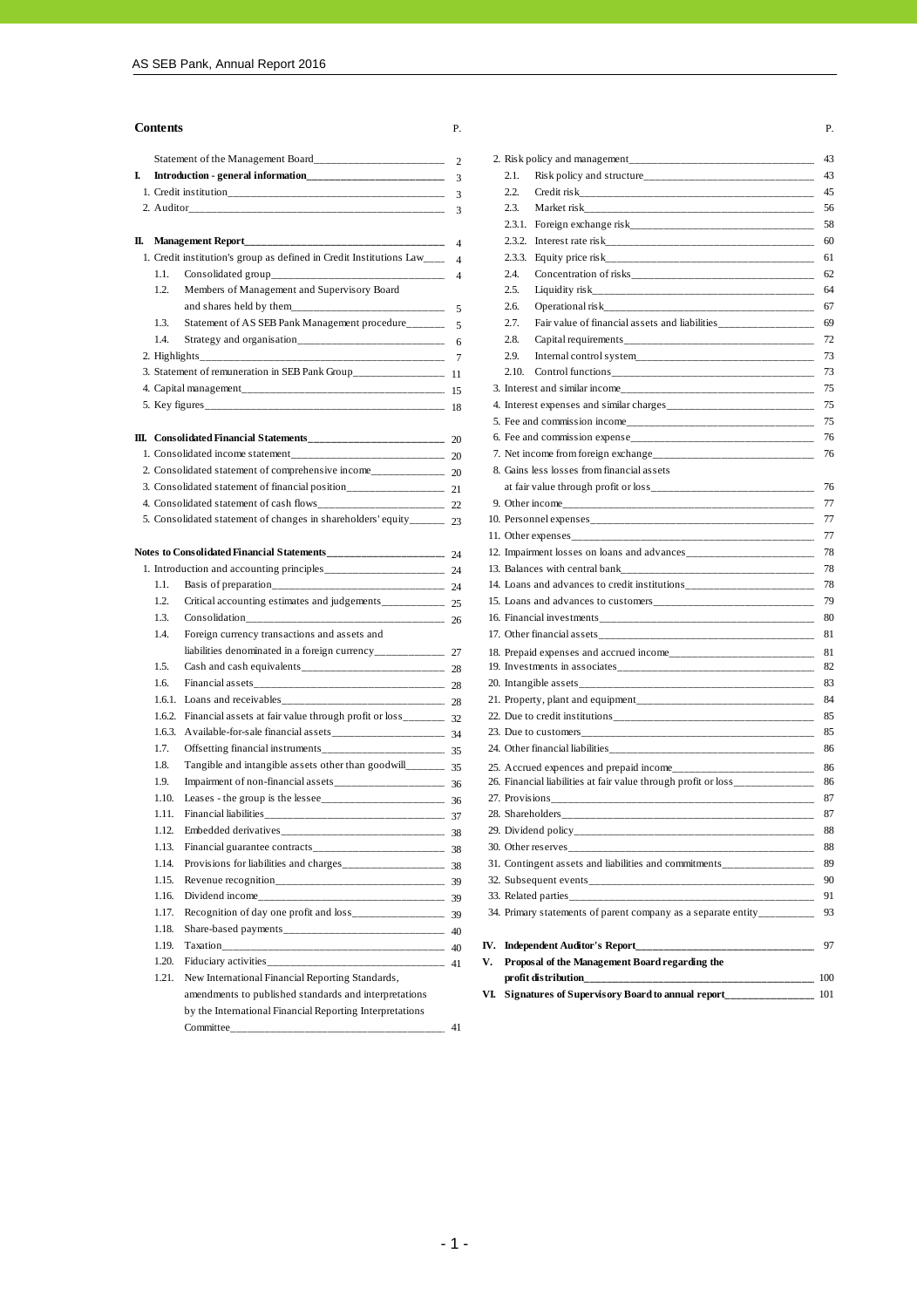#### **Statement of the Management Board**

Annual Report 2016 consists of the following parts and reports: Introduction – general information (page 3) Management Report (pages 4-19) Consolidated Financial Statements (pages 20-96) Independent Auditor's Report (pages 97-99) Proposal of the Management Board regarding the profit distribution (page 100).

The financial and other additional information published in the Annual Report 2016 is true and complete. There is no financial or other information, missing from the Annual Report 2016, which could affect the meaning or contents of the report. Consolidated financial statements give a true and fair view of the actual financial position, results of operations and cash flows of the AS SEB Pank Group.

Consolidated financial statements have been compiled in accordance with the International Financial Reporting Standards, as adopted by the European Union and as stipulated in § 17 of the Estonian Accounting Law. The Annual Report 2016 has been compiled in accordance with the requirements of Estonian laws. AS SEB Pank and subsidiaries of the consolidated group are assumed to be going concern.

The audit of consolidated financial statements for the year 2016 was conducted in accordance with International Standards of Auditing. The Annual Report 2016 will be submitted for the approval to the ultimate shareholder Skandinaviska Enskilda Banken AB (publ). Previous Annual Report 2015 was approved on 30.03.2016.

| Members of Management Board: |      |                              |
|------------------------------|------|------------------------------|
| " I " March                  | 2017 | Allan Parik                  |
| " g " March                  | 2017 | Kari Petteri Nikkola         |
| "9" March                    | 2017 | Ainar Leppänen               |
| " g " March                  | 2017 | secura / Eerika Vaikmäe-Koit |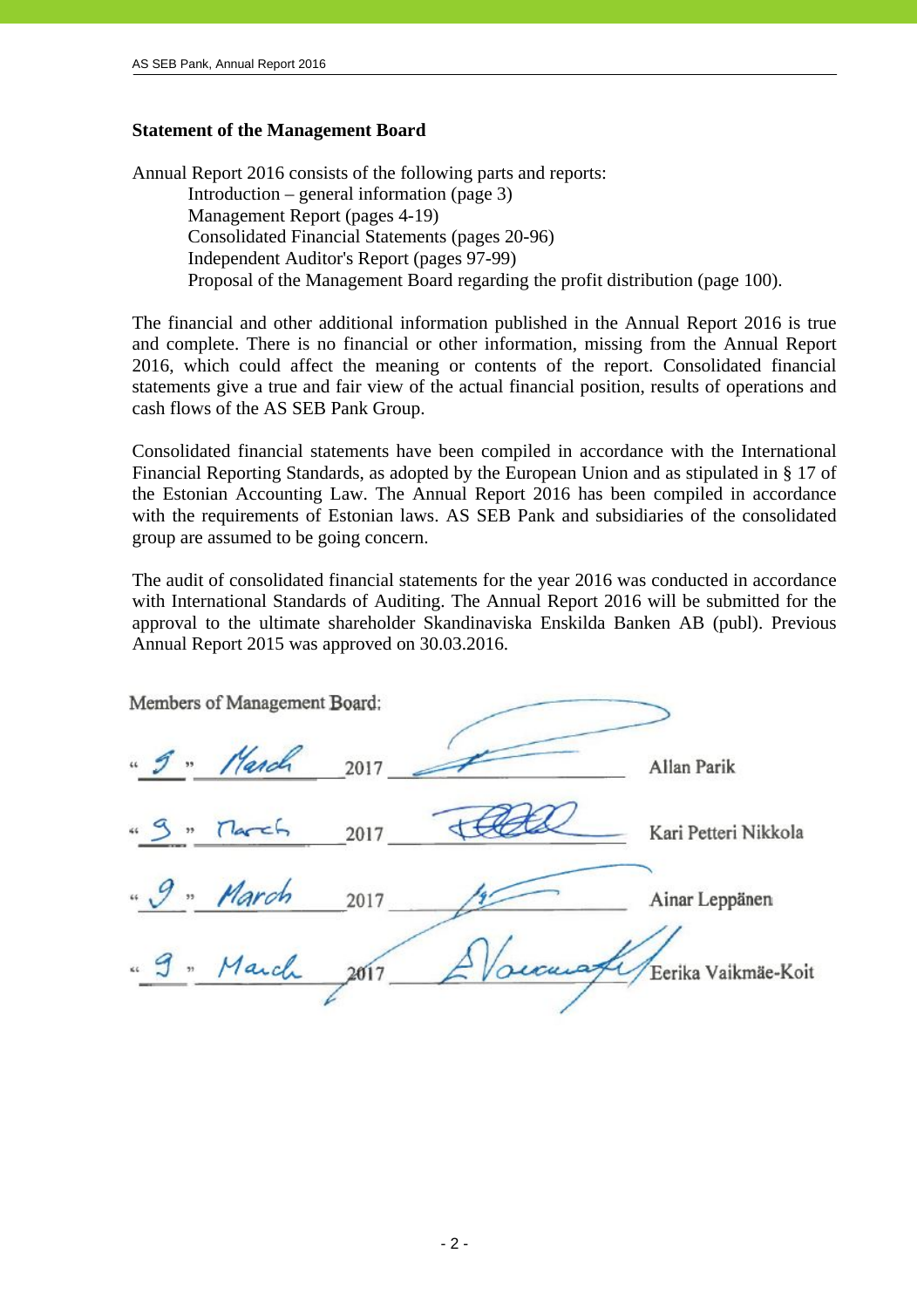#### **I. Introduction - general information**

#### **1. Credit institution**

Company name AS SEB Pank Registry date 08.12.1995 Phone  $+3726655100$ Fax  $+372\ 6\ 655\ 102$ SWIFT EEUHEE2X e-mail info@seb.ee

# **2. Auditor**

Reporting date 31.12.2016 Reporting currency Euro (EUR), millions

Address Tornimäe Str. 2, Tallinn 15010, Estonia Registered in Republic of Estonia Registry code 10004252 (Estonian Commercial Register) Internet homepage http://www.seb.ee

Audit company AS PricewaterhouseCoopers Registry code 10142876 (Estonian Commercial Register) Address Pärnu Str. 15, 10141 Tallinn, Estonia

Reporting period 01.01.2016 - 31.12.2016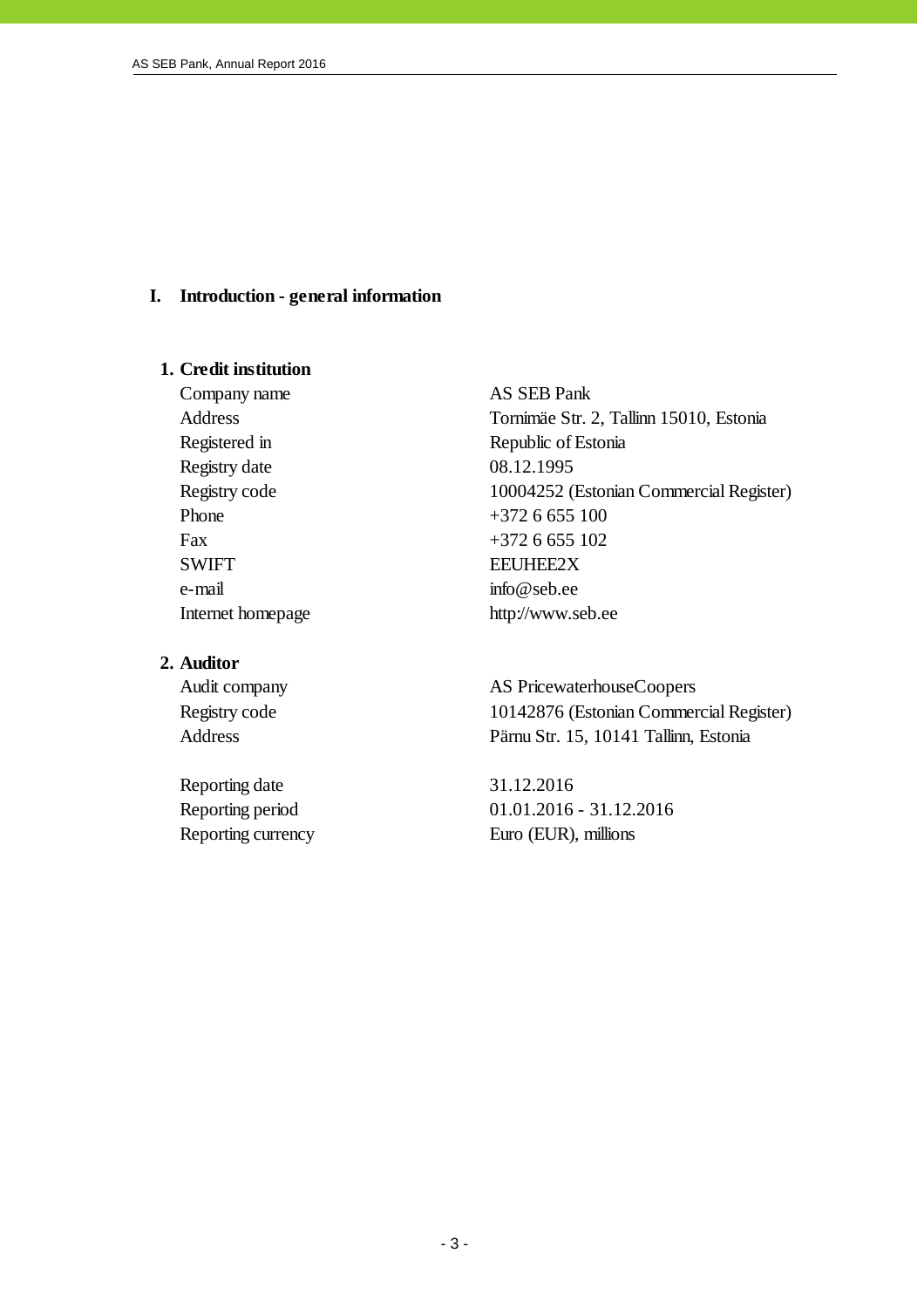# **II. Management Report**

# **1. Credit institution's group as defined in Credit Institutions Law**

#### **1.1. Consolidated group**

| Company name                | <b>Registry</b><br>code | Reg. date Address |                        | <b>Activity</b>    | Holding<br>(%)<br>*** | At an<br>acqui-<br>sition<br>cost<br>(EUR<br>mio) |
|-----------------------------|-------------------------|-------------------|------------------------|--------------------|-----------------------|---------------------------------------------------|
| AS SEB Liising              | 10281767                | 03.10.97          | Tallinn, Tornimäe 2    | Leasing            | 100.0%                | 1.8                                               |
| AS Rentacar*                | 10303546                | 20.10.97          | Haapsalu, Karja 27     | Leasing            | 100.0%                | 0.0                                               |
| AS SEB Varahaldus           | 10035169                | 22.05.96          | Tallinn, Tornimäe 2    | Asset management   | 100.0%                | 2.7                                               |
| AS Sertifitseerimiskeskus** | 10747013                | 27.03.01          | Tallinn. Pärnu mnt 141 | Data communication |                       |                                                   |
|                             |                         |                   |                        | services           | 25.0%                 | 1.0                                               |
|                             |                         |                   |                        |                    |                       | 5.5                                               |

All enterprises are registered in Estonian Commercial Register.

\* Consolidated subsidiary of AS SEB Liising.

\*\* Associates.

\*\*\* For all investments the percentage of holding equals to both, the holding from the number of shares as well as from the number of votes.

In 31.05.2016 an associate Tieto Estonia Services OÜ was sold (20% ownership held by AS SEB Pank).

Parent company of the Group is AS SEB Pank, its activity is banking (information on page 3).

The "consolidated group" in the meaning of Credit Institutions Law in Estonia and the "Group" for IFRS consolidation purposes are identical.

Non-profit association SEB Heategevusfond is an association, not belonging to the consolidation group, registered on 06.01.2006. The founders of the association are AS SEB Pank and AS SEB Elu- ja Pensionikindlustus (subsidiary of life insurance company SEB Trygg Liv Holding AB which is the subsidiary of Skandinaviska Enskilda Banken AB (publ)). The association is aimed at raising and distributing funds for charitable cause to organisations, dealing with children, who have been deprived of parental care. Upon dissolution of the association, the assets remaining after satisfaction of the claims of creditors shall be transferred to a non-profit association or foundation with similar objectives, entered to the list of associations subject to income tax incentive of the Government of the Estonian Republic, or a legal person in public law, state or local government.

Non-profit association Spordiklubi United is an association, not belonging to the consolidation group, which started activity from September 2008. The association is founded by AS SEB Pank. The association is aimed at organising on hobby and competition level sport events and organising promotions for advertising of own and supporter´s activities.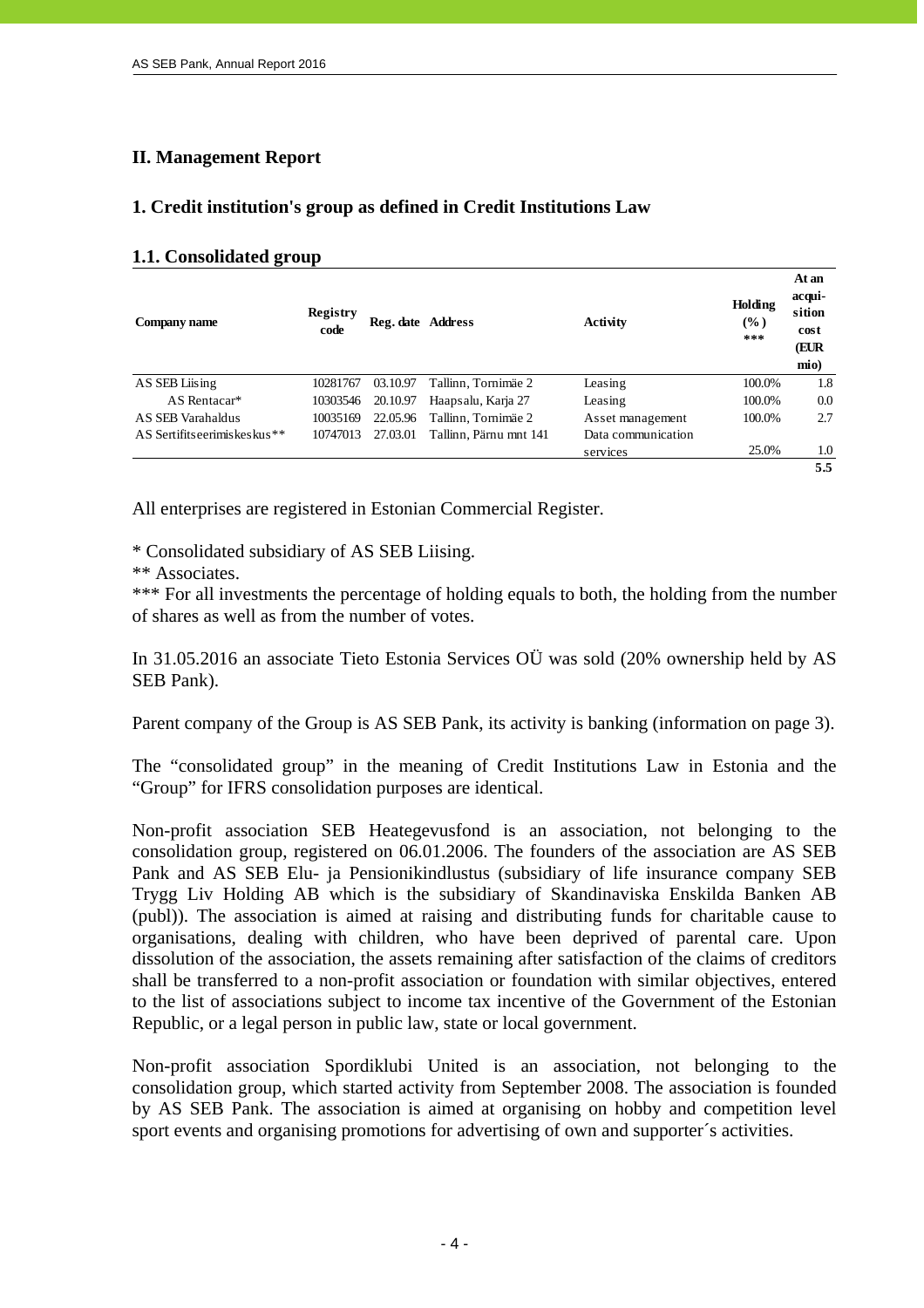Upon dissolution of the association, the assets shall be transferred to a non-profit association, foundation or other persons filling the objectives by articles in public interests.

Changes in the consolidated group during the accounting period and plans for year 2017 No such events or trends have occurred by the time of publishing the report, which would affect the strategy of the group in 2017.

# **1.2. Members of Management and Supervisory Board and shares held by them**

Members of the Management Board at the end of 2016: Allan Parik, Eerika Vaikmäe-Koit, Ainar Leppänen, Paul Niklas Larsson and Kari Petteri Nikkola. Indrek Julge was recalled from the Management Board as of 1 March 2016. Ainar Leppänen was elected as a member of the Management Board as of 1 May 2016. The term of office of Paul Niklas Larsson in the Management Board ended on 28 February 2017.

Members of the Supervisory Board at the end of 2016: Riho Unt, Martin Johansson, Stefan Stignäs, Tony Kylberg, Erkka Näsäkkälä and Susanne Tamm. Riho Unt was elected to the Supervisory Board on 22 February 2016. David Teare and Mark Payne resigned from the Supervisory Board on 15 March 2016.

Members of AS SEB Pank Management and Supervisory Board and their relatives as well as commercial undertakings controlled jointly or severally by the above mentioned persons did not hold any shares in AS SEB Pank as of 31.12.2016.

# **1.3. Statement of AS SEB Pank management procedure**

AS SEB Pank management board members in supervisory boards of SEB Group companies AS SEB Pank Management Board members belong to the supervisory boards of SEB Group companies. Allan Parik and Ainar Leppänen are the members of the Supervisory Board in AS SEB Liising, AS SEB Varahaldus and AS SEB Elu- ja Pensionikindlustus. Eerika Vaikmäe-Koit is the member of the Supervisory Board in AS SEB Liising.

Recruitment principles for selecting a member of the management body.

Recruitment of the Management and Supervisory Board members in AS SEB Pank is based on Credit Institutions Act and the EBA (European Banking Authority) Guidelines on the assessment of the suitability of members of the management body and key function holders.

Job advertisements are published in different channels. By using various channels the SEB Pank Group guarantees information of a possibly large number of potentially fitting applicants to the vacant position and the requirements established hereto.

A job advertisement is always published also on the internal website of the SEB Pank Group. In case of equal candidates, the employees of the SEB Pank Group are preferred.

Upon recruitment of a member of a management body also headhunting is used.

A member of the bank's Management and Supervisory Board shall be a person with the necessary expertise, skills, experience, education, professional qualifications and impeccable business reputation, which is required for the management of a credit institution.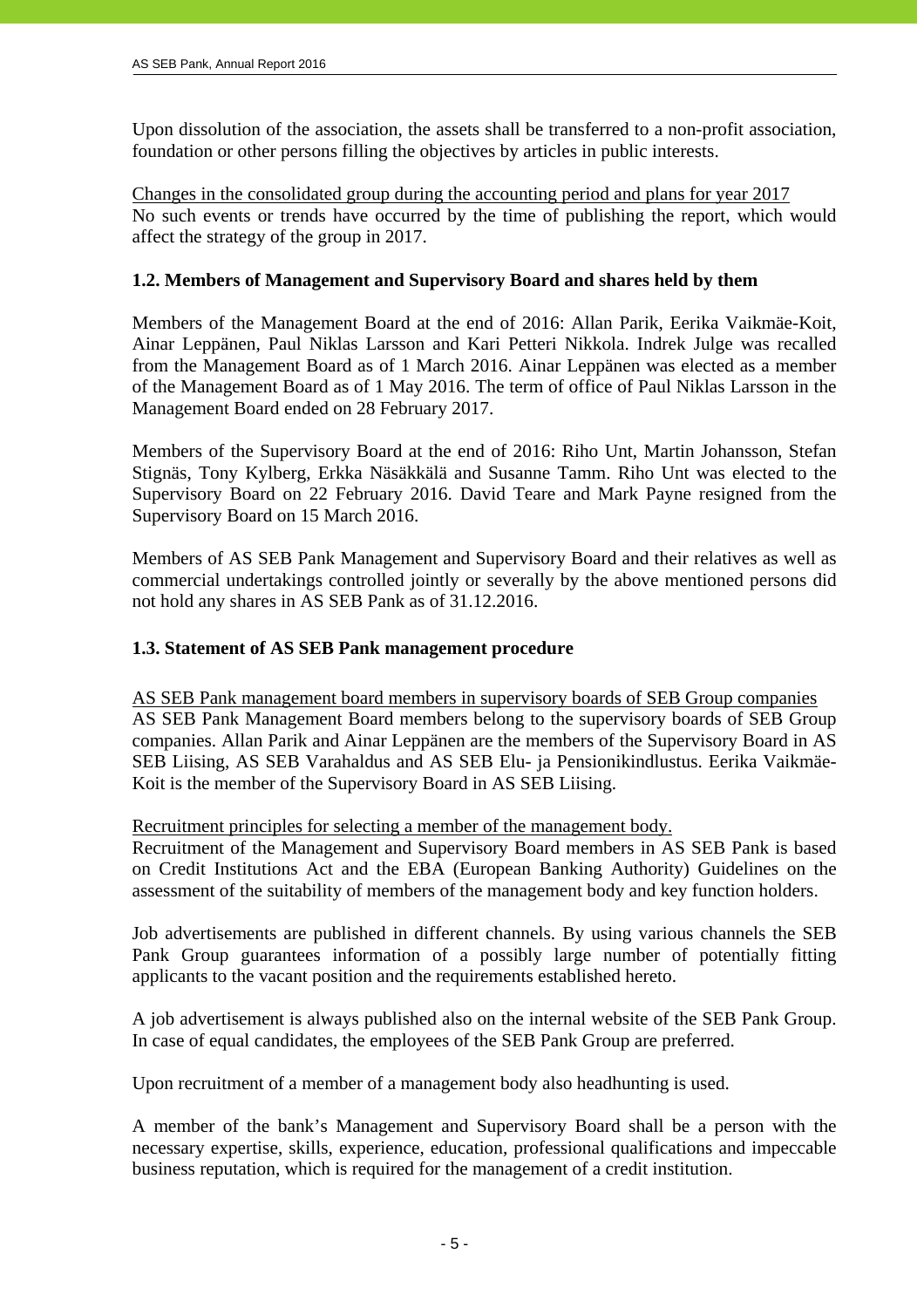Before electing a person as a member of the bank's Management or Supervisory Board, the candidate shall present an overview of their education, work experience, participation in entrepreneurship and any punishments entered in the punishment register and confirmation that there are no such circumstances, which preclude their right to be a manager of a credit institution. The procedure of presenting data and documents, confirming the person's trustworthiness, suitability and correspondence to the requirements has been established by Eesti Pank.

Suitability of potential members of the Management and Supervisory Board shall be assessed by the Remuneration Committee of the bank's Supervisory Board, which fulfils the tasks of nomination committee required by Credit Institutions Act. When assessing a member of a management body, the nature, scale and complexity of the business of AS SEB Pank is considered, as well as the responsibilities of the position. The committee shall assess the reputation of the candidate for a member of the management body and experience required for the position. Assessment and the results thereof shall be documented.

When presenting the candidates for the membership in the Management and Supervisory Board, the committee shall ensure the balance of knowledge, skills and experience of the candidates and implementation of diversity principles established for the membership in management bodies.

Recruitment of the Management Board members and assessment of suitability is coordinated by the HR and Training Division.

# Policy on diversity

AS SEB Pank believes that diversity enriches the business. AS SEB Pank shall offer equal opportunities and equal rights to all, irrespective of gender, national or ethnic origin, age, sexual orientation, gender identity or expression or religious conviction. General principles of diversity also apply to electing members of management bodies.

As a result of the bank's Management and Supervisory Board member selection, the membership of the Supervisory and Management Board shall be sufficiently diversified for the management of the bank, enabling more extensive integration of different experience and knowledge into the work of the management bodies. When establishing the bank's Management and Supervisory Board, AS SEB Pank shall ensure in addition to knowledge and experience diversity based on the age, gender, geographical origin, education and work experience.

#### Risk Committee

The risk committee of the Supervisory Board is established at the beginning of 2015. Risk Committee meetings are held four times a year.

# **1.4. Strategy and organisation**

The 100% owner of AS SEB Pank is the publicly traded parent company Skandinaviska Enskilda Banken AB (publ), which is the parent company of SEB Group, a Nordic provider of financial services with significant history. SEB Group is a leading Nordic financial services group. As a relationship bank, SEB in Sweden and the Baltic countries offers financial advice and a wide range of financial services. In Denmark, Finland, Norway and Germany the bank's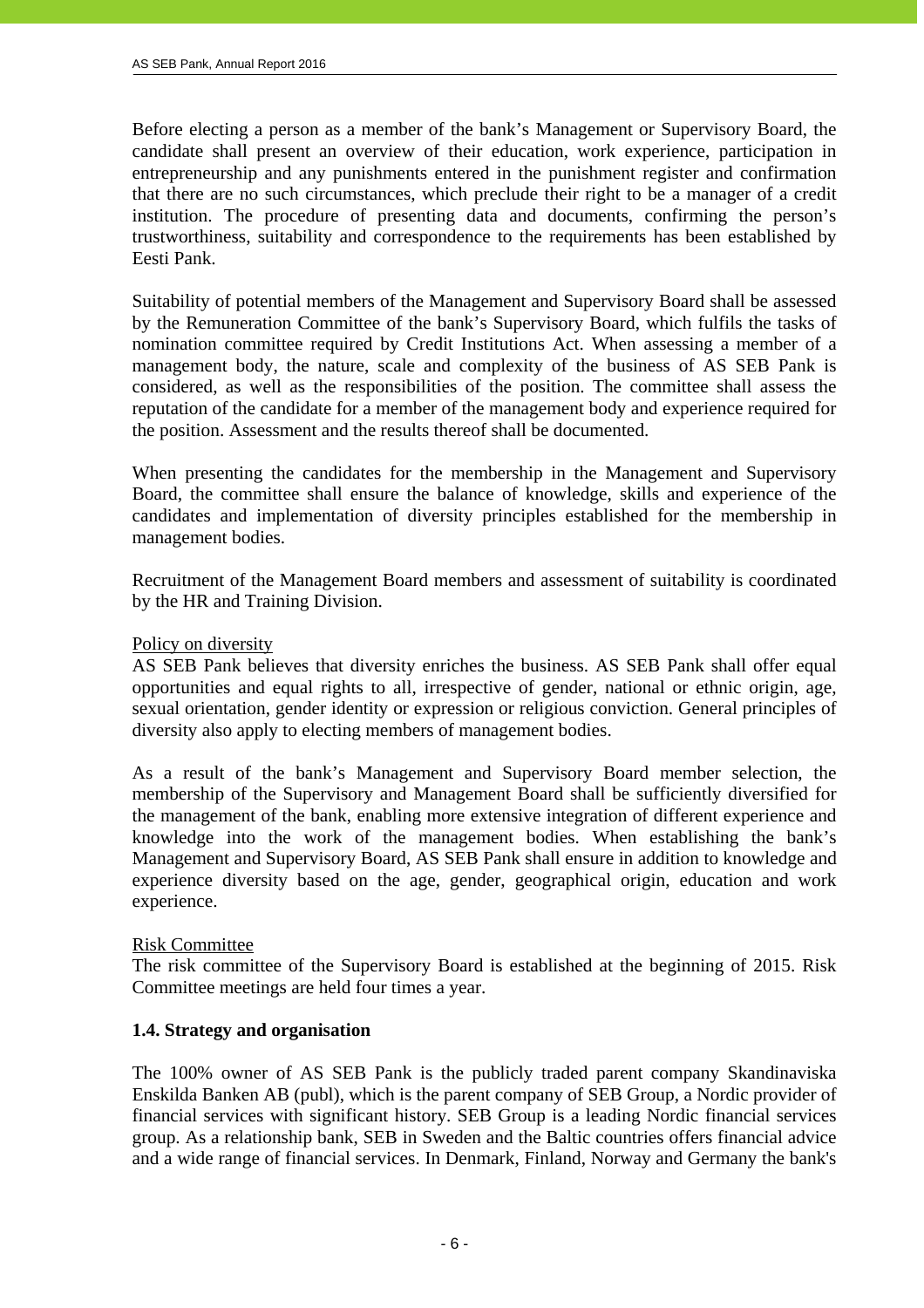operations have a strong focus on corporate and investment banking based on a full-service offering to corporate and institutional clients. The international nature of SEB's business is reflected in its presence in some 20 countries worldwide. SEB Group has 15 300 employees.

AS SEB Pank is an Estonian financial group belonging into SEB Group, which provides services to private persons, companies and the public sector. We believe that entrepreneurial minds and innovative companies are a key in creating a better world. We are here to enable them to achieve their aspirations and succeed through good times and bad. Our vision is to deliver world-class service to our customers. We strive for our customers to perceive us as knowledge sharing, having a deep understanding of their needs, being proactive and making their lives easier.

The more than 752 500 customers of SEB Pank Group are served by 1044 employees. The customers are served through many different channels such as 22 branch offices, 234 ATMs, 9507 POS-terminals. There are more than 767 100 debit and credit cards in use. In addition, over 77% of our customers use internet bank services.

# **2. Highlights**

#### Corporate clients

The macroeconomic environment remained challenging in 2016 due to the strained labour market. While the sales revenue of nonfinancial enterprises grew by 1.7% during the first three quarters, the average salary surged by 7.6%. Despite the recovery of exports, in core sectors –such as wood processing and the manufacture of metal products – the export growth decelerated.

In 2016, SEB loan portfolio for large corporations increased by 7% and for 2017 we foresee a moderate increase in the loan and leasing portfolio what would correspond to general economic growth. At the same time, large corporations' deposits grew by 29%.

During 2016, SEB has continuously improved its advisory approach and last year we launched the M&A Advisory in order to even more support our clients. We see stable demand and interest in buying and selling businesses and this was the reason for recreating the M&A Advisory function.

SEB continued its tradition, and for the third year in a row we organised the CFO Forum for large corporate's CFOs and for the fourth time conducted a CFO survey among Baltic large corporates to map their next year forecasts and challenges.

During 2016, SEB has continuously supported our clients' investments into expansion and improvement of production facilities and acquisitions.

SEB financing portfolio for small and medium enterprises (SMEs) increased 0.8% in 2016. At the same time, deposits grew by 0.8%.

SEB`s activity and focus towards SME clients, especially start-ups and micros, stayed strong. Entrepreneur value offer for small clients was redesigned and introduced to the market. The value offer was generated based on the needs and feedback of both, our clients and partners to the relevant banking offer and business model advisory, thereby supporting small clients who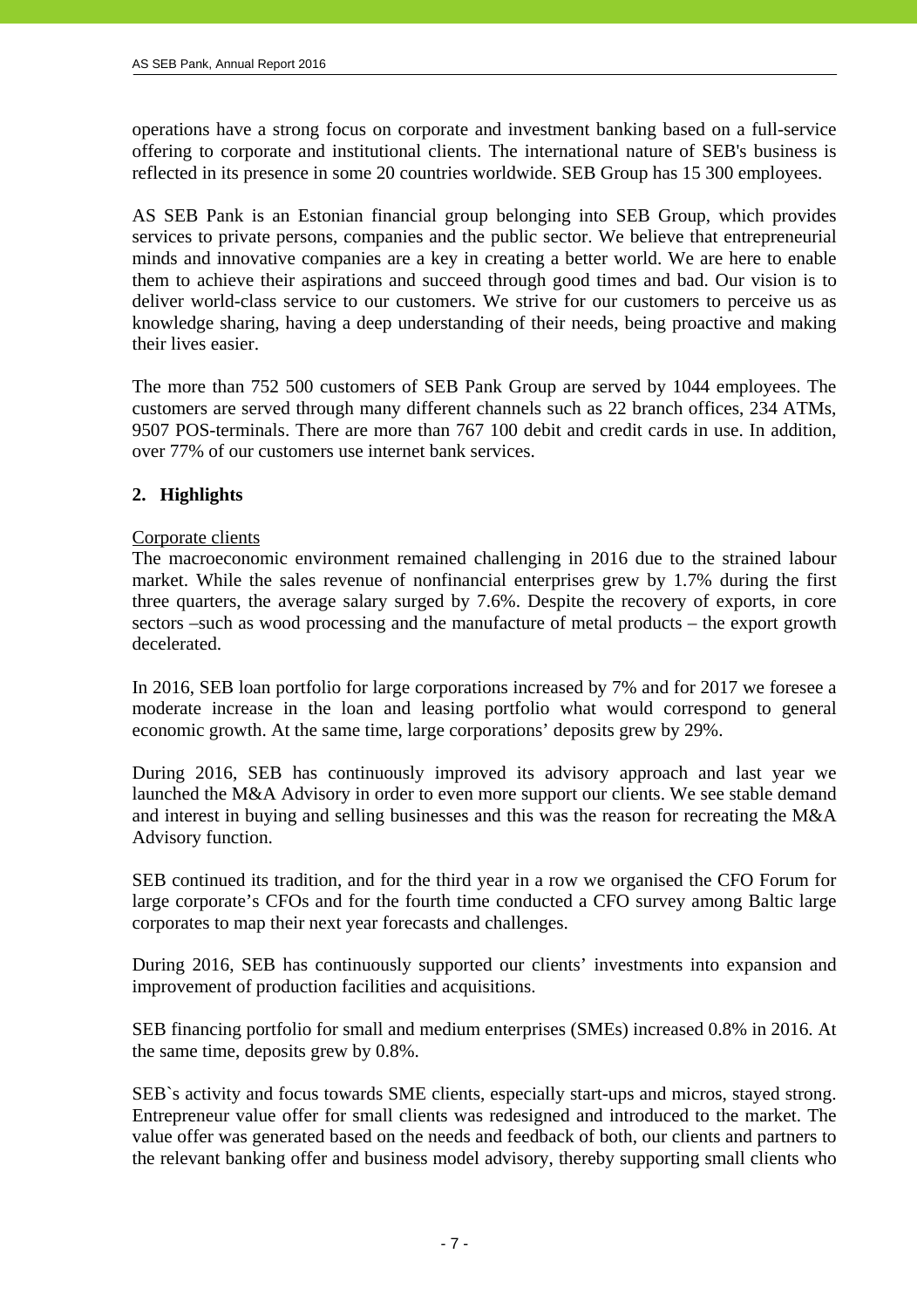are either planning to start or have already started their business. From the end of 2016, companies can open a bank account at SEB without visiting a branch, i.e. via a remote channel. Communication with the bank is carried out through a video call. We are initially offering the services to those SEB clients who have previously concluded a private client internet bank contract. In the future, the service will also be made available to new clients.

During October-November 2016, the survey Baltic Business Outlook in the SME field was conducted in three Baltic countries. SEB is going to introduce the results of Estonia, Latvia and Lithuania in Q1 2017.

SEB wants to support companies in being more innovative. For the third year in a row SEB is organising a seminar-workshop InnovationLab for SMEs, who are interested in expanding to new markets and increasing their sales through innovation. One of the core values for entrepreneurs participating in InnovationLab is the possibility to get very practical ideas and advice from world-class experts on where to seek new growth opportunities and how to be successful also in the future.

#### Private customers

Private customers have been benefiting from the strong labour market. In addition to the high wage growth, also employment rate stood at a historically high level, averaging 65.8% during the first three quarters. Household purchasing power was amplified further by close to zero inflation. Domestic consumer price index increased by a marginal 0.1% in 2016.

Loan portfolio for private customers increased by 7.0% in 2016.

The volume of home loan portfolio increased 8% in 2016, compared to 2015. New sales of home loans increased 30% and were granted for 72.9 million euros more than in 2015. The increase in household lending was caused by continuously favourable conditions in the labour market. Employment rate has been historically high and wage growth 7.1% in the first three quarters of 2016. Also increase of many social benefits boosted the real income.

The volume of deposits increased 10% in 2016, which is largely consistent with the overall increase of total household deposits in the economy.

SEB has been the home bank for over 250,000 private persons, with increase in 2016 being 2.1% compared to 2015; the home bank customer base increased in 2016 by more than 5,200 customers.

SEB Pank has paperless service in all branches since January 2015. Increase in the average number of paperless transactions per week in 2016 was 67%, being 1,335 transaction per week. Paperless service makes the classical banking services more comfortable for the clients, as well as more environment-friendly.

#### **Organisation**

In April, Eerika Vaikmäe-Koit was appointed as the new Head of Corporates and Institutions Area, replacing Indrek Julge. Eerika Vaikmäe-Koit has 20 years of experience in working in SEB. Her previous position was the Head of Retail Banking and Technology Area.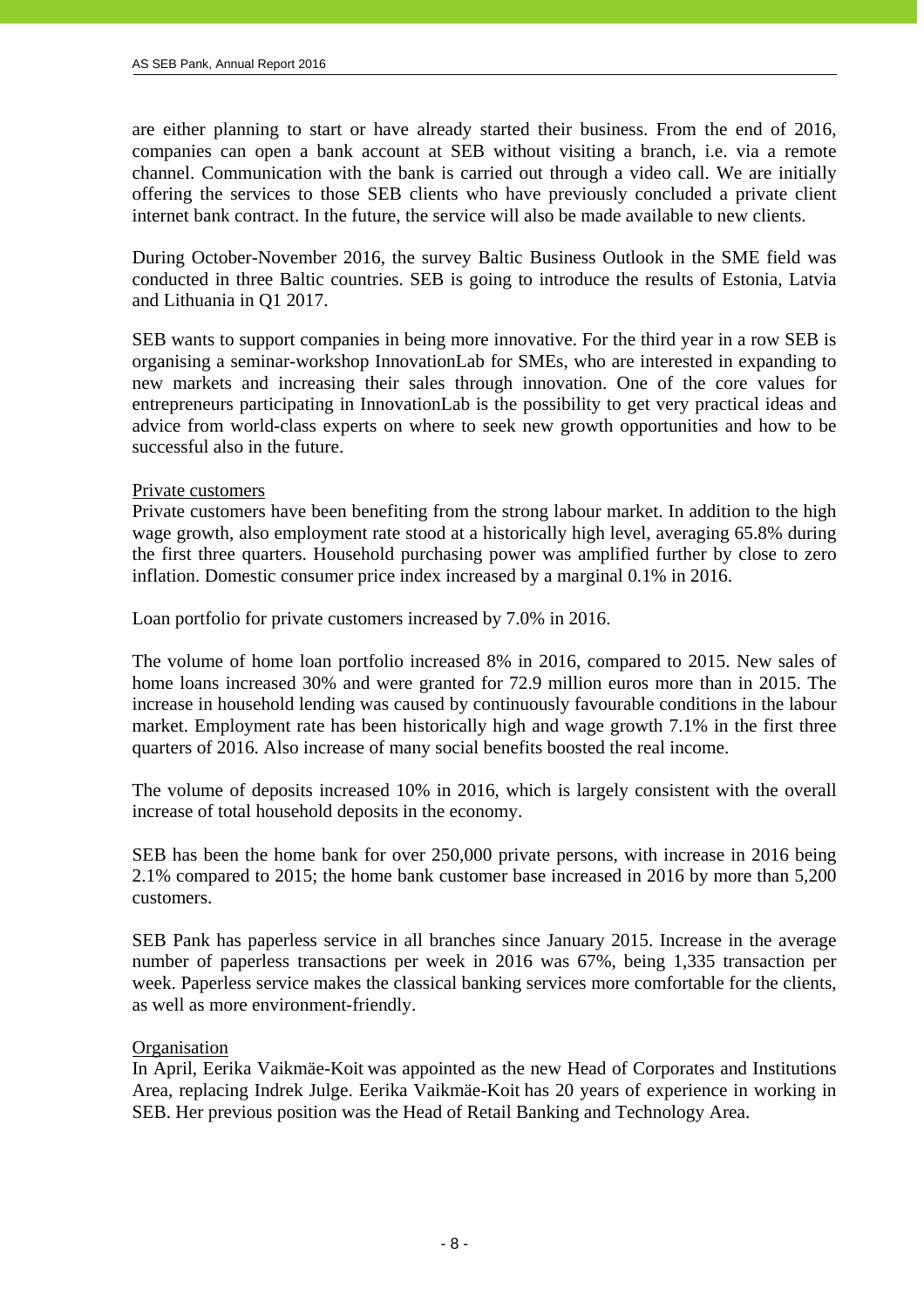In May, Ainar Leppänen was appointed as the new Head of Retail Banking and Technology Area, replacing the former area manager Eerika Vaikmäe-Koit. Ainar Leppänen was previously the Executive Director of AS SEB Liising.

# **In 2016, AS SEB Pank received several awards and recognitions:**

- The Banker: The Best Bank
- The Banker: The Best Private Bank
- EMEA Finance: The Best Bank in Estonia
- Global Finance: The Best Trade Finance Bank in Estonia
- Estonian National Advertising Festival: Marketing Act silver price for Advisory Project
- Responsible Business Forum in Estonia: Silver level in corporate sustainability
- Global Finance: The Best securities services provider in Estonia
- Global Finance: SEB's digital solutions are the best in Estonia
- Global Finance: SEB's digital solutions are the best in Central and Eastern Europe
- The Institute of the Estonian Language: "Clear message" special prize

#### Social responsibility and sponsorship

AS SEB Pank has set an objective to become the best advisory bank in the Baltic countries, which for customers means advisory and sharing of financial literacy. In 2016 certain actions took place to achieve this aim:

- Companies can open a bank account at SEB without visiting a branch, i.e. via a remote channel. Communication with the bank is carried out through a video call. We are initially offering the services to those SEB clients who have previously concluded a private client internet bank contract. In the future, the service will also be made available to new clients.
- SEB Pank has 80 voluntary trainers, sharing financial literacy at schools as well as to adults. In the second half of 2016 for example, we conducted nearly 200 financial literacy lessons in more than 100 Estonian and Russian elementary schools and gymnasiums in all Estonian counties. All in all, we shared our knowledge with almost 2,000 students.
- Together with sharing knowledge, SEB is developing also products and services, which help the customers cope with everyday management and save more. As a good example, we can highlight the Digital Coin Jar, which has notably changed the saving habits of customers.
- Corporate sustainability is important for SEB. We organise meetings with corporate customers on sustainability. By advising the customers, we offer them added value on how to act sustainably in the market.
- SEB Group prepares SEB's Sustainability report, which is available on homepage www.sebgroup.com. AS SEB Pank Group give input to that report as member of the SEB Group. AS SEB Pank Group`s approach to corporate sustainability is available on homepage www.seb.ee.
- For the third year in a run SEB is organising a seminar-workshop InnovationLab for SMEs, who are interested in expanding to new markets and increasing their sales through innovation.
- SEB is participating in the smart device security project "Nutikaitse 2017", advising on how to safely use banking services in smart devices.
- SEB organises seminars for start-ups and social companies.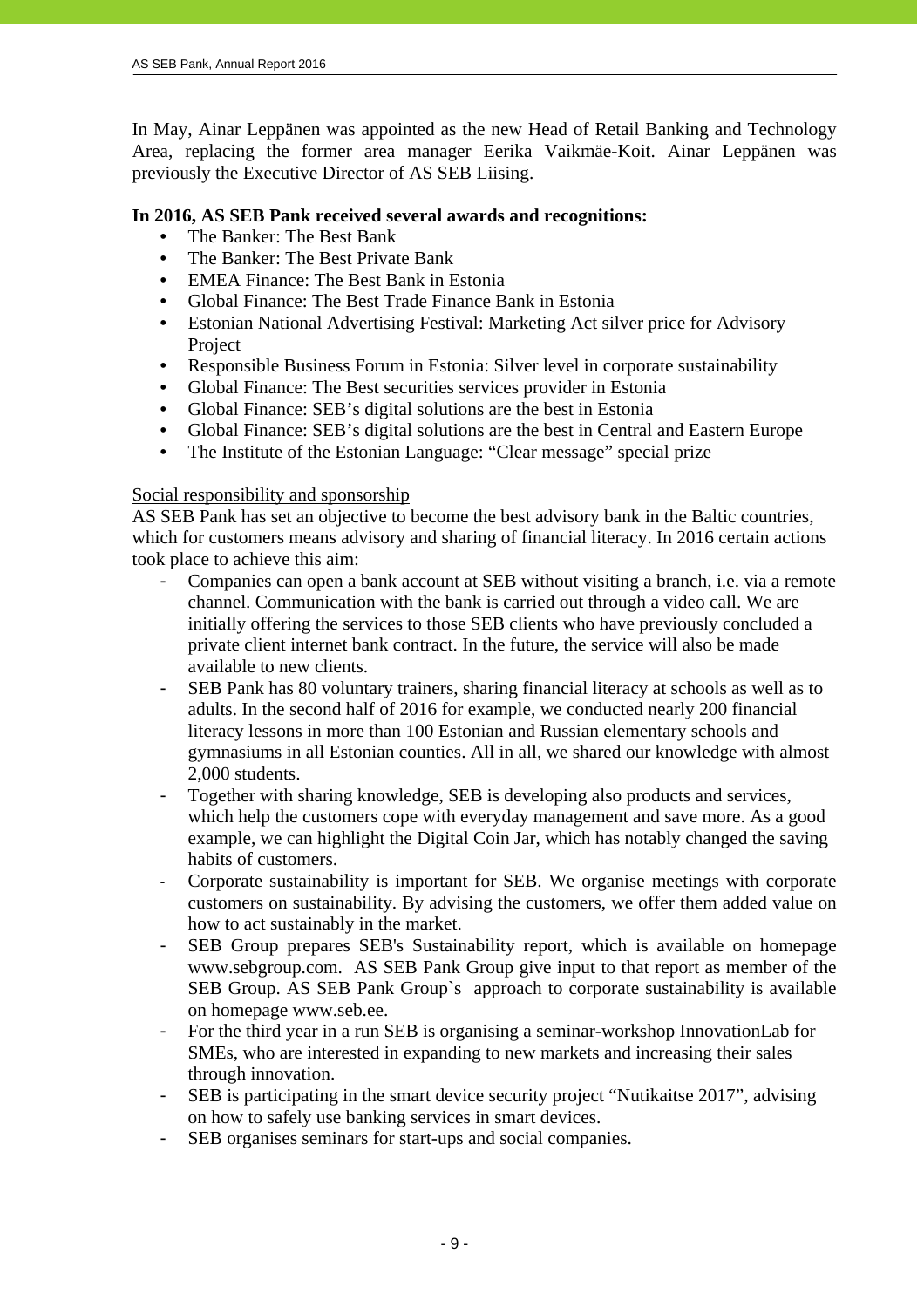- SEB prepares regular economic surveys to spread the knowledge about economics: Nordic Outlook, Baltic Household Outlook, Baltic Business Outlook, CFO survey.

# **Making a sustainable impact on our communities:**

- SEB is a member of the Board of Responsible Business Forum Estonia (RBF Estonia);
- SEB is a member of the Council of the Estonian Chamber of Commerce and Industry, "a network of entrepreneurship";
- CS Forum together with the Ministry of Social Affairs arranged meetings on how to balance the work and family life;
- SEB joined Diversity Charter Estonia;
- SEB is the member of the Estonian Chamber of Commerce and Industry "Promotion of Entrepreneurship".

# **AS SEB Pank made a contribution to the society**

- SEB supported recreational sport: almost 14,000 people participated in SEB May Run.
- Almost 20,000 people participated in the largest sports event in the Baltic countries, SEB Tallinn Marathon. SEB Tallinn Marathon is one of the 50 most prestigious marathons in the world.
- AS SEB Pank contributed to the development of young tennis players of Estonia, supporting the Estonian Tennis Association and SEB Tallink Tennis Team.
- As a gold sponsor of the Estonian National Opera, AS SEB Pank contributed to the future of opera tradition in 2016, issuing the fifth public award to a female and a male soloist, who were chosen by the visitors. Around 3,000 people participated in voting.

Activities of SEB are targeted to sustainable development of the society and our objective is to contribute to the future through supporting children, entrepreneurial-studies, sports and culture.

#### **AS SEB Pank promoted business in 2016 – Ajujaht, Junior Achievement**

AS SEB Pank supports the leading business competition in Estonia called "Ajujaht" (Brain Hunt), the objective of which is to promote the establishment of new knowledge-based companies and to improve the business skills to improve the business skills of young entrepreneurs.

In cooperation with Junior Achievement Estonia, we have contributed in 2016 to the development of entrepreneurship in Estonia. We support the student enterprise and mini enterprise programmes at basic schools and upper secondary schools of Estonia.

# **In 2016, AS SEB Pank supported the activity of MTÜ SEB Heategevusfond (Charity Fund), the objective of which is to improve the welfare of children without parental care.**

During 2016 different scholarships were given out, such as study scholarship, scholarship for young mothers and hobbies scholarship. In addition, a Christmas tree project was held for 1000 children in shelters, organising for all of them Christmas presents. During the year, more than 30 special events were organised. The number of children participating in the events reached above thousand.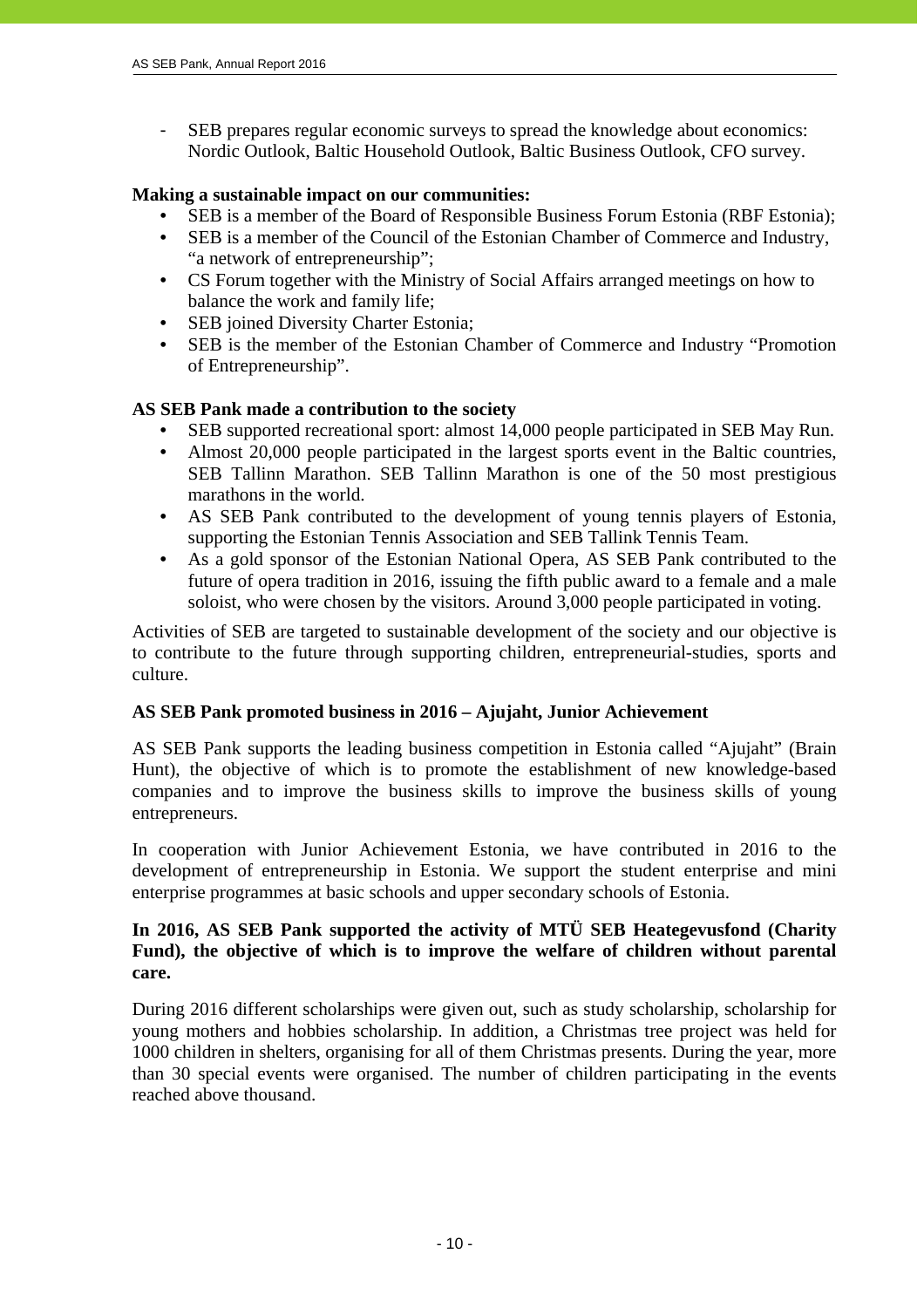#### **3. Statement of remuneration in SEB Pank Group**

# Remuneration policy

j

SEB Pank Group vision is to deliver world-class service to our customers. To drive and support the achievement of this vision, it is of vital importance that SEB Pank Group is able to attract, retain, develop and reward the right talents. The Remuneration Policy of SEB Pank Group provides a framework for rewarding sustainable long-term value creation in line with shareholders' interest. It is based on the efficient performance culture in combination with sound risk management, also taking into account sufficient capital and the necessary liquidity. SEB Pank Group believes in and promotes a sound and dynamic performance culture as a means for achieving long-term success and encourages performance and the right behaviours. A cornerstone in the performance culture is the performance management process with transparent and aligned target setting, evaluation and rewards.

SEB Pank Group remuneration structure is based on base pay (monthly fixed salary). In addition, the remuneration structure may include:

- a) variable pay:
- SEB All Employee Programme (AEP);
- short-term cash-based incentive (STI);
- one-off bonuses:
- b) employer's pension and other benefits.

In addition to SEB Pank Group variable pay and benefits, the employees may get involved in the Skandinaviska Enskilda Banken AB (publ) offered variable pay programmes in accordance with their terms and conditions (such as long-term equity-based incentive programmes - LTI).

The SEB Group Remuneration and Human Resources Committee is responsible for monitoring the remuneration policy and remuneration practice within the SEB Group, which includes SEB Pank Group.

AS SEB Pank has established a Remuneration Committee. The Remuneration Committee is responsible for the preparation of decisions regarding remuneration and for the assessment of their effect on the risk management of SEB Pank Group. When preparing the decisions regarding remuneration, the Remuneration Committee takes into account the long-term interests of shareholders, investors and other stakeholders of the credit institution. The chairman and the members of the Remuneration Committee do not perform any executive functions in SEB Pank Group.

The Remuneration Policy is adopted by the Supervisory Board of AS SEB Pank. The Head of HR and Training Division conducts a yearly review of the Remuneration Policy and after having consulted the heads of the bank's control functions will propose amendments to the policy, if necessary. The Head of HR and Training Division presents the proposal to the Remuneration Committee and the Management Board, who shall forward the proposal to the Supervisory Board for approval.

#### Performance measurement and risk management

In SEB Pank Group, financial performance is measured on group, divisional and business unit level. Skandinaviska Enskilda Banken AB (publ) has an established model for calculating the risk capital and allocating it into business. The allocation of risk capital reflects the risk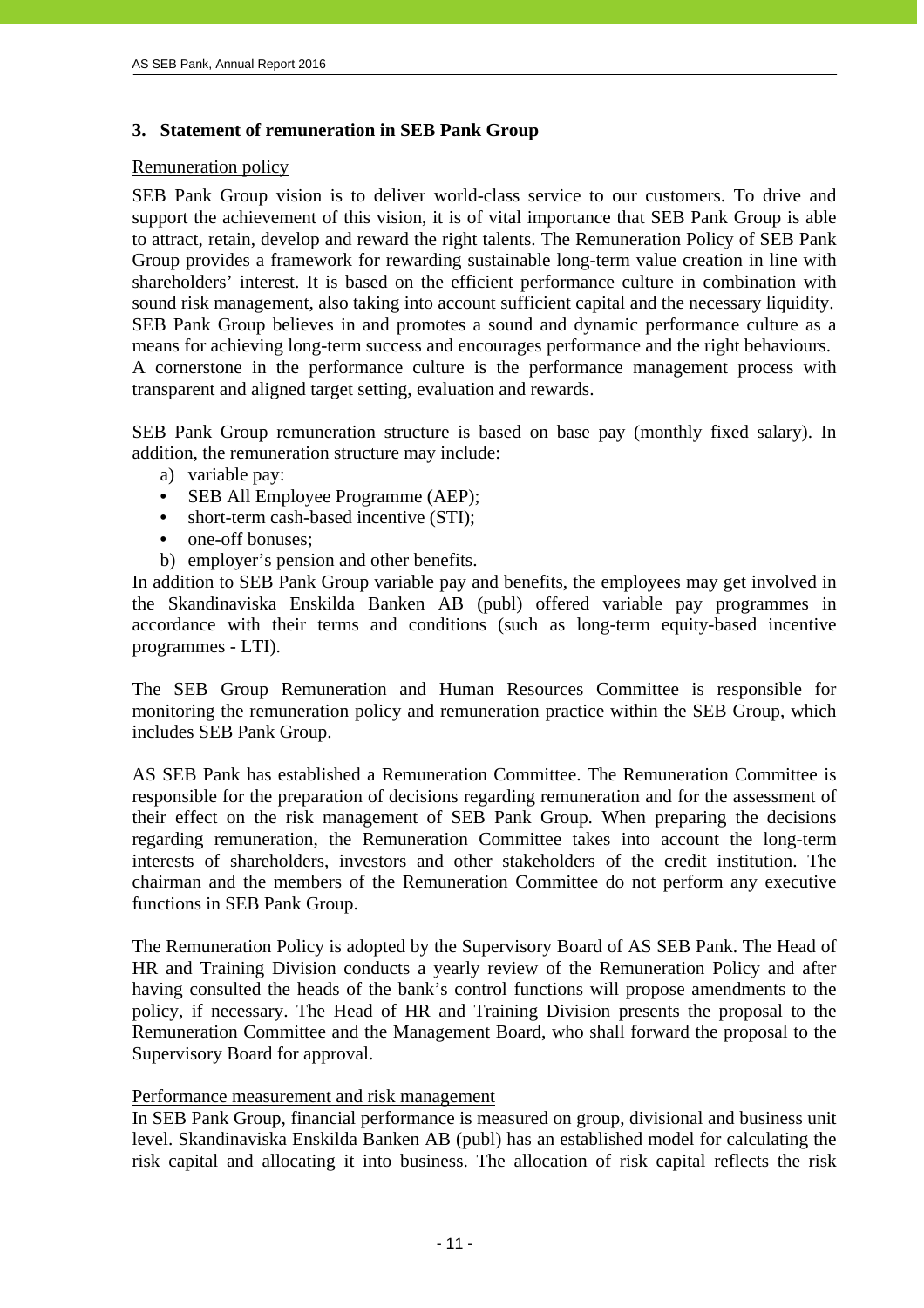exposure of each line of business. The risk adjustment of financial performance is based on this allocation model, further the competitive situation and estimated current and future risks are taken into account. Individual performance and behaviour are also important parameters in the remuneration model. Skandinaviska Enskilda Banken AB (publ) has a group wide process for evaluating and documenting the performance and behaviour of each employee, in which setting and evaluating qualitative as well as quantitative individual targets is of major importance.

#### Purpose and parameters for variable pay

SEB Pank Group believes in encouraging strong performance, desired behaviours and balanced risk-taking. Variable pay aims to drive and reward performance and behaviours that create short and long term shareholder value, being also an important method for achieving flexible labour costs. At SEB Pank Group, the variable pay-outs are determined by operational performance as well as risks.

AEP is a common SEB Group-wide profit sharing programme that encourages a holistic perspective of SEB and has a strong connection to the long-term performance and the interests of shareholders of Skandinaviska Enskilda Banken AB (publ). If payment of the AEP outcome is decided, all employees of the SEB Group companies shall be entitled to participate in the programme according to AEP Terms and Conditions. The AEP outcome is set by the SEB Pank Remuneration Committee based on the decisions of the Annual General Meeting of Skandinaviska Enskilda Banken AB (publ) and the Skandinaviska Enskilda Banken AB (publ) Remuneration Committee. Skandinaviska Enskilda Banken AB (publ) establishes the country-based AEP Terms and Conditions each year for the specific financial year.

#### Statement of remuneration of Identified Staff

In 2011, the new regulations on remuneration of employees of financial institutions established with the amendments made to the legislation entered into force. The amendments were aimed to secure that all financial institutions in Estonia have a sound and controlled risk taking and that the remuneration systems supports such sound risk taking.

In accordance with the law, AS SEB Pank has defined the so-called "Identified Staff":

- A. Senior management (including members of Management Board);
- B. Responsible persons within control functions;
- C. Risk takers; i.e. employees having material impact on the risk profile of the credit institution (taking decisions that have an effect on the bank's the risk positions), incl. risk managers;
- D. Employees within the same remuneration bracket as members of the Management Board.

The AS SEB Pank Supervisory Board approves the Identified Staff List twice a year according to the Management Board's proposal. Changes in the list shall be made more frequently, when the employees or the organisational structure of the SEB Group company change. The Identified Staff List shall be coordinated with the Risk Control and Compliance department before approval.

#### Maximum variable pay levels

SEB Pank Group shall provide a sound balance between fixed and variable pay and align the pay-out horizon of variable pay with the risk horizon. This implies that certain maximum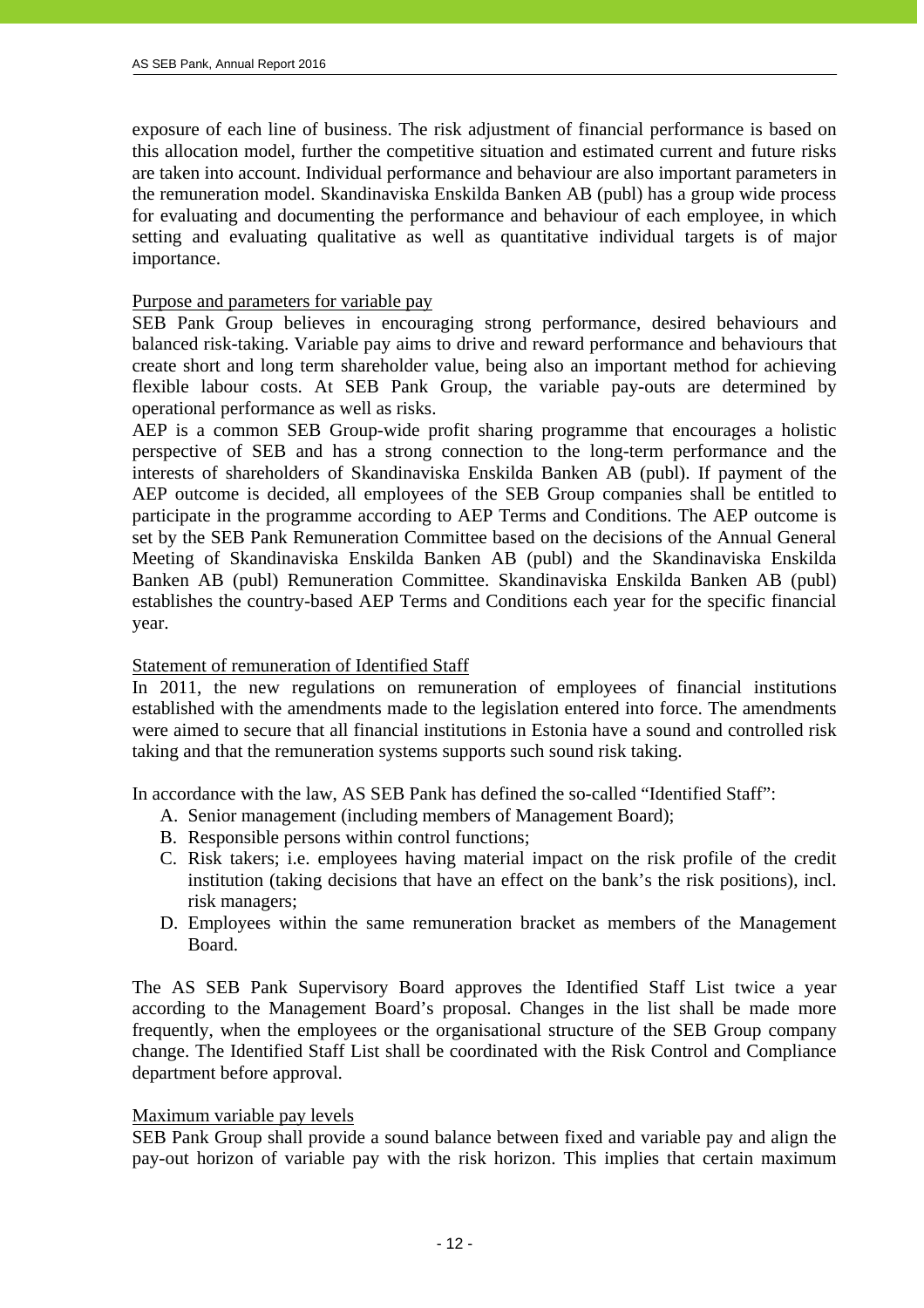levels and deferral arrangements apply for Identified Staff upon remuneration. Variable pay shall not exceed 100% of annual base salary.

A certain part of variable pay shall be deferred for three to five years in order to evaluate the operational performance used in determining the variable pay, as well as the sustainability thereof and any risks associated with it.

SEB Pank Group reserves the right to withhold a part of or the whole variable payment or reduce its amount or demand partial or full repayment of the disbursed variable pay following the evaluation of the performance in the accounting year, should the performance of SEB Pank Group fall short of the set business targets.

#### Deferral structure

Based on Credit Institutions Act, Article 57', subsection 2, considering the nature, scope and complexity of the bank's business operations and the fact that for practical reasons it was not considered as possible to develop a programme for issuing the shares of AS SEB Pank (the 100% owner of the shares of which is Skandinaviska Enskilda Banken AB (publ)) to the AS SEB Pank employees, the SEB Pank Group has decided not to implement payment of variable pay in the form of the shares of a credit institution, stock options or other similar rights and establish the following procedure for the payment of variable pay.

For employees in categories referred to as Identified Staff, with an annual variable pay of:

a) 10 000 euros or more and;

b) exceeding 40% of employee's total compensation annually (not applied to employees included in Skandinaviska Enskilda Banken AB (publ)'s Identified Staff List, as defined by Skandinaviska Enskilda Banken AB (publ)'s remuneration policy), will be subject to a deferral of the variable pay, the deferral will be at least 40% of employee's total annual variable pay. AS SEB Pank has defined 70 employees as Identified Staff, including the Management Board members.

The long-term share-based variable pay system, established in the SEB Group, is a programme based on the shares of Skandinaviska Enskilda Banken AB (publ), established throughout the SEB Group and this is applicable to the selected managers and key employees. AS SEB Pank Management Board shall decide on who are the key employees and Remuneration Committee will approve the decision.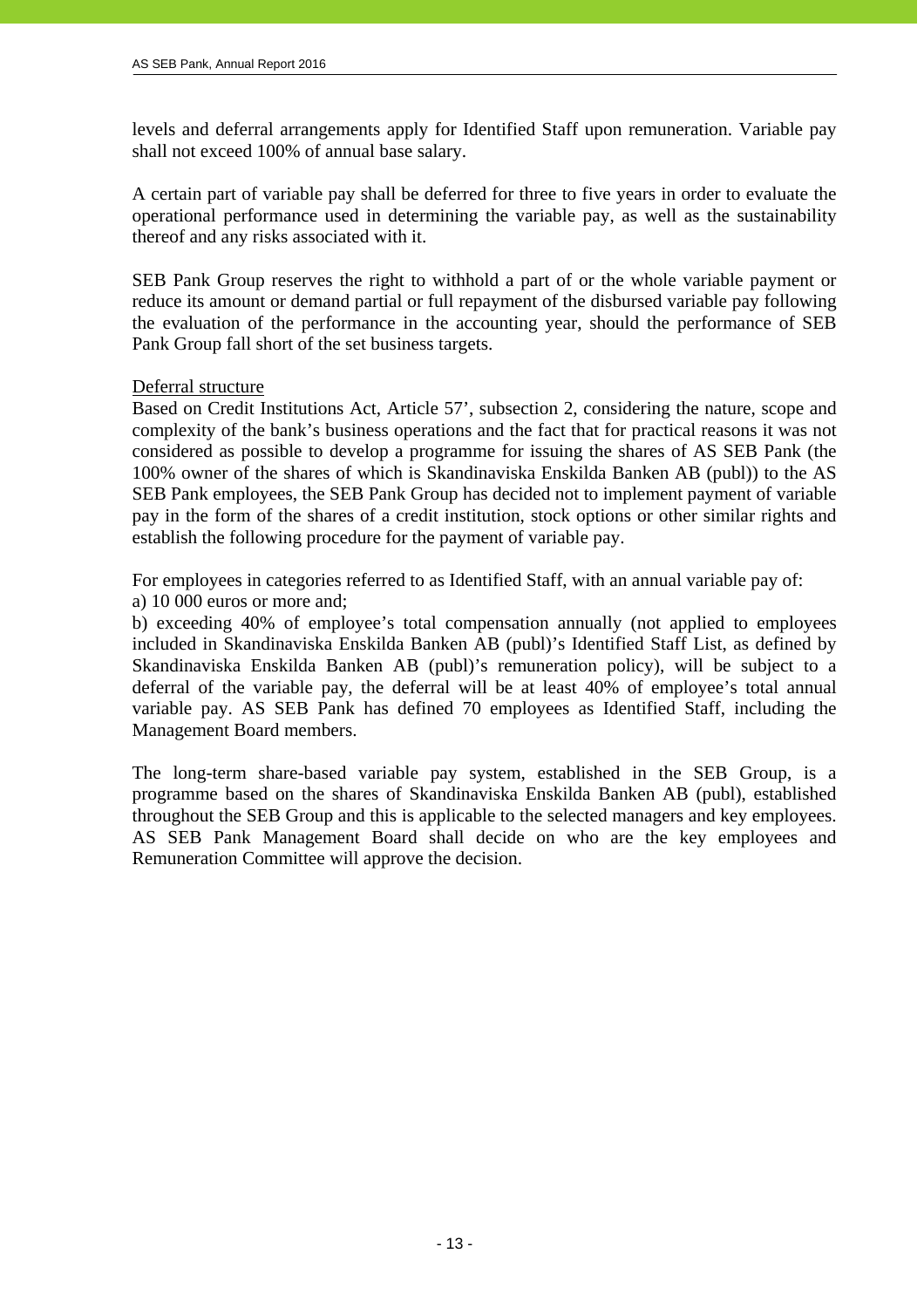#### **Remuneration**

j

(millions of EUR)

|                                       | <b>Remuneration</b> |                  |           |              | Number of employees |                  |           |              |  |
|---------------------------------------|---------------------|------------------|-----------|--------------|---------------------|------------------|-----------|--------------|--|
|                                       |                     | <b>Specially</b> |           |              |                     | <b>Specially</b> |           |              |  |
| 2016                                  |                     | regulated        | Other     |              |                     | regulated        | Other     |              |  |
|                                       | Board*              | staff            | employees | <b>TOTAL</b> | Board*              | staff            | employees | <b>TOTAL</b> |  |
| Fixed remuneration                    | 0.8                 | 2.8              | 21.4      | 25.0         | 10                  | 70               | 1 0 8 1   | $1161$ **    |  |
| Variable Pay                          | 0.2                 | 0.4              | 2.5       | 3.1          | 8                   | 90               | 973       | 1 0 7 1      |  |
| whereof:                              |                     |                  |           |              |                     |                  |           |              |  |
| Short-term cash-based                 |                     |                  |           |              |                     |                  |           |              |  |
| $(incl. AEP)$ ****                    | 0.1                 | 0.3              | 2.0       | 2.4          |                     |                  |           |              |  |
| Long-term equity-based                | 0.1                 | 0.1              | 0.5       | 0.7          |                     |                  |           |              |  |
| Deferred variable pay                 | 0.2                 | 0.2              | 1.4       | 1.8          |                     |                  |           |              |  |
| Accrued and paid remuneration         | 1.1                 | 3.3              | 24.7      | 29.1         |                     |                  |           |              |  |
| Severance pay ***                     |                     |                  |           | 0.3          |                     |                  |           | 42           |  |
| Agreed but not yet paid severance pay |                     |                  |           |              |                     |                  |           |              |  |

\* board members of the bank and subsidiaries

\*\* 117 of them are non-active employees

\*\*\* Highest single amount was 36555 euros.

\*\*\*\* AEP = All Employee Program

|                                           |        |                                        | <b>Remuneration</b> |              | <b>Number of employees</b> |                                        |                    |              |
|-------------------------------------------|--------|----------------------------------------|---------------------|--------------|----------------------------|----------------------------------------|--------------------|--------------|
| 2015                                      | Board* | <b>Specially</b><br>regulated<br>staff | Other<br>employees  | <b>TOTAL</b> | Board*                     | <b>Specially</b><br>regulated<br>staff | Other<br>employees | <b>TOTAL</b> |
| Fixed remuneration                        | 0.8    | 3.2                                    | 20.2                | 24.2         | 8                          | 75                                     | 1 1 0 8            | $1191$ **    |
| Variable Pay                              | 0.1    | 0.4                                    | 2.1                 | 2.6          | 9                          | 94                                     | 986                | 1 0 8 9      |
| whereof:                                  |        |                                        |                     |              |                            |                                        |                    |              |
| Short-term cash-based<br>$(inclAEP)$ **** | 0.0    | 0.3                                    | 1.9                 | 2.2          |                            |                                        |                    |              |
| Long-term equity-based                    | 0.1    | 0.1                                    | 0.2                 | 0.4          |                            |                                        |                    |              |
| Deferred variable pay                     | 0.2    | 0.3                                    | 1.1                 | 1.6          |                            |                                        |                    |              |
| Accrued and paid remuneration             | 1.0    | 3.8                                    | 23.3                | 28.1         |                            |                                        |                    |              |
| Severance pay ***                         |        |                                        |                     | 0.1          |                            |                                        |                    | 31           |
| Agreed but not yet paid severance pay     |        |                                        |                     | ٠            |                            |                                        |                    |              |

\* board members of the bank and subsidiaries

\*\* 122 of them are non-active employees

\*\*\* Highest single amount was 23454 euros.

\*\*\*\* AEP = All Employee Program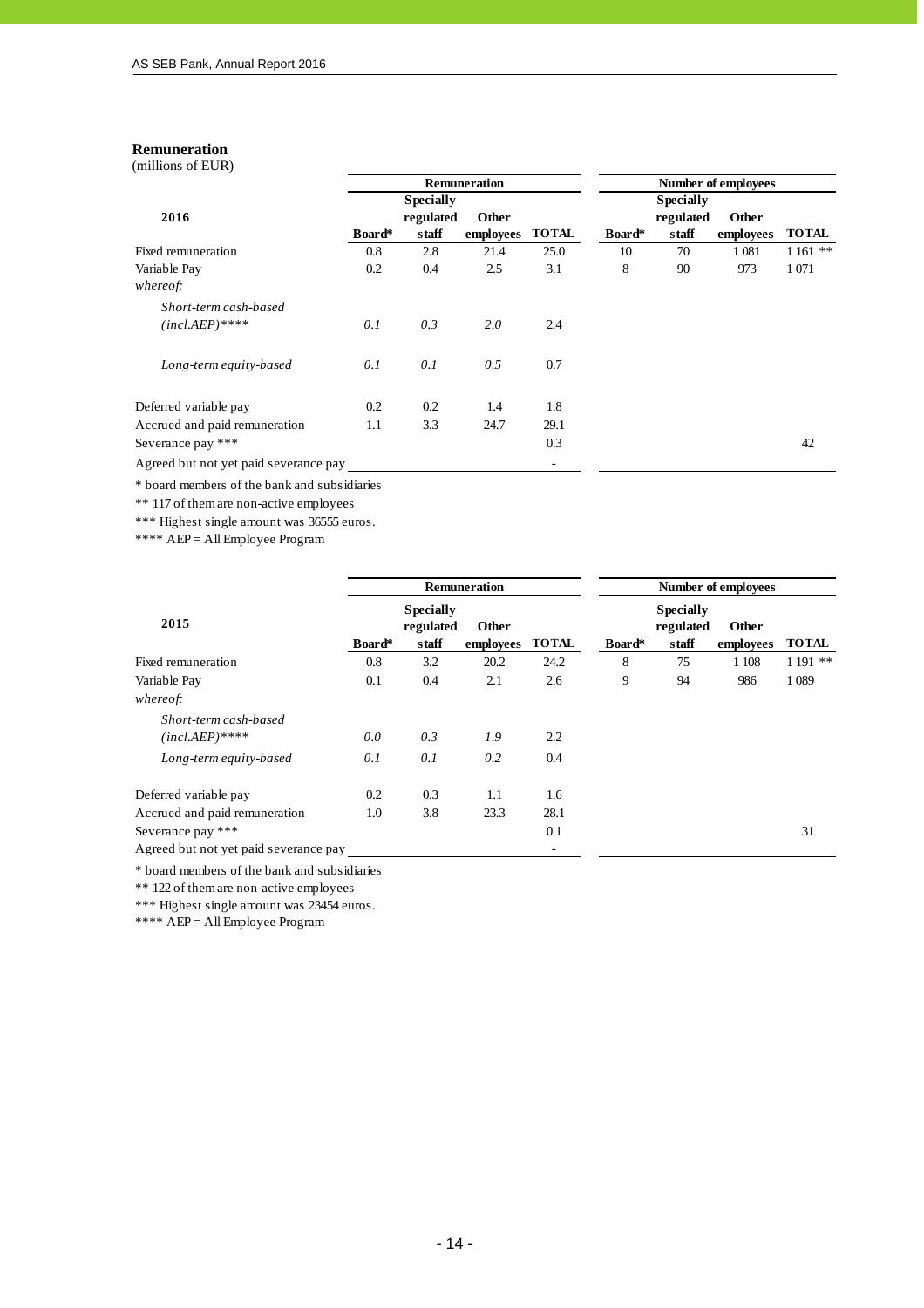|              | <b>Fixed</b> |             | <b>Variable</b> |             |
|--------------|--------------|-------------|-----------------|-------------|
| 2016         | Remuneration | $FTEs*$     | Remuneration    | <b>FTEs</b> |
| Corporate    | 2.5          | 85          | 0.3             | 72          |
| Retail       | 10.5         | 649         | 1.1             | 601         |
| Other        | 12.0         | 427         | 1.4             | 398         |
| <b>Total</b> | 25.0         | 1 1 6 1     | 2.8             | 1071        |
|              | <b>Fixed</b> |             |                 |             |
|              |              |             | <b>Variable</b> |             |
| 2015         | Remuneration | <b>FTEs</b> | Remuneration    | <b>FTEs</b> |
| Corporate    | 2.5          | 80          | 0.3             | 76          |
| Retail       | 10.4         | 678         | 1.1             | 607         |
| Other        | 11.3         | 433         | 1.3             | 406         |
| <b>Total</b> | 24.2         | 1 1 9 1     | 2.7             | 1089        |

#### **Remuneration by divisions**

\*Full Time Employees

# **Capital management**

The Group's Capital Policy defines how capital management should support the business goals. Shareholders' return requirement shall be balanced against the capital requirements of the regulators and the equity necessary to conduct the business of the Group.

Asset and Liability Committee (ALCO) and the Chief Financial Officer are responsible for the process linked to overall business planning, to assess capital requirements in relation to the Group's risk profile, and for proposing a strategy for maintaining the desired capital levels. The Group's capitalisation shall be risk-based and built on an assessment of all risks incurred in the Group's business. It shall be forward-looking and aligned with short- and longterm business plans as well as with expected macroeconomic developments. Internal Capital Adequacy Assessment Process (ICAAP) is managed by Treasury.

Together with continuous monitoring, and reporting of the capital adequacy to the Management Board, this ensures that the relationships between shareholders' equity, ICAAP and regulatory based requirements are managed in such a way that the Group does not jeopardise the profitability of the business and the financial strength of the Group.

Capital ratios are the main communication vehicle for capital strength. Good risk management notwithstanding, the Group must keep capital buffers against unexpected losses. In the SEB Group capital is managed centrally, meeting also local requirements as regards statutory and internal capital. Following the SEB Group Capital Policy the parent company shall promptly arrange for additional capital if SEB Pank requires capital injections to meet the decided level.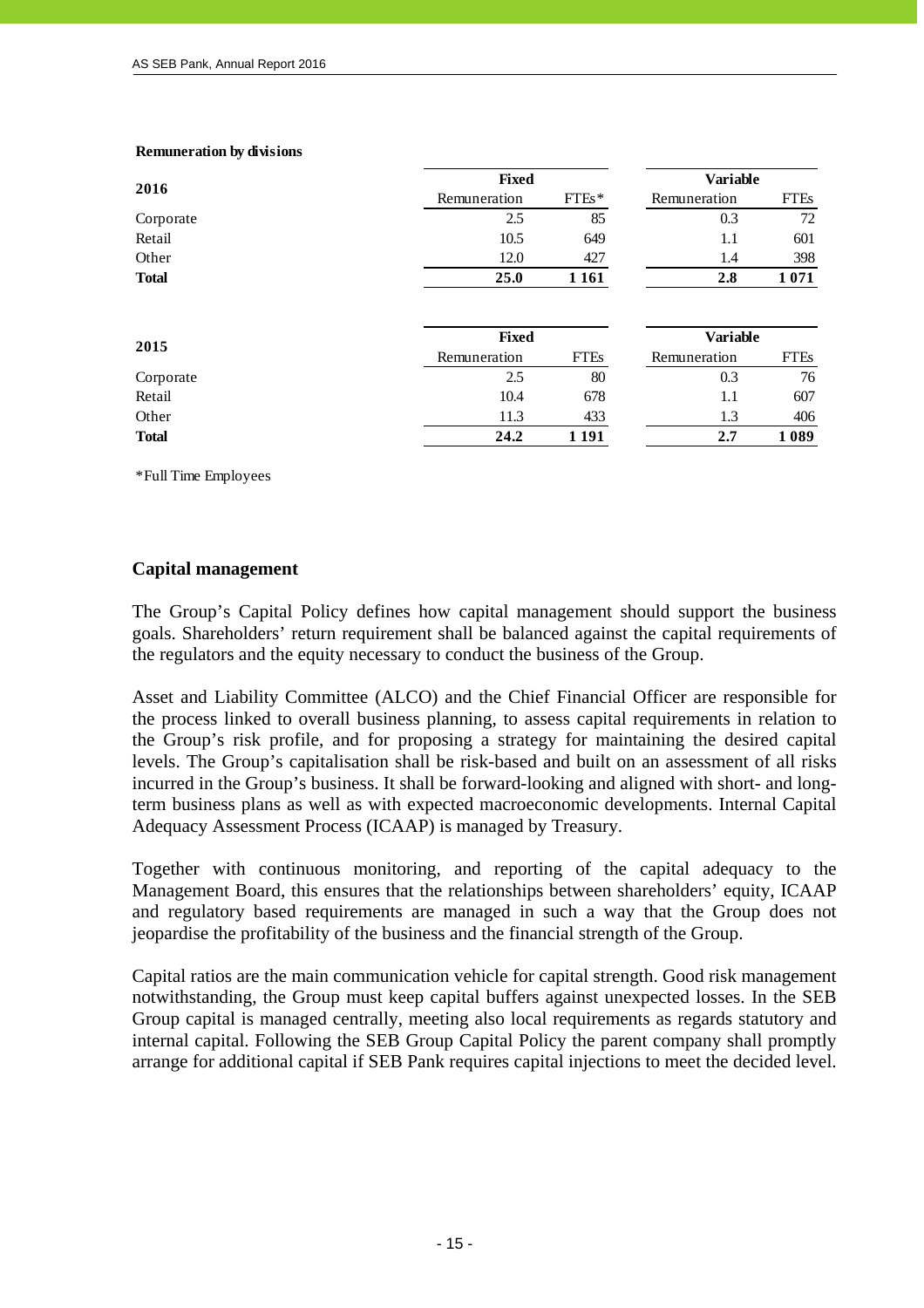# **Capital adequacy**

(millions of EUR)

j

|            | <b>CAPITAL BASE</b>                                                    | 31.12.16       | 31.12.15       |
|------------|------------------------------------------------------------------------|----------------|----------------|
|            | <b>OWN FUNDS</b>                                                       | 945.0          | 904.5          |
| 1.<br>1.1. | <b>TIER 1 CAPITAL</b><br><b>COMMON EQUITY TIER 1 CAPITAL</b>           | 945.0<br>945.0 | 904.5<br>904.5 |
|            | 1.1.1. Capital instruments eligible as CET1 Capital                    | 128.8          | 128.8          |
|            | Paid up capital instruments                                            | 42.5           | 42.5           |
|            | Share premium                                                          | 86.3           | 86.3           |
| 1.1.2.     | Retained earnings *                                                    | 806.8          | 751.4          |
|            | 1.1.3. Accumulated other comprehensive income                          | 0.9            | 12.8           |
| 1.1.4.     | Other reserves                                                         | 19.4           | 19.4           |
|            | 1.1.5. Adjustments to CET1 due to prudential filters                   | 0.0            | $-0.1$         |
|            | $1.1.6.$ (-) Intangible assets                                         | $-3.0$         | $-1.9$         |
|            | 1.1.7. (-) IRB shortfall of credit risk adjustments to expected losses | $-7.7$         | $-5.5$         |
| 1.1.8.     | Other transitional adjustments to CET1 Capital                         | $-0.2$         | $-0.4$         |
| 2.         | <b>TIER 2 CAPITAL</b>                                                  | 0.0            | 0.0            |
|            | IRB Excess of provisions over expected losses eligible                 | 0.0            | 0.0            |

|        | <b>RISK WEIGHTED ASSETS (RWA)</b>                                                | 31.12.16   | 31.12.15   |
|--------|----------------------------------------------------------------------------------|------------|------------|
|        | <b>TOTAL RISK EXPOSURE AMOUNT</b>                                                | 2426.1     | 2 1 7 5 .3 |
| 1.     | RISK WEIGHTED EXPOSURE AMOUNTS FOR CREDIT, COUNTERPARTY CREDIT AND               |            |            |
|        | <b>DILUTION RISKS AND FREE DELIVERIES</b>                                        | 2 2 8 5 .0 | 2021.1     |
| 1.1.   | Standardised approach (SA)                                                       | 248.8      | 222.7      |
|        | Central governments or central banks                                             | 20.3       | 2.9        |
|        | Public sector entities                                                           | 0.7        | 0.6        |
|        | Retail                                                                           | 176.9      | 174.0      |
|        | Exposures in default                                                             | 1.5        | 1.6        |
|        | Collective investments undertakings (CIU)                                        | 6.9        | 6.1        |
|        | Equity                                                                           | 3.4        | 13.2       |
|        | Other items                                                                      | 39.1       | 24.3       |
| 1.2.   | Internal ratings based Approach (IRB)                                            | 2 0 3 6 .2 | 1798.4     |
| 1.2.1. | IRB approaches when neither own estimates of LGD nor Conversion Factors are used | 1737.3     | 1499.7     |
|        | Institutions                                                                     | 218.2      | 94.1       |
|        | Corporates - SME                                                                 | 818.4      | 695.8      |
|        | Corporates - Specialised Lending                                                 | 45.3       | 79.6       |
|        | Corporates - Other                                                               | 655.4      | 630.2      |
| 1.2.2. | IRB approaches when own estimates of LGD and/or Conversion Factors are used      | 298.9      | 298.7      |
|        | Retail - Secured by real estate SME                                              | 10.4       | 12.8       |
|        | Retail - Secured by real estate non-SME                                          | 212.4      | 210.5      |
|        | Retail - Qualifying revolving                                                    | 0.0        | 2.2        |
|        | Retail - Other SME                                                               | 16.4       | 17.6       |
|        | Retail - Other non-SME                                                           | 59.7       | 55.6       |
| 2.     | TOTAL RISK EXPOSURE AMOUNT FOR POSITION, FOREIGN EXCHANGE AND                    |            |            |
|        | <b>COMMODITIES RISKS</b>                                                         | 17.4       | 13.2       |
| 3.     | <b>TOTAL RISK EXPOSURE AMOUNT FOR OPERATIONAL RISK (AMA)</b>                     | 123.3      | 135.3      |
| 4.     | <b>TOTAL RISK EXPOSURE AMOUNT FOR CREDIT VALUATION ADJUSTMENT</b>                | 0.4        | 5.7        |

\* Prognosis of dividends have been deducted from retained earnings.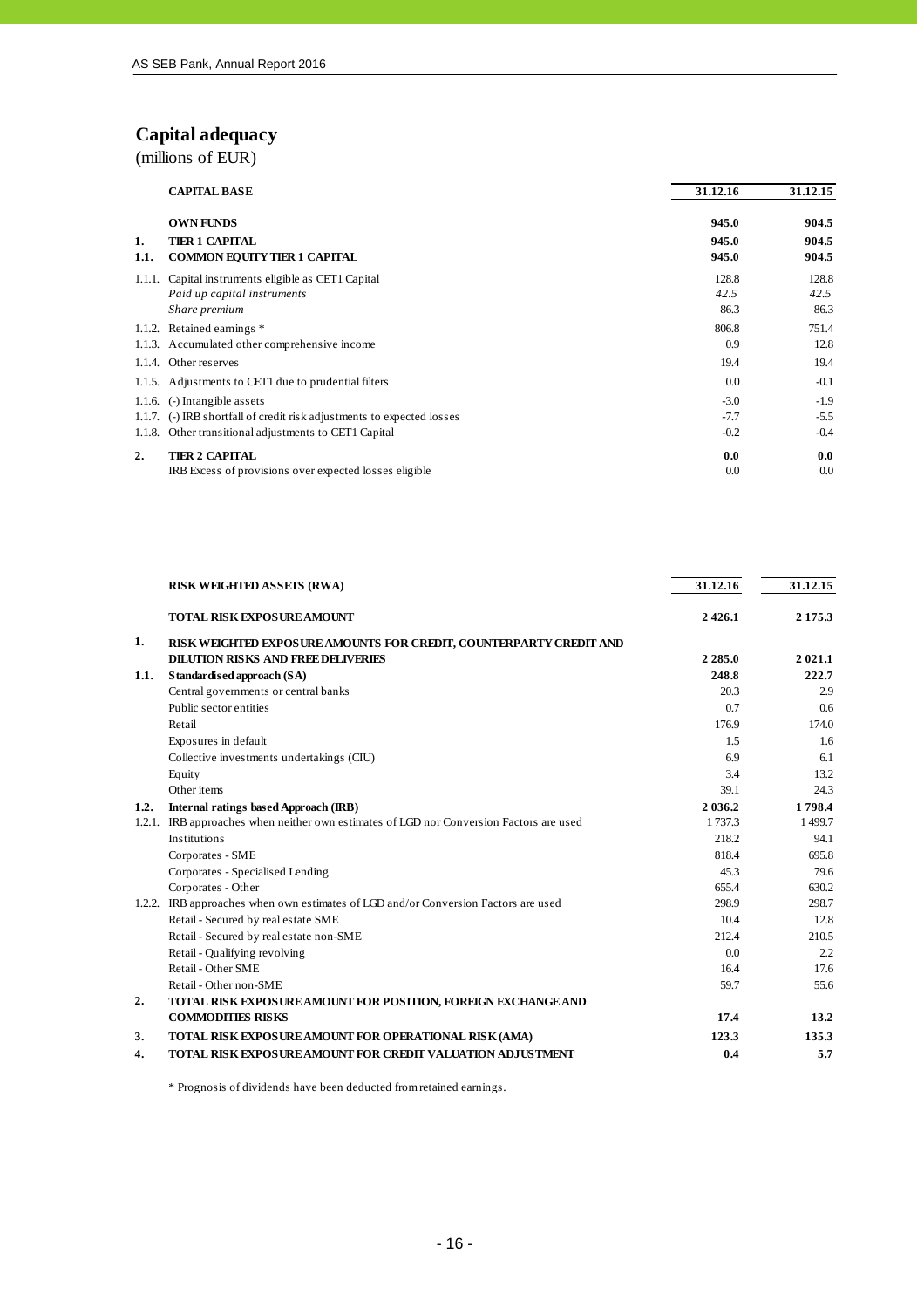#### **CAPITAL RATIOS**

j

|                                                                                                                    | 31.12.16    | 31.12.15 |
|--------------------------------------------------------------------------------------------------------------------|-------------|----------|
| <b>OWN FUNDS</b>                                                                                                   | 945.0       | 904.5    |
| TOTAL RISK EXPOSURE AMOUNT Basel III (without additional risk exposure amount due to application of Basel I floor) | 2426.1      | 2 175.3  |
| Own fund requirement (8%)                                                                                          | 194.1       | 174.0    |
| Total capital ratio                                                                                                | 38.95%      | 41.58%   |
| Tier 1 Capital ratio                                                                                               | 38.95%      | 41.58%   |
| CET1 Capital ratio                                                                                                 | 38.95%      | 41.58%   |
| Tier 2 Capital ratio                                                                                               | 0.00%       | $0.00\%$ |
| TOTAL RISK EXPOSURE AMOUNT Basel III (with additional risk exposure amount due to application of Basel I floor)    | 3 1 8 9 . 8 | 2966.7   |
| Own fund requirement (8%)                                                                                          | 255.2       | 237.3    |
| Total capital ratio                                                                                                | 29.63%      | 30.49%   |
| Tier 1 Capital ratio                                                                                               | 29.63%      | 30.49%   |
| CET1 Capital ratio                                                                                                 | 29.63%      | 30.49%   |
| Tier 2 Capital ratio                                                                                               | 0.00%       | 0.00%    |

#### **MEMBERS OF CONSOLIDATION GROUP, INCLUDED TO CAPITAL ADEQUACY CALCULATION**

AS SEB Pank AS SEB Liising Group AS SEB Varahaldus

#### **CAPITAL REQUIREMENTS AND BUFFERS**

|                                                                     | 31.12.16                |                   |                 | 31.12.15         |                   |                        |
|---------------------------------------------------------------------|-------------------------|-------------------|-----------------|------------------|-------------------|------------------------|
| <b>OWN FUNDS</b>                                                    | <b>Total</b><br>capital | Tier 1<br>capital | CET1<br>capital | Total<br>capital | Tier 1<br>capital | <b>CET1</b><br>capital |
| Capital amount                                                      | 945.0                   | 945.0             | 945.0           | 904.5            | 904.5             | 904.5                  |
| Total risk exposure amount *                                        | 2 4 2 6.1               | 2426.1            | 2426.1          | 2 175.3          | 2 175.3           | 2 175.3                |
| Capital adequacy ratio                                              | 38.95%                  | 38.95%            | 38.95%          | 41.58%           | 41.58%            | 41.58%                 |
| Total capital requirements, incl. buffers                           | 400.3                   | 351.8             | 315.4           | 302.4            | 258.9             | 226.2                  |
|                                                                     | 16.5%                   | 14.5%             | 13.0%           | 13.9%            | 11.9%             | 10.4%                  |
| including:                                                          |                         |                   |                 |                  |                   |                        |
| Base capital requirement                                            | 194.1                   | 145.6             | 109.2           | 174.0            | 130.5             | 97.9                   |
|                                                                     | 8%                      | 6%                | 4.5%            | 8%               | 6%                | 4.5%                   |
| Capital conservation buffer                                         | 60.7                    | 60.7              | 60.7            | 54.4             | 54.4              | 54.4                   |
|                                                                     | 2.5%                    | 2.5%              | 2.5%            | 2.5%             | 2.5%              | 2.5%                   |
| Systemic risk buffer                                                | 72.8                    | 72.8              | 72.8            | 43.5             | 43.5              | 43.5                   |
|                                                                     | 3%                      | 3%                | 3%              | 2%               | 2%                | 2%                     |
| Own funds $Surplus(+)$ of total capital requirements, incl. buffers | 544.7                   | 593.2             | 629.6           | 602.1            | 645.6             | 678.3                  |

\* Total risk exposure amount without additional risk exposure amount due to application of Basel I floor

#### **LEVERAGE RATIO**

|                                                 | 31.12.16  | 31.12.15   |
|-------------------------------------------------|-----------|------------|
| Exposure measure for leverage ratio calculation | 6 2 3 6.4 | 5 708.3    |
| of which on balance sheet items                 | 5 7 64.1  | 5 2 2 5 .9 |
| of which off balance sheet items                | 472.3     | 482.4      |
| Leverage ratio                                  | 15.2%     | 15.9%      |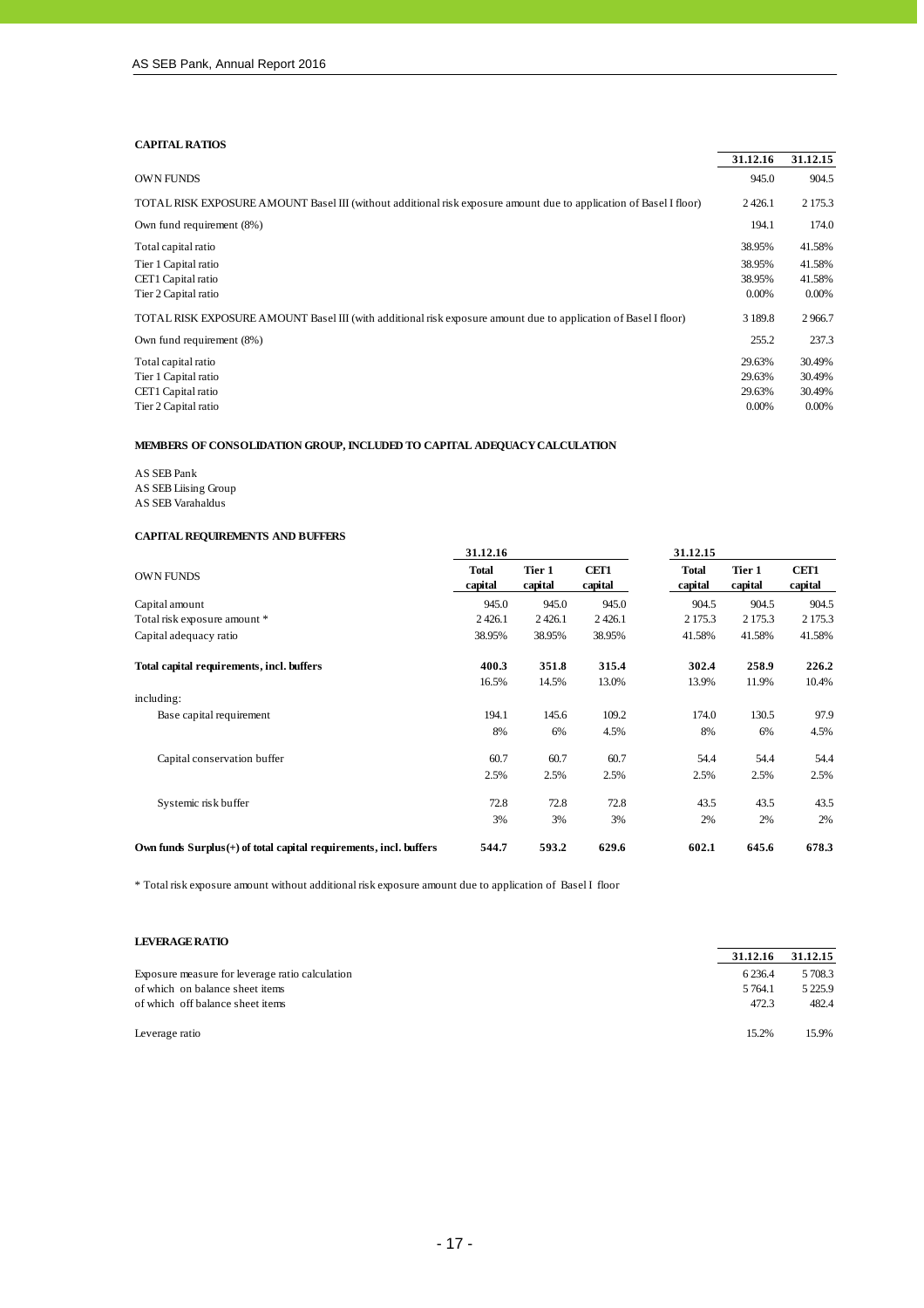# **5. Key figures**

j

| (millions of EUR) |  |  |
|-------------------|--|--|
|                   |  |  |
|                   |  |  |

|                                               | 31.12.16    | 31.12.15    |
|-----------------------------------------------|-------------|-------------|
| Net profit                                    | 84.7        | 75.0        |
| Average equity                                | 959.2       | 893.6       |
| Return on equity (ROE), %                     | 8.83        | 8.39        |
| Average assets                                | 5 5 0 4.7   | 5 208.4     |
| Return on assets (ROA), %                     | 1.54        | 1.44        |
| Net interest income                           | 82.9        | 78.7        |
| Average interest earning assets               | 5 3 7 6 . 6 | 5 0 7 6.9   |
| Net interest margin (NIM), %                  | 1.54        | 1.55        |
| Credit losses adjusted net interest income    | 84.3        | 82.6        |
| Average interest earning assets               | 5 3 7 6 . 6 | 5 0 7 6.9   |
| Credit losses adjusted net interest margin, % | 1.57        | 1.63        |
| Interest income                               | 91.9        | 91.5        |
| Average interest earning assets               | 5 3 7 6 . 6 | 5 0 7 6.9   |
| Yield on interest earning assets, %           | 1.71        | 1.80        |
| Interest expense                              | 9.0         | 12.8        |
| Interest bearing liabilities, average         | 4 4 4 1.5   | 4 2 1 2 . 3 |
| Cost of interest bearing liabilities, %       | 0.20        | 0.30        |
| Spread, %                                     | 1.51        | 1.50        |
| Cost / Income ratio, %                        | 40.8        | 43.8        |
| Ratio of individually impaired loans, %       | 0.33        | 0.50        |

#### **Explanations**

Return on equity (ROE) = Net profit/Average equity  $*$  100 Average equity = (Equity of current year end + Equity of previous year end)/2 Return on assets  $(ROA)$  = Net profit/Average assets  $*100$ Average assets = (Assets of current year end + Assets of previous year end)/2 Net interest margin (NIM) = Net interest income/Average assets exposed to interest rate risk \* 100 Yield on interest earning assets = Interest income/Average assets exposed to interest rate risk \*100 Cost of interest bearing liabilities = Interest expenses/Average liabilities exposed to interest rate risk \*100 Spread = Yield on interest earning assets - Cost of interest bearing liabilities Cost/Income Ratio = Total Operating Expenses/Total Income \* 100 Ratio of individually impaired loans = Individually impaired loans/Loans to customers and credit institutions \* 100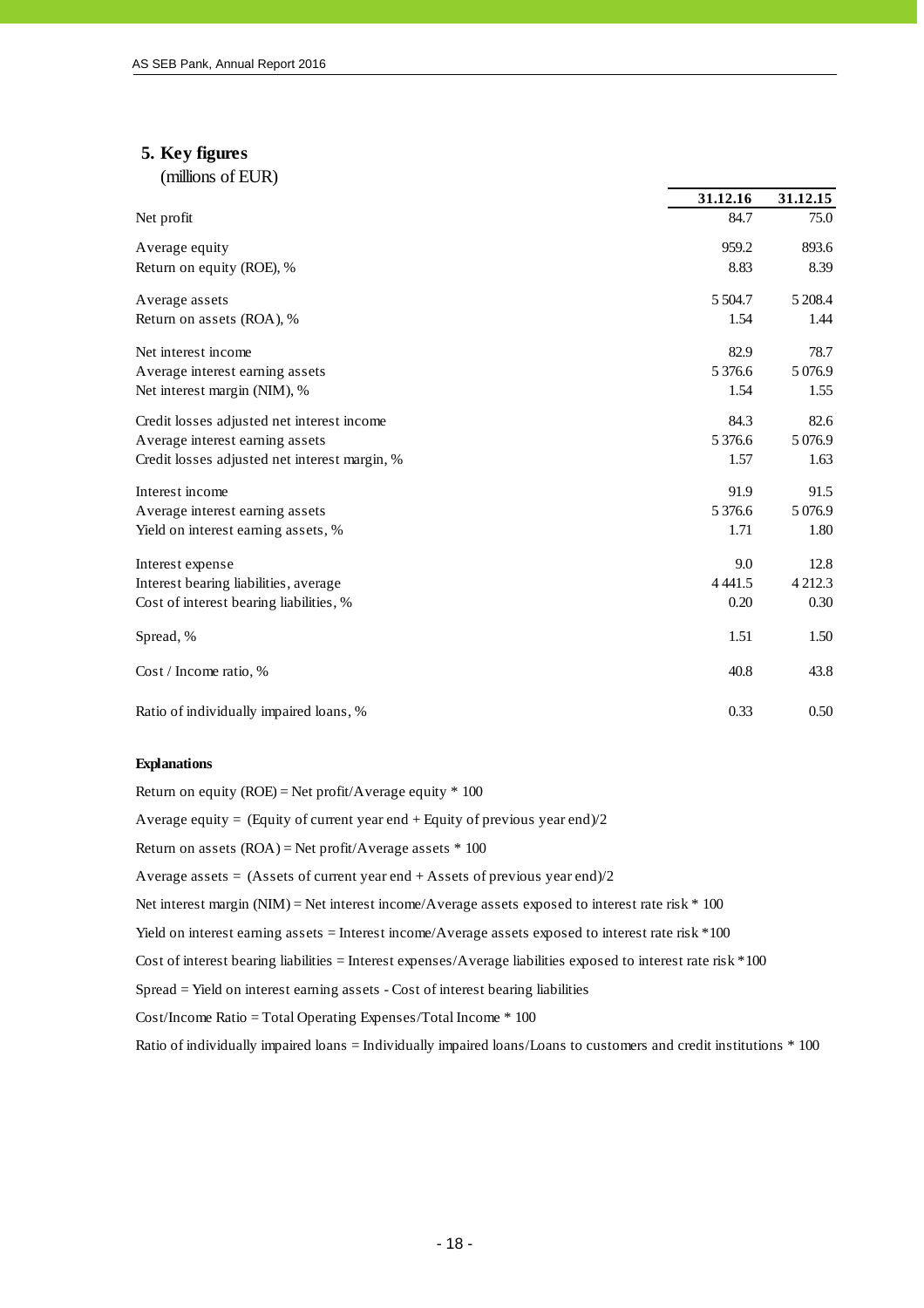Assets exposed to interest rate risk: Balances with central bank Loans and advances to credit institutions Loans and advances to customers Debt securities and other fixed income securities (all without accrued interests)

Liabilities exposed to interest rate risk: Due to credit institutions Due to customers (all without accrued interests)

#### Total Operating Expenses:

Personnel expenses Other expenses Depreciation, amortisation and impairment of tangible and intangible assets

#### Total Income:

Net Interest Income Net fee and commission income Net income from foreign exchange Gains less losses from financial assets at fair value through profit or loss Income from dividends Gains less losses from investment securities Share of profit of associates Other income

#### **Assets quality**

| (millions of EUR)                                                           | 31.12.16  | 31.12.15 |
|-----------------------------------------------------------------------------|-----------|----------|
| Total assets                                                                | 5 7 7 5 4 | 5233.9   |
| Overdue loans and receivables                                               | 30.8      | 48.5     |
| Overdue loans and receivables / Total assets, %                             | 0.53      | 0.93     |
| Allowances for losses on amounts due from customers and credit institutions | 24.6      | 29.0     |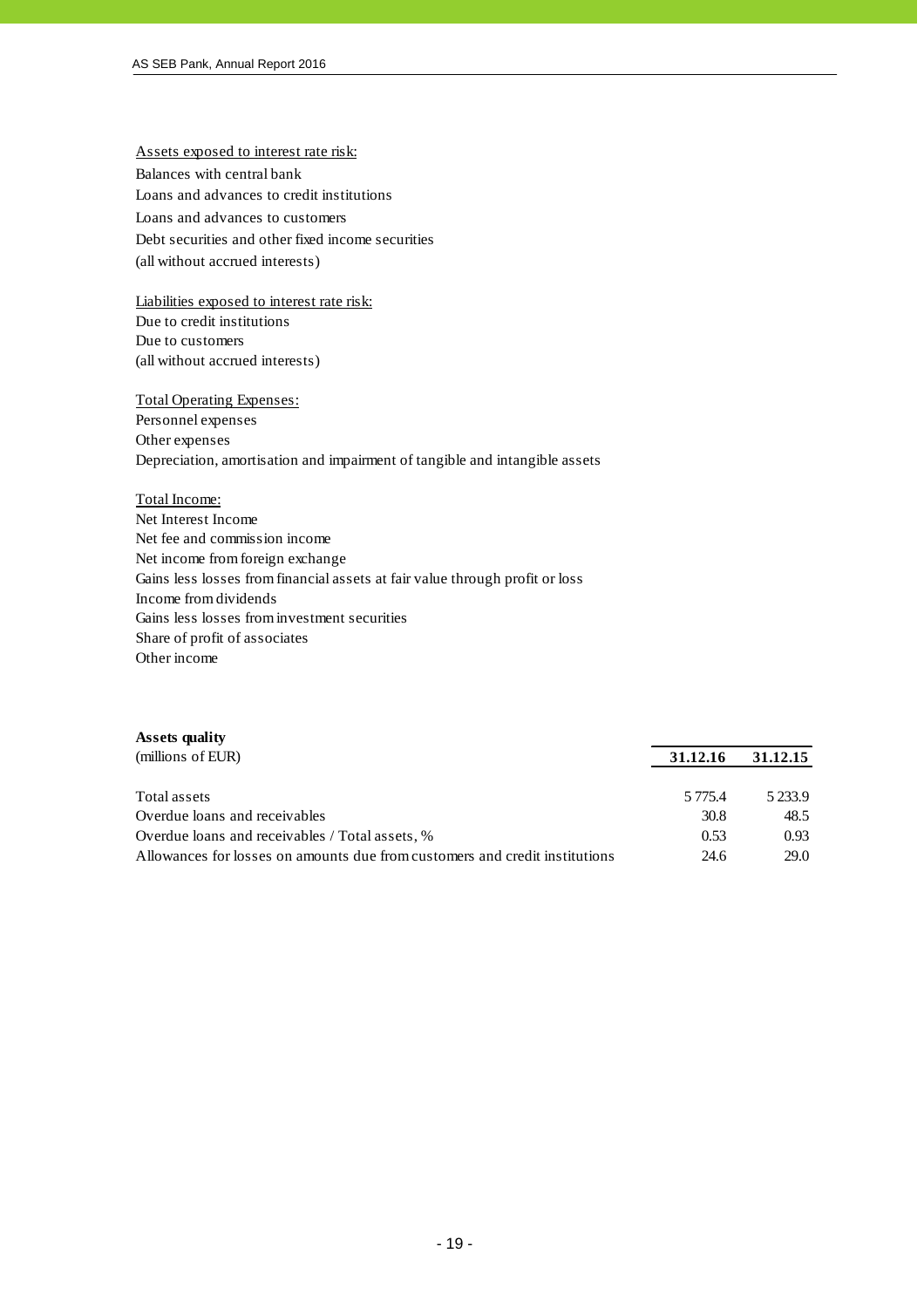#### **III. Consolidated Financial Statements**

#### **1. Consolidated income statement**

| (millions of EUR)                                                                              | <b>Note</b>    | 2016    | 2015    |
|------------------------------------------------------------------------------------------------|----------------|---------|---------|
| Interest and similar income                                                                    | 3              | 91.9    | 91.5    |
| Interest expenses and similar charges                                                          | 4              | $-9.0$  | $-12.8$ |
| Net Interest Income                                                                            |                | 82.9    | 78.7    |
| Fee and commission income                                                                      | 5              | 60.0    | 62.5    |
| Fee and commission expense                                                                     | 6              | $-15.6$ | $-17.3$ |
| Net fee and commission income                                                                  |                | 44.4    | 45.2    |
| Net income from foreign exchange                                                               | $\overline{7}$ | 4.7     | 5.0     |
| Gains less losses from financial assets at fair value through profit or loss                   | 8              | 0.8     | 1.0     |
| Gains less losses from investment securities                                                   |                | 16.1    | $-0.6$  |
| Other income                                                                                   | 9              | 1.2     | 1.5     |
| Personnel expenses                                                                             | 10             | $-38.4$ | $-36.6$ |
| Other expenses                                                                                 | 11             | $-19.5$ | $-17.1$ |
| Depreciation, amortisation and impairment of tangible and intangible assets                    | 20, 21         | $-3.9$  | $-3.8$  |
| Profit before impairment losses on loans and advances                                          |                | 88.3    | 73.3    |
| Impairment losses on loans and advances                                                        | 12             | 1.4     | 3.9     |
| Profit before income tax                                                                       |                | 89.7    | 77.2    |
| Income tax                                                                                     |                | $-5.0$  | $-2.2$  |
| Net profit                                                                                     |                | 84.7    | 75.0    |
| Profit attributable to the sole equity holder                                                  |                | 84.7    | 75.0    |
| 2. Consolidated statement of comprehensive income                                              |                |         |         |
| (millions of EUR)                                                                              | <b>Note</b>    | 2016    | 2015    |
| Net profit                                                                                     |                | 84.7    | 75.0    |
| Other comprehensive income/expense                                                             |                |         |         |
| Items that may subsequently be reclassified to the income statement:                           |                |         |         |
| Revaluation of available-for-sale financial assets<br>Total other comprehensive income/expense | 16             | $-11.9$ | 12.1    |
|                                                                                                |                | $-11.9$ | 12.1    |
| Total comprehensive income                                                                     |                | 72.8    | 87.1    |
| Sole equity holder of the parent entity (total)                                                |                | 72.8    | 87.1    |
| Total comprehensive income from continued operations                                           |                | 72.8    | 87.1    |

The notes on pages 24 - 96 are integral part of these consolidated financial statements.

| Initsiaalid/initials | Initsialiseeritud ainult identifitseerimiseks<br>Initialled for the purpose of identification only<br>$G.\overline{O}$ |
|----------------------|------------------------------------------------------------------------------------------------------------------------|
|                      | Kuupäev/date 09.03.2017                                                                                                |
|                      | PricewaterhouseCoopers, Tallinn                                                                                        |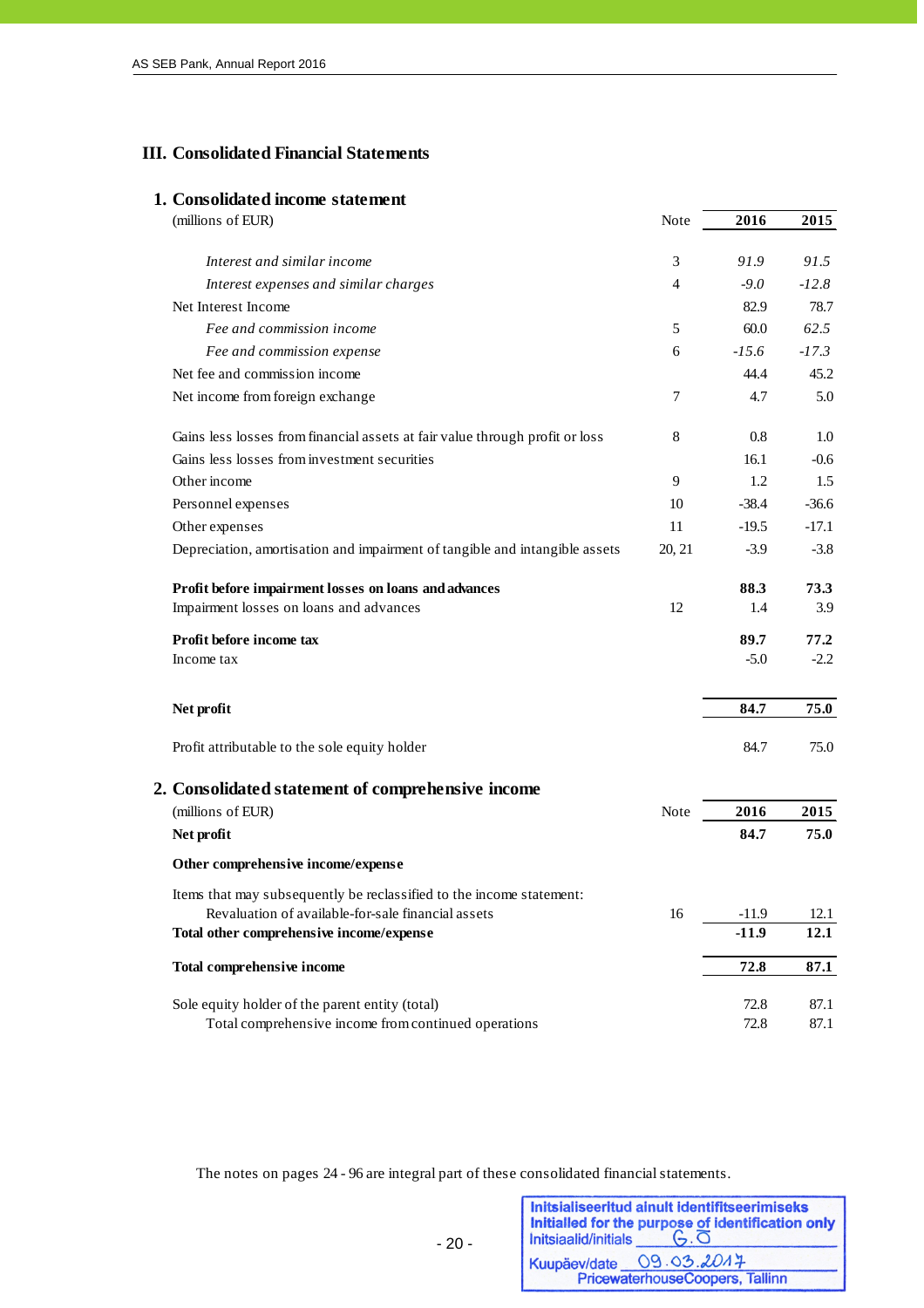# **3. Consolidated statement of financial position**

| (millions of EUR)                                                                | Note | 31.12.16       | 31.12.15            |
|----------------------------------------------------------------------------------|------|----------------|---------------------|
| <b>ASSETS</b>                                                                    |      |                |                     |
| Cash                                                                             |      | 41.7           | 42.5                |
| Balances with central bank                                                       | 13   | 250.9          | 615.0               |
| Loans and advances to credit institutions                                        | 14   | 983.3          | 392.5               |
| Loans and advances to customers                                                  | 15   | 4 3 3 7 .5     | 4 0 9 6.3           |
| Financial assets held for trading                                                | 16   | 23.4           | 28.3                |
| Financial assets designated at fair value through profit or loss at<br>inception | 16   | 86.7           | 0.0                 |
| Available-for-sale financial assets                                              | 16   | 9.3            | 18.3                |
| Other financial assets                                                           | 17   | 18.3           | 24.3                |
| Prepaid expenses and accrued income                                              | 18   | 11.8           | 4.7                 |
| Investments in associates                                                        | 19   | 0.8            | 0.8                 |
| Intangible assets                                                                | 20   | 2.9            | 1.9                 |
| Property, plant and equipment                                                    | 21   | 8.8            | 9.3                 |
| <b>TOTAL ASSETS</b>                                                              |      | 5 7 7 5 .4     | 5 2 3 3 .9          |
| LIABILITIES AND SHAREHOLDERS' EQUITY                                             |      |                |                     |
| Due to credit institutions                                                       | 22   | 992.4          | 888.6               |
| Due to customers                                                                 | 23   | 3687.0         | 3 3 1 6 .1          |
| Other financial liabilities                                                      | 24   | 68.6           | 58.7                |
| Accrued expences and prepaid income                                              | 25   | 17.9           | 9.0                 |
| Financial liabilities at fair value through profit or loss                       | 26   | 23.5           | 28.7                |
| Provisions                                                                       | 27   | 0.1            | 0.4                 |
| <b>Total Liabilities</b>                                                         |      | 4789.5         | 4 3 0 1.5           |
| Share capital                                                                    |      |                |                     |
|                                                                                  | 28   | 42.5<br>86.3   | 42.5                |
| Share premium<br>Other reserves                                                  | 30   | 20.3           | 86.3<br>32.2        |
|                                                                                  |      |                |                     |
| Retained earnings<br>Total shareholders' equity                                  |      | 836.8<br>985.9 | 771.4               |
| TOTAL LIABILITIES AND SHAREHOLDERS' EQUITY                                       |      | 5 7 7 5 .4     | 932.4<br>5 2 3 3 .9 |
|                                                                                  |      |                |                     |

The notes on pages 24 - 96 are integral part of these consolidated financial statements.

| Initsiaalid/initials    | Initsialiseeritud ainult identifitseerimiseks<br>Initialled for the purpose of identification only<br>$G.\overline{O}$ |
|-------------------------|------------------------------------------------------------------------------------------------------------------------|
| Kuupäev/date 09.03.2017 | PricewaterhouseCoopers, Tallinn                                                                                        |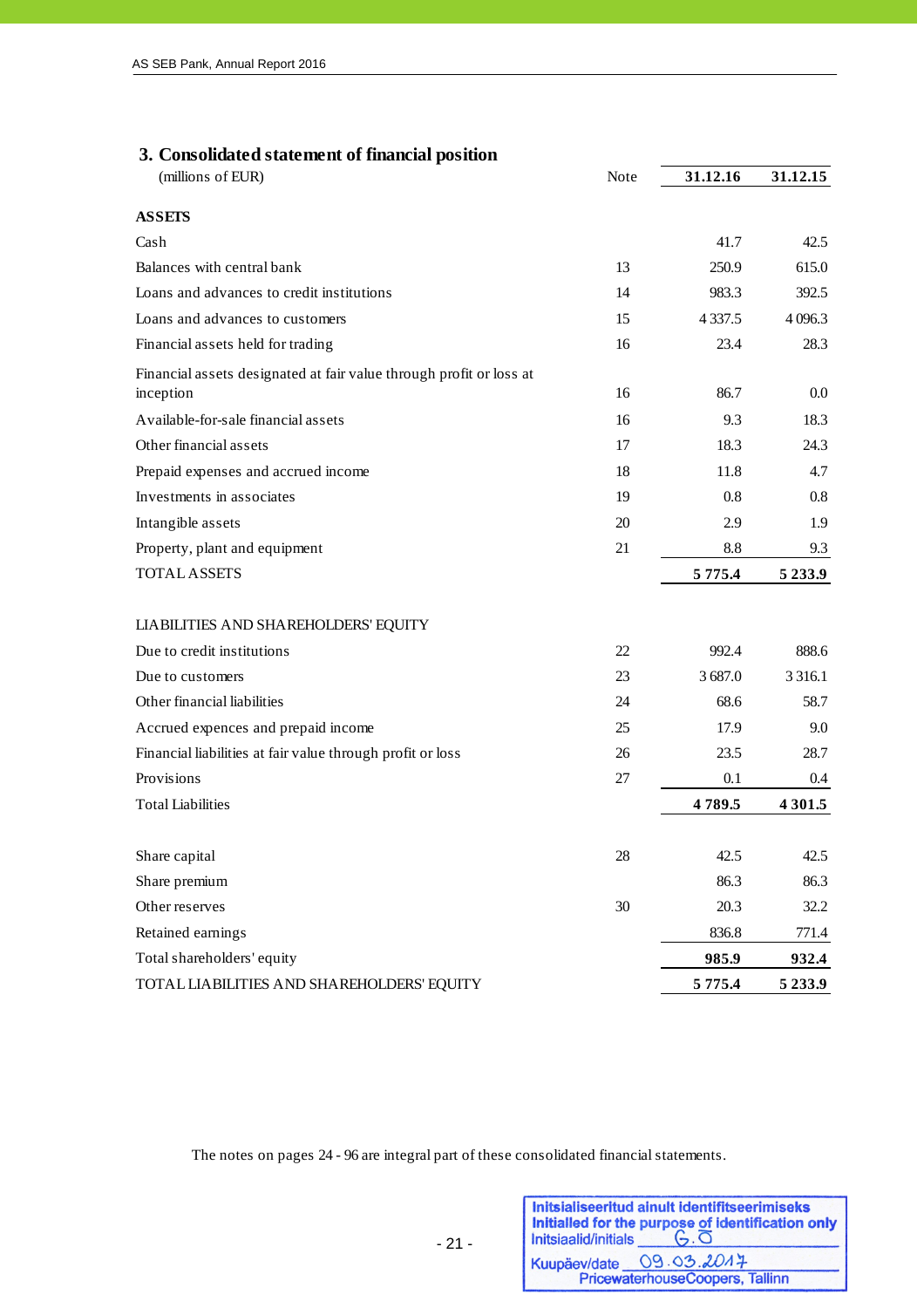#### **4. Consolidated statement of cash flows**

(millions of EUR)

j

|                                                                                 | Note       | 2016      | 2015       |
|---------------------------------------------------------------------------------|------------|-----------|------------|
| I. Cash flows from operating activities                                         |            |           |            |
| Interest received                                                               |            | 91.2      | 91.9       |
| Interest paid                                                                   |            | $-8.9$    | $-14.0$    |
| Fee and commission received                                                     | $\sqrt{5}$ | 60.0      | 62.5       |
| Fee and commission paid                                                         | 6          | $-15.6$   | $-17.3$    |
| Net trading income and other operating income                                   |            | 7.2       | 7.4        |
| Personnel expenses and other operating expenses                                 |            | $-56.7$   | $-53.0$    |
| Income tax paid                                                                 |            | $-5.0$    | $-2.2$     |
| Cash flows from operating activities before changes in the operating assets     |            |           |            |
| and liabilities                                                                 |            | 72.2      | 75.3       |
| Changes in operating assets:                                                    |            |           |            |
| Loans and advances to credit institutions and mandatory reserve in central bank |            | $-49.4$   | $-1.5$     |
| Loans and advances to customers                                                 |            | $-240.4$  | $-130.0$   |
| Other assets                                                                    |            | $-0.7$    | 3.7        |
| Changes of operating liabilities:                                               |            |           |            |
| Due to credit institutions                                                      |            | 116.3     | $-156.9$   |
| Due to customers                                                                |            | 370.6     | 127.9      |
| Other liabilities                                                               |            | 1.0       | 3.7        |
| Cash flow from (used in) operating activities                                   |            | 269.6     | $-77.8$    |
| II. Cash flows from investing activities                                        |            |           |            |
| Net increase-/decrease+ of investment portfolio securities                      |            | 13.2      | $-0.9$     |
| Purchase of tangible and intangible assets                                      | 20, 21     | $-4.4$    | $-5.0$     |
| Proceeds from sale of tangible and intangible assets                            | 20, 21     | 0.0       | 1.2        |
| Cash flow from (used in) investing activities                                   |            | 8.8       | $-4.7$     |
| III. Cash flows from financing activities                                       |            |           |            |
| Dividends paid                                                                  |            | $-20.0$   | $-10.0$    |
| Cash used in financing activities                                               |            | $-20.0$   | $-10.0$    |
| Net decrease/increase in cash and cash equivalents                              |            | 258.4     | $-92.5$    |
| Cash and cash equivalents at the beginning of period                            |            | 1 0 1 2.5 | 1 1 0 5 .0 |
| Effect of exchange rate changes on cash and cash equivalents                    |            | 0.0       | $0.0\,$    |
| Cash and cash equivalents at the end of period                                  |            | 1270.9    | 1 0 1 2.5  |
| Cash and cash equivalents includes:                                             |            | 31.12.16  | 31.12.15   |
| Cash on hand                                                                    |            | 41.7      | 42.5       |
| Balances with the central bank without mandatory reserve                        |            | 210.0     | 578.0      |
| Liquid deposits in other credit institutions                                    |            | 932.5     | 391.9      |
| Liquidity securities                                                            |            | 86.7      | 0.1        |
|                                                                                 |            | 1270.9    | 1 0 1 2.5  |
| All cash equivalents are short-dated.                                           |            |           |            |

The notes on pages 24 - 96 are integral part of these consolidated financial statements.

| Initsiaalid/initials | Initsialiseeritud ainult identifitseerimiseks<br>Initialled for the purpose of identification only<br>$G, \overline{O}$ |
|----------------------|-------------------------------------------------------------------------------------------------------------------------|
| Kuupäev/date         | 09.03.2017                                                                                                              |
|                      | PricewaterhouseCoopers, Tallinn                                                                                         |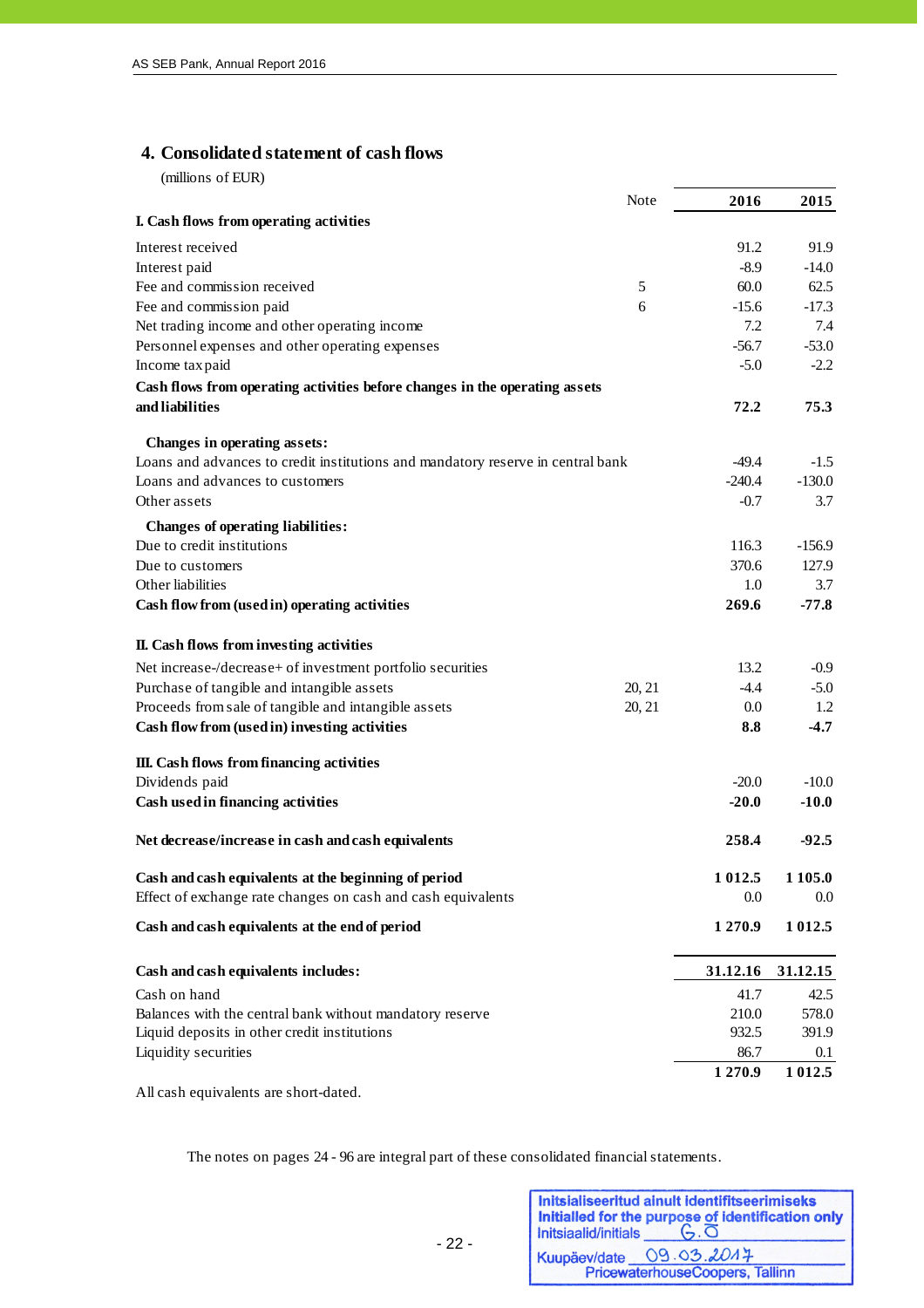# **5. Consolidated statement of changes in shareholders' equity**

(millions of EUR)

|                                            | <b>Share</b><br>capital<br>(Note 28) | <b>Share</b><br>premium | <b>Other</b><br>reserves<br>(Note 30) | <b>Retained</b><br>earnings | <b>Total share-</b><br>holders'<br>equity |
|--------------------------------------------|--------------------------------------|-------------------------|---------------------------------------|-----------------------------|-------------------------------------------|
| Year beginning $01.01.2015$                | 42.5                                 | 86.3                    | 20.1                                  | 705.9                       | 854.8                                     |
| Dividend paid                              | 0.0                                  | 0.0                     | 0.0                                   | $-10.0$                     | $-10.0$                                   |
| Other                                      | 0.0                                  | 0.0                     | 0.0                                   | 0.5                         | 0.5                                       |
| Net profit                                 | 0.0                                  | 0.0                     | 0.0                                   | 75.0                        | 75.0                                      |
| Other comprehensive income:                |                                      |                         |                                       |                             |                                           |
| Net change in available-for-sale financial |                                      |                         |                                       |                             |                                           |
| assets                                     | 0.0                                  | 0.0                     | 12.1                                  | 0.0                         | 12.1                                      |
| Total other comprehensive income           | 0.0                                  | 0.0                     | 12.1                                  | 0.0                         | 12.1                                      |
| Total comprehensive income                 | 0.0                                  | 0.0                     | 12.1                                  | 75.0                        | 87.1                                      |
| <b>Final balance 31.12.2015</b>            | 42.5                                 | 86.3                    | 32.2                                  | 771.4                       | 932.4                                     |
|                                            |                                      |                         |                                       |                             |                                           |
| Year beginning 01.01.2016                  | 42.5                                 | 86.3                    | 32.2                                  | 771.4                       | 932.4                                     |
| Dividend paid                              | 0.0                                  | 0.0                     | 0.0                                   | $-20.0$                     | $-20.0$                                   |
| Other                                      | 0.0                                  | 0.0                     | 0.0                                   | 0.7                         | 0.7                                       |
| Net profit                                 | 0.0                                  | 0.0                     | 0.0                                   | 84.7                        | 84.7                                      |
| Other comprehensive income/expense:        |                                      |                         |                                       |                             |                                           |
| Net change in available-for-sale financial |                                      |                         |                                       |                             |                                           |
| assets                                     | $\theta$                             | $\Omega$                | $-11.9$                               | $\Omega$                    | $-11.9$                                   |
| Total other comprehensive expense          | $\Omega$                             | $\Omega$                | $-11.9$                               | $\Omega$                    | $-11.9$                                   |
| Total comprehensive income/expense         | 0.0                                  | 0.0                     | $-11.9$                               | 84.7                        | 72.8                                      |
| <b>Final balance 31.12.2016</b>            | 42.5                                 | 86.3                    | 20.3                                  | 836.8                       | 985.9                                     |

The notes on pages 24 - 96 are integral part of these consolidated financial statements.

- 23 -

| Initsiaalid/initials | Initsialiseeritud ainult identifitseerimiseks<br>Initialled for the purpose of identification only<br>$G.\overline{O}$ |
|----------------------|------------------------------------------------------------------------------------------------------------------------|
|                      | Kuupäev/date 09.03.2017                                                                                                |
|                      | PricewaterhouseCoopers, Tallinn                                                                                        |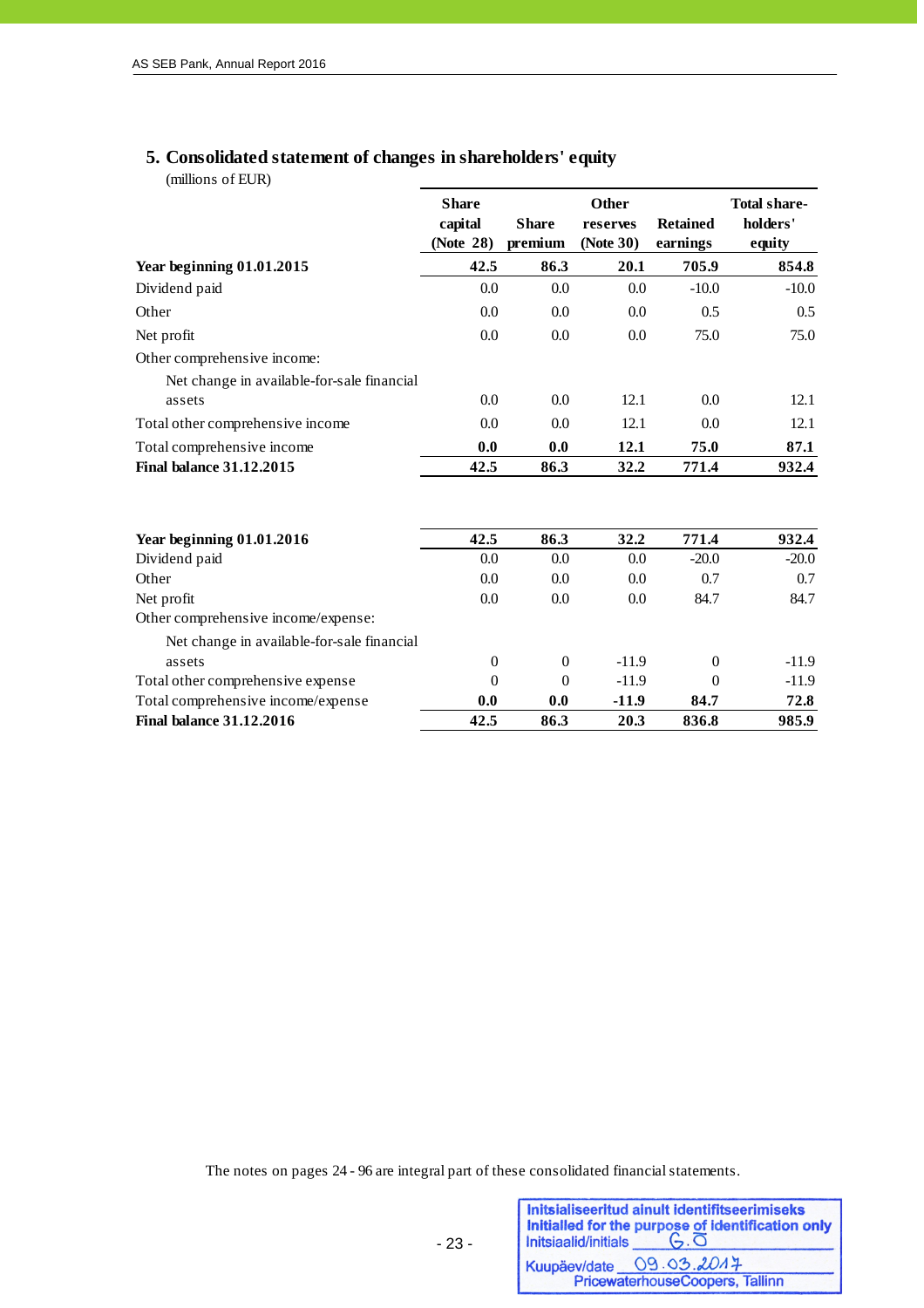# **Notes to Consolidated Financial Statements**

# **1. Introduction and accounting principles**

AS SEB Pank (Reg. No. 10004252) is a credit institution registered in Tallinn (Estonia), Tornimäe Street 2, the sole shareholder of which is Skandinaviska Enskilda Banken AB (publ), who is also the ultimate controlling party, registered in Sweden (Note 28).

As at the end of year 2016 SEB Pank Group employed 1044 people (2015: 1069). These consolidated financial statements for the year ended 31 December 2016 have been approved for issue by the Management Board and are subject to approval by the ultimate shareholder.

| Company name              | <b>Registry</b><br>code | Reg. date Address |                        | Activity           | Holding<br>$($ %) | At an<br>acqui-<br>sition<br>cost<br>(EUR<br>mio) |
|---------------------------|-------------------------|-------------------|------------------------|--------------------|-------------------|---------------------------------------------------|
| AS SEB Liising            | 10281767                | 03.10.97          | Tallinn, Tornimäe 2    | Leasing            | 100.0%            | 1.8                                               |
| AS Rentacar               | 10303546                | 20.10.97          | Haapsalu, Karja 27     | Leasing            | 100.0%            | 0.0                                               |
| AS SEB Varahaldus         | 10035169                | 22.05.96          | Tallinn, Tornimäe 2    | Asset management   | 100.0%            | 2.7                                               |
| AS Sertifitseerimiskeskus | 10747013                | 27.03.01          | Tallinn. Pärnu mnt 141 | Data communication |                   |                                                   |
|                           |                         |                   |                        | services           | 25.0%             | 1.0                                               |
|                           |                         |                   |                        |                    |                   | 5.5                                               |

#### Functional and presentation currency

The functional currency of the parent company AS SEB Pank and the subsidiaries is euro. 2016 consolidated financial statements have been presented in euros.

For the convenience of the users, these consolidated financial statements have been presented in millions of euros, unless stated otherwise.

#### **1.1. Basis of preparation**

These consolidated financial statements of SEB Pank Group (the Group) are prepared in accordance with International Financial Reporting Standards (IFRS) as adopted by the EU. The principal accounting policies applied in the preparation of these consolidated financial statements are set out below. These policies have been consistently applied to all the years presented, unless otherwise stated.

These financial statements have been prepared under the historical cost convention, except as disclosed in some of the accounting policies below (i.e. financial assets at fair value). Financial statements have been prepared according to accrual principle of accounting. The group classifies its expenses by nature of expense method.

When the presentation or classification of items in the consolidated financial statements is amended, comparative amounts for the previous period are also reclassified, if not referred differently in specific accounting principle.

Certain new standards, amendments and interpretations to existing standards have been published by the time of compiling these financial statements that are mandatory for the company's accounting periods beginning after 1 January 2016 or later periods. The overview

| Initsiaalid/initials | Initsialiseeritud ainult identifitseerimiseks<br>Initialled for the purpose of identification only |
|----------------------|----------------------------------------------------------------------------------------------------|
| Kuupäev/date         | 09.03.2017                                                                                         |
|                      | PricewaterhouseCoopers, Tallinn                                                                    |

- 24 -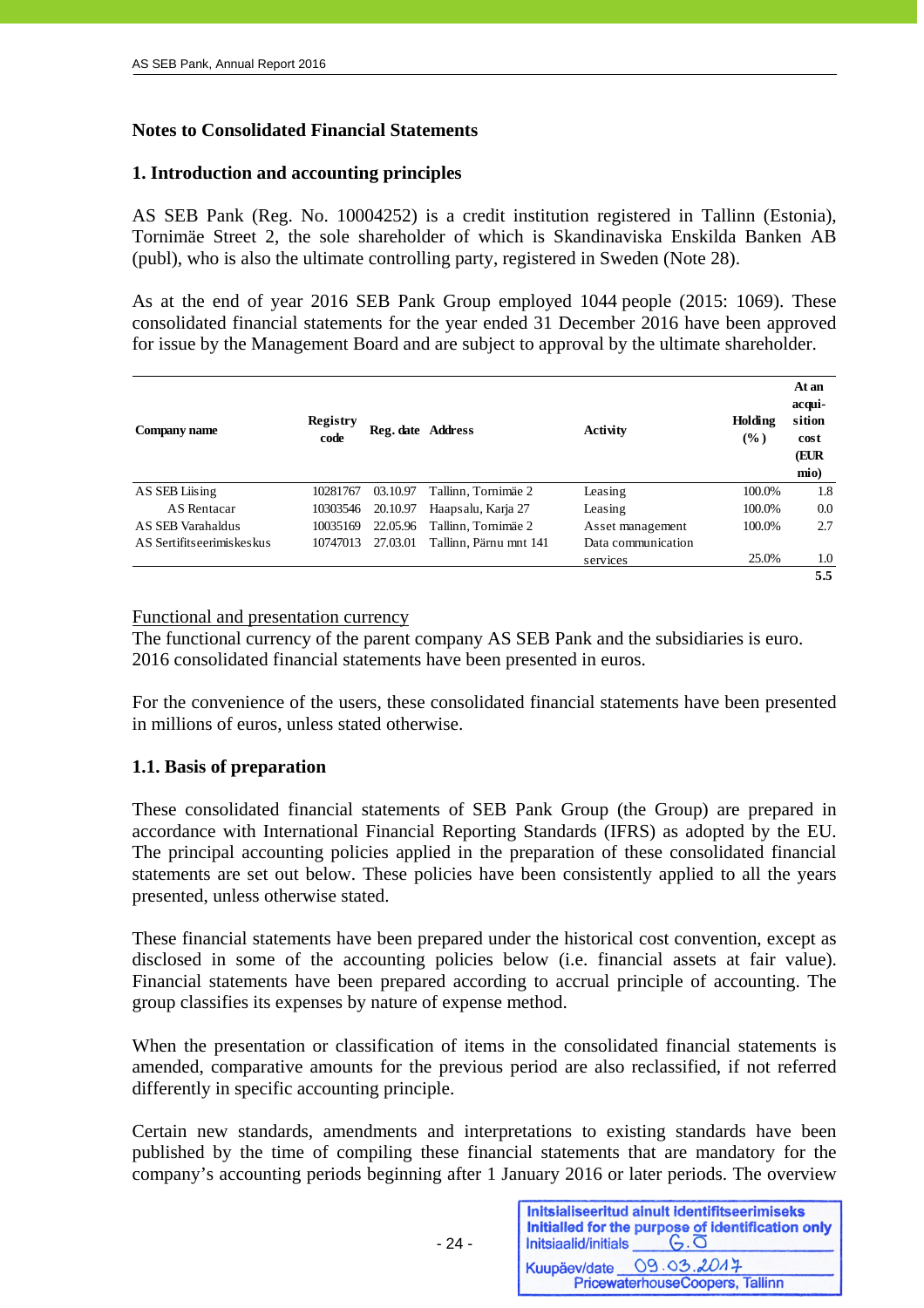of these standards and the Group management estimate of the potential impact of applying the new standards and interpretations is given at the end of this section (Note 1.21). Note 1.21 gives also overview of the new IFRS standards, amendments and interpretations that became effective for the Group's annual periods beginning on or after 1.01.2017 and which the Group has not early adopted.

#### **1.2. Critical accounting estimates and judgements**

The preparation of the consolidated financial statements in accordance with the International Financial Reporting Standards as adopted by the EU requires the use of certain critical accounting estimates and assumptions that affect the reported amounts of assets and liabilities and disclosure of contingent assets and liabilities at the date of the financial statements and the reported amounts of revenues and expenses for the reporting period. Although these estimates are based on management's best knowledge and judgement of current events and actions, the actual outcome and the results ultimately may significantly differ from those estimates. More detailed overview of the estimates made is provided under accounting principles or disclosures set out below.

Critical estimates and judgements are primarily used in the following areas:

- a) Loan allowances, incl. fair value assessment of collateral (Note 2.2).
- b) Fair value of financial assets and liabilities (Note 2.7).

Estimates and judgements are continually evaluated based on historical experience and other factors, including expectations of future events that are believed to be reasonable under these circumstances. Changes in assumptions may have a significant impact on the financial statements in the period assumptions change. Management believes that the underlying assumptions are appropriate and the Group´s financial statements therefore present the financial position and results fairly.

#### Developments in global financial markets

In 2016, the investment environment had to be redefined. The era of falling interest rates and non-existent inflation came to an end. Somewhat unexpectedly, both the Brits' decision to leave the European Union and the new president of the United States of America proved to have limited market impact, given the – albeit moderate - improvement in macro news. Macro news is what mattered to markets.

At the same time, 2016 was not an easy year for those who made investments in markets. First, the beginning of the year brought about a sharp correction in risky assets. Although the ensuing recovery was strong, the year as a whole was not a good one in terms of yield for those who had to overcome the correction. Second, postures were, seemingly justifiably, somewhat more conservative due to the mounting risks (Brexit, the US presidential election). Unfortunately, such attitudes did not pay off in 2016.

In the future, we will have to continue to operate in a so-called redefined environment. It is possible that fiscal conservatism and orientation to globalisation will be down-prioritized, and several processes point towards pressure to grow wages at the expense of profit margins, a direction with which Estonian entrepreneurs are well familiar with. Furthermore, the most serious consumers of the world will no longer want to increase their debt burden — it is likely

| Initsiaalid/initials | Initsialiseeritud ainult identifitseerimiseks<br>Initialled for the purpose of identification only<br>$G.\overline{O}$ |
|----------------------|------------------------------------------------------------------------------------------------------------------------|
| Kuupäev/date         | 09.03.2017                                                                                                             |
|                      | PricewaterhouseCoopers, Tallinn                                                                                        |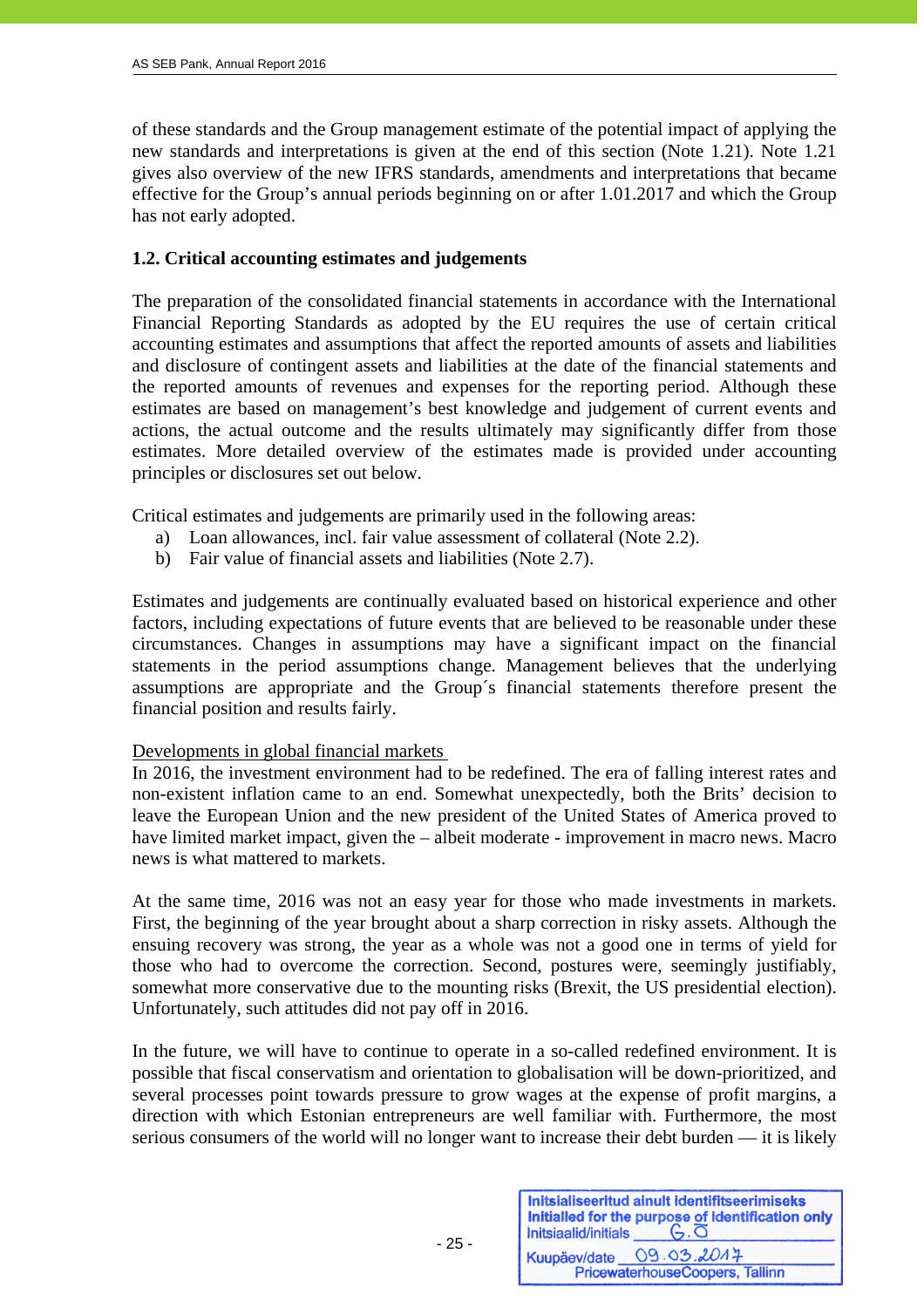to be the other way around. The combined effect of all these projected changes cast a shadow over the financial markets for the forthcoming years.

#### Impact on customers /borrowers

Economic growth has remained moderate and therefore investment activity of corporates is still low. However, in general companies have maintained decent financial standing and their buffers are sufficient to cope with potential setbacks. Constant fast growth of payroll has negative impact on efficiency and profitability. Therefore in longer run it is crucial that salary growth should stay on par with productivity growth.

Slow inflation, low unemployment rate and constant fast growth of income has boosted consumers deposit and mortgage growth. Nevertheless private customers overall debt burden is moderate and payment capacity buffers solid.

Management's cash flow forecasts and assessment of the impairment of financial and nonfinancial assets confirm general stable outlook. Management has properly reflected revised estimates of expected future cash flows in its impairment assessments.

#### Impact on collateral (especially real estate)

The amount of provision for impaired loans is based on management's appraisals of these assets at the reporting date taking into account potential cash flows from sale deducted by costs for obtaining and selling the collateral. The market in Estonia for many types of collateral, especially real estate, has stabilized with moderate growth potential. Assets under realization have been evaluated case by case in accordance to the cash flow model approved by Group.

# **1.3. Consolidation**

These consolidated financial statements of the SEB Pank Group comprise of the financial statements of the parent company AS SEB Pank and its subsidiaries as of 31 December 2016. The subsidiaries being consolidated are listed on page 4 (see Table 1.1).

In the group's consolidated financial statements, the financial statements of the parent bank and its subsidiaries have been combined on a line-by-line basis. Intra-group balances and intra-group transactions and unrealised gains on transactions between group companies have been eliminated in full. Unrealised losses are also eliminated unless the transaction provides evidence of impairment of the asset transferred. All the subsidiaries that are controlled by AS SEB Pank have been consolidated. The accounts of the subsidiaries used for consolidation have been prepared in conformity with the accounting principles of the parent company.

#### Subsidiaries

Subsidiaries are those investees, including structured entities, that the Group controls because the Group (i) has power to direct relevant activities of the investees that significantly affect their returns, (ii) has exposure, or rights, to variable returns from its involvement with the investees, and (iii) has the ability to use its power over the investees to affect the amount of investor's returns. The existence and effect of substantive rights, including substantive potential voting rights, are considered when assessing whether the Group has power over another entity. For a right to be substantive, the holder must have practical ability to exercise that right when decisions about the direction of the relevant activities of the investee need to be made. The Group may have power over an investee even when it holds less than majority

| Initsiaalid/initials | Initsialiseeritud ainult identifitseerimiseks<br>Initialled for the purpose of identification only<br>$G.\overline{O}$ |
|----------------------|------------------------------------------------------------------------------------------------------------------------|
| Kuupäev/date         | 09.03.2017                                                                                                             |
|                      | PricewaterhouseCoopers, Tallinn                                                                                        |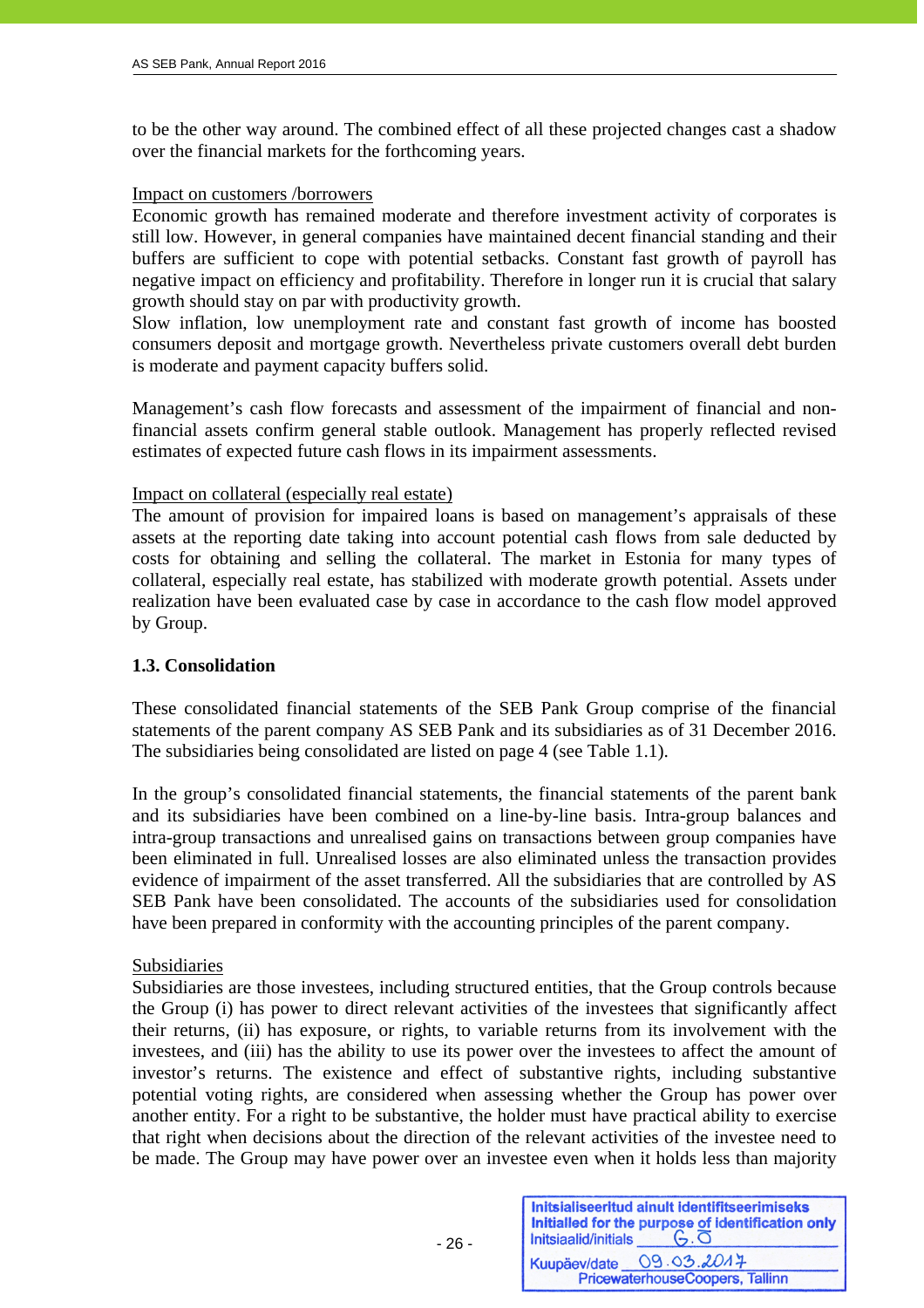of voting power in an investee. In such a case, the Group assesses the size of its voting rights relative to the size and dispersion of holdings of the other vote holders to determine if it has de-facto power over the investee. Protective rights of other investors, such as those that relate to fundamental changes of investee's activities or apply only in exceptional circumstances, do not prevent the Group from controlling an investee. Subsidiaries are consolidated from the date on which control is transferred to the Group, and are deconsolidated from the date on which control ceases.

#### Associates

j

Associate is an entity over which the Group has significant influence, but which it does not control. Generally, significant influence is presumed to exist when the Group holds between 20% and 50% of the voting rights.

Investments in associates are initially recognised at cost. The Group's investment in associates includes goodwill (net of any accumulated impairment loss) identified on acquisition. Investments in associates are accounted for under the equity method of accounting. Under this method, the investment in Group financial statements is increased by the share of post-acquisition profit and reduced by the share of loss or distribution of profit received from the associated company and attributable to the Group and any goodwill impairment. The Group's share of profits or losses of associates is recorded in the consolidated profit or loss for the year as share of result of associates. The Group's share of post-acquisition movements in other comprehensive income is recognised in other comprehensive income and presented separately. When the Group's share of losses in an associate equals or exceeds its interest in the associate, including any other unsecured receivables, the Group does not recognise further losses, unless it has incurred obligations or made payments on behalf of the associate.

Unrealised gains on transactions between the Group and its associates are eliminated to the extent of the Group's interest in the associates. Unrealised losses are also eliminated unless the transaction provides evidence of an impairment of the asset transferred. Accounting policies have been changed where necessary to ensure consistency with the policies adopted by the Group.

#### Parent company separate financial statements – primary statements

In the parent separate primary financial statements, disclosed to these consolidated financial statements (see Note 34), the investments into the shares of subsidiaries and associated companies are accounted for at cost less any impairment recognised.

#### **1.4. Foreign currency transactions and assets and liabilities denominated in a foreign currency**

All other currencies except for the functional currency (the functional currency of the parent company and subsidiaries is Euro) constitute foreign currencies. Foreign currency transactions have been translated to functional currencies based on the foreign currency exchange rates of the European Central Bank prevailing on the transaction date. Monetary assets and liabilities denominated in a foreign currency have been translated into functional currency based on the foreign currency exchange rates of the European Central Bank prevailing on the balance sheet date. Foreign exchange gains and losses are recognised in the income statement as income or expenses of that period. Non-monetary assets and liabilities denominated in a foreign currency measured at fair value, have been translated into functional currency based on the

| Initsiaalid/initials | Initsialiseeritud ainult identifitseerimiseks<br>Initialled for the purpose of identification only |
|----------------------|----------------------------------------------------------------------------------------------------|
|                      | Kuupäev/date 09.03.2014                                                                            |
|                      | PricewaterhouseCoopers, Tallinn                                                                    |

— 27 - Северник в село в 27 - Северник в село в 27 - Северник в село в 27 - Северник в село в село в село в се<br>Село в село в село в село в село в село в село в село в село в село в село в село в село в село в село в село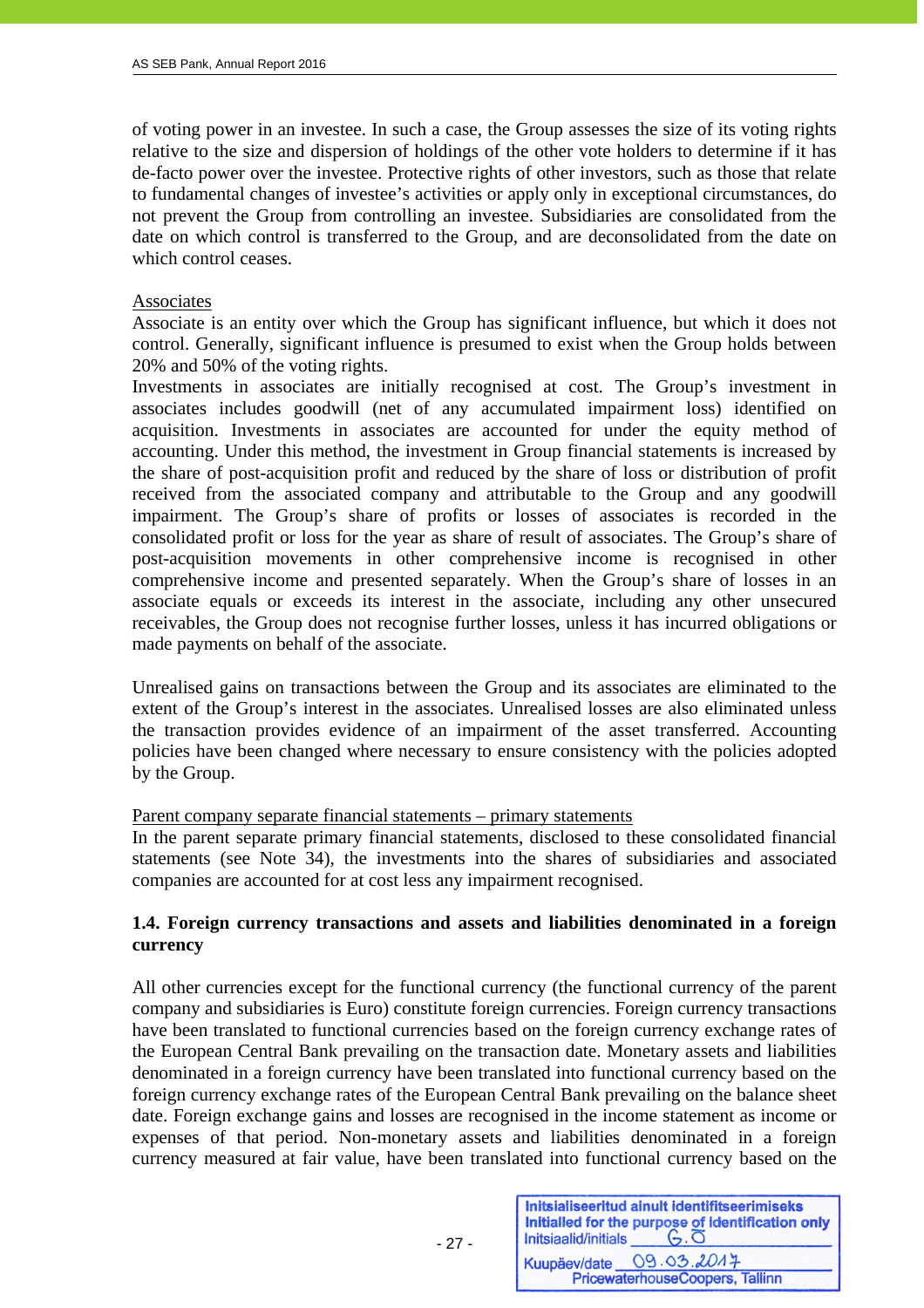foreign currency exchange rates of the European Central Bank prevailing on the balance sheet date.

# **1.5. Cash and cash equivalents**

For the purposes of the cash flow statement, cash and cash equivalents are cash at hand, available for use deposits due from Central Bank and readily available deposits in other credit institutions and short-dated liquid and trading securities.

#### **1.6. Financial assets**

The SEB Pank Group classifies the financial instruments into classes that reflect the nature of information and take into account the characteristics of those financial instruments. The classification made can be seen in the table below:

**Category (as defined by IAS 39) Class (as determined by the Group)**

|           |                                                                       | Loans and advances to credit institutions                                           |                             |                                                        |
|-----------|-----------------------------------------------------------------------|-------------------------------------------------------------------------------------|-----------------------------|--------------------------------------------------------|
| Loans and |                                                                       |                                                                                     | Loans to<br>individuals     | Housing loans<br>Other loans to Private<br>individuals |
|           | receivables                                                           | Loans and advances to customers                                                     | Loans to                    | Loans to Corporates                                    |
|           |                                                                       |                                                                                     | corporate<br>entities       | Loans to Public sector                                 |
|           |                                                                       |                                                                                     | Debt securities             |                                                        |
|           | Financial assets held for trading                                     | Equity securities                                                                   |                             |                                                        |
| Financial | Financial assets at<br>assets<br>fair value through<br>profit or loss |                                                                                     | Derivatives $-$ non-hedging |                                                        |
|           |                                                                       | Financial assets designated at fair<br>value through profit or loss at<br>inception | Debt securities             |                                                        |
|           |                                                                       |                                                                                     | Equity securities           |                                                        |
|           |                                                                       | Investment securities - debt                                                        | Listed                      |                                                        |
|           | Available-for-sale                                                    | securities                                                                          | Unlisted                    |                                                        |
|           | financial assets                                                      | Investment securities $-$ equity                                                    | Listed                      |                                                        |
|           |                                                                       | securities                                                                          | Unlisted                    |                                                        |

Financial assets are any assets that are cash, a contractual right to receive cash or another financial asset from another party, a contractual right to exchange financial instruments with another party under conditions that are potentially favourable or an equity instrument of another party.

Management determines the classification of its investments at initial recognition. The SEB Pank Group has not classified any financial assets to the category "Held to maturity" in the reporting period.

# **1.6.1. Loans and receivables**

 $- 28 -$ 

#### Loans and receivables

Loans and receivables are non-derivative financial assets with fixed or determinable payments that are not quoted in an active market. They arise when the SEB Pank Group provides

Initsialiseeritud ainult identifitseerimiseks Initialled for the purpose of identification only Initsiaalid/initials  $G.\overline{O}$ Kuupäev/date 09.03.2017 PricewaterhouseCoopers, Tallinn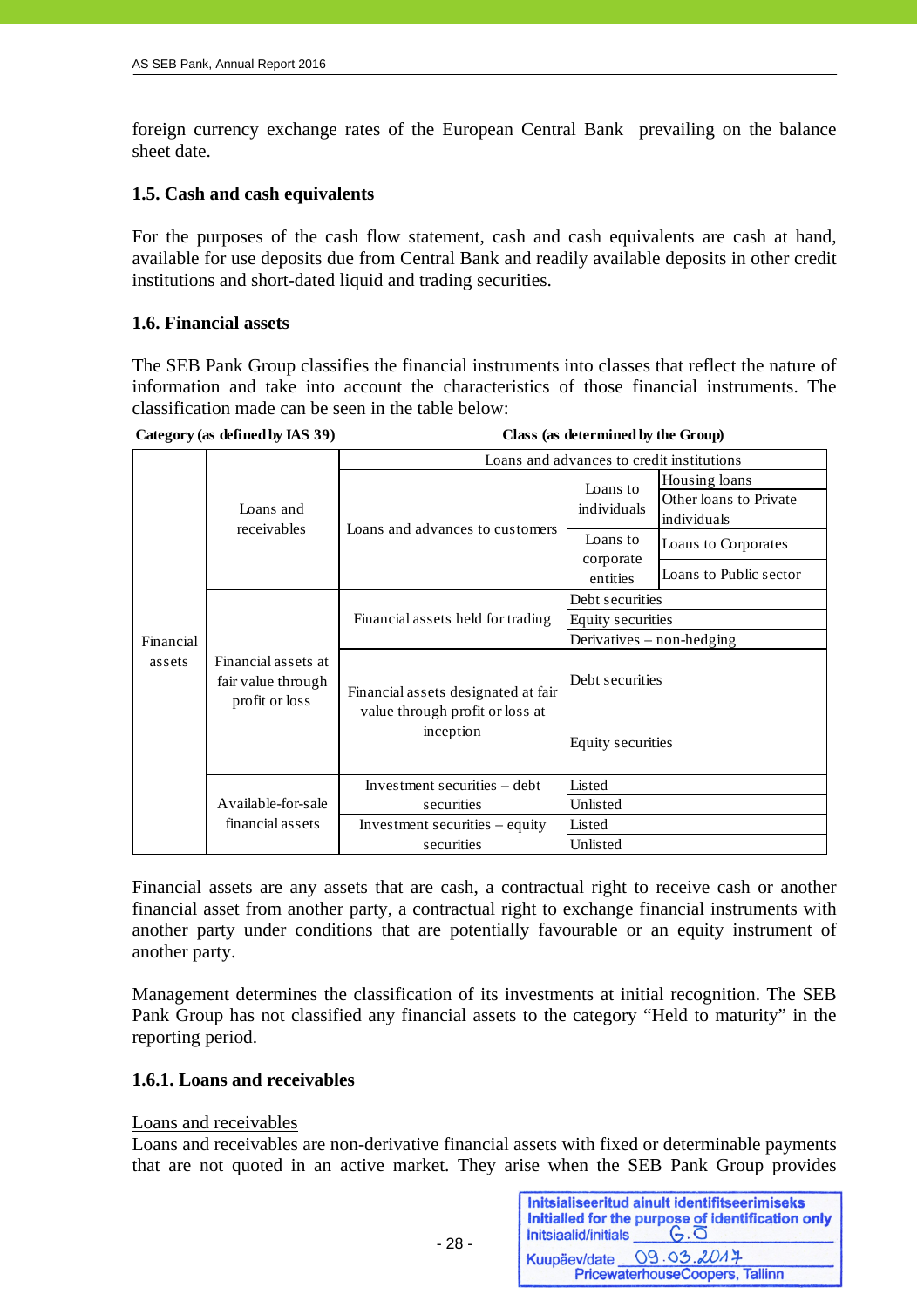money, goods or services directly to a debtor with no intention of trading the resulting receivable.

Loans and receivables are initially recognised in the consolidated statement of financial position at fair value including any transaction costs, when the cash is paid to the borrower or right to demand payment has arisen and are derecognised only when they are repaid or written-off, regardless of the fact that part of them may be recognised as costs through providing allowances for loans. Past due loan is a loan in which the scheduled instalments, interest or fee payment have not been received. The loan allowances are presented on the respective line of statement of financial position at negative value. Loans have been recognised in the statement of financial position at amortised cost using the effective interest rate method. Accrued interest on the loans is recorded in the respective line of statement of financial position. For overdrafts and credit cards, the actual use of the limit by the borrower is stated in the statement of financial position. The unused credit limit is recognised as contingent liability.

#### Repurchase agreements

Securities purchased under agreements to resell ("reverse repos") are recorded as loans and advances to other credit institutions or customers, as appropriate. The difference between sale and repurchase price is treated as interest and accrued over the life of the agreements using the effective interest method. Securities lent to counterparties are also retained in the financial statements.

#### Leasing receivables

Financial lease claims include receivables from financial lease, factoring and instalment sale and agreements of payments. A financial lease is a lease transaction where all major risks and rights deriving from the use of the leased assets are transferred from the leasing firm to the lessee. Legal ownership to the property may be transferred to the lessee at the end of the lease period.

The receivables from the financial lease agreements are recognised in net present value of the minimum lease payments, from which the payments of principal received have been deducted, plus unguaranteed residual value at the end of contract. Lease payments collected are allocated between repayment of principal and financial income. Financial income is recognised over the rental period based on the pattern reflecting a constant periodic rate of return on the lessor's net investment in the financial lease. Initial service fees collected at issuance are included into the calculation of effective interest rate and lessor's net investment. Lessor's direct expenses, related to the contract, are part of effective interest rate and are booked as decrease of leasing income over the period of leasing contract. Allowances for lease receivables are presented on the respective line of statement of financial position at negative value.

The lease receivable to the client is recognised in the statement of financial position as of the moment of delivering the assets being the object of the agreement to the client. In case of transactions, in which the assets being the object of the agreement having a long delivery term have not yet been delivered to the client, the payments received from the lessees under these agreements are recognised in the statement of financial position as prepayments of buyers in on line "Accrued expenses and deferred income". The amounts paid by the leasing firm for

| Initsiaalid/initials | Initsialiseeritud ainult identifitseerimiseks<br>Initialled for the purpose of identification only |
|----------------------|----------------------------------------------------------------------------------------------------|
|                      | Kuupäev/date 09.03.2017                                                                            |
|                      | PricewaterhouseCoopers, Tallinn                                                                    |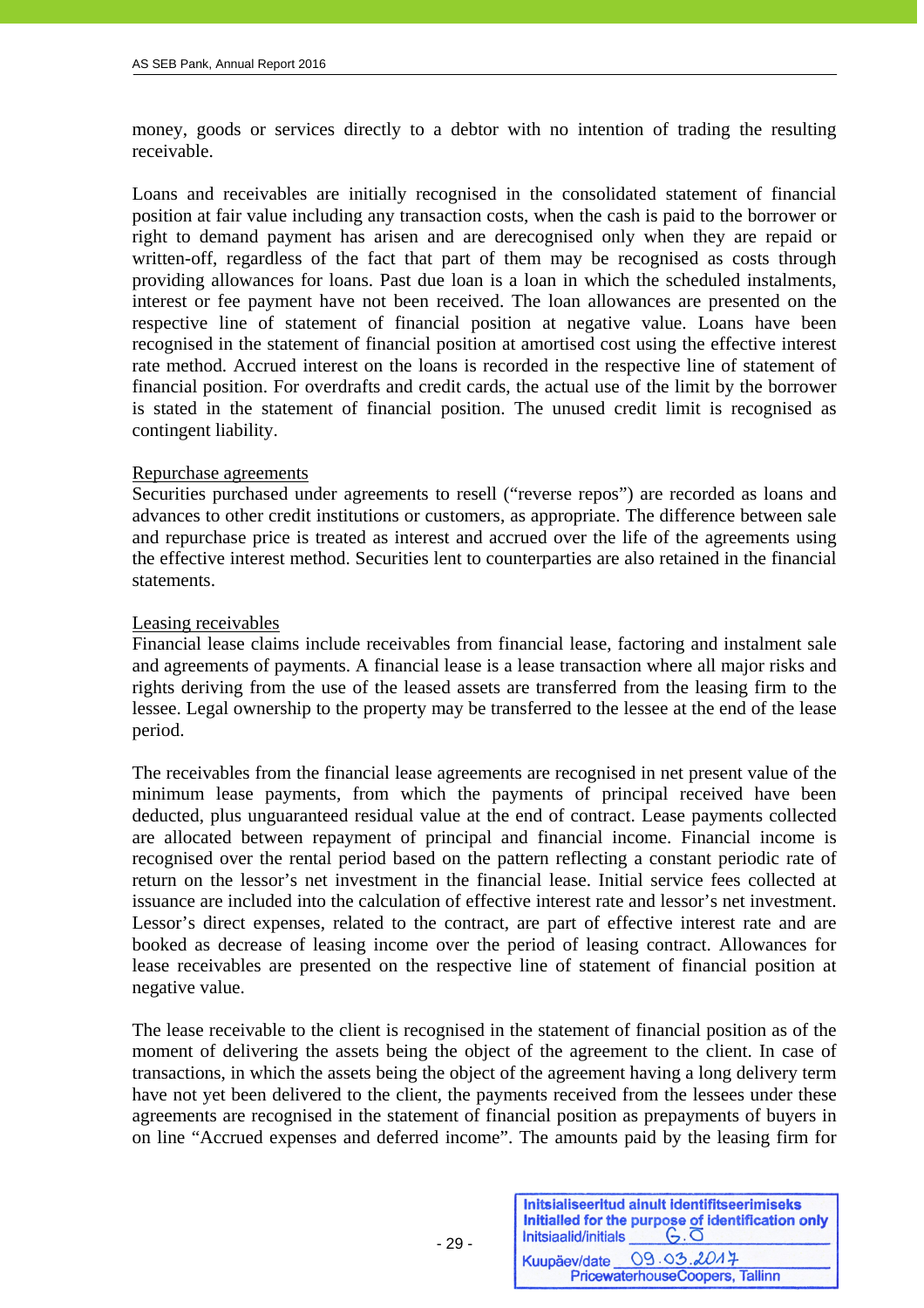the assets under lease agreements not yet delivered are recognise in the statement of financial position as prepayments to suppliers on line "Accrued income and prepaid expenses".

#### Factoring and warehouse receipt financing receivables

Factoring transactions are considered to be financing transactions where the leasing firm provides the financial resources to its selling partners through transfer of the rights to the receivables from these sales transactions. The leasing firm acquires the right for the receivables payable by the buyer subject to the sales contract.

Factoring is the transfer of receivables. Depending on the terms of the factoring contract the buyer either accepts the transfer of substantially all the risks and rewards of the ownership of the receivable (non-recourse factoring) or retains the right to transfer the risks and rewards back to the seller during a pre-specified term (recourse factoring). Transaction is booked as financing in case the leasing company does not own all the rights related to claim. The claim is booked in statement of financial position until payment is received or recourse is expired. If contract does not include seller's guarantee and leasing company acquires control of all rights at the moment of selling the claim, the transactions is booked as acquisition of claim in fair value. Subsequently on it is booked in acquisition cost. Derecognition of factoring assets and liabilities follows the regulation in IAS 39 and the assessment is made based on each specific agreement type and status.

Warehouse receipt financing transactions are financing transactions, where the lease firm finances its partners, by granting them a loan against pledged stock reserves.

Factoring and warehouse receipt financing receivables are recorded in the statement of financial position at amortised cost, from which the payments of principal claim collected have been deducted. Allowances for factoring receivables are presented on the respective line of statement of financial position at negative value. The receivable to the client is recognised as of the moment of factoring the purchase-sale agreement, i.e. as of assuming the receivable.

#### Valuation of loans and receivables

The Group assesses consistently whether there is objective evidence that a financial asset or group of financial assets is impaired. A financial asset or a group of financial assets is impaired and impairment losses are incurred only if there is objective evidence of impairment as a result of one or more events that occurred after the initial recognition of the asset (a "loss event") and that loss event (or events) has an impact on the estimated future cash flows of the financial asset or group of financial assets that can be reliably estimated.

Examples of objective evidence that one or more events have occurred which may affect estimated future cash flows include:

- significant financial difficulty of the issuer or obligor,
- concession granted to the borrower as a consequence of financial difficulty, which normally would not have been granted to the borrower,
- a breach of contract, such as a default or delinquency in the payment of interest or principal,
- the probability that the borrower will go bankrupt or undergo some other kind of financial reconstruction,
- deterioration in the value of collateral.

For valuation of loans and receivables several risks are prudently considered. AS SEB Pank introduced a customer rating system for evaluating corporate loans, corresponding to the

Initsialiseeritud ainult identifitseerimiseks Initialled for the purpose of identification only  $-6.0$ Initsiaalid/initials Kuupäev/date 09.03.2017 PricewaterhouseCoopers, Tallinn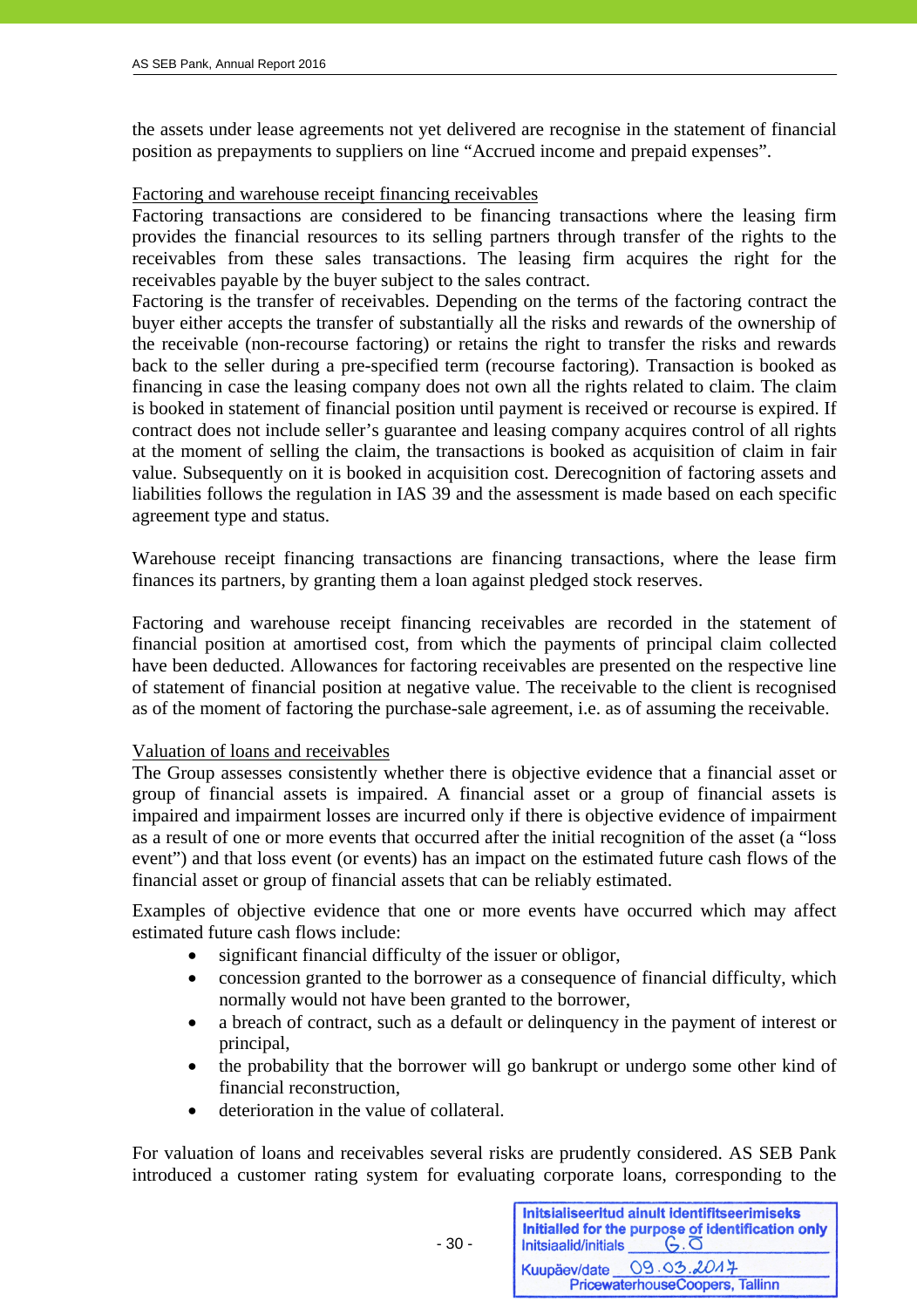principles used in Skandinaviska Enskilda Banken AB (publ), the parent bank of AS SEB Pank. Valuation of the customer receivables is based on the legal entities financial position, situation of the industry, trustworthiness of the borrower, competence of the management of the client, timely fulfilment of contractual obligations and other factors, all of which together help to assess the value of the receivable and the amount of incurred loss in the portfolio of loans. Valuation of loans to private individuals is based on timely fulfilment of contractual obligations, solvency and collateral, age, educational status, length of employment, saving practices and other factors, affecting the credit risk.

The Group first assesses whether objective evidence of impairment exists individually for financial assets that are individually significant, and individually or collectively for financial assets that are not individually significant. If the Group determines that no objective evidence of impairment exists for an individually assessed financial asset, whether significant or not, it includes the asset in a group of financial assets with similar credit risk characteristics and collectively assesses them for impairment. Assets that are individually assessed for impairment and for which an impairment loss is or continues to be recognised are not included in a collective assessment of impairment. For the purposes of a collective evaluation of impairment, financial assets are grouped on the basis of similar credit risk characteristics (i.e. on the basis of the Group's grading process that considers asset type, industry, collateral type, past-due status and other relevant factors). Those characteristics are relevant to the estimation of future cash flows for groups of such assets.

Future cash flows in a group of financial assets that are collectively evaluated for impairment are estimated on the basis of the contractual cash flows of the assets in the Group and historical loss experience for assets with credit risk characteristics similar to those in the Group. Historical loss experience is adjusted on the basis of current observable data to reflect the effects of current conditions that did not affect the period on which the historical loss experience is based and to remove the effects of conditions in the historical period that do not currently exist. The methodology and assumptions used for estimating future cash flows are reviewed regularly by the Group to reduce any differences between loss estimates and actual loss experience.

For assessment of loan losses, the expected collections from the loan and interest payments over the coming periods are considered, as well as expected collections and anticipated proceeds from the realisation of collateral, discounted at the financial asset's original effective interest rate (excluding future credit losses that have not been incurred), which together form a recoverable amount of the loan and help to assess the amount of loss incurred of the loan. The amount of the loss is measured as the difference between the asset's carrying amount and the present value of estimated future cash flows (recoverable amount). For these assessed incurred loan losses, the relevant allowance has been established. The carrying amount of the asset is reduced through the use of an allowance account and the amount of the loss is recognised in the income statement. Specific and collective (based on incurred loss estimation on the group basis) allowances are provided for individually assessed loans, and group based allowances for homogenous loan groups.

In a subsequent period, if the amount of the impairment loss decreases and the decrease can be related objectively to an event occurring after the impairment was recognised (such as an improvement in the debtor's credit rating), the previously recognised impairment loss is reversed by adjusting the allowance account. The amount of the reversal is recognised in the income statement in "Impairment losses on loans and advances".

| Initsiaalid/initials | Initsialiseeritud ainult identifitseerimiseks<br>Initialled for the purpose of identification only |
|----------------------|----------------------------------------------------------------------------------------------------|
| Kuupäev/date         | 09.03.2017                                                                                         |
|                      | PricewaterhouseCoopers, Tallinn                                                                    |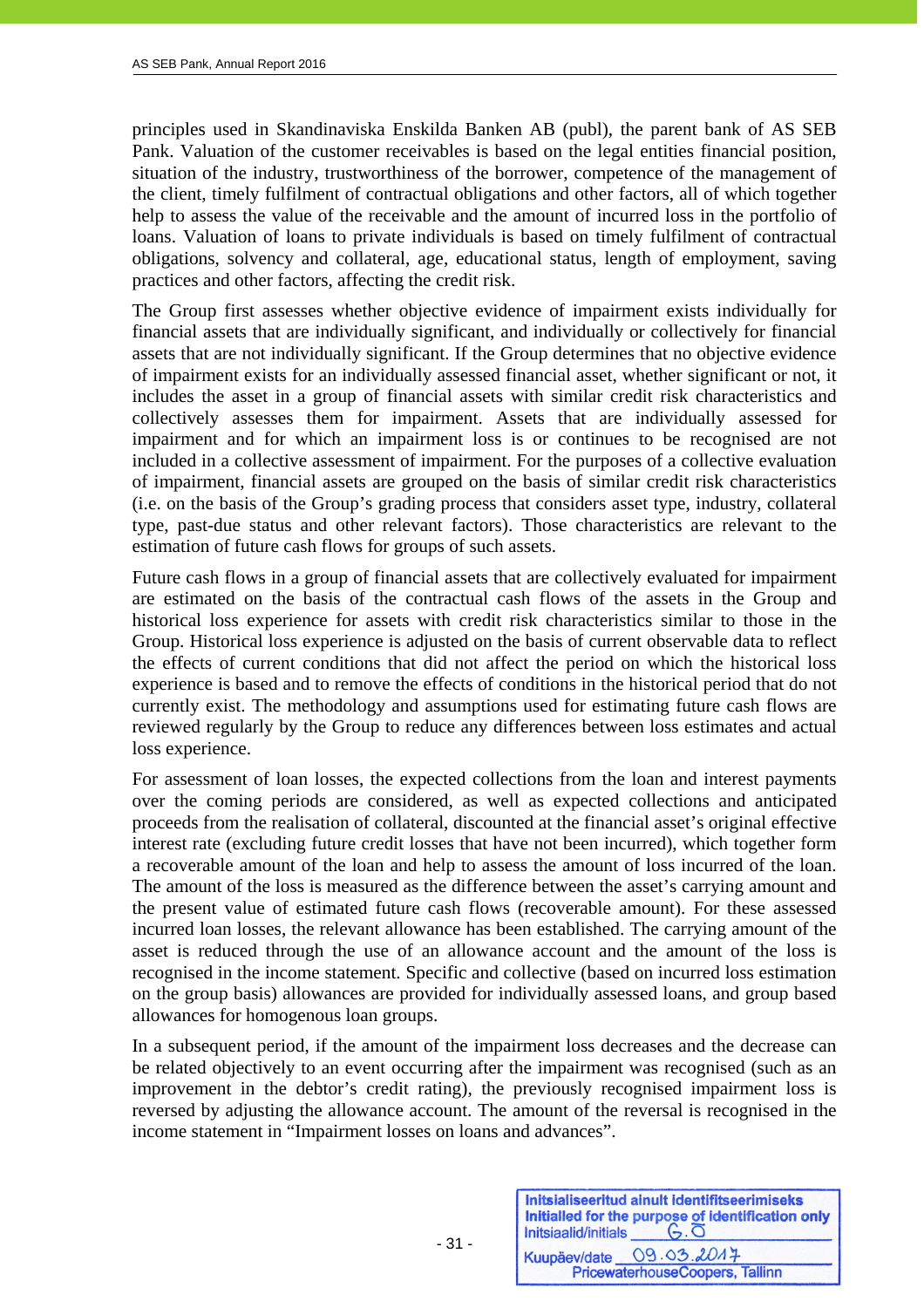When a loan is uncollectible, it is written off against the related allowance for loan impairment. Such loans are written off after all the necessary procedures have been completed and the amount of the loss has been determined. Loans that are either subject to collective impairment assessment or individually significant and whose terms have been renegotiated are no longer considered to be past due and are treated as normal loans.

Interest income on loans is presented on the income statement on line "Interest and similar income".

#### Impaired loans

j

A loan should be classified as impaired if it is probable that the contractual payments will not be fulfilled and the expected proceeds available from the realisation of the collateral do not cover both principal and accrued interest including penalty fees, i.e. the recoverable amount from expected future cash flows (including from realisation of collateral) discounted using original effective interest rate (if the loan has floating interest rate then the rate used for the current interest period adjusted by origination fees) is less than the carrying amount. In these cases all the borrower's loans in the SEB Pank Group shall be considered for impairment, unless there are specific reasons calling for a different evaluation.

#### **1.6.2. Financial assets at fair value through profit or loss**

Financial assets at fair value through profit or loss include:

- financial assets held for trading
- financial assets designated at fair value through profit or loss at inception

#### Financial assets held for trading

This group of financial assets includes securities acquired or incurred principally for the purpose of selling or repurchasing in the near term or if it is part of a portfolio of identified financial instruments that are managed together and for which there is evidence of a recent actual pattern of short-term profit-taking, and derivatives.

#### *Securities acquired for the purpose of selling or repurchasing in the near term*

This group includes shares and bonds acquired for trading purpose. Trading securities are initially recognised at fair value excluding transaction costs on the trade date and are subsequently presented in fair value.

The fair value of held for trading securities quoted on an active market are based on current mid-prices, because trading portfolio is maintained to enable client trading and assets and liabilities to have an offsetting market risk.

The best evidence of fair value is quoted prices in an active market for identical assets or liabilities. Quoted prices cannot be overlooked without evidence. However, the market prices should be adjusted in rare cases if it does not represent fair value at the measurement date.

The shares and debt securities not actively traded on an active market are valued in fair value according to the last quotation from an acknowledged provider with a presumption that there have been regular quotations available for the shares / debt securities and the price volatility has been in normal range for similar instruments. If the price is not available from quotations or there is no sufficient regularity of the quotations or the volatility of the instrument price

| Initsiaalid/initials | Initsialiseeritud ainult identifitseerimiseks<br>Initialled for the purpose of identification only |
|----------------------|----------------------------------------------------------------------------------------------------|
| Kuupäev/date         | 09.03.2017                                                                                         |
|                      | PricewaterhouseCoopers, Tallinn                                                                    |

 $- 32 -$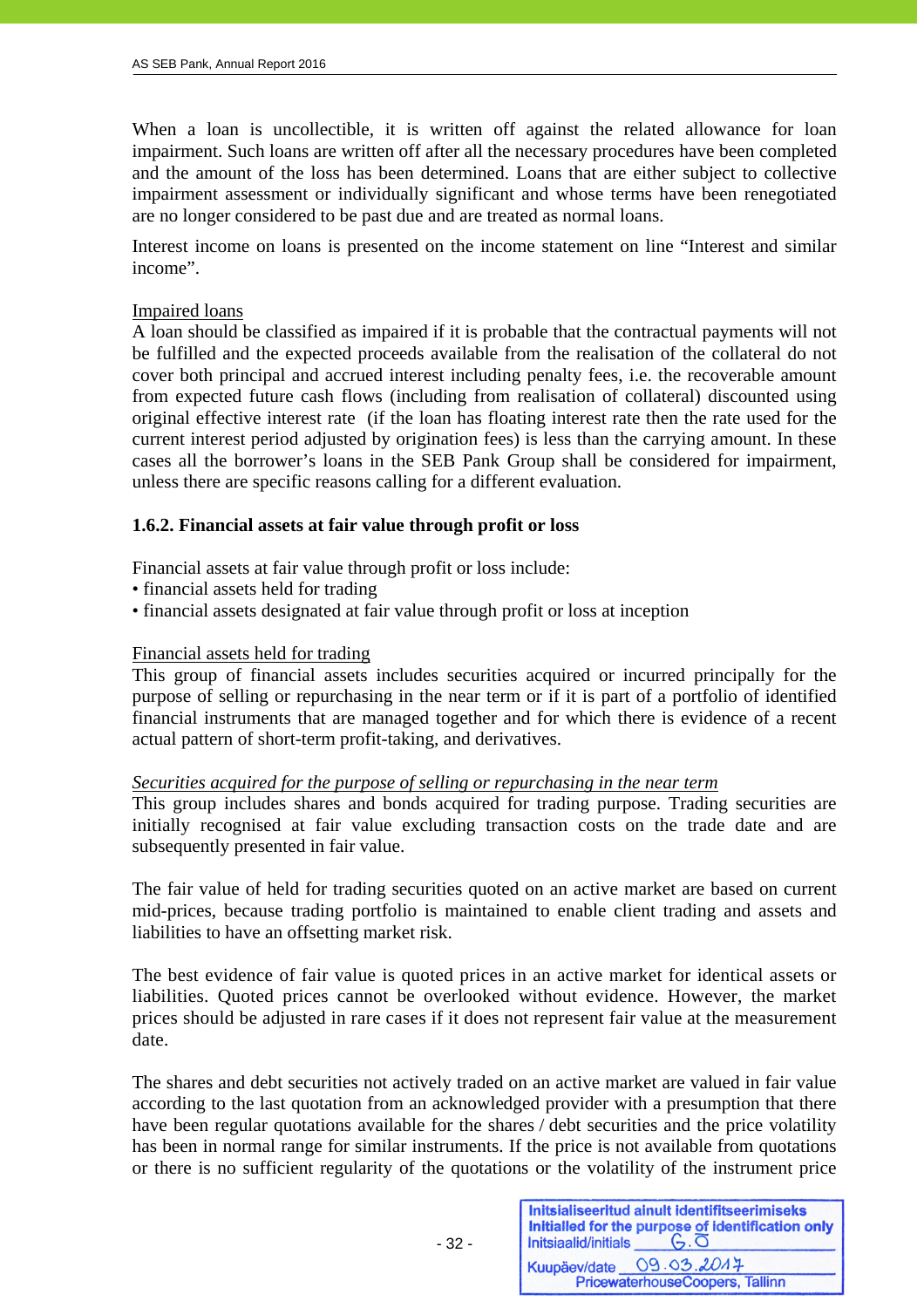quotations is outside the normal range, the shares / debt securities are revaluated into fair value based on all available information regarding the issuer to benchmark the financial instrument price against similar instruments available on active market to determine the fair value. For held for trading debt securities, for which the quoted prices from an active market are not available, cash flows are discounted at market interest rates, issuer's risk added. For fund participations (units) NAV bid quotation is used for fair value assessment.

In any case, if the market for a financial asset is not active, the Group establishes fair value by using valuation techniques. These include the use of recent arm's length transactions, discounted cash flow analysis, benchmarking to another instrument with similar characteristics, reference to recent transactions as long as there has been no significant change in economic circumstances and other valuation techniques commonly used by market participants.

The unrealised and realised result of the trading securities is recorded in income statement under "Gains less losses from financial assets at fair value through profit or loss".

Dividend income from financial assets that are classified as held for trading, is recognised in income statement on line "Gains less losses from financial assets at fair value through profit or loss" when the entity's right to receive payment is established.

#### *Derivatives*

Derivatives (forward-, swap- and option transactions) are initially recognised at fair value excluding transaction costs on the trade date and are subsequently presented at fair value. If derivatives are quoted on an active market, market value is used as a fair value. If not, the valuation techniques are used to find the fair value.

These transactions are booked in the statement of financial position as assets, if their fair value is positive and as liabilities, if the fair value is negative. The fair values of derivative assets and liabilities recorded in the statement of financial position are not netted. The Group does not apply hedge accounting principles for the accounting of derivative financial instruments.

Currency forwards, currency and interest rate swaps are valued by discounting future cash flows using market interest rate. Respective interest income and the realised profit and unrealised gain / loss from the revaluation of derivatives is recorded in the income statement under "Gains less losses from financial assets at fair value through profit or loss".

Currency and equity options are revalued to market value, using market price if active market exists. If a reliable market value cannot be obtained, the fair value of options is calculated by using the Black-Scholes model.

#### Financial assets designated at fair value through profit or loss at inception

 $- 33 -$ 

Securities at fair value through profit or loss are designated irrevocably, at initial recognition, into this category. Management designates securities into this category, because a group of financial assets is managed and its performance is evaluated on a fair value basis, in accordance with a documented risk management and investment strategy.

In the current reporting period this class of securities included the portfolio of liquidity bonds. The intention of the investment is to keep local liquidity reserves in liquid securities, which can be pledged with Central Bank in order to create cash liquidity whenever necessary.

| Initsiaalid/initials | Initsialiseeritud ainult identifitseerimiseks<br>Initialled for the purpose of identification only |
|----------------------|----------------------------------------------------------------------------------------------------|
|                      | Kuupäev/date 09.03.2014                                                                            |
|                      | PricewaterhouseCoopers, Tallinn                                                                    |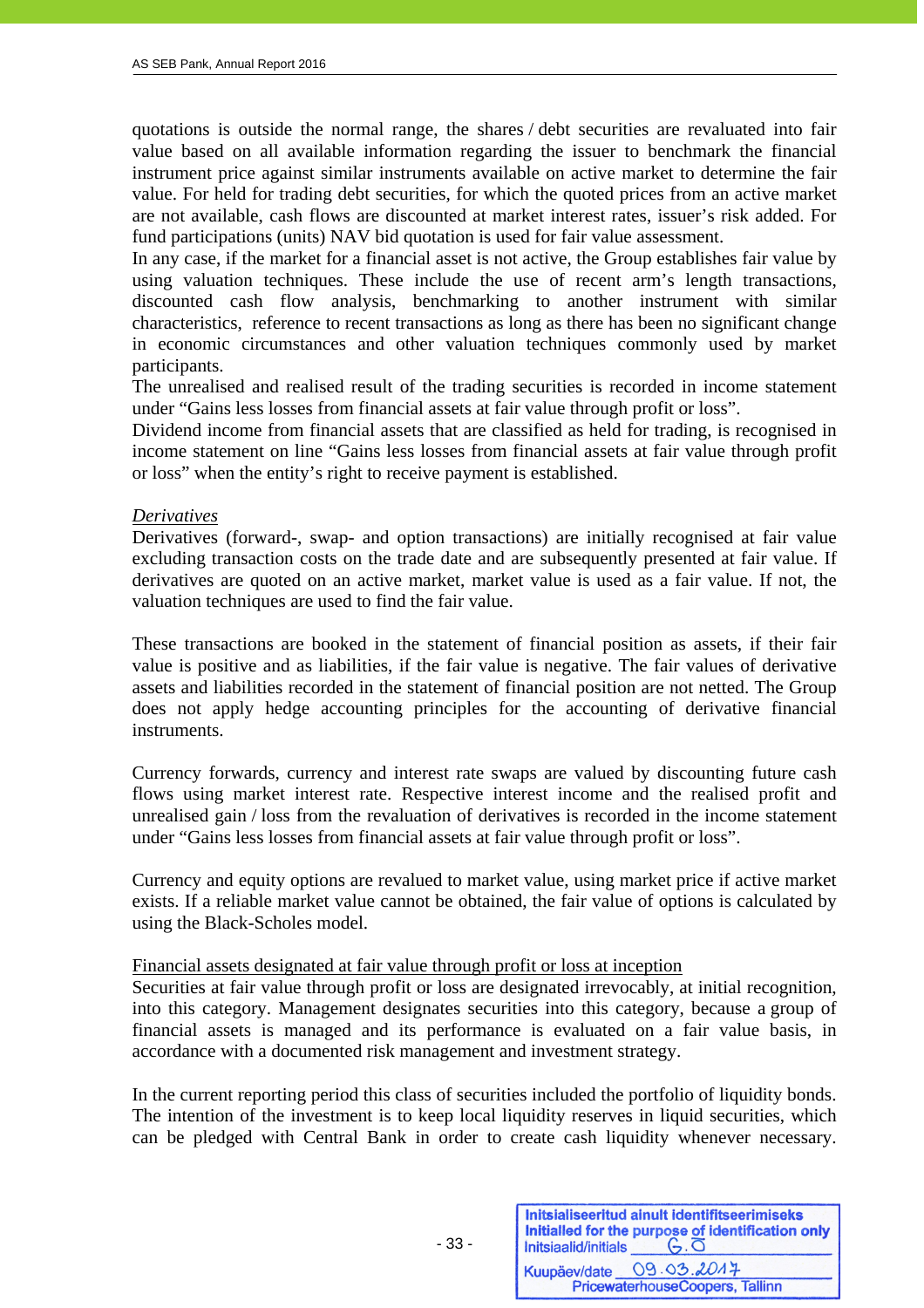Recognition and measurement of this category of financial assets is consistent with the above policy for trading securities.

Interest income on these instruments are recognised in income statement under "Interest income". The realized and unrealized result from the revaluation of these securities is recorded in the income statement under "Gains less losses from financial assets at fair value through profit or loss".

#### **1.6.3. Available-for-sale financial assets**

Securities are classified as available-for-sale financial assets, if they do not belong to one of the aforementioned categories: financial assets held for trading or other financial assets designated at fair value through profit or loss. Available-for-sale investments are intended to be held for an indefinite period of time, which may be sold in response to needs for liquidity or changes in interest rates, exchange rates or equity prices; or investments with strategic purpose for long-term holding.

Available-for-sale financial assets are recorded at fair value. Subsequently they are carried at fair value. If the assessment of fair value is not reliable, the securities will be presented at cost. The gains and losses arising from changes in the fair value of available for sale financial assets are recognised in the consolidated statement of comprehensive income on line "revaluation of available-for-sale financial assets".

The Group assesses consistently whether there is objective evidence that a financial asset available-for-sale is impaired. In the case of equity investments classified as available-forsale, a significant or prolonged decline in the fair value of the security below its cost is considered in determining whether the assets are impaired. Debt instrument is considered to be impaired when there is a change in expected cash flows to be collected from the instrument. If any such evidence exists for available-for-sale financial assets, the cumulative loss – measured as the difference between the acquisition cost and the current fair value, less any impairment loss on that financial asset previously recognised in profit or loss – is removed from statement of comprehensive income and recognised in the income statement. Impairment losses recognised in the income statement on equity instruments are not reversed through the income statement. In a subsequent period, if the fair value of a debt instrument classified as available-for-sale increases and the increase can be objectively related to an event occurring after the impairment loss was recognised in profit or loss, the impairment loss is reversed through the income statement.

When the financial asset is derecognised the cumulative gain previously recognised in statement of comprehensive income on that specific instrument is to the extent reversed from the statement of comprehensive income and the remaining portion is recognised in income statement.

Interest calculated using the effective interest method and foreign currency gains and losses on monetary assets classified as available for sale are recognised in the income statement. Dividends on available-for-sale equity instruments are recognised in the income statement when the entity's right to receive payment is established.

| Initsiaalid/initials | Initsialiseeritud ainult identifitseerimiseks<br>Initialled for the purpose of identification only<br>$G.\overline{O}$ |
|----------------------|------------------------------------------------------------------------------------------------------------------------|
| Kuupäev/date         | 09.03.2017<br>PricewaterhouseCoopers, Tallinn                                                                          |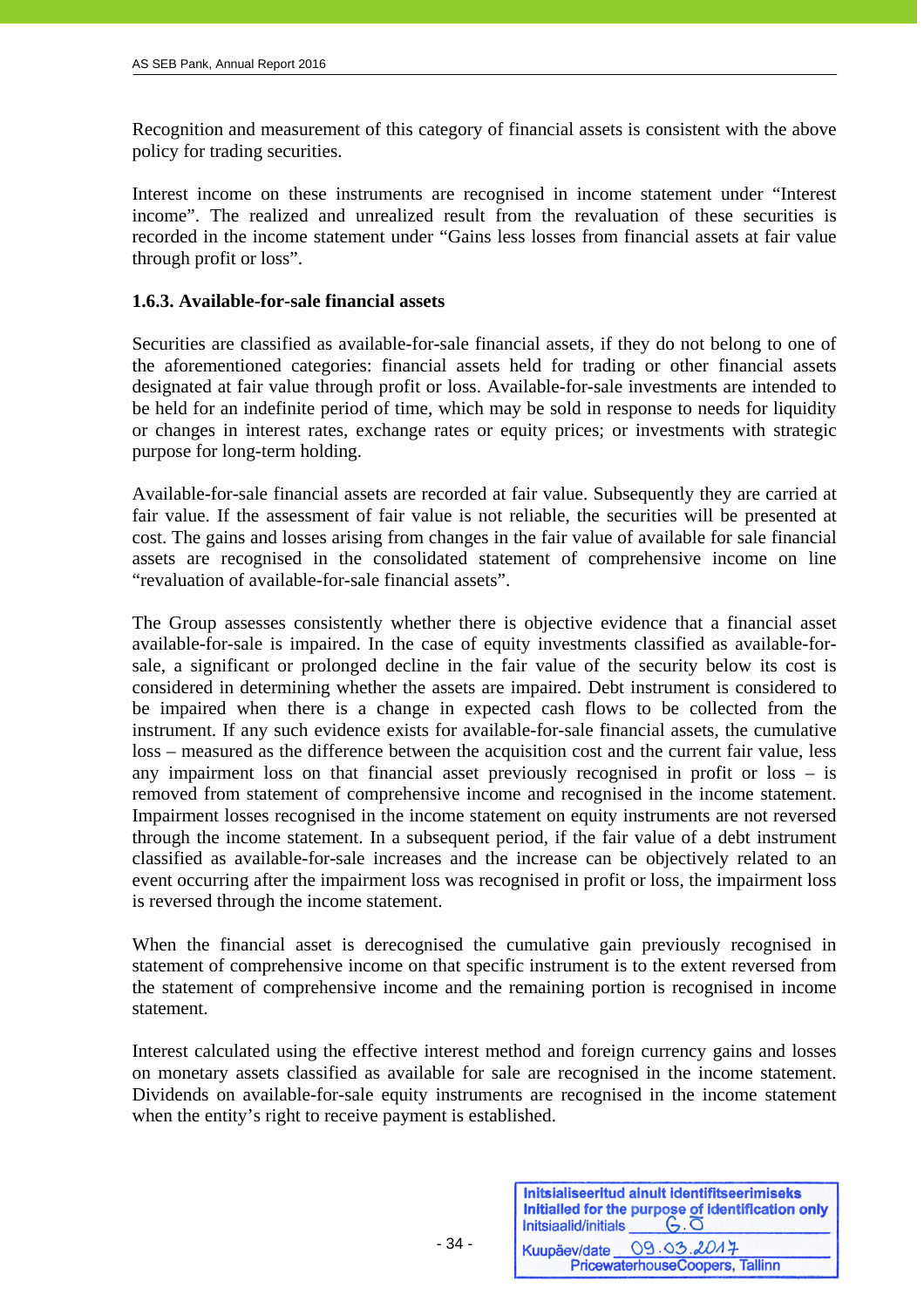# **1.7. Offsetting financial instruments**

Financial assets and liabilities are offset and the net amount reported in the statement of financial position only, when there is a legally enforceable right to offset and there is an intention to settle on net basis or realise the asset and settle the liability simultaneously.

#### **1.8. Tangible and intangible assets other than goodwill**

Land, buildings, IT equipment, office equipment and other assets of long-term use are recognised in the statement of financial position as tangible non-current assets. Intangible assets are identifiable, non-monetary assets without physical substance and currently comprise of acquired software and other intangible assets.

Tangible non-current assets and intangible assets are initially recognised at acquisition cost, consisting of the purchase price, non-refundable taxes and other direct costs related to taking the asset into use.

The subsequent expenditure of an item of property, plant and equipment shall be recognised as an asset if these are in accordance with definition of fixed assets and if it is probable that future economic benefits associated with the item will flow to the entity. All other repairs and maintenance are charged to other operating expenses during the financial period in which they are incurred.

Tangible non-current assets and intangible assets with finite useful lives are subsequently stated at historical cost less depreciation / amortisation and any impairment losses. Depreciation / amortisation is calculated starting from the month of acquisition until the carrying value reaches the residual value of the asset or if that is considered being insignificant the asset is fully depreciated. For assets having a substantial residual value, only the difference between the acquisition cost and the residual value is depreciated to expense over the useful lifetime of the asset. Assets are depreciated / amortised on straight-line basis.

Depreciation / amortisation calculation is based on useful life of the asset, which serves as basis for forming the depreciation / amortisation rates. Buildings are depreciated over 20-50 years (capitalized rebuildings are depreciated according to agreement), intangible assets with limited lifetime are amortised over 3-10 years, and other non-current tangible assets are depreciated over 3-7 years, land and art is not depreciated The appropriateness of depreciation / amortisation rates, methods and residual values are each reporting date assessed.

Depreciation, amortisation and impairment is recorded in the income statement on line "Depreciation, amortisation and impairment losses of tangible and intangible assets".

Gains and losses on disposals are determined by comparing proceeds with carrying amount. These are included in other operating income / expenses in the income statement.

#### Capitalisation of expenses

- 35 -

Reconstruction expenditures of leased premises are capitalised as tangible assets and are subsequently charged to the income statement on a straight-line basis during their expected useful life of 5 years, or during remaining lease term, of shorter.

| Initsiaalid/initials | Initsialiseeritud ainult identifitseerimiseks<br>Initialled for the purpose of identification only<br>$G.\overline{O}$ |
|----------------------|------------------------------------------------------------------------------------------------------------------------|
|                      | Kuupäev/date 09.03.2014                                                                                                |
|                      | PricewaterhouseCoopers, Tallinn                                                                                        |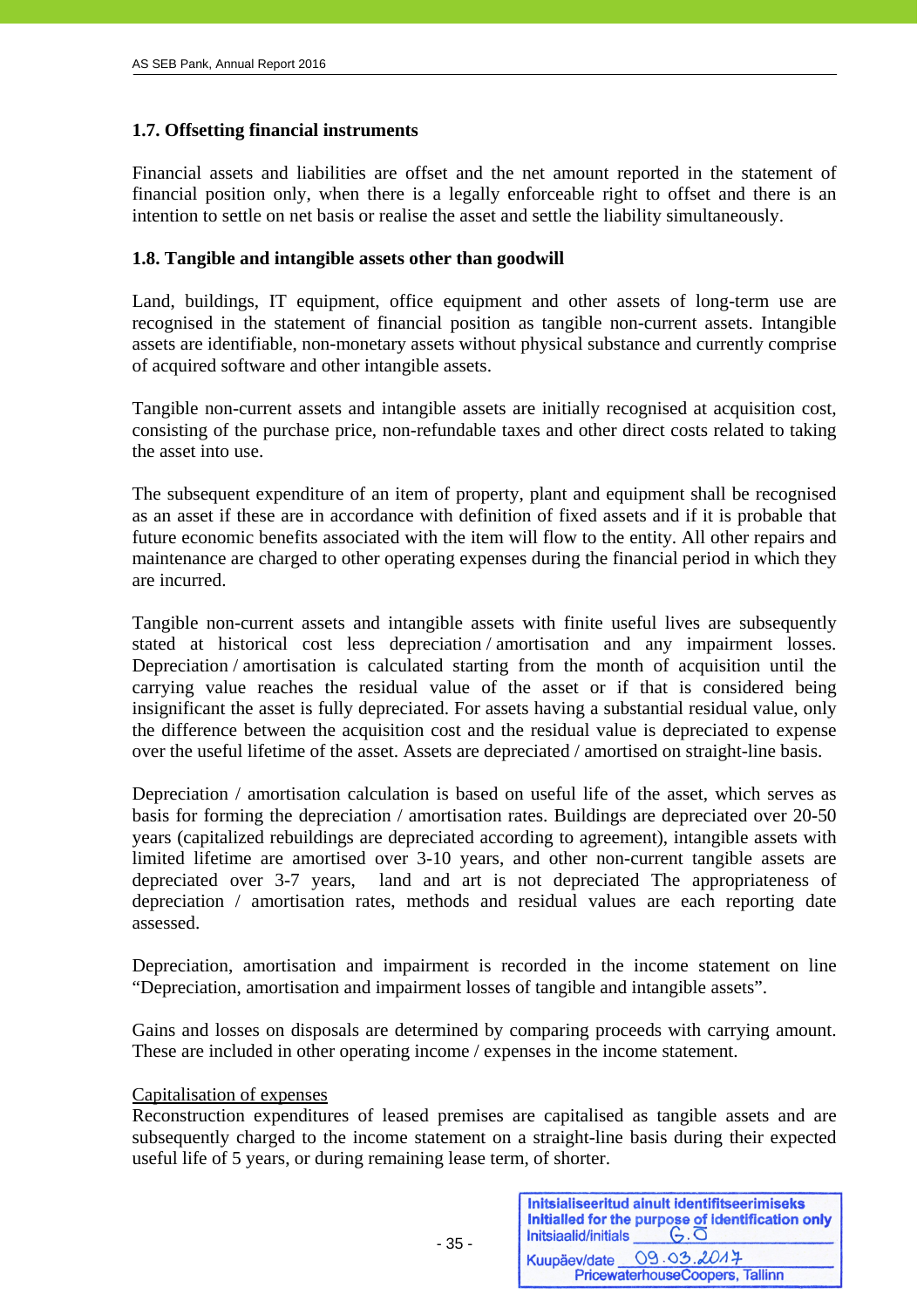#### Development costs

j

Costs associated with maintaining software programmes are recognized as an expense as incurred. Development costs that are directly attributable to the design and testing of identifiable and unique software products controlled by the group are recognized as intangible assets when the following criteria are met:

- · it is technically feasible to complete the software so that it will be available for use
- · management intends to complete the software and use it
- · there is an ability to use the software
- · it can be demonstrated how the software will generate probable future economic benefits

· adequate technical, financial and other resources to complete the development and to use the software are available, and

· the expenditure attributable to the software during its development can be reliably measured.

Directly attributable costs that are capitalised as part of the software include employee costs and external consultancy costs. Capitalised development costs are recorded as intangible assets and amortised from the point at which the asset is ready for use. IT development project is continuing and its costs in 2016 are being capitalized.

# **1.9. Impairment of non-financial assets**

Assets with an indefinite useful life are not subject to amortisation and are tested annually for impairment, comparing the carrying value of the asset to its recoverable value. Assets that are subject to amortisation / depreciation are reviewed for impairment whenever events or changes in circumstances indicate that the carrying amount may not be recoverable. In such circumstances the recoverable value of the asset is assessed and compared to its carrying value. An impairment loss is recognised for the amount by which the asset's carrying amount exceeds its recoverable amount. The recoverable amount is the higher of an asset's fair value less costs to sell and value in use. For the purposes of assessing impairment, assets are grouped at the lowest levels for which there are separately identifiable cash flows (cashgenerating units). Non-financial assets other than goodwill that suffered impairment are reviewed for possible reversal of the impairment at each reporting date.

# **1.10. Leases – the group is the lessee**

 $- 36 -$ 

Leases of assets where the lessee acquires substantially all the risks and rewards of ownership are classified as finance leases. Other leases are classified as operating leases.

Finance leases are capitalised at the commencement date of the lease at the lower of the fair value of the leased property or the present value of the minimum lease payments. Each lease payment is allocated between the repayment of a liability and finance charges (interest expense). The interest element of the finance cost is charged to the income statement over the lease period so as to produce a constant periodic rate of interest on the remaining balance of the liability for each period (effective interest rate method). Tangible non-current assets acquired under finance leases are depreciated similarly to acquired assets over the shorter of the useful life of the asset or the lease term.

Operating lease payments are recognised in income statement as expense over the rental period on straight line basis. The Group uses operating lease mainly for renting the buildings / premises. Rental expense is recognised in income statement as "Other expenses".

| Initsiaalid/initials | Initsialiseeritud ainult identifitseerimiseks<br>Initialied for the purpose of identification only |
|----------------------|----------------------------------------------------------------------------------------------------|
|                      | Kuupäev/date 09.03.2047<br>PricewaterhouseCoopers, Tallinn                                         |
|                      |                                                                                                    |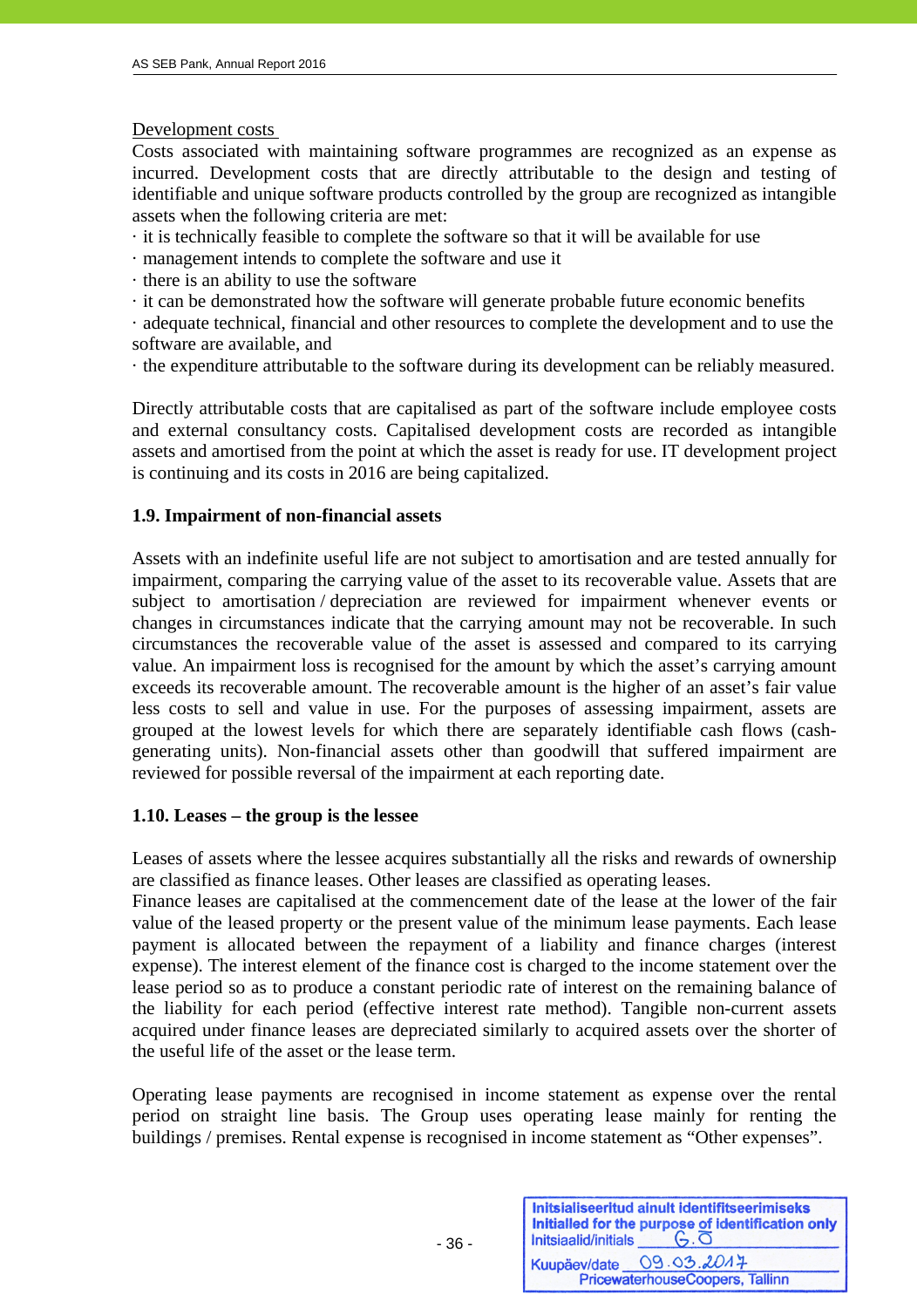# **1.11. Financial liabilities**

The classification made can be seen in the table below:

|                              |                                            | Deposits from credit institutions                                              |                     |  |  |
|------------------------------|--------------------------------------------|--------------------------------------------------------------------------------|---------------------|--|--|
|                              |                                            | Deposits from customers                                                        | Corporate customers |  |  |
|                              | Financial liabilities at<br>amortised cost |                                                                                | Public sector       |  |  |
|                              |                                            |                                                                                | Households          |  |  |
| <b>Financial liabilities</b> |                                            | Debt securities in issue                                                       |                     |  |  |
|                              |                                            | Subordinated debt                                                              |                     |  |  |
|                              | Financial liabilities at fair              | Financial liabilities held for trading (Derivatives - Non<br>Hedging only)     |                     |  |  |
|                              | value through profit or loss               | Designated at fair value through profit and loss –<br>Debt securities in issue |                     |  |  |
|                              | Loan commitments                           |                                                                                |                     |  |  |
| Contingent liabilities       | Guarantees and other financial facilities  |                                                                                |                     |  |  |

#### **Category (as defined by IAS 39) Class (as determined by the Group)**

#### Deposits from credit institutions and customers

Deposits are recognised in the statement of financial position on their settlement date at fair value net of transaction costs and subsequently measured at amortised cost using effective interest rate method and recorded on lines "Due to credit institutions" and "Due to customers", accrued interests is presented on a respective lines in liabilities. Interest expenses are recorded in the income statement on line "Interest expenses and similar charges".

#### Borrowings and issued securities

Borrowings and issued securities are recognised initially at fair value net of transaction costs (the proceeds received, net of transaction costs incurred). Borrowings and issued securities are subsequently stated at amortised cost using the effective interest rate method; any difference between proceeds (net of transaction costs) and the redemption value is recognised in the income statement over the period of the instrument using effective interest rate.

The effective interest rate is the rate that exactly discounts the expected stream of future cash payments through maturity. The amortisation of the transaction costs is presented in the income statement together with the interest expenses. The respective interest expenses are recorded in the income statement on line "Interest expenses and similar charges".

In case there is an unused limit for any borrowings, this is presented as contingent asset.

#### Short-term and termination benefits to employees

— 37 - это не в этом не за селото на 37 - в селото на 37 - в селото на 37 - в селото на 37 - в селото на 37 -

Short-term employee benefits are employee benefits (other than termination benefits) which fall due within twelve months after the end of the period in which the employees render the related services. Short-term employee benefits include items such as wages, salaries and social security contributions; benefits related to temporary suspension of the employment contract (such as vacation pay).

Termination benefits are payable when employment is terminated by the Group before the normal retirement date, or whenever an employee accepts voluntary redundancy in exchange

| Initsiaalid/initials | Initsialiseeritud ainult identifitseerimiseks<br>Initialled for the purpose of identification only<br>$G.\overline{O}$ |
|----------------------|------------------------------------------------------------------------------------------------------------------------|
|                      | Kuupäev/date 09.03.2014                                                                                                |
|                      | PricewaterhouseCoopers, Tallinn                                                                                        |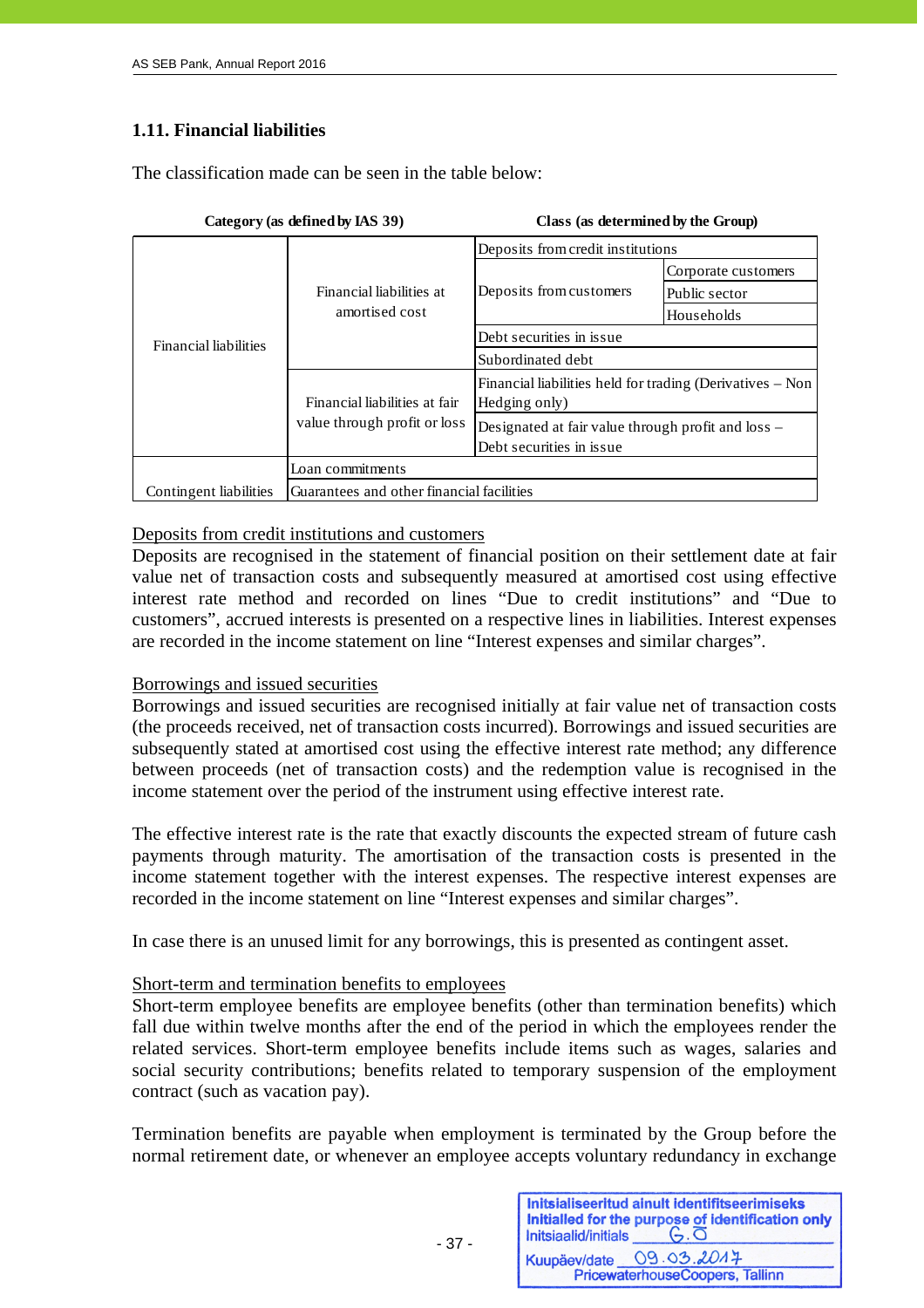for these benefits. The Group recognises termination benefits when it is demonstrably committed to either: terminating the employment of current employees according to a detailed formal plan without possibility of withdrawal; or providing termination benefits as a result of another offer made to encourage voluntary redundancy. Benefits due more than 12 months after the reporting date are discounted to present value.

# **1.12. Embedded derivatives**

Embedded derivatives are usually separated from the host contract and accounted for in the same way as other derivatives (Note 1.6.2.). Embedded derivatives are not separated, if their economic characteristics and risks are closely related to the economic characteristics and risks of the host contract. However, in some circumstances also not closely related embedded derivatives may be not separated.

Combined instruments (for example index-linked deposits) are separated, so that host contract is recognised as deposit and measured at amortised cost using effective interest rate method, and embedded derivatives are recognised and measured at fair value.

# **1.13. Financial guarantee contracts**

Financial guarantee contracts are contracts that require the issuer to make specified payments to reimburse the holder for a loss it incurs because a specified debtor fails to make payments when due, in accordance with the terms of a debt instrument. Such financial guarantees are given to credit institutions, financial institutions, companies and other bodies on behalf of customers to secure loans, other banking facilities and liabilities to other parties.

Financial guarantees are initially recognised in the financial statements at fair value (contract value) on the date the guarantee was given. Subsequent to initial recognition, the bank's liabilities under such guarantees are recognised at the outstanding value of guarantee. In the income statement the fee income earned on a guarantee is recognised straight-line basis over the life of the guarantee. In cases where the fees are charged periodically in respect of an outstanding commitment, they are recognised as revenue on a time proportion basis over the respective commitment period. At the end of each reporting period, the commitments are reflected either i) contract value at the time of reporting ii) contract value and in addition provision in balance sheet. The amounts disbursed to settle the guarantee obligation are recognised in the statement of financial position on the date it is disbursed.

#### **1.14. Provisions for liabilities and charges**

Provisions are recognised when the company has a present legal or constructive obligation as a result of past events, it is probable that an outflow of resources will be required to settle the obligation, and a reliable estimate of the amount can be made. The provisions are recognised based on the management's estimates regarding the amount and timing of the expected outflows.

When it is probable that the provision is expected to realise later than 12 months after the reporting date it is recorded at discounted value (present value of expected outflows), unless the discounting effect is immaterial. Expense from provisions and from change in carrying value of provisions is recorded in the income statement for the period.

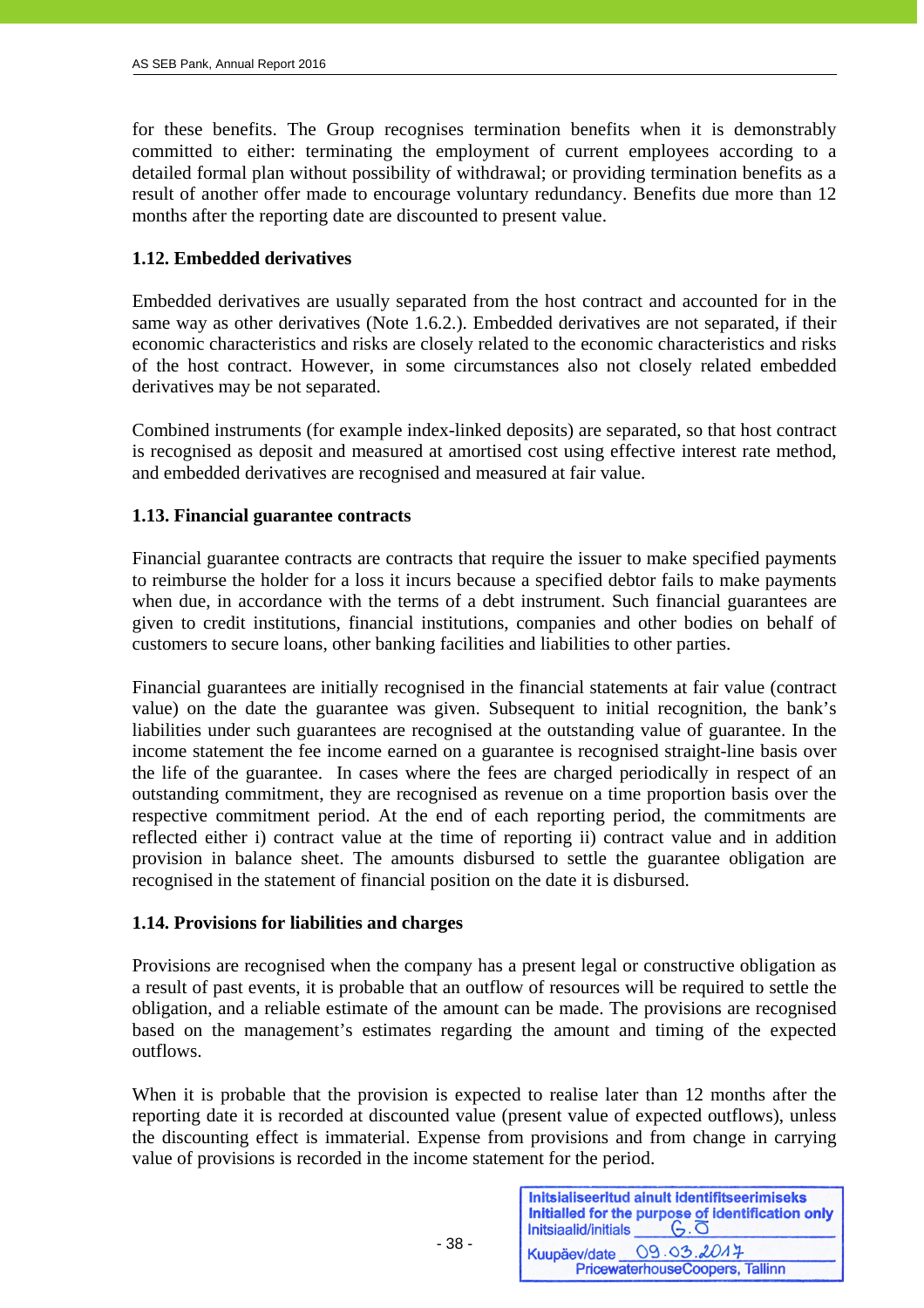# **1.15. Revenue recognition**

#### Interest income and expense

Interest income and expense is recognised in income statement for all interest-bearing financial instruments carried at amortised cost using the effective interest rate method. Interest income includes also similar income on interest bearing financial instruments classified at fair value through profit or loss (i.e. traded bonds etc).

The effective interest method is a method of calculating the amortised cost of a financial asset or a financial liability and of allocating the interest income or interest expense over the relevant period. The effective interest rate is the rate that exactly discounts estimated future cash payments or receipts through the expected life of the financial instrument to the net carrying amount of the financial asset or financial liability. When calculating the effective interest rate, the Group estimates cash flows considering all contractual terms of the financial instrument, but does not consider future credit losses. The calculation includes all significant fees paid or received between parties to the contract that are an integral part of the effective interest rate, transaction costs and all other premiums or discounts.

Once a financial asset or a group of similar financial assets has been written down as a result of an impairment loss, interest income is recognised using the rate of interest used to discount the future cash flows for the purpose of measuring the impairment loss.

#### Fee and commission income

Revenue is recognised in the fair value of the consideration received or receivable for the services provided in the ordinary course of the Group's activities. Fees and commissions are generally recognised on an accrual basis when the service has been provided (e.g. payment cards related commissions). Credit issuance fees for loans / leases are deferred and recognised as an adjustment to the effective interest rate on the credit. Portfolio management and other advisory service fees, as well as wealth management and custody service fees are recognised based on the applicable service contracts, usually on an accrual basis. Asset management fees related to management of investment funds are recognised over the period the service is provided. Performance linked fees or fee components are recognised when the performance criteria are fulfilled.

Other transaction fee income and other income are recognised on accrual basis at the moment of executing the respective transactions.

#### **1.16. Dividend income**

Dividends are recognised in the income statement when the entity's right to receive payment is established.

#### **1.17. Recognition of day one profit and loss**

 $- 39 -$ 

The best evidence of fair value at initial recognition is the transaction price (i.e. the fair value of the consideration given or received), unless the fair value of that instrument is evidenced by comparison with other observable current market transactions in the same instrument (i.e. without modification or repackaging) or based on a valuation technique whose variables include only data from observable markets.

| Initsiaalid/initials | Initsialiseeritud ainult identifitseerimiseks<br>Initialled for the purpose of identification only<br>$G.\overline{O}$ |
|----------------------|------------------------------------------------------------------------------------------------------------------------|
|                      | Kuupäev/date 09.03.2014<br>PricewaterhouseCoopers, Tallinn                                                             |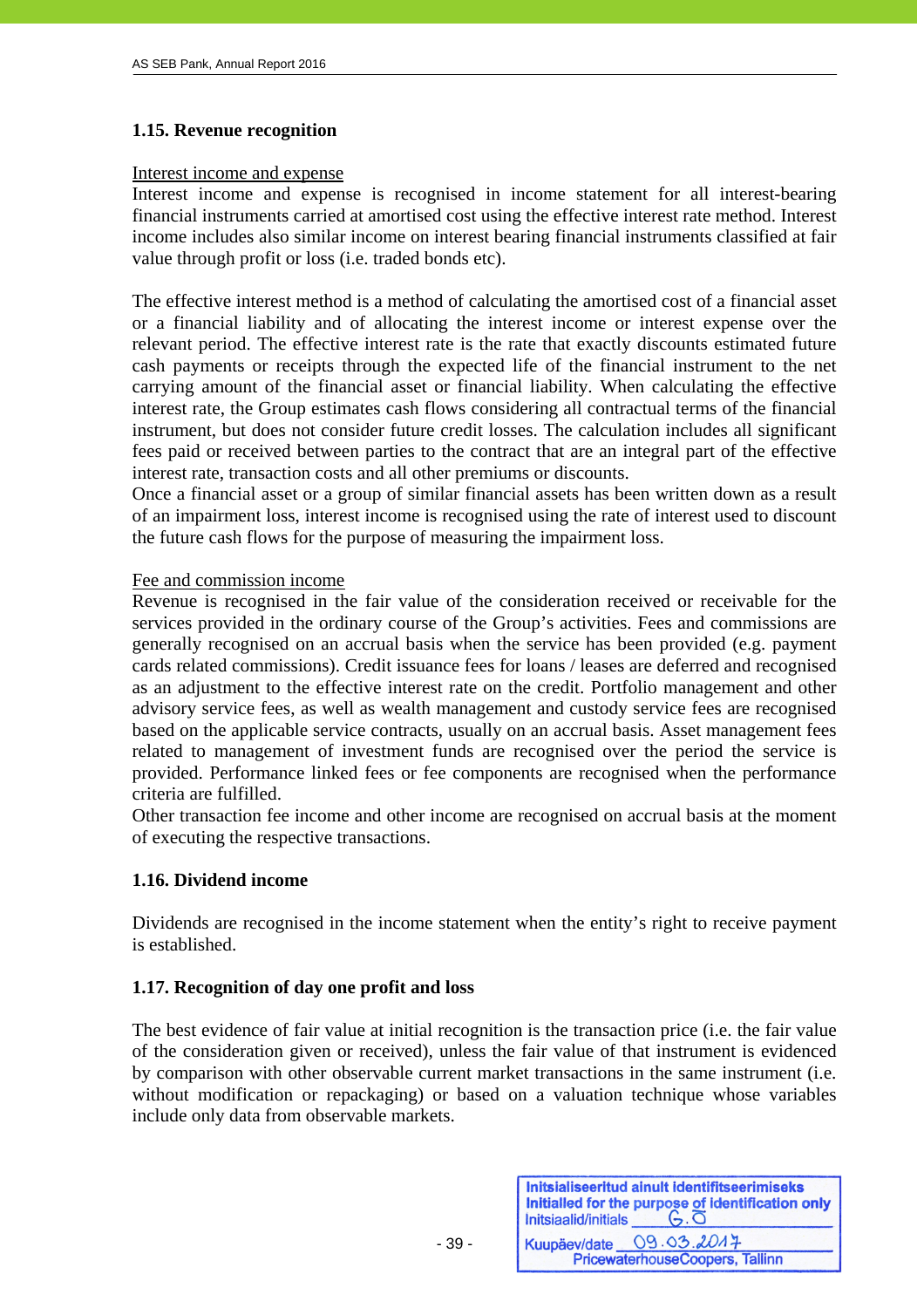Profits on day one can be recognised when a valuation technique is used whose variables include data from observable markets. In other circumstances the day one profit is deferred over the life of transaction.

The timing of recognition of deferred day one profit and loss is determined individually. It is either amortised over the life of the transaction, deferred until the instrument's fair value can be determined using market observable inputs, or realised through settlement. The financial instrument (separated embedded derivative) is subsequently measured at fair value, adjusted for the deferred day one profit and loss. Subsequent changes in fair value are recognised immediately in the income statement without reversal of deferred day one profits and losses.

#### **1.18. Share-based payments**

Group employees receive compensation through share-based incentive programmes, based on Skandinaviska Enskilda Banken AB (publ) shares. The programmes, referred to above, are the Performance Share Programme, Employee Stock Option and the Share Savings Programmes. Only key persons can participate in the Performance Share Program, Share Matching Program and Share Deferral Program. Share Saving Program was meant for all employees who had expressed a wish for that. The Share Saving Program was closed in 2013 and also there were no participants in the Performance Share Program and Share Matching Program in 2014. The recording of expenses will last until the end of the qualification period of the respective programs. The expenses related to these programs and the accrued social charges, if applicable, are recorded according to the rules established by the Group. The allocation of this amount implies that profit and loss are impacted at the same time as the corresponding increase in equity is recognised.

The Group engages in equity settled share-based payment transactions in return for the services received from certain of its employees. The fair value of the services received is measured by reference to the fair value of the shares or share options granted on the date of the grant. The cost of the employee services received in return for the shares or share options granted is recognised in the consolidated income statement over the period that the services are received, which is the vesting period.

#### **1.19. Taxation**

#### Corporate income tax

According to the Income Tax Act, the annual profit earned by enterprises is not taxed in Estonia and thus there are no temporary differences between the tax bases and carrying values of assets and liabilities and no deferred tax assets or liabilities arise. Instead of taxing the net profit, the distribution of retained earnings is subject to the taxation from 1. January 2015 at the rate of 20/80 on the amount paid out as net dividends. The corporate income tax arising from the payment of dividends is accounted for as an expense in the period when dividends are declared, regardless of the actual payment date or the period for which the dividends are paid.

In Estonia income tax (that is accounted for as income tax cost in Consolidated Income Statement) is accounted for only in cases when the taxable event occurs (like payment of dividends and payments decreasing the equity).

| Initsiaalid/initials | Initsialiseeritud ainult identifitseerimiseks<br>Initialled for the purpose of identification only<br>$G.\overline{O}$ |
|----------------------|------------------------------------------------------------------------------------------------------------------------|
|                      | Kuupäev/date 09.03.2017<br>PricewaterhouseCoopers, Tallinn                                                             |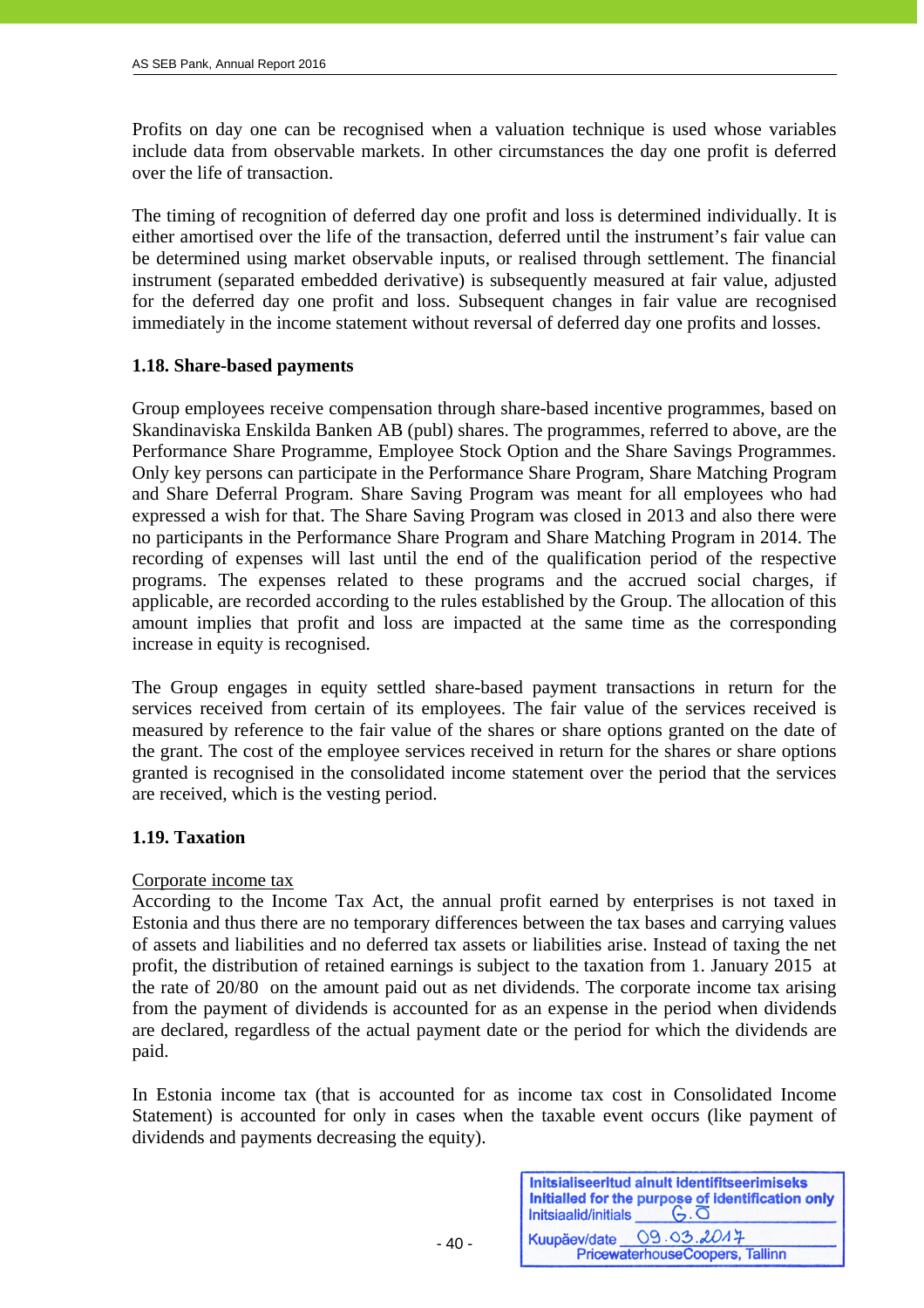# **1.20. Fiduciary activities**

The Group provides asset management services and offers fund management services. The assets owned by third parties, but managed by the Group, and income arising thereon, are excluded from these financial statements, as they are not assets of the Group. Commissions received from fiduciary activities are shown in fee and commission income.

# **1.21. New International Financial Reporting Standards, amendments to published standards and interpretations by the International Financial Reporting Interpretations Committee**

Adoption of New or Revised Standards and Interpretations.

There are certain new or revised standards or interpretations that are effective for the first time for the financial year beginning on or after 1.01.2016 that would be expected to have a impact to the Group.

**Disclosure Initiative – Amendments to IAS 1** (effective for annual periods beginning on or after 1 January 2016). The standard was amended to clarify the concept of materiality and explains that an entity need not provide a specific disclosure required by an IFRS if the information resulting from that disclosure is not material, even if the IFRS contains a list of specific requirements or describes them as minimum requirements. The standard also provides new guidance on subtotals in financial statements, in particular, such subtotals (a) should be comprised of line items made up of amounts recognised and measured in accordance with IFRS; (b) be presented and labelled in a manner that makes the line items that constitute the subtotal clear and understandable; (c) be consistent from period to period; and (d) not be displayed with more prominence than the subtotals and totals required by IFRS standards. The application of the standard do not have significant impact to the Group`s financial statements.

#### New Accounting Pronouncements.

- 41 -

Certain new or revised standards and interpretations have been issued that are mandatory for the Group's annual periods beginning on or after 1.01.2017, and which the Group has not early adopted.

**IFRS 9, Financial Instruments: Classification and Measurement** (effective for annual periods beginning on or after 1 January 2018). Key features of the new standard are:

• Financial assets are required to be classified into three measurement categories: those to be measured subsequently at amortised cost, those to be measured subsequently at fair value through other comprehensive income (FVOCI) and those to be measured subsequently at fair value through profit or loss (FVPL).

• Classification for debt instruments is driven by the entity's business model for managing the financial assets and whether the contractual cash flows represent solely payments of principal and interest (SPPI). If a debt instrument is held to collect, it may be carried at amortised cost if it also meets the SPPI requirement. Debt instruments that meet the SPPI requirement that are held in a portfolio where an entity both holds to collect assets' cash flows and sells assets may be classified as FVOCI. Financial assets that do not contain cash flows that are SPPI must be measured at FVPL (for example, derivatives). Embedded derivatives are no longer separated from financial assets but will be included in assessing the SPPI condition.

| Initsiaalid/initials | Initsialiseeritud ainult identifitseerimiseks<br>Initialled for the purpose of identification only<br>$G.\overline{O}$ |
|----------------------|------------------------------------------------------------------------------------------------------------------------|
| Kuupäev/date         | 09.03.2017                                                                                                             |
|                      | PricewaterhouseCoopers, Tallinn                                                                                        |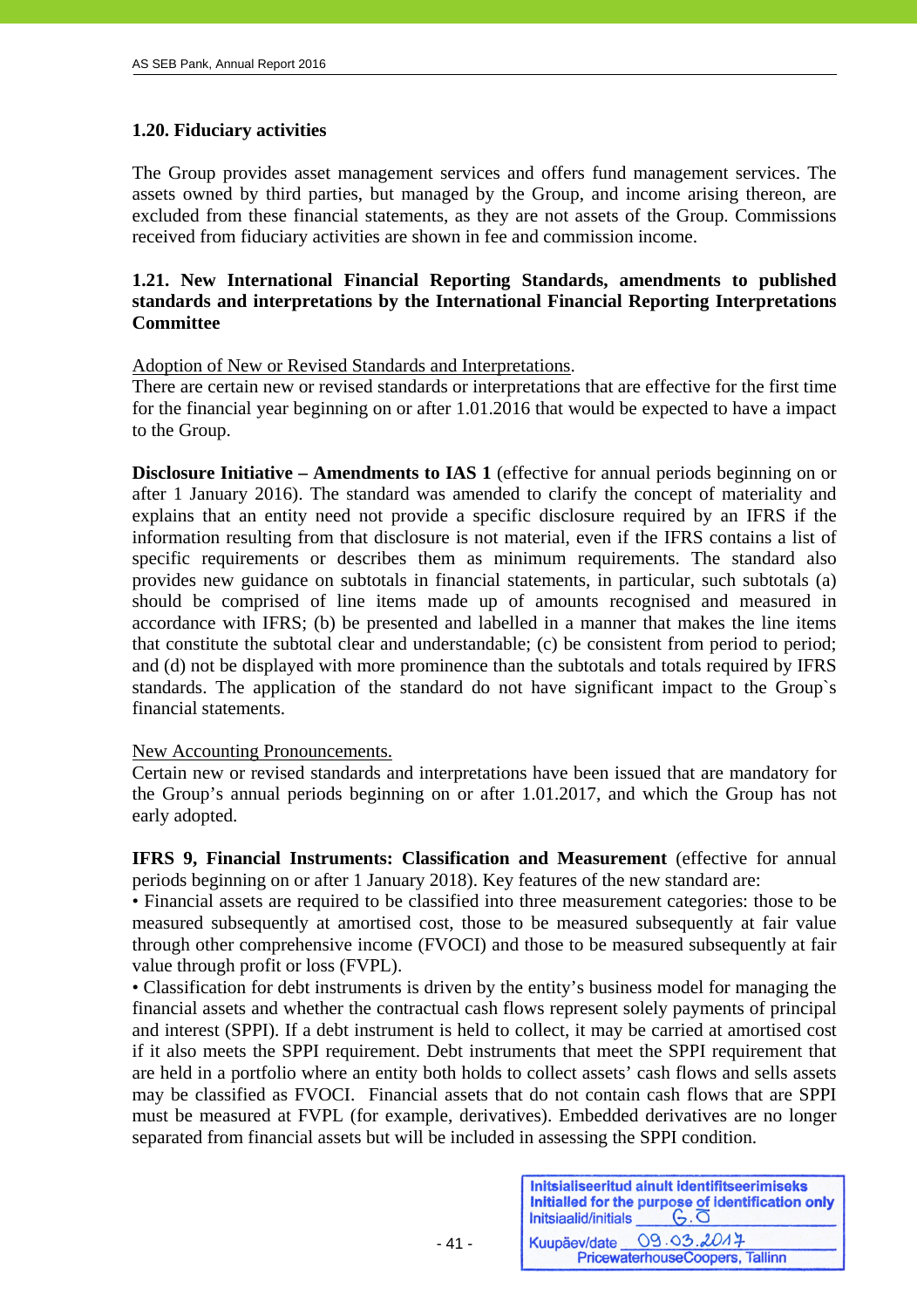Following an initial assessment of contractual cash flows and business model, SEB expects that the measurement basis of the majority of the Group's financial assets will be unchanged on application of IFRS 9.

• Investments in equity instruments are always measured at fair value. However, management can make an irrevocable election to present changes in fair value in other comprehensive income, provided the instrument is not held for trading. If the equity instrument is held for trading, changes in fair value are presented in profit or loss.

• Most of the requirements in IAS 39 for classification and measurement of financial liabilities were carried forward unchanged to IFRS 9. The key change is that an entity will be required to present the effects of changes in own credit risk of financial liabilities designated at fair value through profit or loss in other comprehensive income.

• IFRS 9 introduces a new model for the recognition of impairment losses – the expected credit losses (ECL) model. There is a 'three stage' approach which is based on the change in credit quality of financial assets since initial recognition. In practice, the new rules mean that entities will have to record an immediate loss equal to the 12-month ECL on initial recognition of financial assets that are not credit impaired (or lifetime ECL for trade receivables). Where there has been a significant increase in credit risk, impairment is measured using lifetime ECL rather than 12-month ECL. The model includes operational simplifications for lease and trade receivables.

SEB's IFRS 9 methodology for ECL measurement will leverage off existing internal ratingbased Basel models. The design of the IFRS 9 models entails adjusting from the regulatory one-year-loss horizon and through-the-cycle modelling to lifetime loss horizon and point-intime modelling. SEB plans to use internally developed macro-economic forecasts as the basis for the forward-looking information incorporated in the ECL measurement.

SEB's assessment is that the expected credit loss model is likely to increase loan loss allowances at transition, compared to the current incurred loss model. To date it is unclear how regulators will treat the interaction of the accounting loan loss allowance and the regulatory capital concept of expected loss. Under current regulation, any deficit between regulatory expected loss and IAS 39 loan loss allowance is deducted from CET1 capital, while any surplus is added back to Tier 2 capital. The European Commission has proposed that incremental provisions under IFRS 9 should be phased in over a five year period.

• Hedge accounting requirements were amended to align accounting more closely with risk management. The standard provides entities with an accounting policy choice between applying the hedge accounting requirements of IFRS 9 and continuing to apply IAS 39 to all hedges because the standard currently does not address accounting for macro hedging.

**IFRS 15, Revenue from Contracts with Customers** (effective for annual periods beginning on or after 1 January 2018). The new standard introduces the core principle that revenue must be recognised when the goods or services are transferred to the customer, at the transaction price. Any bundled goods or services that are distinct must be separately recognised, and any discounts or rebates on the contract price must generally be allocated to the separate elements. When the consideration varies for any reason, minimum amounts must be recognised if they are not at significant risk of reversal. Costs incurred to secure contracts with customers have to be capitalised and amortised over the period when the benefits of the contract are consumed. The Group is currently evaluating the nature and impact of the change to the financial statements of the Group. No major impact is expected.

**Revenue from Contracts with Customers - Amendments to IFRS 15** (effective for annual periods beginning on or after 1 January 2018; not yet adopted by the EU). The amendments do not change the underlying principles of the standard but clarify how those principles

Initsialiseeritud ainult identifitseerimiseks Initialled for the purpose of identification only  $G.\overline{O}$ Initsiaalid/initials 09.03.2017 Kuupäev/date PricewaterhouseCoopers, Tallinn

- 42 -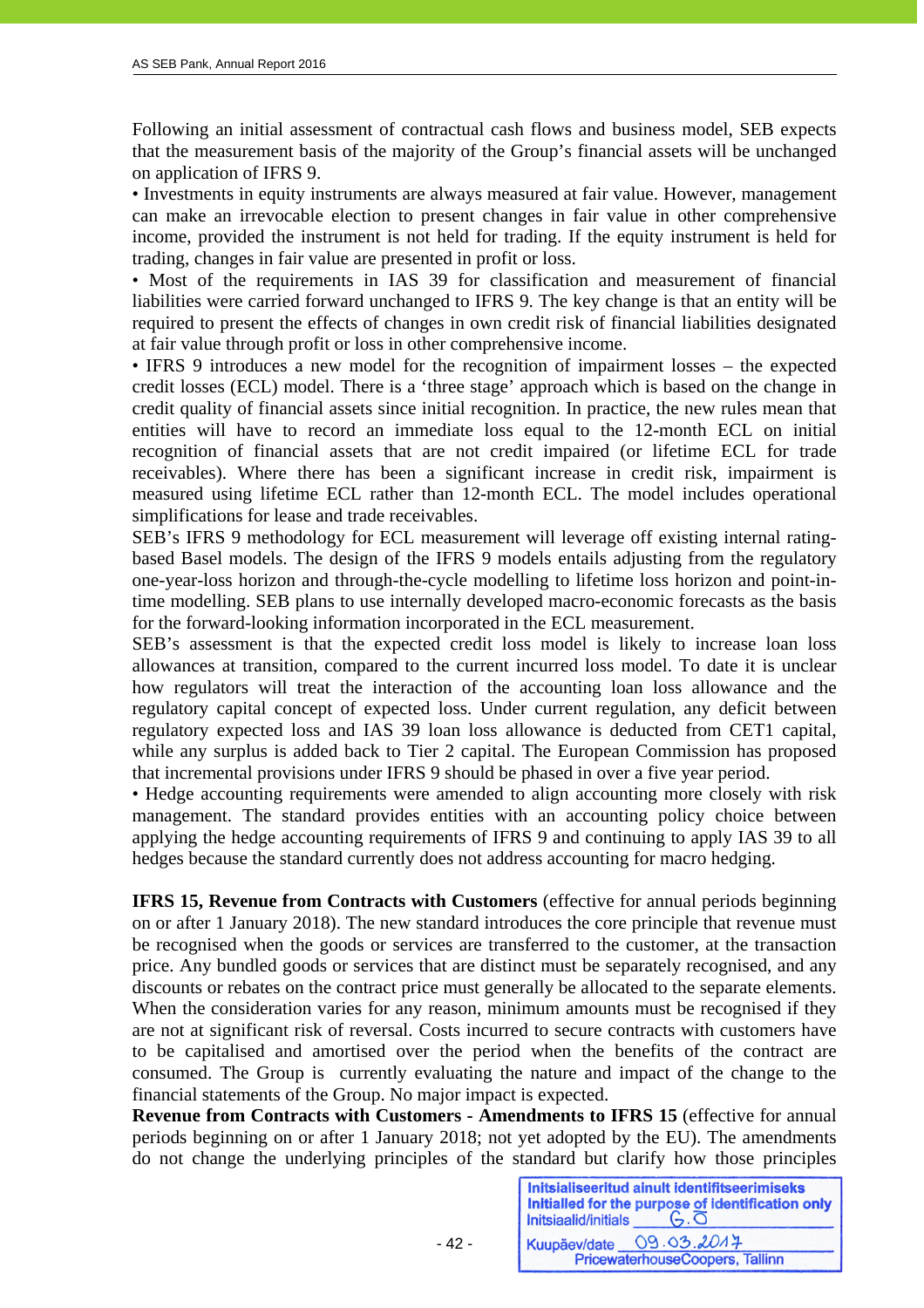should be applied. The amendments clarify how to identify a performance obligation (the promise to transfer a good or a service to a customer) in a contract; how to determine whether a company is a principal (the provider of a good or service) or an agent (responsible for arranging for the good or service to be provided); and how to determine whether the revenue from granting a licence should be recognised at a point in time or over time. In addition to the clarifications, the amendments include two additional reliefs to reduce cost and complexity for a company when it first applies the new standard. The Group is currently assessing the impact of the Amendments to the standard on its financial statements. No major impact is expected.

**IFRS 16, Leases** (effective for annual periods beginning on or after 1 January 2019; not yet adopted by the EU). The new standard sets out the principles for the recognition, measurement, presentation and disclosure of leases. All leases result in the lessee obtaining the right to use an asset at the start of the lease and, if lease payments are made over time, also obtaining financing. Accordingly, IFRS 16 eliminates the classification of leases as either operating leases or finance leases as is required by IAS 17 and, instead, introduces a single lessee accounting model. Lessees will be required to recognise: (a) assets and liabilities for all leases with a term of more than 12 months, unless the underlying asset is of low value; and (b) depreciation of lease assets separately from interest on lease liabilities in the income statement. IFRS 16 substantially carries forward the lessor accounting requirements in IAS 17. Accordingly, a lessor continues to classify its leases as operating leases or finance leases, and to account for those two types of leases differently. The Group is currently assessing the impact of the amendments on its financial statements.

**Disclosure Initiative - Amendments to IAS 7** (effective for annual periods beginning on or after 1 January 2017; not yet adopted by the EU). The amended IAS 7 will require disclosure of a reconciliation of movements in liabilities arising from financing activities. The Group is currently assessing the impact of the new standard on its financial statements.

There are no other new or revised standards or interpretations that are not yet effective that would be expected to have a material impact on the Group.

# **2. Risk policy and management**

#### **2.1. Risk policy and structure**

- 43 -

Managing risk is a core activity in a bank and therefore fundamental to long-term profitability and stability. Risk is closely related to business activities and business development and, therefore, to customer needs. Of the various risks that SEB Pank Group assumes in providing its customers with financial solutions and products, credit risk is the most significant.

The Supervisory Board sets the overall level of risk that SEB Pank Group is willing to accept. In its overarching risk tolerance statements, the Supervisory Board lays out its long-term view of SEB Pank Group's risk level, overall funding structure and necessary liquidity buffers, as well as capital targets. Risk tolerance levels and limits are set based on the Board of Directors of Skandinaviska Enskilda Banken AB (publ) risk tolerance statements and are followed up regularly by the risk organisation, the Management Board and the Supervisory Board. The risk tolerance framework is reviewed annually in connection with the business planning.

| Initsiaalid/initials | Initsialiseeritud ainult identifitseerimiseks<br>Initialled for the purpose of identification only |
|----------------------|----------------------------------------------------------------------------------------------------|
|                      | Kuupäev/date 09.03.2014                                                                            |
|                      | PricewaterhouseCoopers, Tallinn                                                                    |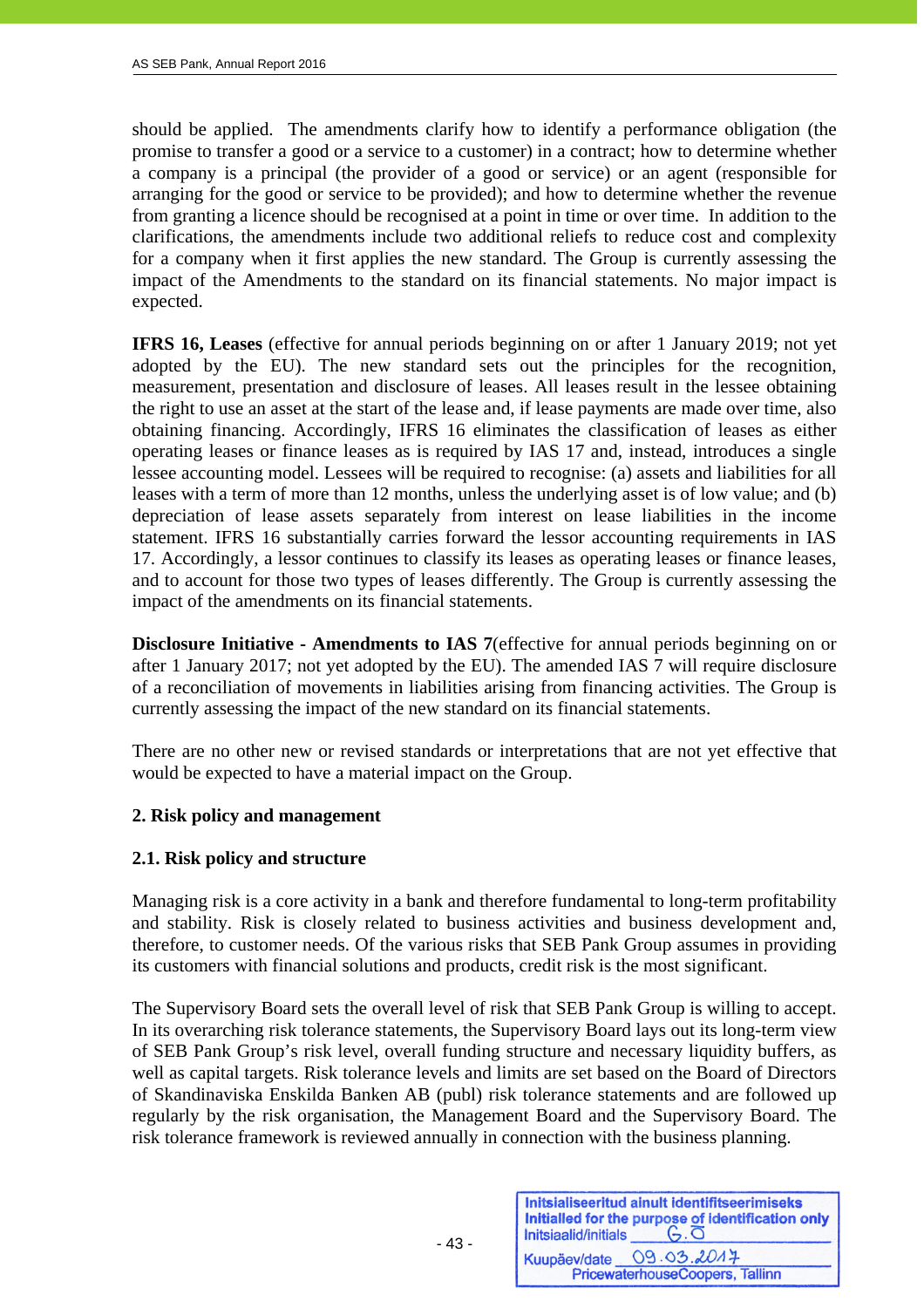SEB Pank Group's profitability is directly dependent upon its ability to evaluate, manage and price the risks encountered, while maintaining an adequate capitalization to meet unforeseen events. To secure SEB Pank Group's financial stability, risk and capital-related issues are identified, monitored and managed at an early stage. They also form an integral part of the long-term strategic planning and operational business planning processes performed throughout the SEB Pank Group.

SEB Pank Group defines risk as the possibility of a negative deviation from an expected financial outcome. The risks arising from financial instruments to which SEB Pank Group is exposed to are financial risks, which include credit risk, liquidity risk, market risk and to operational risk.

Risk management includes all activities relating to risk-taking, risk mitigation, risk analysis, risk control and follow-up. There is established three-level risk management system in SEB Pank Group. Business units subordinating to the Management Board as the first line of defence are directly responsible for their risks. Initial risk assessments – both of the customer relationship and the individual proposed transaction - ensure that the correct decision is made. The business units ensure that transactions are correctly priced and that the resulting risks are managed throughout the life of the transaction. The business units are responsible for ensuring that their activities comply with applicable rules.

The Risk Control and Compliance organisations constitute the second line of defence and are independent from business activities. Internal Audit function constitute the third line of defence. Closer description of control functions is presented in ch 2.10.

The Supervisory Board is responsible for that the risk management systems put in place are adequate with regard to SEB Pank Group's profile and strategy.

The Risk Committee of the Supervisory Board shall support the Supervisory Board in establishing and reviewing that SEB Pank Group is organised and managed in such a way that all risks inherent in the activities of SEB Pank Group are identified and defined as well as measured, monitored and controlled in accordance with external and internal rules as well as overseeing SEB Pank Group's risk management systems and the overall current and future risk tolerance/appetite and strategy and the implementation of said strategy.

The Management Board is responsible for establishing the main principles for management, control and co-ordination of all risks of SEB Pank Group and to decide on the limits for the various risks. Board supervision, an explicit decision-making structure, high level risk awareness among staff, common definitions and principles and controlled risk-taking within established limits are the cornerstones of SEB Pank Group's risk and capital management.

Subordinated to the Management Board are established different committees with mandates to make decisions depending upon the type of risk. Asset and Liability Committee (*ALCO*) is a SEB Pank Group-wide decision and consultative body that handles risk and capital issues and the issues concerning the development of the balance sheet. The Committee also establishes and reviews that all risks inherent in the activities of SEB Pank Group are identified and defined as well as measured, monitored and controlled in accordance with external and internal rules.

| Initsiaalid/initials | Initsialiseeritud ainult identifitseerimiseks<br>Initialled for the purpose of identification only<br>$G.\overline{O}$ |
|----------------------|------------------------------------------------------------------------------------------------------------------------|
| Kuupäev/date         | 09.03.2017<br>PricewaterhouseCoopers, Tallinn                                                                          |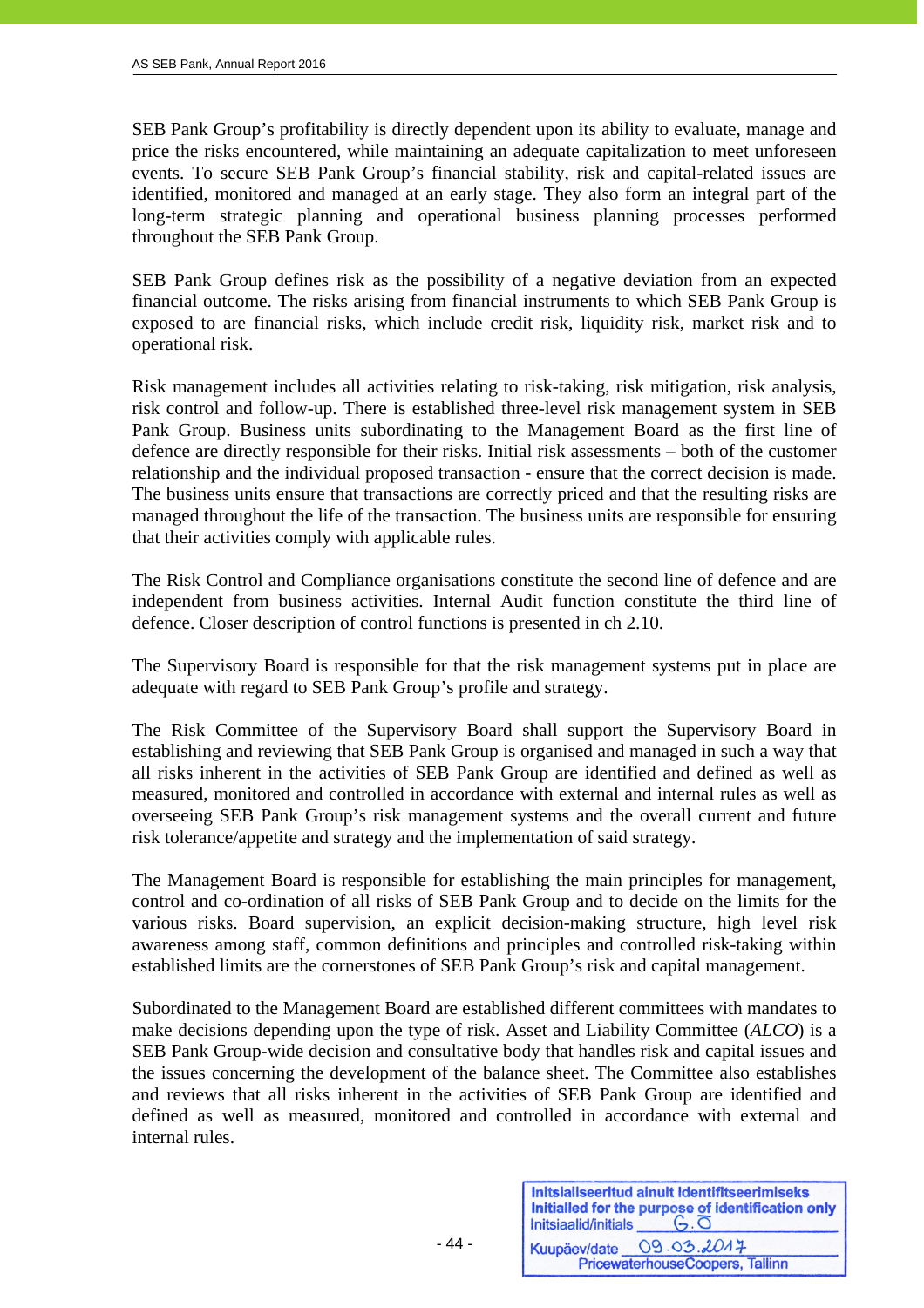Operational Risk Committee guides and coordinates management of operational risks. New Product Approval Committee identifies and approves proposals related to new or amended products to ensure high quality in SEB Pank Group's products and services. Credit Committees are responsible for credit decisions according to the Credit Instruction adopted by the Supervisory Board.

#### **Risk profile**

j

|                    |             |               | The risk is  |
|--------------------|-------------|---------------|--------------|
|                    | The risk is | The risk is   | subject to   |
|                    | identified. | controlled    | regulatory   |
|                    | measured    | with internal | capital      |
|                    | and managed | limits        | requirements |
| <b>CREDIT RISK</b> |             |               |              |

Credit risk is the risk of loss due to the failure of an obligor to fulfil its obligations towards SEB Pank Group. The definition also comprises counterparty risk derived from the trading operations, country risk and settlement risk.

| Concentration<br><b>MARKET RISK</b> |  |  |
|-------------------------------------|--|--|
| Counterparty                        |  |  |
| Credit                              |  |  |

Market risk is the risk of loss or reduction of future net income following changes in interest rates, foreign exchange rates, credit spreads, commodity and equity prices, including price risk in connection with the sale of assets or closing of positions.

Trading book  $\checkmark$   $\checkmark$ Banking book

**OPERATIONAL RISK** 

Operational risk is the risk of loss resulting from inadequate or failed internal processes and systems (e.g. breakdown of IT systems, fraud, other deficiencies in internal control), human error or from external events (natural disasters, external crime, etc.). Operational risk also includes legal and compliance risks.

Processes, etc. **LIQUIDITY RISK**

Liquidity risk is the risk that SEB Pank Group is unable to refinance its existing assets or is unable to meet the demand for additional liquidity. Liquidity risk also entails the risk that SEB Pank Group is forced to borrow at unfavourable rates or is forced to sell assets at a loss in order to meet its payment commitments.

Liquidity risk  $\sqrt{ }$ 

Business risk is the risk of lower revenues due to reduced volumes, price pressure or competition. The definition includes venture decision risk, i.e. risks related to large undertakings such as acquisitions, large IT projects, transformations, outsourcing etc.

**Activities** 

**BUSINESS RISK**

The risk in the corporate credit portfolio is moderate given that it consists mostly of stronger counterparties in a wide range of industries. Concentration risk and large exposures are closely monitored. The household portfolio consists primarily of Estonian household mortgages which are considered to be low risk. The property management portfolio consists mostly of commercial real estate. While commercial real estate is generally of higher risk, SEB Pank Group's portfolio consists of strong counterparties with sound financing structures. The total credit risk has decreased significantly during recent years.

In general, market risk appetite in SEB Pank Group is low. Structural market risk and net interest income risk arise naturally in the banking book since customers demand various maturity dates and currencies. Trading book market risk is also customer driven.

Operational risks are an inherent part of all business. It is neither possible nor costefficient to eliminate all operational risks and therefore smaller losses are a normal part of SEB Pank Group's operations. The bank continuously works to minimise operational losses and in particular to avoid larger loss incidents.

The primary source of funding is customer deposits which are stable to a large extent, limiting the dependence on wholesale funding. SEB Pank Group has a diversified funding base to ensure that payment obligations are met as they fall due. Various risk management tools, including stress tests, ensure that liquid assets are sufficient.

Business risk is a fundamental part of doing business and SEB Pank Group continuously works to mitigate business, strategic and reputational risks in many ways, for example, with proactive cost management. Strategic reviews are performed regularly of all business areas, which may result in investments or divestments. The bank's IT development methodology is an agile, step-bystep, process in order to maintain flexibility.

| Initsiaalid/initials | Initsialiseeritud ainult identifitseerimiseks<br>Initialled for the purpose of identification only<br>$G.\overline{O}$ |
|----------------------|------------------------------------------------------------------------------------------------------------------------|
|                      | Kuupäev/date 09.03.2014                                                                                                |
|                      | PricewaterhouseCoopers, Tallinn                                                                                        |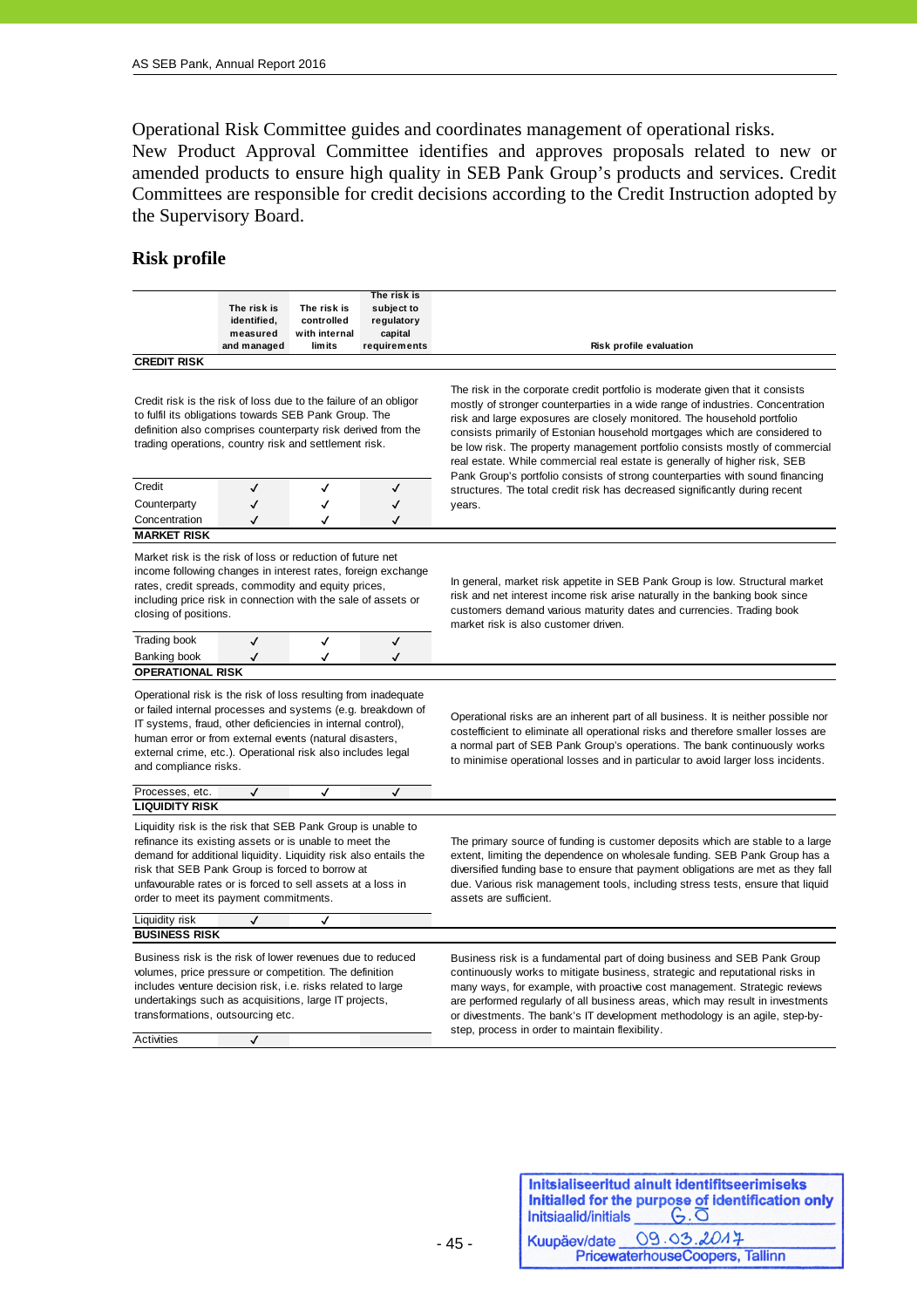# **2.2. Credit risk**

#### Definition

j

Credit risk is the risk of loss due to the failure of an obligor to fulfil its obligations towards SEB Pank Group. The definition also comprises counterparty risk derived from the trading operations, country risk and settlement risk. Credit concentration risk is also considered.

The predominant risk in SEB Pank Group is credit risk, which arises in lending activities and through commitments to customers, including corporates, financial institutions, public sector entities and private individuals. In addition to the credit portfolio, SEB Pank Group's credit exposure consists of debt instruments and repos.

#### Risk management

#### *Credit policy and approval process*

The main principle in SEB Pank Group's credit policy is that all lending is based on credit analysis and is proportionate to the customer's cash flow and ability to repay. The customer shall be known to the bank and the purpose of the loan shall be fully understood.

A credit approval is based on an evaluation of the customer's creditworthiness and type of credit. Relevant factors include the customer's current and anticipated financial position and protection provided by covenants and collateral. A credit approval takes the proposed transaction into account as well as the customer's total business with the bank. The process differs depending on the type of customer (e.g., retail, corporate or institutional), risk level, and size and type of transaction. Independent and professional credit analysis is particularly important for large corporate customers. For households and small businesses, the credit approval is often based on credit scoring systems. Deciding on the risk taking is performed collegially by credit committees or by the authorised persons in accordance with the decisionmaking limits established by the bank's management.

SEB Pank Group's credit policies reflect the SEB Pank Group's approach to corporate sustainability as described in the Corporate Sustainability Policy, the Environmental Policy and the Credit Policy on Corporate Sustainability. Position statements on climate change, child labour and access to fresh water as well as industry sector policies support customer dialogues in the credit granting process.

#### *Risk mitigation*

SEB Pank Group uses a number of methods to mitigate credit risk. The method used depends on its suitability for the product and the customer in question, its legal enforceability, and on the experience and capacity to manage and control the particular technique. The most important credit risk mitigation techniques are pledges and guarantees. The most common types of pledges are real estate, floating charges and financial securities. The main guarantors are state, municipalities and credit institutions whose creditworthiness is assessed by the same methods and the frequency as the same customer group borrowers creditworthiness. In the trading operations, daily margin arrangements are frequently used to mitigate net open counterparty exposures at any point in time. For large corporate customers, credit risk is often mitigated by the use of restrictive covenants in the credit agreements.

#### *Limits and monitoring*

To manage the credit risk for individual customers or customer groups, a limit is established

Initsialiseeritud ainult identifitseerimiseks Initialled for the purpose of identification only  $G.\overline{O}$ Initsiaalid/initials 09.03.2017 Kuupäev/date PricewaterhouseCoopers, Tallinn

- 46 -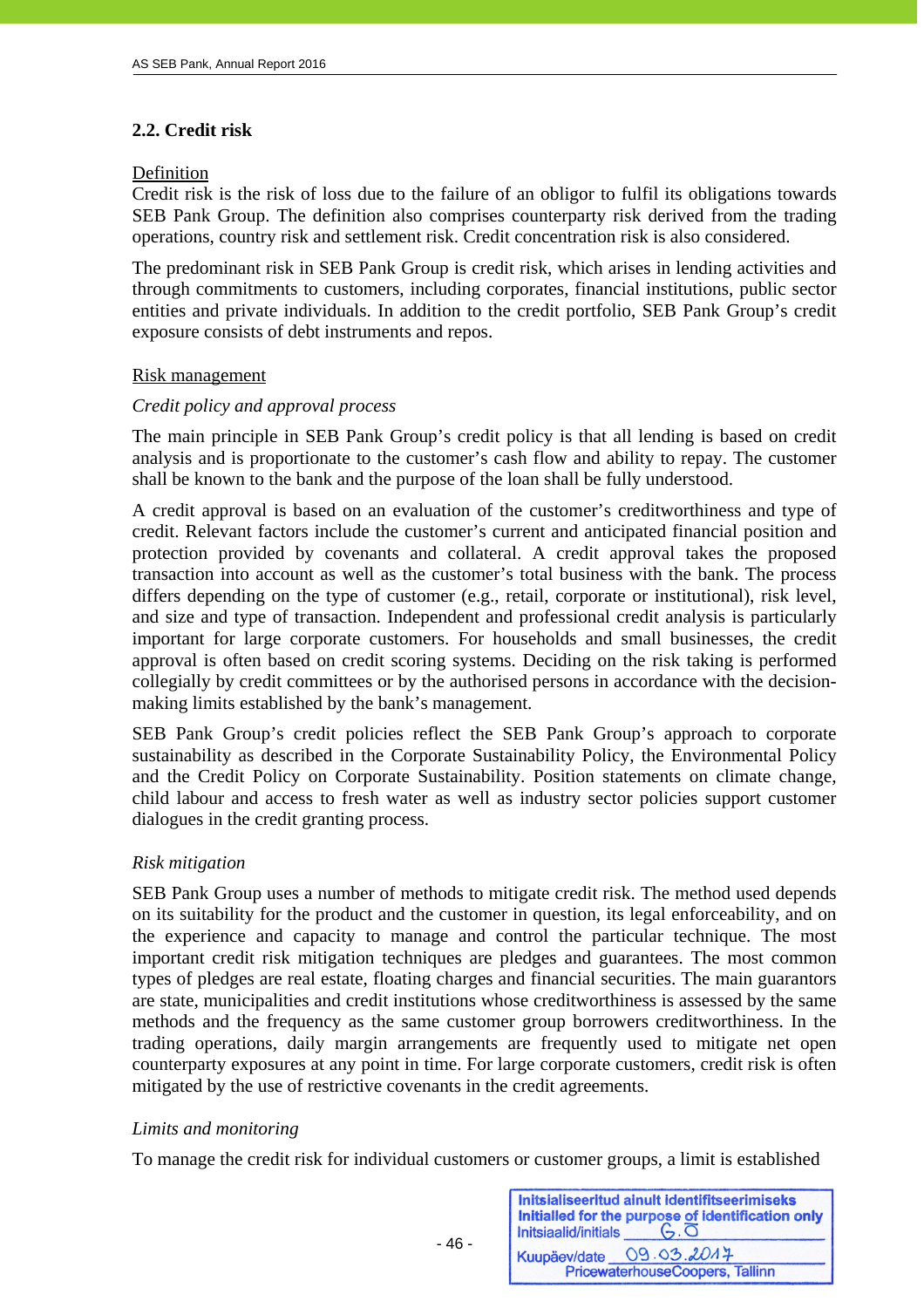that reflects the maximum exposure that SEB Pank Group is willing to accept.

SEB Pank Group continuously reviews the quality of its credit exposures. All total limits and risk classes are reviewed at least annually by a credit approval body (a credit committee consisting of at least two bank officers as authorised by the Credit Instruction, adopted by the Management Board).

For regular monitoring of private individuals and small corporates - retail portfolio - the behavioural scoring models are in use. The models are based on the application scoring models used in loans analysis process. Client executives have an obligation to update financials of small corporates at least once a year. Behavioural score is calculated monthly for all private individuals and small corporates loans.

Client executives have an obligation to review collateral values at least once a year and update if necessary. Non-retail collateral values are normally reviewed by credit committees in the process of customer annual review. Collateral values of living spaces and land are being adjusted with indexes calculated in-house based on transaction statistics of Estonian Land Board.

Weak or impaired exposures are monitored more closely and reviewed at least quarterly in terms of performance, outlook, debt service capacity and possible need for provisions. The objective is to identify at an early stage credit exposures with an elevated risk of loss and to work together with the customer towards a solution that enables the customer to meet its financial obligations and SEB Pank Group to avoid or reduce credit losses.

Loans where the contractual terms have been amended in favour of the customer due to financial difficulties are referred to as forborne loans. Forbearance measures range from amortisation holidays (the most common measure) to refinancing with new terms and debt forgiveness. Changes in contractual terms may be so significant that the loan can also be considered impaired. A relevant credit approval body shall approve the forbearance measures as well as the classification of the loan as being forborne or not.

Problem exposures and recovering written-off loans are handled by Special Credit Management Division by using several methods: negotiations with clients, rehabilitation, execution, bankruptcy proceedings. Special Credit Management Division specialists are involved with problem loans (or potential problem loans) at the early stage to ensure most valuable outcome for both the client and the bank.

#### *Impairment provisioning process*

Allowances are made for probable credit losses on individually assessed loans and for portfolio assessed loans. Loans to corporate, real estate and institutional counterparties are primarily individually assessed and specific allowances are made for identified impaired loans (individually assessed impaired loans).

Loans that have not been deemed to be impaired on an individual basis and which have similar credit risk characteristics are grouped together and assessed collectively for impairment. Valuations of loans to private individuals and small businesses are to a large extent made on a portfolio basis (portfolio assessed loans).

#### *Credit portfolio analysis and stress tests*

- 47 -

The risk organisation regularly reviews and assesses the aggregate credit portfolio based on industry, geography, risk class, product type, size and other parameters. Risk concentrations

| Initsiaalid/initials | Initsialiseeritud ainult identifitseerimiseks<br>Initialled for the purpose of identification only<br>$G.\overline{O}$ |
|----------------------|------------------------------------------------------------------------------------------------------------------------|
|                      | Kuupäev/date 09.03.2014                                                                                                |
|                      | PricewaterhouseCoopers, Tallinn                                                                                        |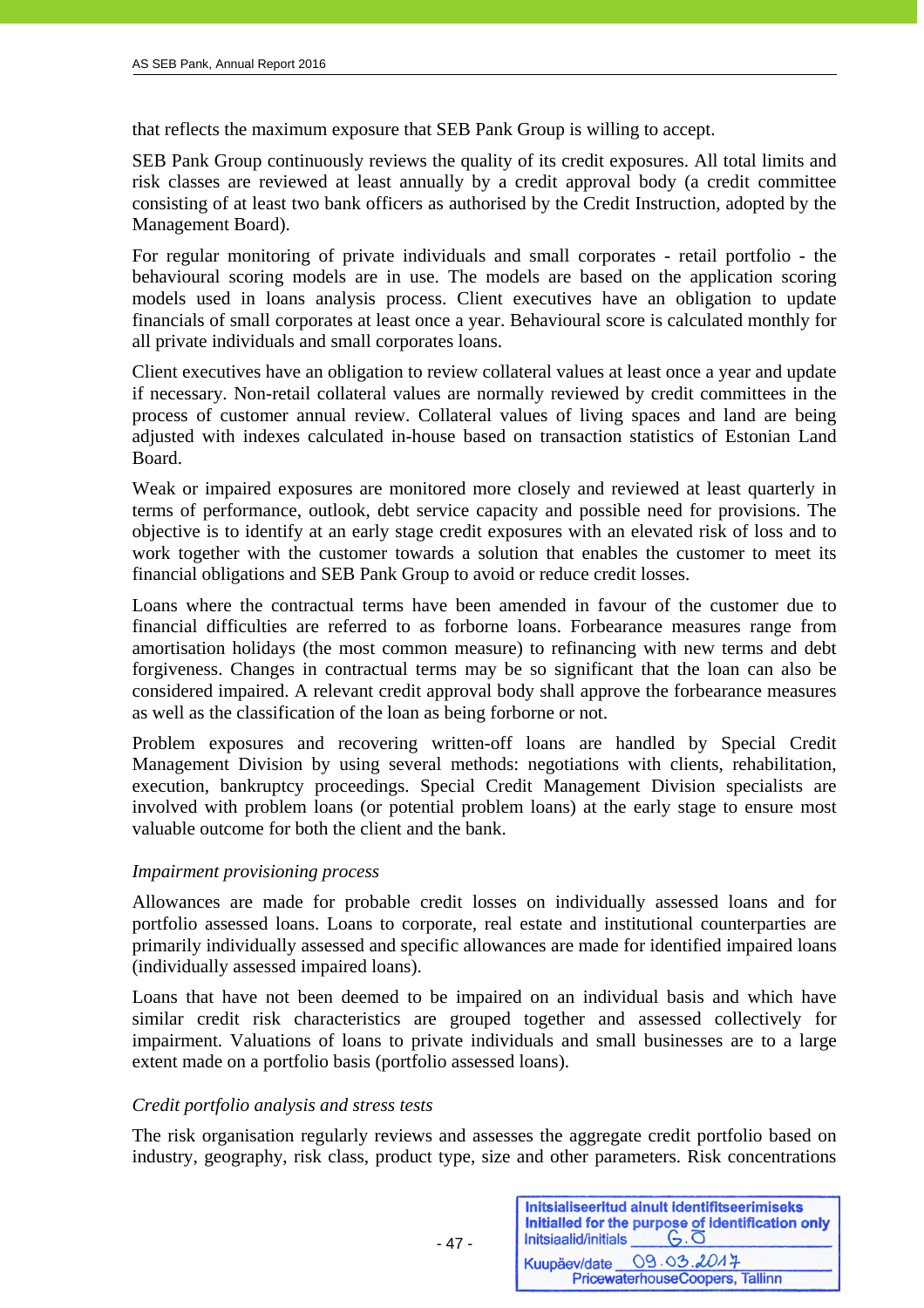in geographic and industry sectors as well as in large single names are thoroughly analysed, both in respect of direct and indirect exposures and in the form of collateral, guarantees and credit derivatives.

Stress tests of the credit portfolio, including reverse stress tests, are performed regularly as a part of SEB Pank Group's annual internal capital adequacy assessment process. Specific analyses and stress tests of certain sectors or sub-portfolios are performed as required.

#### Risk measurement

Credit risk is measured for all exposures, both in the banking book and the trading book.

SEB Pank Group divides loan portfolio into two broad segments:

A) corporate portfolio including loans to legal entities belonging to counterparty group's with credit risk assumed by SEB Pank Group exceeding 500 000 euros (2015: 500 000 euros) or and

B) retail portfolio consisting of small corporates' and private individuals' sub-segments.

SEB Pank Group uses internal rating system for corporate customer risk assessment and also since the beginning of July  $1<sup>st</sup>$  2008 for calculation of capital amount needed to cover credit risk. The risk classification scale for corporate clients with credit limits 500 000 euros and and more has 16 classes with 1 being the best possible risk and 16 being the default class. Sixteen risk classes belong to 5 quality classes of businesses. At the end of 2016 the corporate portfolio amounted to 56% of total loan portfolio (2015: 51%), incl. advances to credit institutions 18% (2015: 9%).

SEB received approval for a significant change of its risk classification system for the nonretail portfolio in the SEB AB at the end of 2015. The approval for SEB's Baltic subsidiaries, incl. SEB Pank Group is still pending.

According to the risk classification system the risk class assignment is not required for companies or a group of companies with credit risk assumed by the SEB Pank Group less than 500 000 euros i.e. small corporates belonging to retail portfolio. Scoring model is used for evaluation of these borrowers.

The scoring model for small corporates considers financial condition based on last two annual reports, credit history with the bank and based on external credit history register, experience of the customer. The outcome of the scoring model is credit score, expressing risk level and determining decision-making level. Depending on the score clients are divided into quality classes A, B, C and D, where A is the best and D is the worst quality class. Small corporates amounted to 4% of the total portfolio as of end of 2016 (2015: 5%).

In analysing loans to private individuals the credit scoring and left-to-live model (this measures the customer's ability to service the loan taking into account net income and cost of living) is used. The output of the model is credit score. Based on the score the clients are divided into quality classes A, B, C, and D, where A is the best and D is the worst quality class. Private individuals amounted to 40% of the total portfolio as of end of 2016 (2015: 44%).

| Initsiaalid/initials | Initsialiseeritud ainult identifitseerimiseks<br>Initialled for the purpose of identification only<br>$G.\overline{O}$ |
|----------------------|------------------------------------------------------------------------------------------------------------------------|
|                      | Kuupäev/date 09.03.2014                                                                                                |
|                      | PricewaterhouseCoopers, Tallinn                                                                                        |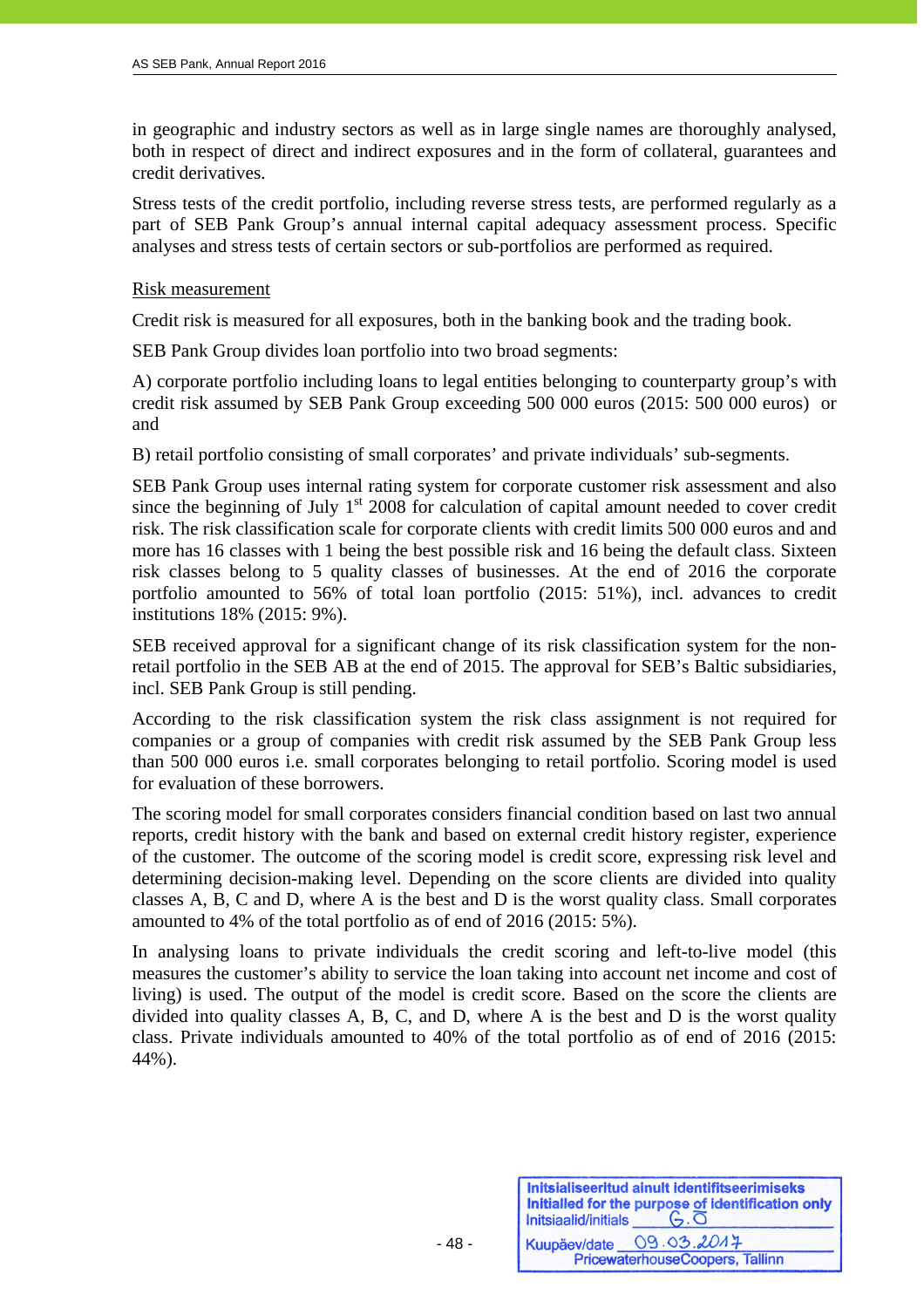The distribution of non-retail portfolio by the quality classes (gross) is given in the next table.

| risk ciass | <b>Business quality class</b> |  |
|------------|-------------------------------|--|
|            |                               |  |
| 2          |                               |  |
| 3          |                               |  |
| 4          |                               |  |
| 5          |                               |  |
| 6          | <b>Ordinary Business</b>      |  |
|            |                               |  |
| 8          |                               |  |
| 9          |                               |  |
| 10         |                               |  |
| 11         | <b>Restricted Business</b>    |  |
| 12         | Special Observation           |  |
| 13         |                               |  |
| 14         | Watch-list                    |  |
| 15         |                               |  |
| 16         | Default                       |  |

| <b>Risk class</b> | <b>Business quality class</b> |
|-------------------|-------------------------------|
|                   |                               |

|                |                          | <b>Corporate Portfolio by risk</b> | % of rated portfolio |          |  |
|----------------|--------------------------|------------------------------------|----------------------|----------|--|
| $\overline{c}$ |                          | classes                            | 31.12.16             | 31.12.15 |  |
| 3              |                          | <b>Ordinary Business</b>           | 89.6%                | 89.1%    |  |
| 4              |                          | <b>Restricted Business</b>         | 4.3%                 | 5.2%     |  |
| 5              |                          | Special Observation                | 3.5%                 | 1.3%     |  |
| 6              | <b>Ordinary Business</b> | Watch-list                         | 1.8%                 | 2.0%     |  |
|                |                          | Default                            | 0.8%                 | 1.2%     |  |
| 8              |                          | Insufficient information           | $0.0\%$              | 1.2%     |  |
| Q.             |                          | <b>Total</b>                       | 100.0%               | 100.0%   |  |
| 10             |                          |                                    |                      |          |  |

The distribution of retail portfolio by quality classes (gross) is given in the next table.

| <b>Score</b> | <b>Business quality class</b> | <b>Retail portfolio by</b> | % of scored portfolio |          |  |
|--------------|-------------------------------|----------------------------|-----------------------|----------|--|
| A            |                               | behavioural scores         | 31.12.16              | 31.12.15 |  |
|              | <b>Ordinary Business</b>      | <b>Ordinary Business</b>   | 89.1%                 | 86.7%    |  |
|              |                               | Special Observation        | 8.6%                  | 10.4%    |  |
|              | Special Observation           | Default                    | 1.7%                  | 2.1%     |  |
|              | Default                       | Insufficient information   | 0.6%                  | 0.8%     |  |
|              | Insufficient information      | <b>Total</b>               | 100.0%                | 100.0%   |  |

| Retail portfolio by      | % of scored portfolio |          |  |  |  |
|--------------------------|-----------------------|----------|--|--|--|
| behavioural scores       | 31.12.16              | 31.12.15 |  |  |  |
| <b>Ordinary Business</b> | 89.1%                 | 86.7%    |  |  |  |
| Special Observation      | 8.6%                  | 10.4%    |  |  |  |
| Default                  | 1.7%                  | 2.1%     |  |  |  |
| Insufficient information | 0.6%                  | 0.8%     |  |  |  |
| <b>Total</b>             | 100.0%                | 100.0%   |  |  |  |

| Initsiaalid/initials | Initsialiseeritud ainult identifitseerimiseks<br>Initialled for the purpose of identification only<br>$G.\overline{O}$ |
|----------------------|------------------------------------------------------------------------------------------------------------------------|
|                      | Kuupäev/date 09.03.2017                                                                                                |
|                      | PricewaterhouseCoopers, Tallinn                                                                                        |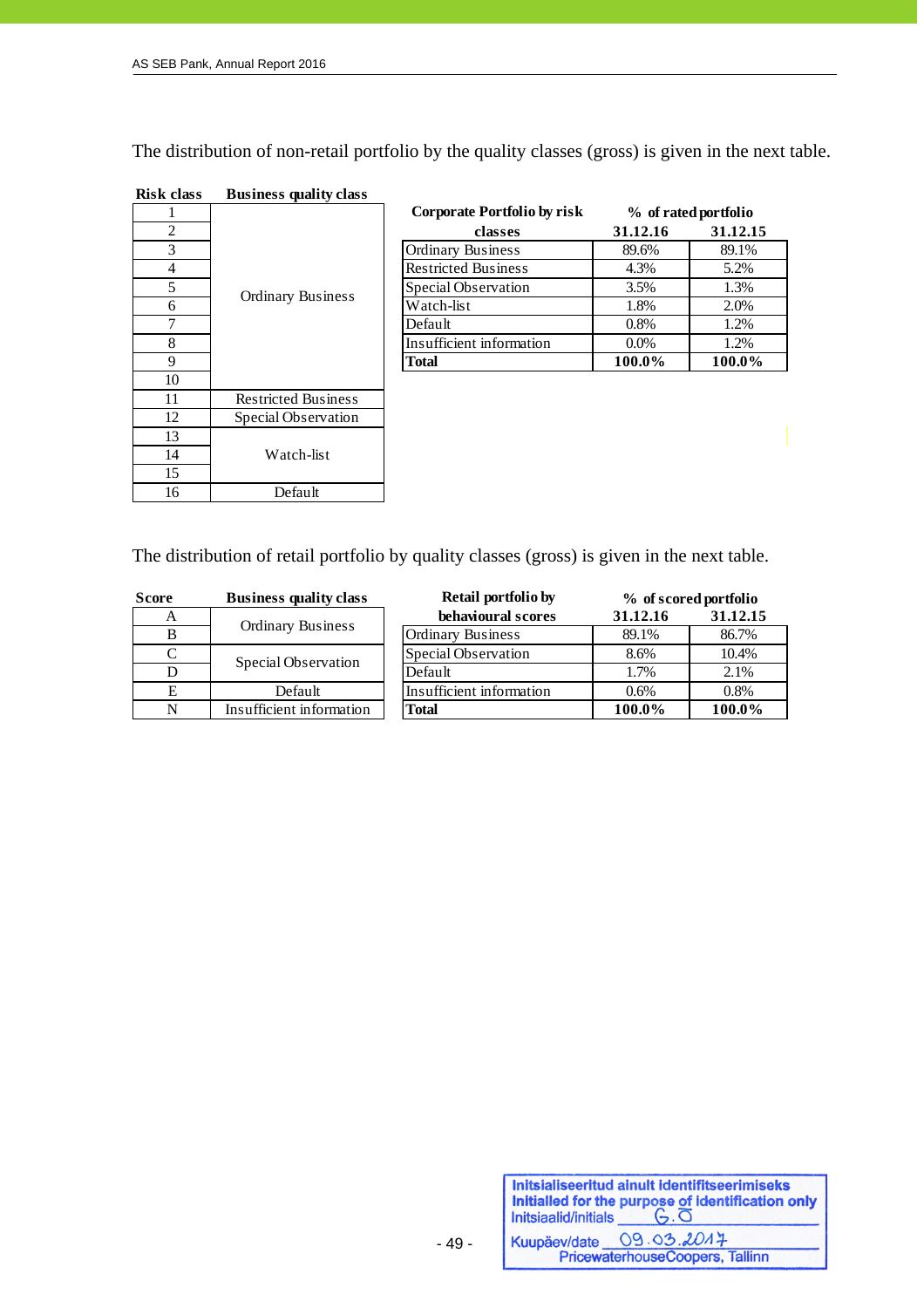**Loans and advances to customers and credit institutions by quality classes (gross)**  (millions of EUR)

|                            | <b>Credit</b> |                   |         |                      | <b>Other loans</b> |              |  |  |
|----------------------------|---------------|-------------------|---------|----------------------|--------------------|--------------|--|--|
| 31.12.16                   | insti-        | <b>Public</b>     |         |                      | to Private         |              |  |  |
|                            | tutions       | <b>Corporates</b> | sector  | <b>Housing loans</b> | individuals        | <b>TOTAL</b> |  |  |
| <b>Ordinary Business</b>   | 983.3         | 1742.7            | 112.7   | 1694.7               | 246.7              | 4780.1       |  |  |
| <b>Restricted Business</b> | 0.0           | 127.6             | 0.0     | 0.0                  | 0.0                | 127.6        |  |  |
| Special Observation        | 0.0           | 173.0             | 0.0     | 112.1                | 22.4               | 307.5        |  |  |
| Watch-list                 | $0.0\,$       | 55.0              | 0.0     | 0.0                  | 0.0                | 55.0         |  |  |
| Default                    | $0.0\,$       | 26.6              | $0.0\,$ | 35.3                 | 1.2                | 63.1         |  |  |
| Not Classified             | $0.0\,$       | 15.8              | $0.0\,$ | 0.0                  | 0.0                | 15.8         |  |  |
| <b>Accrued Interests</b>   | 0.0           | 2.2               | 0.1     | 1.5                  | 1.1                | 4.9          |  |  |
| Deferred Origination Fees  | 0.0           | $-4.3$            | $-0.1$  | $-2.6$               | $-1.6$             | $-8.6$       |  |  |
|                            | 983.3         | 2 1 3 8 . 6       | 112.7   | 1841.0               | 269.8              | 5 3 4 5 .4   |  |  |

|                            | <b>Credit</b> |                   |        |                      | <b>Other loans</b> |              |  |  |
|----------------------------|---------------|-------------------|--------|----------------------|--------------------|--------------|--|--|
| 31.12.15                   | insti-        | <b>Public</b>     |        |                      | to Private         |              |  |  |
|                            | tutions       | <b>Corporates</b> | sector | <b>Housing loans</b> | individuals        | <b>TOTAL</b> |  |  |
| <b>Ordinary Business</b>   | 391.3         | 1680.6            | 134.1  | 1532.7               | 235.4              | 3 9 7 4.1    |  |  |
| <b>Restricted Business</b> | 0.0           | 120.5             | 0.0    | 0.0                  | 0.0                | 120.5        |  |  |
| Special Observation        | 1.2           | 102.5             | 0.0    | 132.3                | 24.4               | 260.4        |  |  |
| Watch-list                 | 0.0           | 45.2              | 0.0    | 0.0                  | 0.0                | 45.2         |  |  |
| Default                    | 0.0           | 31.6              | 0.0    | 41.2                 | 1.8                | 74.6         |  |  |
| Not Classified             | 0.0           | 46.5              | 0.0    | $0.0\,$              | 0.0                | 46.5         |  |  |
| <b>Accrued Interests</b>   | 0.0           | 1.4               | 0.1    | 1.5                  | 1.1                | 4.1          |  |  |
| Deferred Origination Fees  | 0.0           | $-4.0$            | $-0.1$ | $-2.0$               | $-1.5$             | $-7.6$       |  |  |
|                            | 392.5         | 2 0 2 4 .3        | 134.1  | 1705.7               | 261.2              | 4 5 1 7 .8   |  |  |

#### Counterparty risk in derivative contracts

AS SEB Pank enters into derivatives contracts primarily to support customers in the management of their financial exposures and then normally manages the resulting positions by entering offsetting contracts with the parent company.

Counterparty risk in derivative contracts is the risk of a counterparty not living up to its contractual obligations where AS SEB Pank has a claim on the counterparty. The claim on the counterparty corresponds to a net positive exposure in favour of AS SEB Pank. Since the market value of a derivative fluctuates during the term to maturity, the uncertainty of future market conditions must be taken into account and a credit risk equivalent is calculated.

Credit risk related to derivatives is handled in p 2.7. Fair value of financial assets and liabilities. So in Credit risk chapter (p.2.2.) we concentrate on credit risk arising from loans and receivables from customers and credit institutions (other credit institutions).

Counterparty risk in derivative contracts also affects the profit and loss through credit/debit valuation adjustments (CVA/DVA) reflecting the credit risk associated with derivative positions. These adjustments depend on market risk factors such as interest rate, foreign exchange rates and credit spreads.

| Initsialiseeritud ainult identifitseerimiseks<br>Initialled for the purpose of identification only<br>- 1<br>Initsiaalid/initials |
|-----------------------------------------------------------------------------------------------------------------------------------|
| 09.03.2017<br>PricewaterhouseCoopers, Tallinn                                                                                     |
|                                                                                                                                   |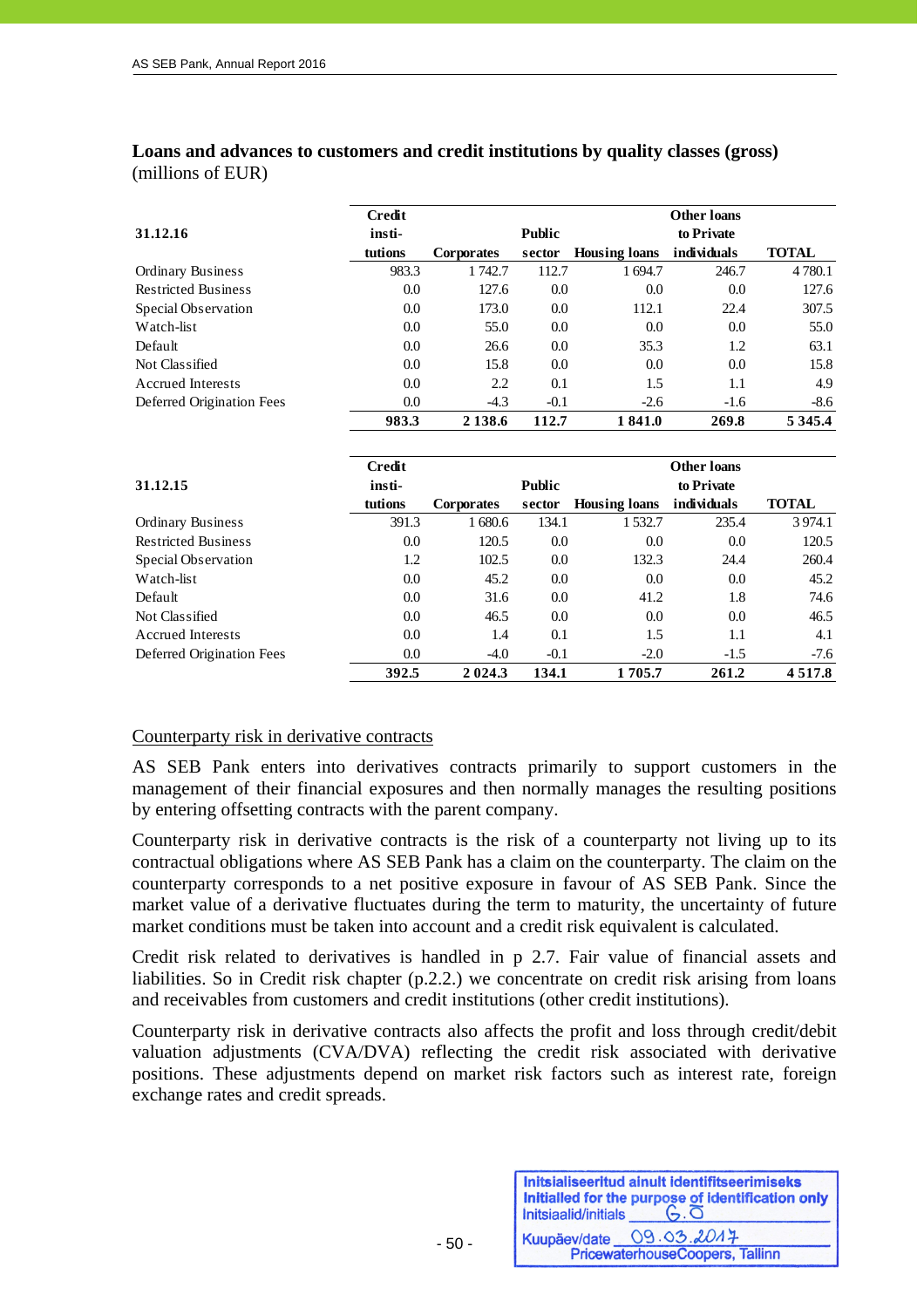# **Loans against collateral**

(millions of EUR)

j

|                                                       |               |                   |               |           | Other       |              |
|-------------------------------------------------------|---------------|-------------------|---------------|-----------|-------------|--------------|
| 31.12.16                                              | <b>Credit</b> |                   |               |           | loans to    |              |
|                                                       | insti-        |                   | <b>Public</b> | Housing   | Private     |              |
|                                                       | tutions       | <b>Corporates</b> | sector        | loans     | individuals | <b>TOTAL</b> |
| Mortgage, real estate                                 | 0.0           | 1466.6            | 0.0           | 1 8 3 9.5 | 11.6        | 3 3 1 7 . 7  |
| Securities and deposits                               | 0.0           | 3.5               | 0.0           | 0.0       | 0.3         | 3.8          |
| Guarantee by state, central bank or municipality      | 0.0           | $0.0\,$           | 75.5          | 0.0       | 37.2        | 112.7        |
| Guarantee by credit institutions                      | 983.3         | 0.0               | 0.0           | 0.0       | 0.0         | 983.3        |
| Unsecured loans*                                      | 0.0           | 12.0              | 0.0           | 0.0       | 66.2        | 78.2         |
| Repos with customers (securities as collateral)       | 0.0           | 0.0               | 0.0           | 0.0       | 0.0         | 0.0          |
| Factoring (receivables as collateral)                 | 0.0           | 121.2             | 0.0           | 0.0       | 0.0         | 121.2        |
| Leasing (leased assets as collateral)                 | 0.0           | 327.4             | 37.1          | 1.5       | 153.1       | 519.1        |
| Other (floating charges, vehicles, warranties, other) | 0.0           | 207.9             | 0.1           | 0.0       | 1.4         | 209.4        |
| <b>Allowances</b>                                     | 0.0           | $-15.2$           | 0.0           | $-7.6$    | $-1.8$      | $-24.6$      |
| TOTAL**                                               | 983.3         | 2 1 2 3 .4        | 112.7         | 1833.4    | 268.0       | 5 3 2 0.8    |

|                                                       |         |                   |               |         | Other       |              |
|-------------------------------------------------------|---------|-------------------|---------------|---------|-------------|--------------|
|                                                       | Credit  |                   |               |         | loans to    |              |
| 31.12.15                                              | insti-  |                   | <b>Public</b> | Housing | Private     |              |
|                                                       | tutions | <b>Corporates</b> | sector        | loans   | individuals | <b>TOTAL</b> |
| Mortgage, real estate                                 | 0.0     | 1 2 9 4.9         | 0.0           | 1 703.8 | 11.2        | 3 0 0 9.9    |
| Securities and deposits                               | 0.0     | 1.5               | 0.0           | 0.0     | 0.3         | 1.8          |
| Guarantee by state, central bank or municipality      | 0.0     | 0.0               | 97.9          | 0.0     | 43.7        | 141.6        |
| Guarantee by credit institutions                      | 392.5   | 0.0               | 0.0           | 0.0     | 0.0         | 392.5        |
| Unsecured loans*                                      | 0.0     | 62.5              | 0.0           | 0.0     | 66.2        | 128.7        |
| Repos with customers (securities as collateral)       | 0.0     | 0.0               | 0.0           | 0.0     | 0.0         | 0.0          |
| Factoring (receivables as collateral)                 | 0.0     | 121.3             | 0.0           | 0.0     | 0.6         | 121.9        |
| Leasing (leased assets as collateral)                 | 0.0     | 296.3             | 36.2          | 1.9     | 137.9       | 472.3        |
| Other (floating charges, vehicles, warranties, other) | 0.0     | 247.8             | 0.0           | 0.0     | 1.3         | 249.1        |
| Allowances                                            | 0       | $-16.3$           | $\Omega$      | $-10.5$ | $-2.2$      | $-29.0$      |
| TOTAL**                                               | 392.5   | 2 008.0           | 134.1         | 1695.2  | 259.0       | 4488.8       |

\* Includes credit cards and other unsecured loans.

\*\* Includes loans and advances to customers and credit institutions (Notes 14, 15) by type of the main collateral.

| Initsiaalid/initials | Initsialiseeritud ainult identifitseerimiseks<br>Initialled for the purpose of identification only<br>$G.\overline{O}$ |
|----------------------|------------------------------------------------------------------------------------------------------------------------|
|                      | Kuupäev/date 09.03.2014                                                                                                |
|                      | PricewaterhouseCoopers, Tallinn                                                                                        |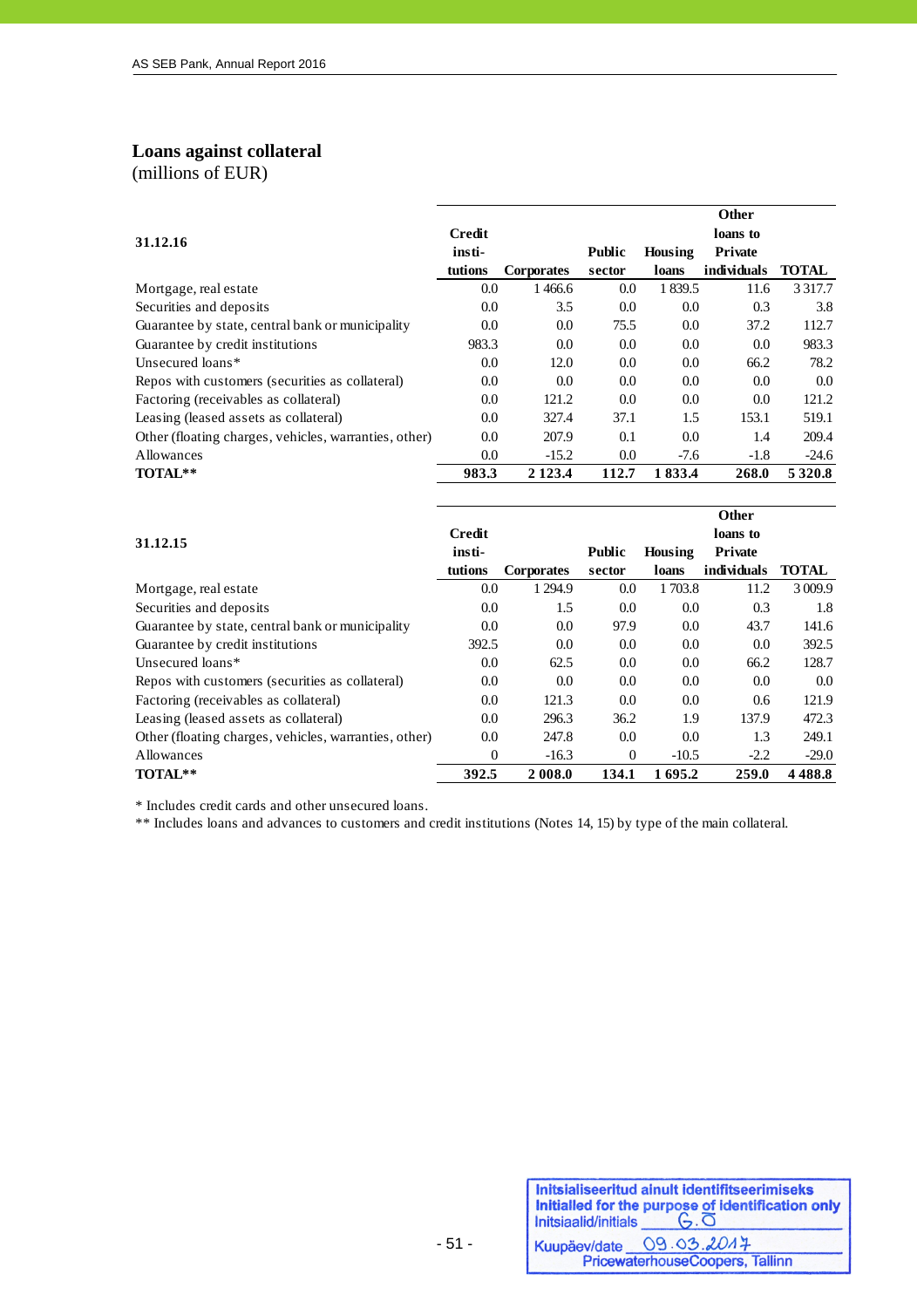**Financial effect of collateral, individually assessed loans and contingent liabilities (gross), (Watch-list or Default clients)\*** 

| 2016                        |              |                   |               |          | Other<br>loans to |              |
|-----------------------------|--------------|-------------------|---------------|----------|-------------------|--------------|
|                             | Credit-      | Loans to          | <b>Public</b> | Housing  | <b>Private</b>    |              |
|                             | institutions | <b>Corporates</b> | sector        | loans    | individuals       | <b>TOTAL</b> |
| Over-collateralised assets  | $\Omega$     | 23.5              | $\Omega$      | $\Omega$ | 0                 | 23.5         |
| Under-collateralised assets | $\Omega$     | 58.1              | $\theta$      | $\Omega$ | 0                 | 58.1         |
| Fair value of collateral    | 0            | 47.8              | 0             | 0        | 0                 | 47.8         |
|                             |              |                   |               |          | Other             |              |
| 2015                        |              |                   |               |          | loans to          |              |
|                             | Credit-      | Loans to          | <b>Public</b> | Housing  | <b>Private</b>    |              |
|                             | institutions | <b>Corporates</b> | sector        | loans    | individuals       | <b>TOTAL</b> |
| Over-collateralised assets  | 0            | 30.8              | $\Omega$      | $\Omega$ | $\theta$          | 30.8         |
| Under-collateralised assets | $\Omega$     | 44.3              | $\theta$      | $\Omega$ | $\Omega$          | 44.3         |
| Fair value of collateral    | 0            | 32.5              | 0             | 0        | 0                 | 32.5         |

\* The effect of collateral is not taken into account if client risk class is 1-12, because these liabilities are presumed to be fulfilled from primary cash flow.

| Individually impaired loans and allowances                                                            |          |          |
|-------------------------------------------------------------------------------------------------------|----------|----------|
| (millions of EUR)                                                                                     | 31.12.16 | 31.12.15 |
| Total individually impaired loans                                                                     | 17.8     | 22.6     |
| Specific allowances                                                                                   | $-7.2$   | $-9.8$   |
| Collective allowances on individually assessed loans                                                  | $-0.2$   | $-0.4$   |
| Collective allowances for homogeneous groups                                                          | $-11.1$  | $-14.9$  |
| Other collective allowances for incurred but not identified losses                                    | $-6.1$   | $-3.9$   |
| <b>Total allowances</b>                                                                               | $-24.6$  | $-29.0$  |
| Specific allowance ratio (Specific allowances / Individually impaired loans)                          | 41%      | 43%      |
| Ratio of impaired loans (Individually impaired loans / Loans to customers and<br>credit institutions) | 0.33%    | 0.50%    |
| All individually impaired loan counterparties are Estonian residents.                                 |          |          |

Initsialiseeritud ainult identifitseerimiseks **Initialled for the purpose of identification only<br>Initialalid/initials**  $\begin{array}{c} \begin{array}{c} \begin{array}{c} \begin{array}{c} \end{array} \\ \begin{array} \end{array} \\ \begin{array} \end{array} \\ \begin{array} \end{array} \\ \end{array} \end{array}$ Kuupäev/date 09.03.2047<br>PricewaterhouseCoopers, Tallinn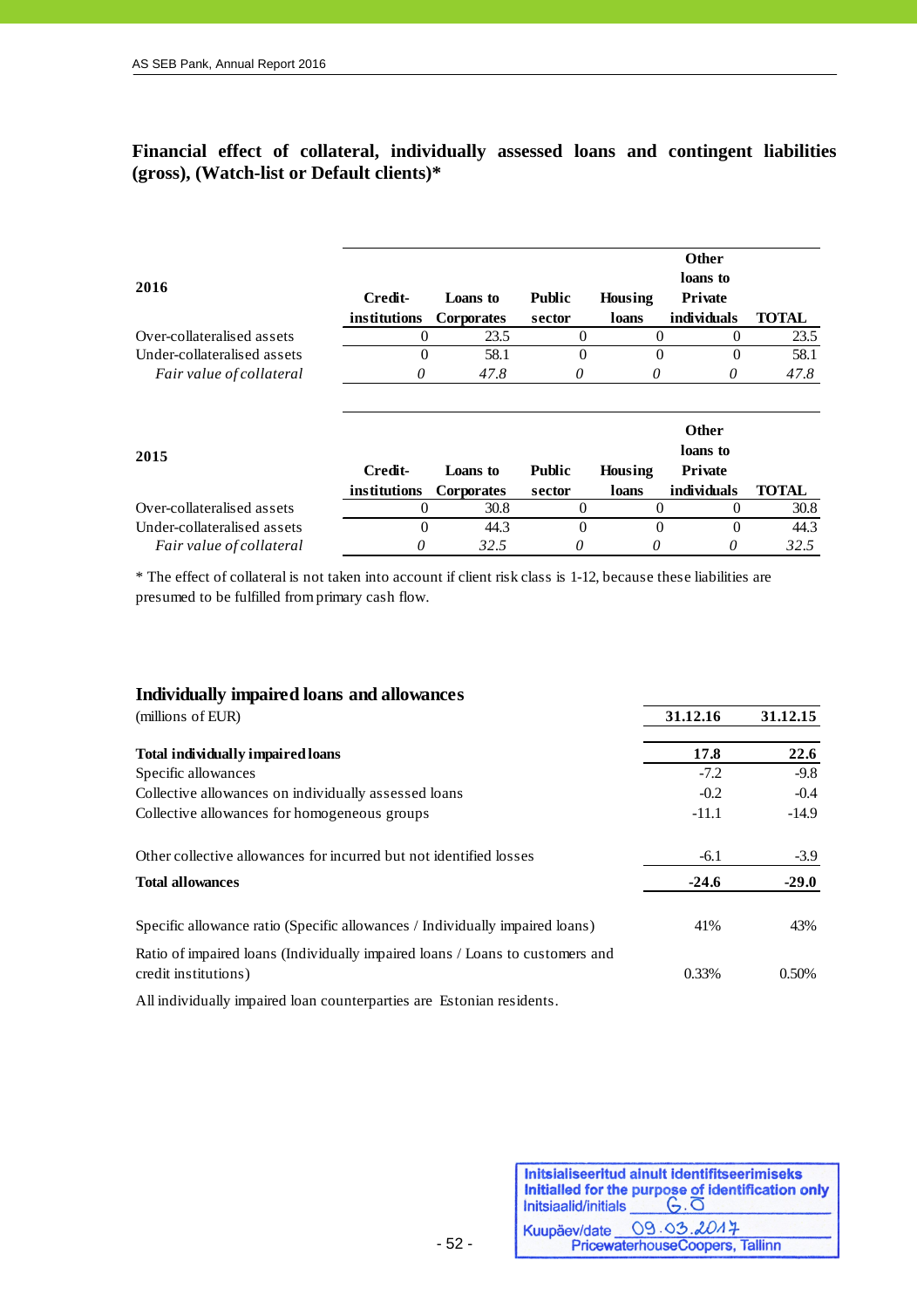# **Loans and advances to customers and credit institutions by classes**

(millions of EUR)

j

| 31.12.16                         | Credit<br>insti-<br>tutions | <b>Corporates</b> | <b>Public</b><br>sector | <b>Housing loans</b> | <b>Other loans</b><br>to Private<br>individuals | <b>TOTAL</b> |
|----------------------------------|-----------------------------|-------------------|-------------------------|----------------------|-------------------------------------------------|--------------|
| 1) Neither past due nor impaired | 983.3                       | 2 101.3           | 112.7                   | 1789.8               | 264.1                                           | 5 2 5 1 .2   |
| <b>Ordinary Business</b>         | 983.3                       | 1739.6            | 112.7                   | 1691.9               | 245.4                                           | 4772.9       |
| <b>Restricted Business</b>       | 0.0                         | 124.7             | 0.0                     | 0.0                  | 0.0                                             | 124.7        |
| Special Observation              | 0.0                         | 166.0             | 0.0                     | 89.8                 | 18.7                                            | 274.5        |
| Watch-list                       | 0.0                         | 52.3              | 0.0                     | 0.0                  | 0.0                                             | 52.3         |
| Default                          | 0.0                         | 2.9               | 0.0                     | 8.1                  | 0.0                                             | 11.0         |
| Not classified                   | 0.0                         | 15.8              | $0.0\,$                 | 0.0                  | 0.0                                             | 15.8         |
| 2) Past due, but not impaired    | 0.0                         | 21.6              | 0.0                     | 52.3                 | 6.2                                             | 80.1         |
| 3) Individually impaired         | 0.0                         | 17.8              | 0.0                     | 0.0                  | 0.0                                             | 17.8         |
| 4) Accrued interests             | 0.0                         | 2.2               | 0.1                     | 1.5                  | 1.1                                             | 4.9          |
| 5) Deferred origination fees     | 0.0                         | $-4.3$            | $-0.1$                  | $-2.6$               | $-1.6$                                          | $-8.6$       |
| <b>Total gross</b>               | 983.3                       | 2 1 3 8 . 6       | 112.7                   | 1841.0               | 269.8                                           | 5 3 4 5 .4   |
| Specific allowances              | 0.0                         | $-7.2$            | 0.0                     | 0.0                  | 0.0                                             | $-7.2$       |
| Collective allowances            | 0.0                         | $-6.3$            | 0.0                     | 0.0                  | 0.0                                             | $-6.3$       |
| Group allowances (homogeneous)   | 0.0                         | $-1.7$            | 0.0                     | $-7.6$               | $-1.8$                                          | $-11.1$      |
| <b>Total net of allowances</b>   | 983.3                       | 2 1 2 3 .4        | 112.7                   | 1833.4               | 268.0                                           | 5 3 2 0 .8   |

| 31.12.15                         | Credit<br>insti-<br>tutions | <b>Corporates</b> | <b>Public</b><br>sector | <b>Housing loans</b> | <b>Other loans</b><br>to Private<br>individuals | <b>TOTAL</b> |
|----------------------------------|-----------------------------|-------------------|-------------------------|----------------------|-------------------------------------------------|--------------|
|                                  |                             |                   |                         |                      |                                                 |              |
| 1) Neither past due nor impaired | 392.5                       | 1982.0            | 133.9                   | 1649.0               | 255.2                                           | 4 4 1 2 . 6  |
| <b>Ordinary Business</b>         | 391.3                       | 1675.5            | 133.9                   | 1530.5               | 234.1                                           | 3965.3       |
| <b>Restricted Business</b>       | 0.0                         | 118.3             | 0.0                     | 0.0                  | 0.0                                             | 118.3        |
| Special Observation              | 1.2                         | 95.2              | 0.0                     | 107.7                | 21.1                                            | 225.2        |
| Watch-list                       | 0.0                         | 42.9              | 0.0                     | 0.0                  | 0.0                                             | 42.9         |
| Default                          | 0.0                         | 3.6               | 0.0                     | 10.8                 | 0.0                                             | 14.4         |
| Not classified                   | 0.0                         | 46.5              | 0.0                     | 0.0                  | 0.0                                             | 46.5         |
| 2) Past due, but not impaired    | 0.0                         | 22.3              | 0.2                     | 57.2                 | 6.4                                             | 86.1         |
| 3) Individually impaired         | 0.0                         | 22.6              | 0.0                     | 0.0                  | 0.0                                             | 22.6         |
| 4) Accrued interests             | 0.0                         | 1.4               | 0.1                     | 1.5                  | 1.1                                             | 4.1          |
| 5) Deferred origination fees     | 0.0                         | $-4.0$            | $-0.1$                  | $-2.0$               | $-1.5$                                          | $-7.6$       |
| <b>Total gross</b>               | 392.5                       | 2 0 2 4 .3        | 134.1                   | 1705.7               | 261.2                                           | 4 5 1 7 .8   |
| Specific allowances              | 0.0                         | $-9.8$            | 0.0                     | 0.0                  | 0.0                                             | $-9.8$       |
| Collective allowances            | 0.0                         | $-4.3$            | 0.0                     | 0.0                  | $0.0\,$                                         | $-4.3$       |
| Group allowances (homogeneous)   | 0.0                         | $-2.2$            | 0.0                     | $-10.5$              | $-2.2$                                          | $-14.9$      |
| <b>Total net of allowances</b>   | 392.5                       | 2 008.0           | 134.1                   | 1695.2               | 259.0                                           | 4 4 8 8.8    |

| Initsiaalid/initials | Initsialiseeritud ainult identifitseerimiseks<br>Initialled for the purpose of identification only<br>$G.\overline{O}$ |
|----------------------|------------------------------------------------------------------------------------------------------------------------|
|                      | Kuupäev/date 09.03.2017                                                                                                |
|                      | PricewaterhouseCoopers, Tallinn                                                                                        |

T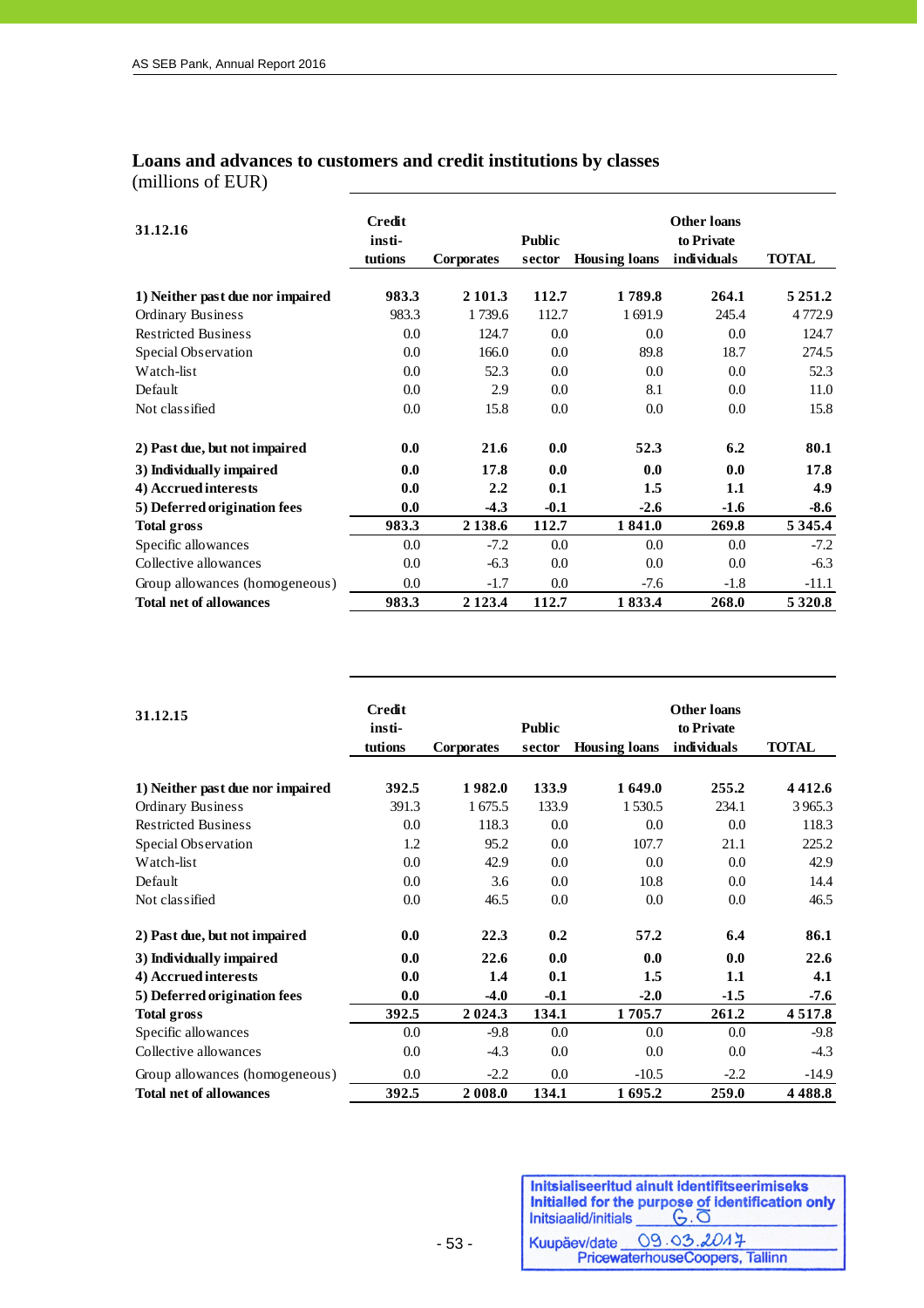#### **Quality of loans by classes**

(millions of EUR)

j

|                                 | <b>Credit</b> |                   |               |                      | <b>Other loans</b> |              |
|---------------------------------|---------------|-------------------|---------------|----------------------|--------------------|--------------|
| 31.12.16                        | insti-        |                   | <b>Public</b> |                      | to Private         |              |
|                                 | tutions       | <b>Corporates</b> | sector        | <b>Housing loans</b> | individuals        | <b>TOTAL</b> |
| Normal loans                    | 983.3         | 2 1 2 2 .9        | 112.7         | 1842.1               | 270.3              | 5 3 3 1 . 3  |
| Impaired loans                  | 0.0           | 17.8              | 0.0           | 0.0                  | 0.0                | 17.8         |
| Accrued interest receivable     | 0.0           | 2.2               | 0.1           | 1.5                  | 1.1                | 4.9          |
| Deferred origination fees       | 0.0           | $-4.3$            | $-0.1$        | $-2.6$               | $-1.6$             | $-8.6$       |
|                                 | 983.3         | 2 1 3 8 . 6       | 112.7         | 1841.0               | 269.8              | 5 3 4 5 .4   |
| Specific allowances             | 0.0           | $-7.2$            | 0.0           | 0.0                  | 0.0                | $-7.2$       |
| Collective and group allowances | 0.0           | $-8.0$            | 0.0           | $-7.6$               | $-1.8$             | $-17.4$      |
|                                 | 983.3         | 2 1 2 3 .4        | 112.7         | 1833.4               | 268.0              | 5 3 2 0 .8   |

|                                 | Credit  |                   |               |                      | <b>Other loans</b> |              |
|---------------------------------|---------|-------------------|---------------|----------------------|--------------------|--------------|
| 31.12.15                        | insti-  |                   | <b>Public</b> |                      | to Private         |              |
|                                 | tutions | <b>Corporates</b> | sector        | <b>Housing loans</b> | individuals        | <b>TOTAL</b> |
| Normal loans                    | 392.5   | 2 0 0 4 .3        | 134.1         | 1706.2               | 261.6              | 4498.7       |
| Impaired loans                  | 0.0     | 22.6              | 0.0           | 0.0                  | 0.0                | 22.6         |
| Accrued interest receivable     | 0.0     | 1.4               | 0.1           | 1.5                  | 1.1                | 4.1          |
| Deferred origination fees       | 0.0     | $-4.0$            | $-0.1$        | $-2.0$               | $-1.5$             | $-7.6$       |
|                                 | 392.5   | 2 0 2 4 .3        | 134.1         | 1705.7               | 261.2              | 4 5 1 7 .8   |
| Specific allowances             | 0.0     | $-9.8$            | 0.0           | 0.0                  | 0.0                | $-9.8$       |
| Collective and group allowances | 0.0     | $-6.5$            | 0.0           | $-10.5$              | $-2.2$             | $-19.2$      |
|                                 | 392.5   | 2 008.0           | 134.1         | 1695.2               | 259.0              | 4 4 8 8.8    |

Late processing and other administrative delays on the side of the borrower can lead to a financial asset being past due but not impaired. Therefore loans and advances less than 60 days past due are not usually considered impaired, unless other information is available to indicate the contrary. Also not all impaired loans and advances are past due.

| Initsiaalid/initials | Initsialiseeritud ainult identifitseerimiseks<br>Initialied for the purpose of identification only<br>$G.\overline{O}$ |
|----------------------|------------------------------------------------------------------------------------------------------------------------|
|                      | Kuupäev/date 09.03.2014                                                                                                |
|                      | PricewaterhouseCoopers, Tallinn                                                                                        |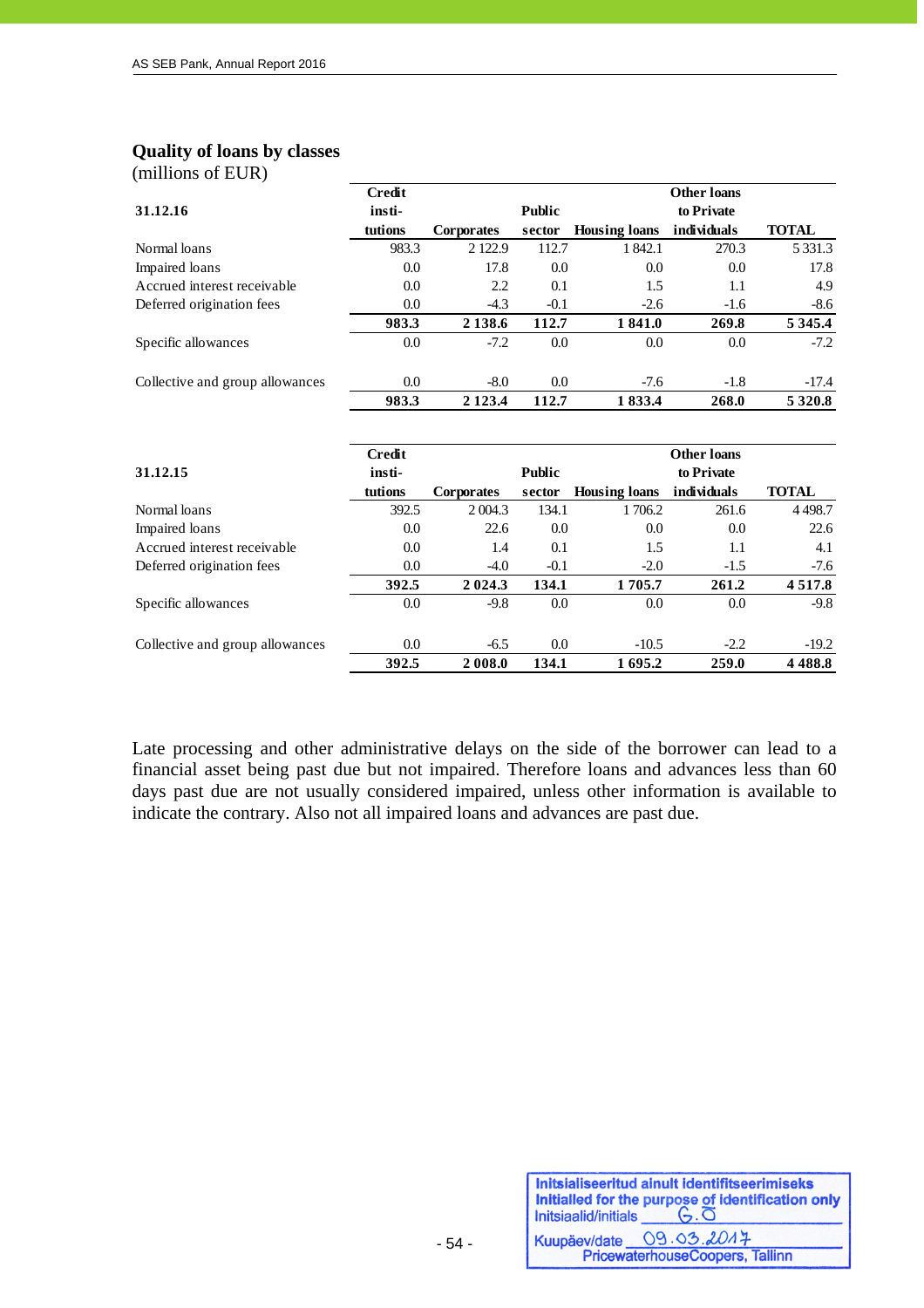# **Past due by maturity period of overdue by classes**

(millions of EUR)

j

| 31.12.16       | Credit<br>insti-<br>tutions | <b>Corporates</b> | <b>Public</b><br>sector | <b>Housing loans</b> | Other loans<br>to Private<br>individuals | <b>Accrued</b><br>interest<br>receivable | <b>TOTAL</b> |
|----------------|-----------------------------|-------------------|-------------------------|----------------------|------------------------------------------|------------------------------------------|--------------|
| $<$ 30 days    | 0.0                         | 13.3              | 0.0                     | 34.0                 | 4.3                                      | 0.1                                      | 51.7         |
| incl. impaired | 0.0                         | 0.0               | 0.0                     | 0.0                  | 0.0                                      |                                          | 0.0          |
| $30 < 60$ days | 0.0                         | 4.8               | 0.0                     | 4.1                  | 0.5                                      | 0.0                                      | 9.4          |
| incl. impaired | 0.0                         | 2.9               | 0.0                     | 0.0                  | 0.0                                      |                                          | 2.9          |
| over 60 days   | 0.0                         | 20.6              | 0.0                     | 14.2                 | 1.4                                      | 0.0                                      | 36.2         |
| incl. impaired | 0.0                         | 14.1              | 0.0                     | 0.0                  | 0.0                                      |                                          | 14.1         |
|                | 0.0                         | 38.7              | 0.0                     | 52.3                 | 6.2                                      | 0.1                                      | 97.3         |
|                |                             |                   |                         |                      |                                          |                                          |              |

| 31.12.15       | Credit<br>insti- |                   | <b>Public</b> |                      | Other loans<br>to Private | Accrued<br>interest |              |
|----------------|------------------|-------------------|---------------|----------------------|---------------------------|---------------------|--------------|
|                | tutions          | <b>Corporates</b> | sector        | <b>Housing loans</b> | individuals               | receivable          | <b>TOTAL</b> |
| $<$ 30 days    | 0.0              | 13.9              | 0.2           | 35.6                 | 4.2                       | 0.1                 | 54.0         |
| incl. impaired | 0.0              | 0.1               | 0.0           | 0.0                  | 0.0                       |                     | 0.1          |
| $30 < 60$ days | 0.0              | 2.5               | 0.0           | 4.2                  | 0.8                       | 0.0                 | 7.5          |
| incl. impaired | 0.0              | 1.0               | 0.0           | 0.0                  | 0.0                       |                     | 1.0          |
| over 60 days   | 0.0              | 28.1              | 0.0           | 17.5                 | 1.4                       | 1.5                 | 48.5         |
| incl. impaired | 0.0              | 21.2              | 0.0           | 0.0                  | 0.0                       |                     | 21.2         |
|                | 0.0              | 44.5              | 0.2           | 57.3                 | 6.4                       | 1.6                 | 110.0        |

The table indicates the total exposure of the credit where part is overdue as of 31.12.16. and 31.12.15.

#### (millions of EUR) **Maximum exposure to credit risk before collateral held or other enhancements**

|                                                                               | 31.12.16   | 31.12.15         |
|-------------------------------------------------------------------------------|------------|------------------|
| Loans and advances to credit institutions and central bank                    | 1 2 3 4 .2 | 1 007.5          |
| Loans and advances to customers                                               | 4 3 3 7 .5 | 4 0 9 6.3        |
| Financial assets held for trading                                             |            |                  |
| Derivative financial instruments                                              | 23.3       | 28.3             |
| Financial assets designated at fair value through profit or loss at inception |            |                  |
| Debt securities                                                               | 0.0        | 0.0 <sub>1</sub> |
| Available for sale financial assets                                           |            |                  |
| Equity securities                                                             | 9.3        | 18.3             |
| Other assets                                                                  | 30.2       | 29.0             |
|                                                                               | 5 6 3 4 .5 | 5 1 7 9 .4       |
| Exposures related to off-balance sheet items and guarantees                   | 1 096.3    | 1 0 74.1         |
| Maximum exposure                                                              | 6 730.8    | 6 2 5 3 .5       |

Initsialiseeritud ainult identifitseerimiseks Initialled for the purpose of identification only<br>Initialation of the purpose of identification only Kuupäev/date 09.03.2017 PricewaterhouseCoopers, Tallinn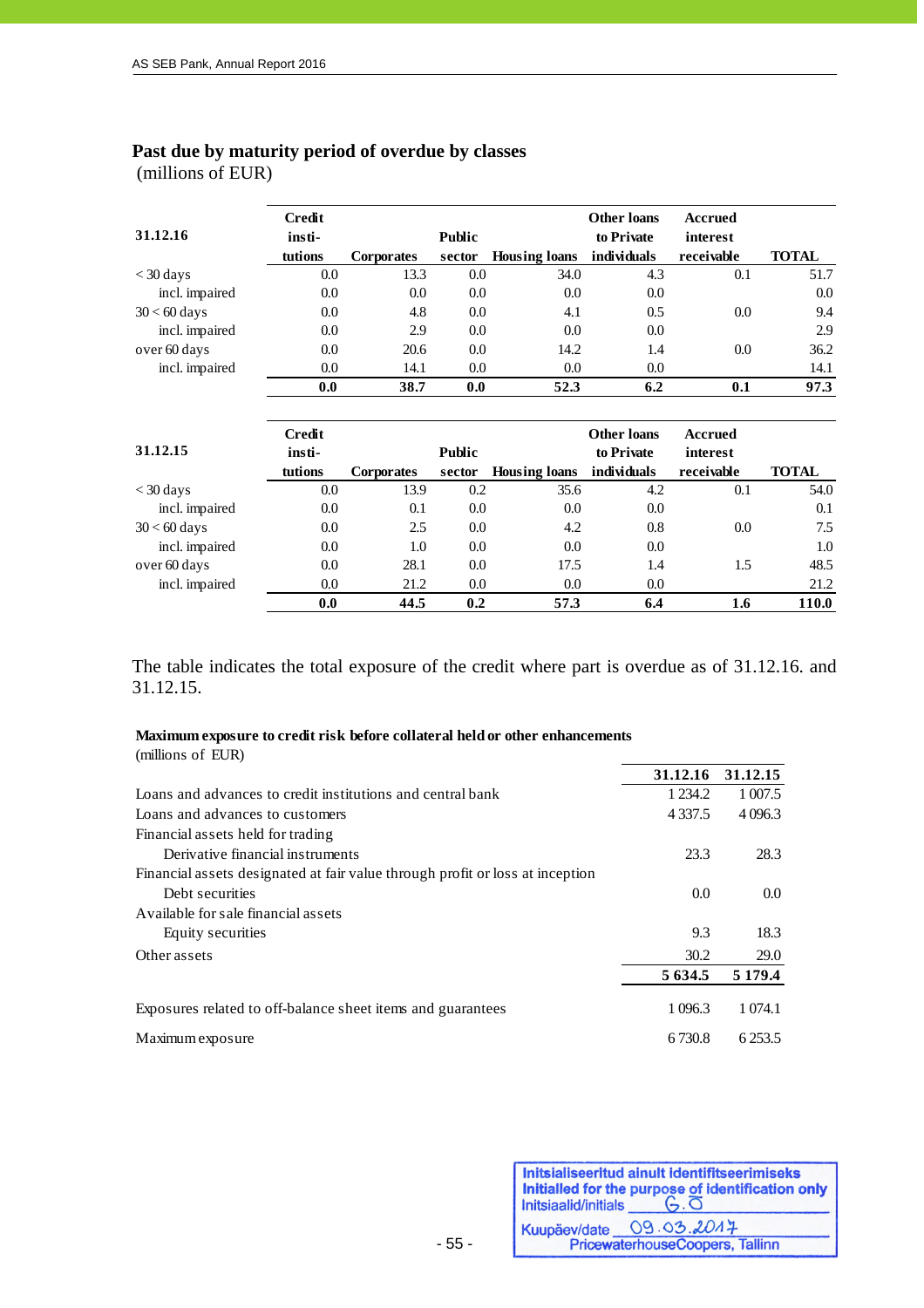| Large exposures                                                         |                          | 31.12.16                | 31.12.15                 |                           |  |
|-------------------------------------------------------------------------|--------------------------|-------------------------|--------------------------|---------------------------|--|
|                                                                         | Number/<br><b>Amount</b> | % from net<br>own funds | Number/<br><b>Amount</b> | $%$ from net<br>own funds |  |
| Number of customers with large exposures                                | 4                        |                         | 4                        |                           |  |
| Due from customers with large exposures (EUR mio)                       | 294.4                    | 31.15                   | 358.1                    | 39.60                     |  |
| Due from management board members and related persons (EUR mio)         | 2.2                      | 0.23                    | 2.0                      | 0.22                      |  |
|                                                                         | 296.6                    | 31.39                   | 360.1                    | 39.82                     |  |
| Own funds included in calculation of capital adequacy<br>(see Note 2.8) | 945.0                    |                         | 904.5                    |                           |  |

Large exposures contain due from central bank, credit institutions or customers (loans, interests, securities) and off-balance sheet commitments to central bank, credit institutions or customers, which may turn into claims.

The following is deducted from large exposures:

- claims to the parent company of the bank and their subsidiaries which are under the consolidated supervision of financial inspections of concerned states;

- state guaranteed study loans (credit risk 0%);

- due from central bank, central government and government authorities, which belong to a group with credit risk considered at 0%.

Large credit risk exposure is defined by the Credit Institutions Law and is the total exposure of one party or related parties to the group which exceeds 10% of the group's net own funds, 94.5 million euros as at 31.12.2016 (90.5 million euros as at 31.12.2015), see Note 2.8. All instruments where credit risk may arise to the group are taken into consideration. The limit of the total exposure of one party or related parties is 25%. As of 31.12.2016 the SEB Pank Group had 4 large risk exposures (4 large risk exposures in 31.12.2015). Total exposure of any group of related parties in did not exceed the limit of 25% in SEB Pank Group.

#### **2.3. Market risk**

#### Definition

Market risk is the risk of losses in on- and off-balance sheet positions arising from adverse movements in market prices. Market risk can arise from changes in interest rates, foreign exchange rates, credit spreads, commodity and equity prices, implied volatilities, inflation and market liquidity. A clear distinction is made between market risks related to trading activity, i.e., trading book risks, and structural market and net interest income risks, i.e., banking book risks. Whereas the trading book is under a daily mark-to-market regime, positions in the banking book are typically held at amortised cost.

#### Risk management

Market risks in the trading book arise from bank's customer-driven trading activity and in the liquidity portfolio. The liquidity portfolio, which is managed by the treasury function, is part of bank's liquidity reserve and consists of investments in pledgeable and highly liquid bonds.

| $G.\overline{O}$                              |
|-----------------------------------------------|
| 09.03.2017<br>PricewaterhouseCoopers, Tallinn |
|                                               |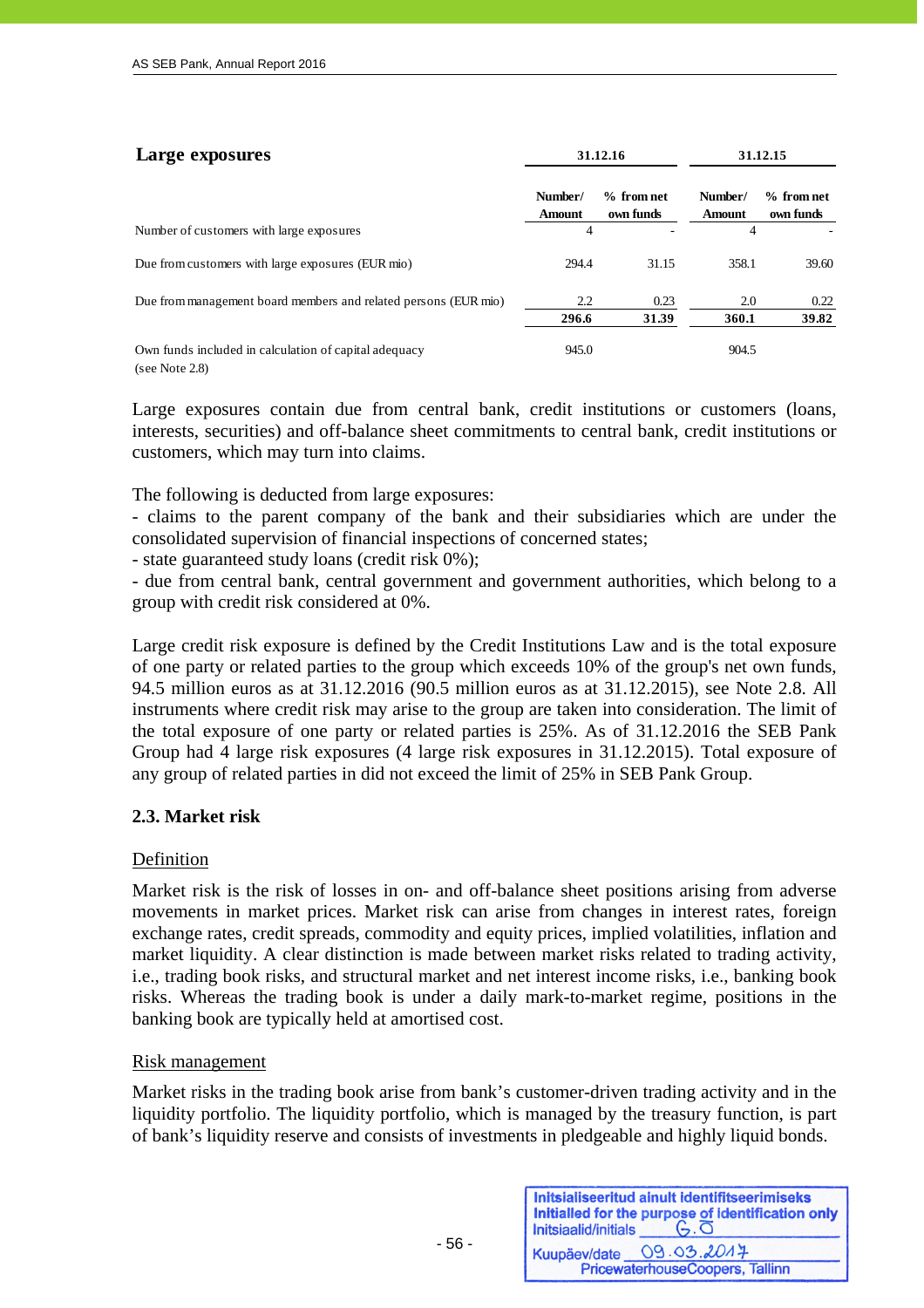Market risk in the banking book arises as a result of balance sheet mismatches in currencies, interest terms and interest rate periods. The treasury function has overall responsibility for managing these risks.

The Supervisory Board defines how much market risk is acceptable by setting the overall market risk tolerance, risk limits and general instructions. The market risk tolerance and limits are defined for the trading book and banking book.

SEB Pank Group's market risk appetite is low. SEB Pank Group measures the risks using different methods of risk valuation and management pursuant to the type of risk. Important role in risk prevention is diversification of risk assets and limitation for trading positions.

Maximum limits approved by the committees, which are in compliance with the limits set by the Bank of Estonia, form the basis for controlling and monitoring the risk of various instrument portfolios.

The risk organisation measures, follows up and reports the market risk taken by the various units within the SEB Pank Group on a daily basis. The risk control function monitors limit compliance and market prices at closing as well as valuation standards and the introduction of new products. Market risks are reported at least on a monthly basis to the ALCO and on a quarterly bases to the Management and Supervisory Board.

#### Risk measurement

When assessing market risk exposure, SEB Pank Group uses measures that capture losses under normal market conditions as well as measures that focus on extreme market situations. Market risks under normal market circumstances are measured using Value at Risk (VaR) as well as specific measures that are relevant for the various types of risk. These measures are complemented by stress tests and scenario analyses, in which potential losses under extreme market conditions are estimated. Since no measurement method can cover all risks at all times, several approaches are used, and the results are assessed based on judgment and experience.

#### *Value at Risk and Stressed Value at Risk*

VaR expresses the maximum potential loss that could arise during a certain time period with a given degree of probability. SEB Pank Group uses a historical simulation VaR model with a ten-day time horizon and 99 per cent confidence interval to measure, limit and report VaR. The model aggregates market risk exposure for all risk types and covers a wide range of risk factors in all asset classes. SEB Pank Group also uses a stressed VaR measure, where VaR is calculated for the current portfolio using market data from a historic, turbulent time period covering the Lehman Brothers' default. The VaR model is validated using back-testing analysis.

A limitation of SEB Pank Group's VaR model is that it uses historical data to estimate potential market changes. As such it may not predict all outcomes, especially in a rapidly changing market. Also, VaR does not take into account any actions to reduce risk as the model assumes that the portfolio is unchanged.

| Initsiaalid/initials | Initsialiseeritud ainult identifitseerimiseks<br>Initialled for the purpose of identification only<br>$G.\overline{O}$ |
|----------------------|------------------------------------------------------------------------------------------------------------------------|
|                      | Kuupäev/date 09.03.2014                                                                                                |
|                      | PricewaterhouseCoopers, Tallinn                                                                                        |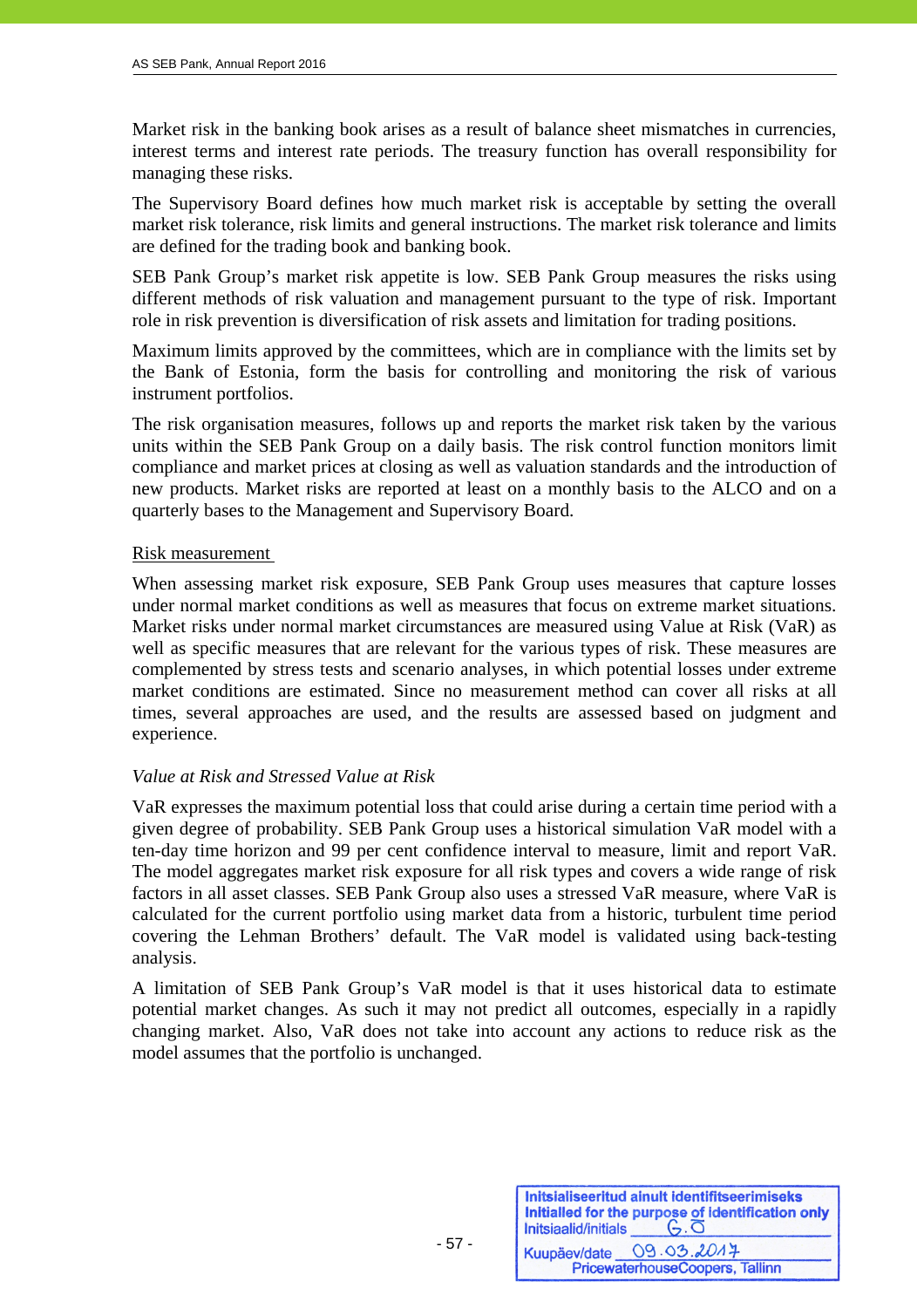#### **Value at Risk (10 day)**  (millions of EUR)

j

|              | Min  | Max  | 31.12.16 | 2016 | Average Average<br>2015 |
|--------------|------|------|----------|------|-------------------------|
| Trading book | 0.00 | 0.12 | 0.04     | 0.03 | 0.04                    |
| Banking book | 0.29 | 2.08 | 0.29     | 0.88 | 0.32                    |

## *Stress tests and scenario analysis*

Scenario analysis and stress tests are a key part of the risk management framework, complementing the VaR measure. In particular, they test the portfolios using scenarios other than those available in the VaR simulation window, and cover longer time horizons. SEB Pank Group stresses its portfolios by applying extreme movements in market factors which have been observed in the past (historical scenarios) as well as extreme movements that could potentially happen in the future (hypothetical or forward-looking scenarios).

This type of analysis provides management with a view on the potential impact that large market moves in individual risk factors, as well as broader market scenarios, could have on a portfolio.

#### *Specific risk measures*

VaR and stress tests are complemented by specific risk measures including Delta 1% for interest risk, and single and aggregated FX for currency risk.

In addition, all units that handle risk for financial instruments valued at market price are limited by a stop-loss limit. The stop-loss limit indicates the maximum loss a unit can incur before mitigating actions are taken.

#### **2.3.1. Foreign exchange risk**

Foreign exchange risk arises both through the SEB Pank's foreign exchange trading and because SEB Pank Group's activities are carried out in various currencies. SEB Pank Group's main objective for taking foreign exchange risk is to facilitate smooth foreign exchange trading for its customers and to manage the flows from customers' deals effectively. Together with the customers' deals related flows SEB Pank Group manages the structural foreign exchange risk inherent in the structure of the balance sheet and earnings.

Market risks arising from the foreign exchange positions are measured internally within the overall VaR framework. As a complement ALCO has set limits for open foreign currency positions by individual currencies and also on an aggregated level as a sum of long or short positions, depending of which one is higher on absolute terms. Management of open foreign currency positions is the responsibility of the Markets department, analysis and limit followup is performed by the Risk department.

The table below summarises SEB Pank Group's exposure to foreign currency exchange rate risk at the reporting date.

| Initsiaalid/initials | Initsialiseeritud ainult identifitseerimiseks<br>Initialled for the purpose of identification only<br>$G.\overline{O}$ |
|----------------------|------------------------------------------------------------------------------------------------------------------------|
| Kuupäev/date         | 09.03.2017                                                                                                             |
|                      | PricewaterhouseCoopers, Tallinn                                                                                        |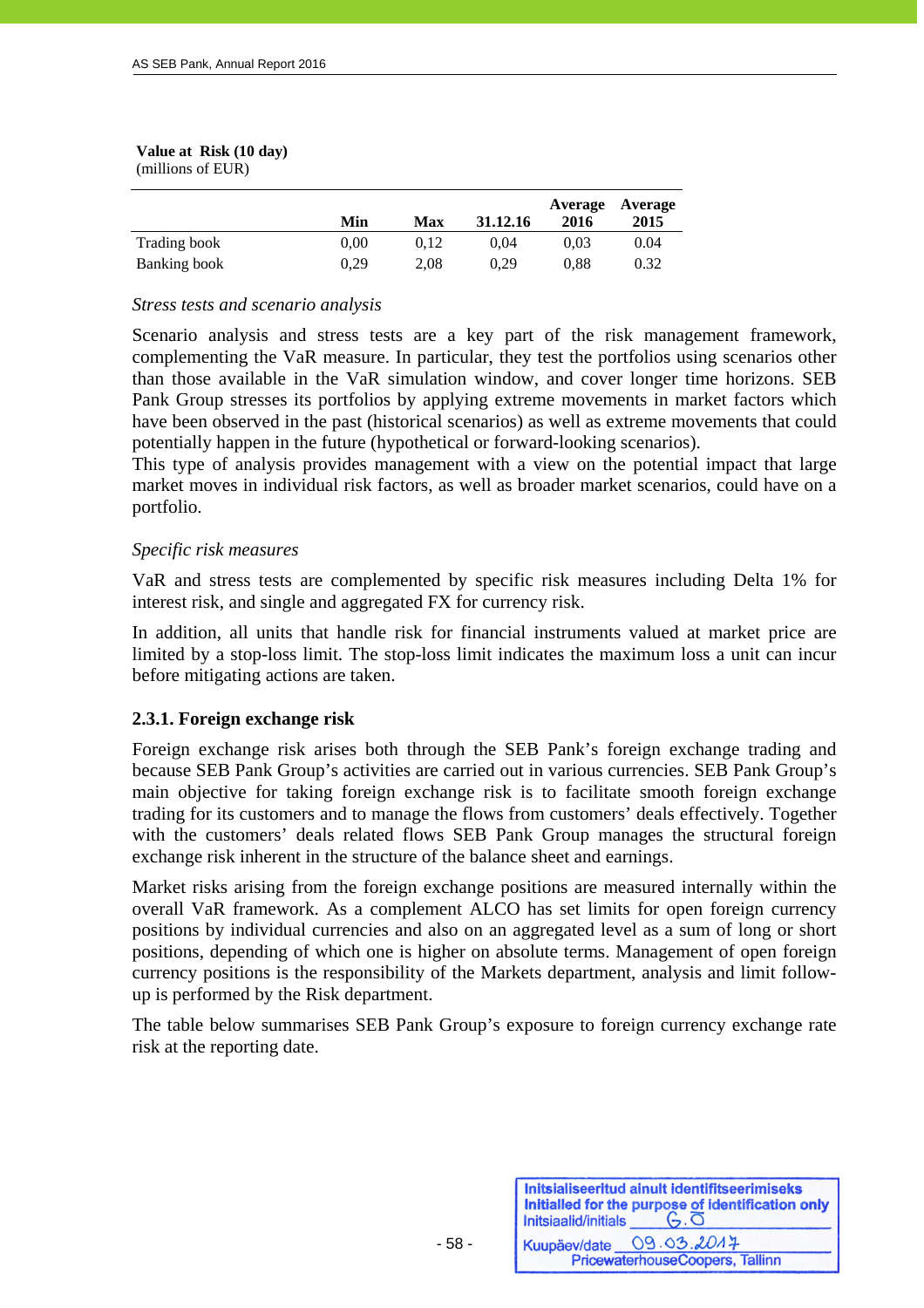# **Currency position**

j

(millions of EUR)

| 31.12.16                                                       | <b>Other</b> |            |      |                       |              |  |  |  |
|----------------------------------------------------------------|--------------|------------|------|-----------------------|--------------|--|--|--|
|                                                                | <b>EUR</b>   | <b>USD</b> |      | <b>SEK</b> currencies | <b>TOTAL</b> |  |  |  |
| <b>ASSETS</b>                                                  |              |            |      |                       |              |  |  |  |
| Cash and balances with central bank                            | 288.2        | 1.8        | 0.9  | 1.7                   | 292.6        |  |  |  |
| Loans and advances to credit institutions                      | 688.2        | 231.8      | 21.1 | 42.2                  | 983.3        |  |  |  |
| Loans and advances to customers                                | 4 3 2 2.2    | 13.5       | 0.7  | 1.1                   | 4 3 3 7 .5   |  |  |  |
| Securities                                                     | 23.4         | 89.3       | 0.0  | 7.5                   | 120.2        |  |  |  |
| Other assets, intangible assets, property, plant and           |              |            |      |                       |              |  |  |  |
| equipment                                                      | 36.4         | 3.2        | 1.1  | 1.1                   | 41.8         |  |  |  |
| <b>TOTAL ASSETS</b>                                            | 5 3 5 8 .4   | 339.6      | 23.8 | 53.6                  | 5 7 7 5 .4   |  |  |  |
| <b>LIABILITIES</b>                                             |              |            |      |                       |              |  |  |  |
| Due to credit institutions                                     | 951.3        | 35.1       | 4.8  | 1.2                   | 992.4        |  |  |  |
| Deposits                                                       | 3 3 3 5 .1   | 301.6      | 11.9 | 38.4                  | 3687.0       |  |  |  |
| Other liabilities, financial liabilities at fair value through |              |            |      |                       |              |  |  |  |
| profit or loss, provisions                                     | 90.7         | 14.0       | 3.5  | 1.9                   | 110.1        |  |  |  |
| <b>TOTAL LIABILITIES</b>                                       | 4 3 7 7 .1   | 350.7      | 20.2 | 41.5                  | 4789.5       |  |  |  |
| Net on-balance sheet position                                  | 981.3        | $-11.1$    | 3.6  | 12.1                  | 985.9        |  |  |  |
| FX derivatives (notionals, due from)                           | 105.5        | 36.0       | 2.2  | 62.0                  | 205.7        |  |  |  |
| FX derivatives (notionals, due to)                             | 109.0        | 24.7       | 4.8  | 67.2                  | 205.7        |  |  |  |
| Total position                                                 | 977.8        | 0.2        | 1.0  | 6.9                   | 985.9        |  |  |  |

| 31.12.15                                                       |            |            |                       |         |              |  |
|----------------------------------------------------------------|------------|------------|-----------------------|---------|--------------|--|
|                                                                | <b>EUR</b> | <b>USD</b> | <b>SEK</b> currencies |         | <b>TOTAL</b> |  |
| <b>ASSETS</b>                                                  |            |            |                       |         |              |  |
| Cash and balances with central bank                            | 652.6      | 1.5        | 2.6                   | 0.8     | 657.5        |  |
| Loans and advances to credit institutions                      | 18.6       | 354.6      | 0.0                   | 19.3    | 392.5        |  |
| Loans and advances to customers                                | 4 0 78.4   | 16.7       | 0.5                   | 0.7     | 4 0 9 6.3    |  |
| Securities                                                     | 40.6       | 0.1        | 0.1                   | 6.6     | 47.4         |  |
| Other assets, intangible assets, property, plant and           |            |            |                       |         |              |  |
| equipment                                                      | 33.7       | 2.7        | 2.9                   | 0.9     | 40.2         |  |
| <b>TOTAL ASSETS</b>                                            | 4823.9     | 375.6      | 6.1                   | 28.3    | 5 2 3 3 .9   |  |
| <b>LIABILITIES</b>                                             |            |            |                       |         |              |  |
| Due to credit institutions                                     | 858.6      | 23.5       | 0.2                   | 6.3     | 888.6        |  |
| Deposits                                                       | 2919.9     | 343.5      | 13.8                  | 38.9    | 3 3 1 6 .1   |  |
| Other liabilities, financial liabilities at fair value through |            |            |                       |         |              |  |
| profit or loss, provisions                                     | 74.8       | 14.6       | 5.1                   | 2.3     | 96.8         |  |
| <b>TOTAL LIABILITIES</b>                                       | 3853.3     | 381.6      | 19.1                  | 47.5    | 4 3 0 1.5    |  |
| Net on-balance sheet position                                  | 970.6      | $-6.0$     | $-13.0$               | $-19.2$ | 932.4        |  |
| FX derivatives (notionals, due from)                           | 105.1      | 30.4       | 20.9                  | 110.4   | 266.8        |  |
| FX derivatives (notionals, due to)                             | 150.6      | 24.3       | 6.8                   | 84.8    | 266.5        |  |
| Total position                                                 | 925.1      | 0.1        | 1.1                   | 6.4     | 932.7        |  |

Other FX derivative assets and liabilities include currency-related derivatives and are shown here in their contractual nominal value. Net currency position was under 2% level of net own funds, 18.9 million euros as at 31.12.2016 (18.1 million euros as at 31.12.2015).

| Initsiaalid/initials | Initsialiseeritud ainult identifitseerimiseks<br>Initialled for the purpose of identification only<br>$G.\overline{O}$ |
|----------------------|------------------------------------------------------------------------------------------------------------------------|
| Kuupäev/date         | 09.03.2017                                                                                                             |
|                      | PricewaterhouseCoopers, Tallinn                                                                                        |

- 59 -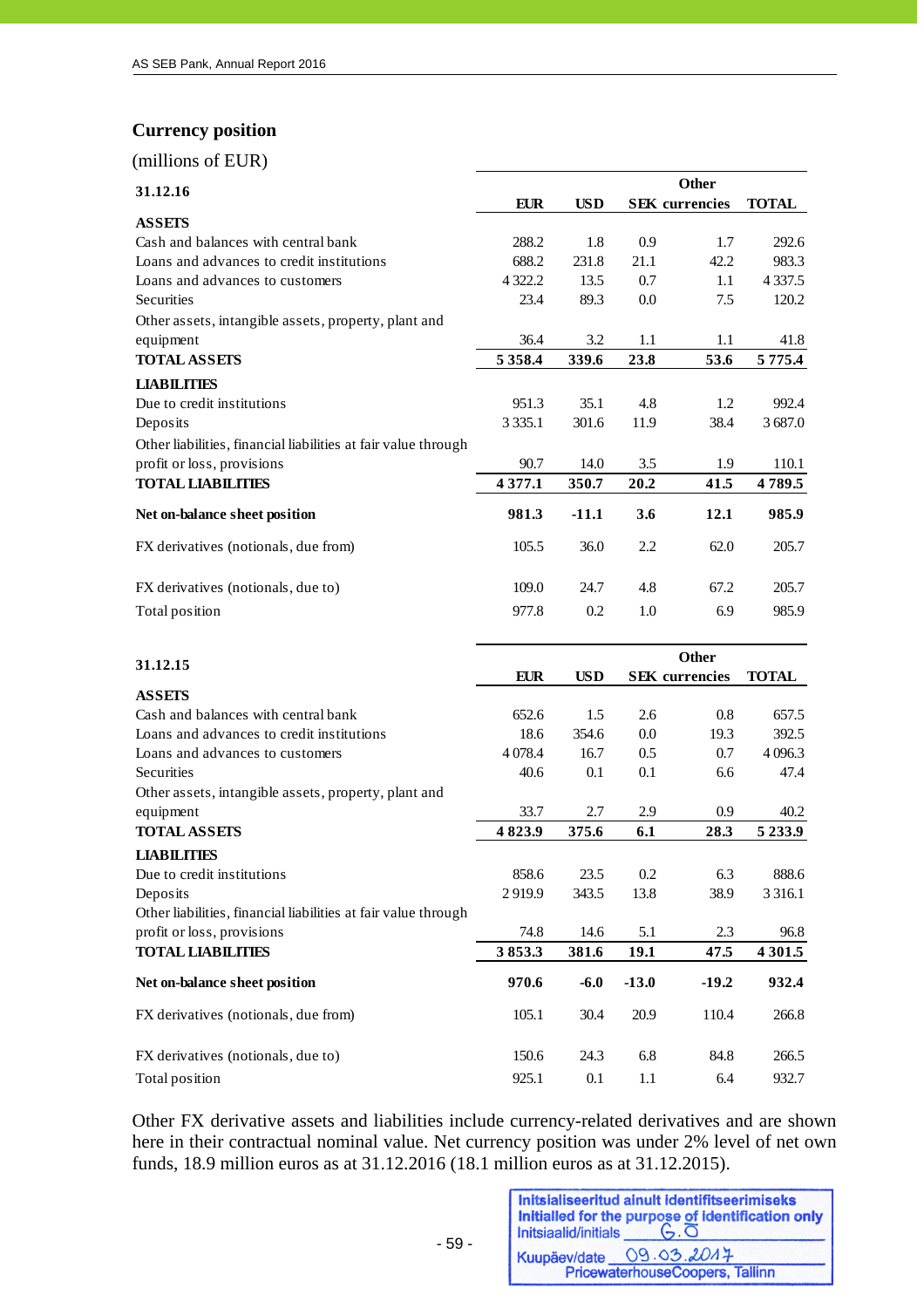# **2.3.2. Interest rate risk**

Interest rate risk refers to the risk that the value of SEB Pank Group's assets, liabilities and interest-related derivatives will be negatively affected by changes in interest rates or other relevant risk factors.

The majority of SEB Pank Group's interest rate risks are structural and arise within the banking operations when there is a mismatch between the interest fixing periods of assets and liabilities, including derivatives.

To measure interest rate risk SEB Pank Group uses the VaR model and Delta 1% methodology.

SEB Pank Group uses Delta 1% methodology for measuring the ALM (assets-liability mismatch) risk, arising from the structure of Assets exposed to interest rate risk (Financial Assets) and Liabilities exposed to interest rate risk (Financial Liabilities). Delta 1% is defined as the change in market value arising from an adverse one percentage unit parallel shift in all interest rates in each currency. Delta 1% method enables to effectively measure the impact of interest rate changes to Assets exposed to interest rate risk and Liabilities exposed to interest rate risk. Delta 1% limit is monitored as a negative or positive net position respectively, depending of which one is higher. Delta 1% should be kept within the limit set by the Management Board. Daily management of interest rate risk is the responsibility of the Treasury, and measuring and analysing that of the Risk department.

As per year end, Delta 1% was -7.44 million euros (2015: -7.54 million euros). 2016 average Delta 1% was -8.5 million euros (2015: -6.6 million euros). SEB Pank Group Delta 1% has been negative which means that the average duration of Assets exposed to interest rate risk is higher than average duration of Liabilities exposed to interest rate risk and SEB Pank Group is more exposed to interest rate increase. The biggest contributors to the Delta 1% figure are loans from the asset side and deposits and funding from the parent company from the liabilities side which balance the mismatch from loans. Further information on interest rate sensitivity can be found through table below "Exposure to interest rate risk by interest fixation period".

SEB Pank Group has been keeping assets-liabilities mismatch at relatively low level. Flexibility to assets-liabilities mismatch management is assured by the possibility to adjust funding from parent company.

The next table summarises SEB Pank Group exposure to interest rate risk. It includes SEB Pank Group's financial assets and liabilities at carrying amounts, categorised by the earlier of contractual repricing or maturity date.

| Initsiaalid/initials | Initsialiseeritud ainult identifitseerimiseks<br>Initialled for the purpose of identification only<br>$G.\overline{O}$ |
|----------------------|------------------------------------------------------------------------------------------------------------------------|
| Kuupäev/date         | 09.03.2017<br>PricewaterhouseCoopers, Tallinn                                                                          |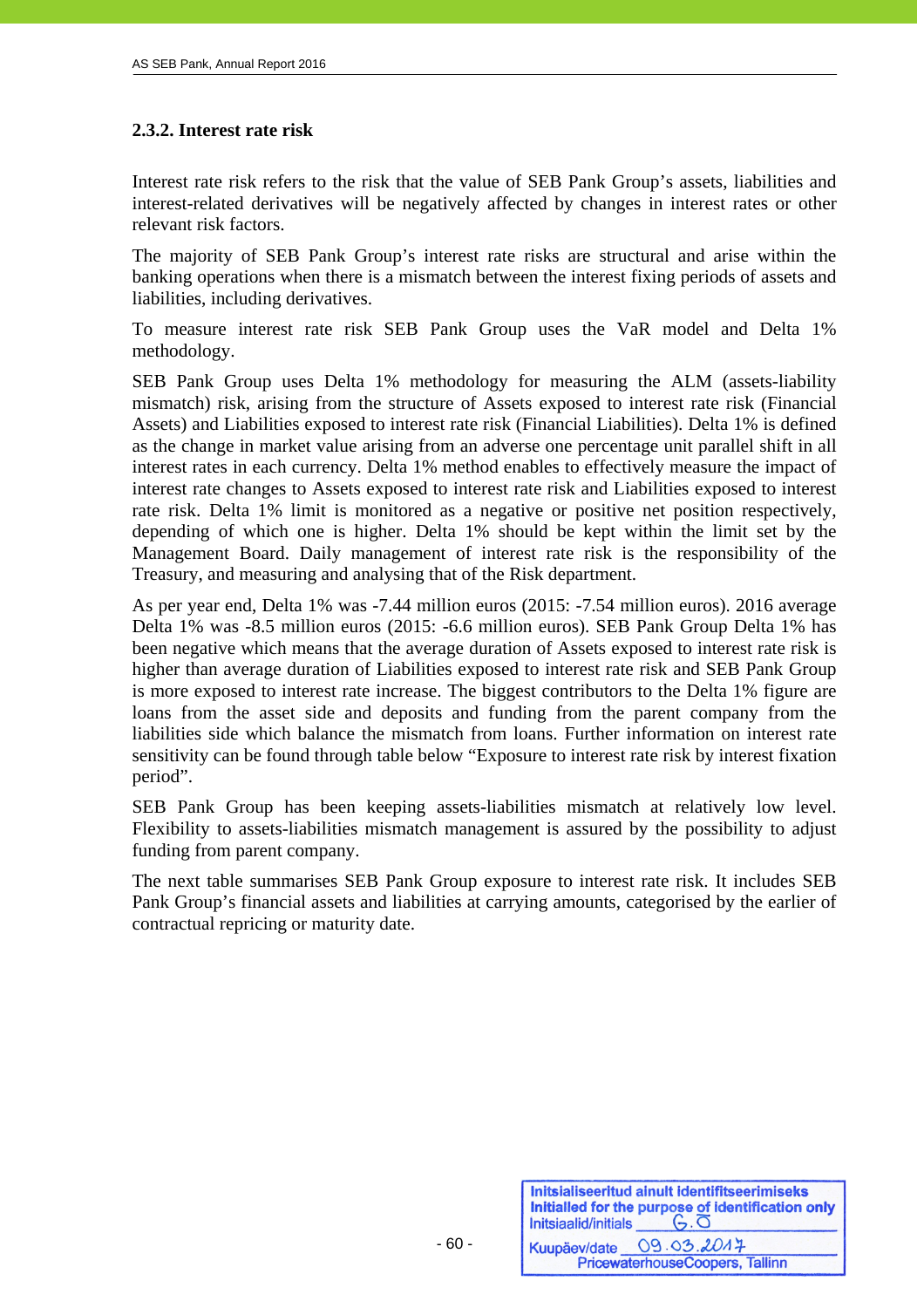# **Exposure to interest rate risk by interest fixation period**

(millions of EUR)

j

| 31.12.16                            | $\leq 1$    | $1-3$      | $3-12$        | $1-2$ | $2 - 5$ | Over 5 |              | <b>Statement of</b><br>financial |
|-------------------------------------|-------------|------------|---------------|-------|---------|--------|--------------|----------------------------------|
| <b>FINANCIAL ASSETS</b>             | month       | months     | months        | years | years   | years  | <b>Total</b> | position                         |
| Due from central bank               | 250.9       | 0.0        | 0.0           | 0.0   | 0.0     | 0.0    | 250.9        | 250.9                            |
| Due from credit institutions        | 937.5       | 37.9       | 7.8           | 0.0   | 0.0     | 0.0    | 983.2        | 983.3                            |
| Due from customers                  | 1 257.1     | 1 636.7    | 1 2 1 4 .2    | 38.2  | 108.7   | 86.4   | 4 3 4 1 . 3  | 4 3 3 7 . 5                      |
| <b>TOTAL FINANCIAL ASSETS</b>       | 2445.5      | 1674.6     | 1 2 2 2.0     | 38.2  | 108.7   | 86.4   | 5 5 7 5 .4   | 5 5 7 1 .7                       |
| <b>FINANCIAL LIABILITIES</b>        |             |            |               |       |         |        |              |                                  |
| Due to credit institutions          | 274.6       | 253.6      | 347.7         | 3.9   | 104.4   | 8.2    | 992.4        | 992.4                            |
| Due to customers                    | 3 502.8     | 66.6       | 101.2         | 2.7   | 4.0     | 9.0    | 3 686.3      | 3 687.0                          |
| <b>TOTAL FINANCIAL LIABILITIES</b>  | 3777.4      | 320.2      | 448.9         | 6.6   | 108.4   | 17.2   | 4678.7       | 4 679.4                          |
| Total interest repricing gap of on- |             |            |               |       |         |        |              |                                  |
| balance sheet position              | $-1331.9$   | 1 3 5 4 .4 | 773.1         | 31.6  | 0.3     | 69.2   | 896.7        | 892.3                            |
| Derivative assets                   | 52.6        | 34.7       | 12.0          | 111.6 | 3.0     | 0.6    | 214.5        | 23.3                             |
| Derivative liabilities              | 52.6        | 34.7       | 12.2          | 112.1 | 3.7     | 0.6    | 215.9        | 23.6                             |
| Total interest repricing gap        | $-1331.9$   | 1 3 5 4 .4 | 772.9         | 31.1  | $-0.4$  | 69.2   | 895.3        | 892.0                            |
| 31.12.15                            |             |            |               |       |         |        |              | <b>Statement of</b>              |
|                                     | $\leq 1$    | $1-3$      | $3-12$        | $1-2$ | $2 - 5$ | Over 5 |              | financial                        |
| <b>FINANCIAL ASSETS</b>             | month       | months     | $\bf{months}$ | years | years   | years  | <b>Total</b> | position                         |
| Due from central bank               | 615.0       | 0.0        | 0.0           | 0.0   | 0.0     | 0.0    | 615.0        | 615.0                            |
| Due from credit institutions        | 390.5       | 1.6        | 0.4           | 0.0   | 0.0     | 0.0    | 392.5        | 392.5                            |
| Due from customers                  | 1445.9      | 1428.2     | 1 0 1 7.4     | 34.3  | 81.3    | 92.7   | 4 0 9 9.8    | 4 0 9 6.3                        |
| <b>TOTAL FINANCIAL ASSETS</b>       | 2451.4      | 1429.8     | 1 0 1 7.8     | 34.3  | 81.3    | 92.7   | 5 107.3      | 5 103.8                          |
| <b>FINANCIAL LIABILITIES</b>        |             |            |               |       |         |        |              |                                  |
| Due to credit institutions          | 204.6       | 252.4      | 400.3         | 3.5   | 18.1    | 9.7    | 888.6        | 888.6                            |
| Due to customers                    | 3 1 2 7 . 5 | 35.6       | 116.4         | 20.8  | 3.3     | 12.5   | 3 3 1 6 .1   | 3 3 1 6 .1                       |
| <b>TOTAL FINANCIAL LIABILITIES</b>  | 3 3 3 2.1   | 288.0      | 516.7         | 24.3  | 21.4    | 22.2   | 4 204.7      | 4 204.7                          |
| Total interest repricing gap of on- |             |            |               |       |         |        |              |                                  |
| balance sheet position              | $-880.7$    | 1 141.8    | 501.1         | 10.0  | 59.9    | 70.5   | 902.6        | 899.1                            |
| Derivative assets                   | 0.2         | 0.5        | 3.0           | 2.9   | 4.2     | 1.1    | 11.9         | 28.3                             |
| Derivative liabilities              | 0.2         | 0.5        | 3.0           | 2.9   | 4.2     | 1.1    | 11.9         | 28.7                             |
| Total interest repricing gap        | $-880.7$    | 1 1 4 1.8  | 501.1         | 10.0  | 59.9    | 70.5   | 902.6        | 898.7                            |

The table does not include the liabilities from factoring, commissions for loans and discounting of deposits.

## **2.3.3. Equity price risk**

Equity price risk arises within market making and trading in equities and related instruments.

Market risk is measured using VaR model. Average 10-day VaR in equity portfolio was 0.01 million euros during 2016 (0.03 million euros during 2015). Trading portfolio size is internally limited by nominal limits and market risk (VaR) limit.

- 61 -

| Initsiaalid/initials | Initsialiseeritud ainult identifitseerimiseks<br>Initialled for the purpose of identification only |
|----------------------|----------------------------------------------------------------------------------------------------|
| Kuupäev/date         | 09.03.2017                                                                                         |
|                      | PricewaterhouseCoopers, Tallinn                                                                    |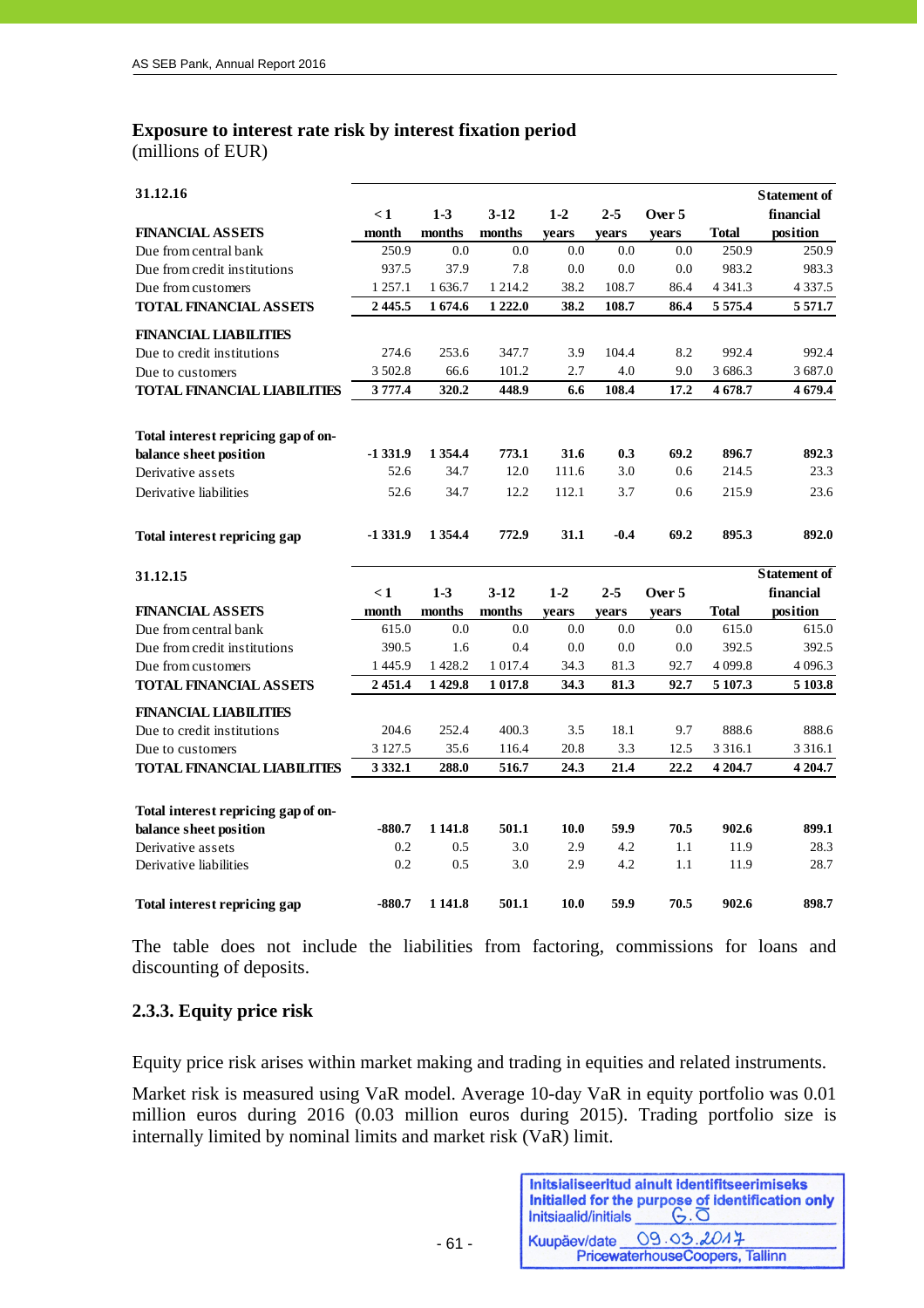#### **2.4. Concentration of risks**

#### (millions of EUR)

j

**Geographic concentration of assets and liabilities**

| o<br>л.              |                     |            |         |        |         |          |             |          |           |             |
|----------------------|---------------------|------------|---------|--------|---------|----------|-------------|----------|-----------|-------------|
|                      | Cash,               |            |         |        |         |          |             |          |           |             |
|                      | balances with       |            |         |        |         |          |             |          |           |             |
|                      | central bank,       |            |         |        |         |          |             |          |           |             |
| 31.12.16             | loans and           | Loans and  |         |        |         | Due to   |             |          |           |             |
|                      | advances to         | advances   |         |        |         | credit   | Due to      | Other    | Total     | Contin-     |
|                      | credit              | to custo-  | Securi- | Other  | Total   | institu- | custo-      | liabili- | liabili-  | gent        |
|                      | institutions        | mers       | ties    | assets | assets  | tions    | mers        | ties     | ties      | liabilities |
| Sweden               | 912.1               | 0.8        | 1.5     | 1.1    | 915.5   | 918.1    | 11.9        | 23.2     | 953.2     | 1.5         |
| Estonia              | 292.8               | 4 3 1 4 .6 | 29.6    | 34.7   | 4 671.7 | 47.3     | 3 3 5 7 . 5 | 85.4     | 3 4 9 0.2 | 1 0 6 0.7   |
| United Kingdom       | 32.5                | 2.0        | 0.0     | 0.2    | 34.7    | 1.2      | 18.0        | 0.4      | 19.6      | 0.0         |
| Russia               | 0.5                 | 0.1        | 0.0     | 0.1    | 0.7     | 0.5      | 26.6        | 0.0      | 27.1      | 0.0         |
| Germany              | 1.0                 | 0.6        | 0.0     | 0.0    | 1.6     | 3.1      | 3.5         | 0.0      | 6.6       | 5.0         |
| <b>United States</b> | 7.9                 | 0.5        | 2.4     | 1.2    | 12.0    | 1.4      | 13.5        | 0.0      | 14.9      | 0.0         |
| Canada               | 0.0                 | 0.1        | 0.0     | 0.0    | 0.1     | 0.1      | 0.9         | 0.0      | 1.0       | 0.0         |
| Japan                | 0.0                 | 0.1        | 0.0     | 0.0    | 0.1     | 0.0      | 0.5         | 0.0      | 0.5       | 0.0         |
| Finland              | 0.0                 | 3.8        | 0.0     | 0.0    | 3.8     | 0.0      | 7.0         | 0.1      | 7.1       | 3.6         |
| Latvia               | 0.4                 | 8.0        | 0.0     | 2.8    | 11.2    | 19.1     | 3.7         | 0.0      | 22.8      | 0.5         |
| Lithuania            | 12.9                | 0.0        | 86.7    | 0.1    | 99.7    | 0.0      | 3.7         | 0.1      | 3.8       | 0.3         |
| Luxembourg           | 1.7                 | 0.0        | 0.0     | 0.0    | 1.7     | 0.8      | 0.0         | 0.0      | 0.8       | 0.0         |
| Netherlands          | 0.0                 | 0.2        | 0.0     | 0.0    | 0.2     | 0.0      | 0.7         | 0.0      | 0.7       | 14.3        |
| Other Western Europe | 3.3                 | 5.9        | 0.0     | 0.4    | 9.6     | 0.8      | 46.0        | 0.2      | 47.0      | 6.5         |
| Other Eastern Europe | 3.0                 | 0.0        | 0.0     | 0.0    | 3.0     | 0.0      | 5.4         | 0.0      | 5.4       | 0.0         |
| Other countries      | 7.8                 | 0.8        | 0.0     | 1.2    | 9.8     | 0.0      | 188.1       | 0.7      | 188.8     | 3.9         |
|                      | 1 275.9             | 4337.5     | 120.2   | 41.8   | 5775.4  | 992.4    | 3687.0      | 110.1    | 4789.5    | 1 0 9 6.3   |
|                      |                     |            |         |        |         |          |             |          |           |             |
|                      | Cash,               |            |         |        |         |          |             |          |           |             |
|                      | balances with       |            |         |        |         |          |             |          |           |             |
|                      | central bank,       |            |         |        |         |          |             |          |           |             |
| 31 12 15             | loans and Loans and |            |         |        |         | Due to   |             |          |           |             |

|                      | 1 050.0               | 4 096.3               | 47.4    | 40.2   | 5 2 3 3.9 | 888.6            | 3 3 1 6 .1           | 96.8              | 4 3 0 1.5         | 1074.1              |
|----------------------|-----------------------|-----------------------|---------|--------|-----------|------------------|----------------------|-------------------|-------------------|---------------------|
| Other countries      | 2.6                   | 0.4                   | 0.0     | 1.2    | 4.2       | 0.0              | 187.8                | 0.0               | 187.8             | 4.2                 |
| Other Eastern Europe | 6.1                   | 0.9                   | 0.0     | 0.1    | 7.1       | 9.2              | 45.9                 | 0.1               | 55.2              | 0.0                 |
| Other Western Europe | 7.9                   | 6.0                   | 0.0     | 0.3    | 14.2      | 1.5              | 26.5                 | 0.1               | 28.1              | 7.0                 |
| Netherlands          | 0.0                   | 0.0                   | 0.0     | 0.0    | 0.0       | 0.0              | 2.0                  | 0.0               | 2.0               | $0.0\,$             |
| Luxembourg           | 1.9                   | 0.0                   | 0.0     | 0.2    | 2.1       | 0.6              | 0.1                  | 0.2               | 0.9               | $0.0\,$             |
| Lithuania            | 4.8                   | 8.4                   | 0.0     | 0.2    | 13.4      | 67.9             | 4.1                  | 0.1               | 72.1              | 0.4                 |
| Latvia               | 0.0                   | 0.0                   | 0.0     | 0.6    | 0.6       | 0.0              | 0.0                  | 0.0               | 0.0               | $0.0\,$             |
| Finland              | 4.4                   | 0.9                   | 0.0     | 0.0    | 5.3       | 0.0              | 9.3                  | 0.0               | 9.3               | 3.4                 |
| Japan                | 0.0                   | 0.0                   | 0.0     | 0.0    | 0.0       | 0.0              | 0.5                  | 0.0               | 0.5               | $0.0\,$             |
| Canada               | 0.0                   | 0.0                   | 0.0     | 0.0    | 0.0       | 0.1              | 0.6                  | 0.0               | 0.7               | 0.0                 |
| <b>United States</b> | 1.4                   | 0.2                   | 0.0     | 0.0    | 1.6       | 0.0              | 17.0                 | 0.0               | 17.0              | $0.0\,$             |
| Germany              | 348.2                 | 3.4                   | 0.0     | 0.0    | 351.6     | 7.3              | 1.4                  | 0.0               | 8.7               | 1.8                 |
| Russia               | 0.2                   | 0.0                   | 0.0     | 0.0    | 0.2       | 0.0              | 0.1                  | 0.0               | 0.1               | $0.0\,$             |
| United Kingdom       | 0.7                   | 1.3                   | 12.1    | 0.1    | 14.2      | 3.2              | 28.2                 | 0.1               | 31.5              | 0.0                 |
| Estonia              | 658.3                 | 4 0 74.3              | 33.6    | 37.0   | 4 803.2   | 7.7              | 2975.4               | 68.4              | 3 0 5 1 .5        | 1 0 5 5.8           |
| Sweden               | 13.5                  | 0.5                   | 1.7     | 0.5    | 16.2      | 791.1            | 17.2                 | 27.8              | 836.1             | 1.5                 |
|                      | institutions          | mers                  | ties    | assets | assets    | tions            | mers                 | ties              | ties              | gent<br>liabilities |
|                      | advances to<br>credit | to custo-             | Securi- | Other  | Total     | institu-         | Due to<br>$\cos$ to- | Other<br>liabili- | Total<br>liabili- | Contin-             |
| 31.12.15             | loans and             | Loans and<br>advances |         |        |           | Due to<br>credit |                      |                   |                   |                     |
|                      | CUILLAI D'AILN.       |                       |         |        |           |                  |                      |                   |                   |                     |

Contingent liabilities include here guarantees and pledges, loan commitments, revocable transactions, stand-by loans, other revocable transactions and are presented in contract amount of contingent liabilities, detailed view in Note 31. Securities include here financial assets held for trading, financial assets designated at fair value through profit or loss at inception, available-for-sale financial assets, investments in associates.

| Initsiaalid/initials | Initsialiseeritud ainult identifitseerimiseks<br>Initialled for the purpose of identification only<br>$G.\overline{O}$ |
|----------------------|------------------------------------------------------------------------------------------------------------------------|
|                      | Kuupäev/date 09.03.2014                                                                                                |
|                      | PricewaterhouseCoopers, Tallinn                                                                                        |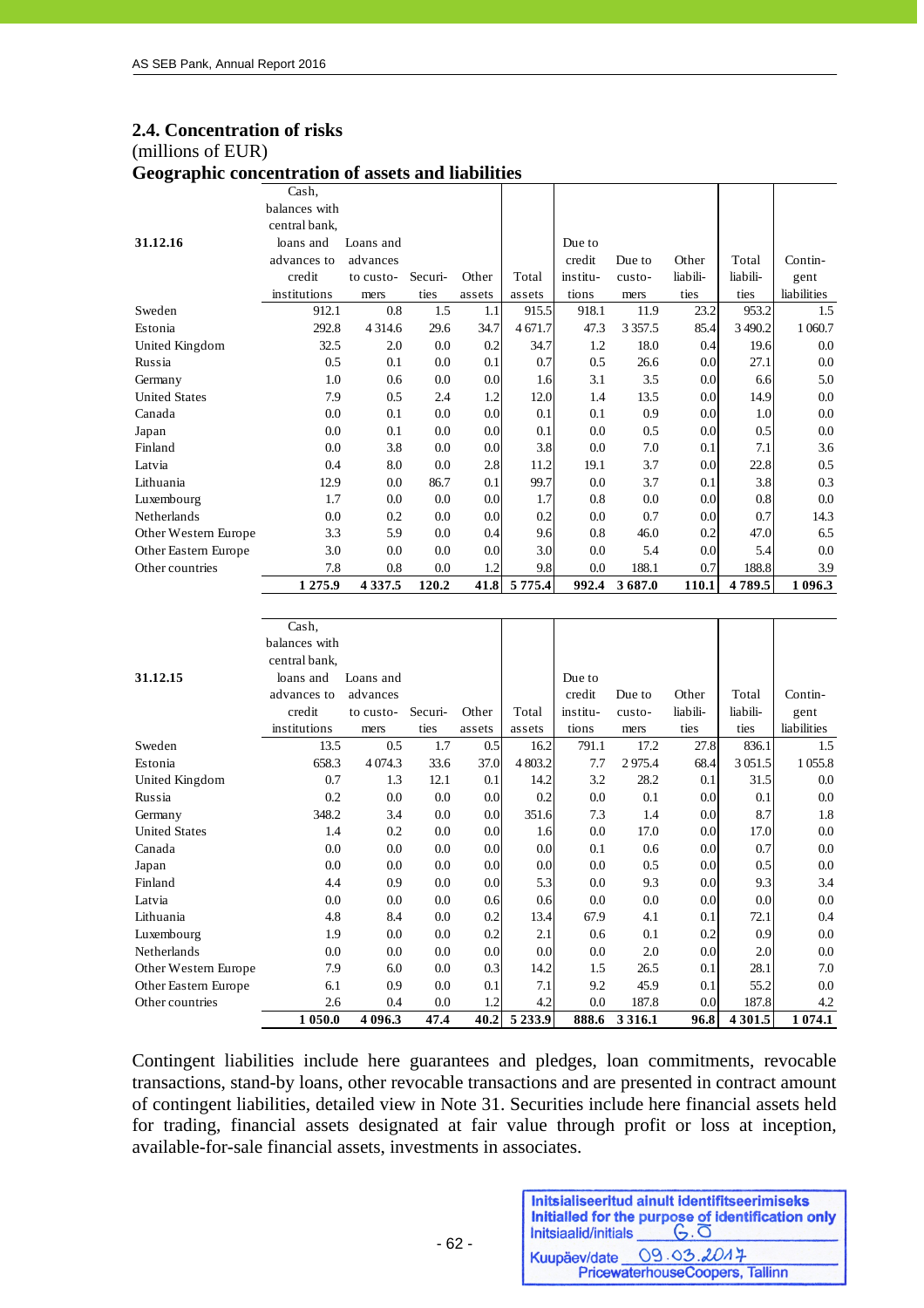# **Concentration of assets and liabilities by economic sector**

|                                               | In the statement of financial position                                         |                   |                                |
|-----------------------------------------------|--------------------------------------------------------------------------------|-------------------|--------------------------------|
| 31.12.16                                      | <b>Cash and loans to central</b><br>bank, credit institutions<br>and customers | <b>Securities</b> | Contin-<br>gent<br>liabilities |
| Finance                                       | 1 302.3                                                                        | 9.2               | 39.0                           |
| Real estate                                   | 784.5                                                                          | 0.0               | 55.9                           |
| Trading                                       | 397.1                                                                          | 0.0               | 194.6                          |
| Industry                                      | 243.8                                                                          | 0.0               | 128.5                          |
| Agriculture, fishing, forestry                | 176.2                                                                          | 0.0               | 12.3                           |
| Energy, gas and steam plants                  | 132.7                                                                          | 0.0               | 111.4                          |
| Transport                                     | 113.0                                                                          | 0.0               | 32.5                           |
| Mining                                        | 70.7                                                                           | 0.0               | 51.0                           |
| Government and state defence                  | 57.7                                                                           | 86.7              | 268.8                          |
| Hotels, restaurants                           | 42.9                                                                           | 0.0               | 0.3                            |
| Professional, science and technical work      | 40.1                                                                           | 0.0               | 5.7                            |
| Construction                                  | 39.7                                                                           | 0.0               | 64.4                           |
| Health services, social work                  | 38.0                                                                           | 0.0               | 7.4                            |
| Administration and assistance                 | 33.7                                                                           | 0.0               | 7.2                            |
| Information and telecommunication             | 21.5                                                                           | 1.0               | 6.5                            |
| Art, show business, leisure                   | 12.2                                                                           | 0.0               | 2.0                            |
| Education                                     | 9.2                                                                            | 0.0               | 5.9                            |
| Water supply, canalisation, was te management | 6.3                                                                            | 0.0               | 2.0                            |
| Other government and social services          | 5.7                                                                            | 0.0               | 0.8                            |
| Private individuals                           | 2 1 1 0.7                                                                      | 0.0               | 100.1                          |
| Derivatives                                   | 0.0                                                                            | 23.3              | 0.0                            |
| <b>Allowances</b>                             | $-24.6$                                                                        |                   |                                |
|                                               | 5 613.4                                                                        | 120.2             | 1 0 9 6.3                      |

| Initsiaalid/initials | Initsialiseeritud ainult identifitseerimiseks<br>Initialled for the purpose of identification only<br>$G.\overline{O}$ |
|----------------------|------------------------------------------------------------------------------------------------------------------------|
| Kuupäev/date         | 09.03.2017                                                                                                             |
|                      | PricewaterhouseCoopers, Tallinn                                                                                        |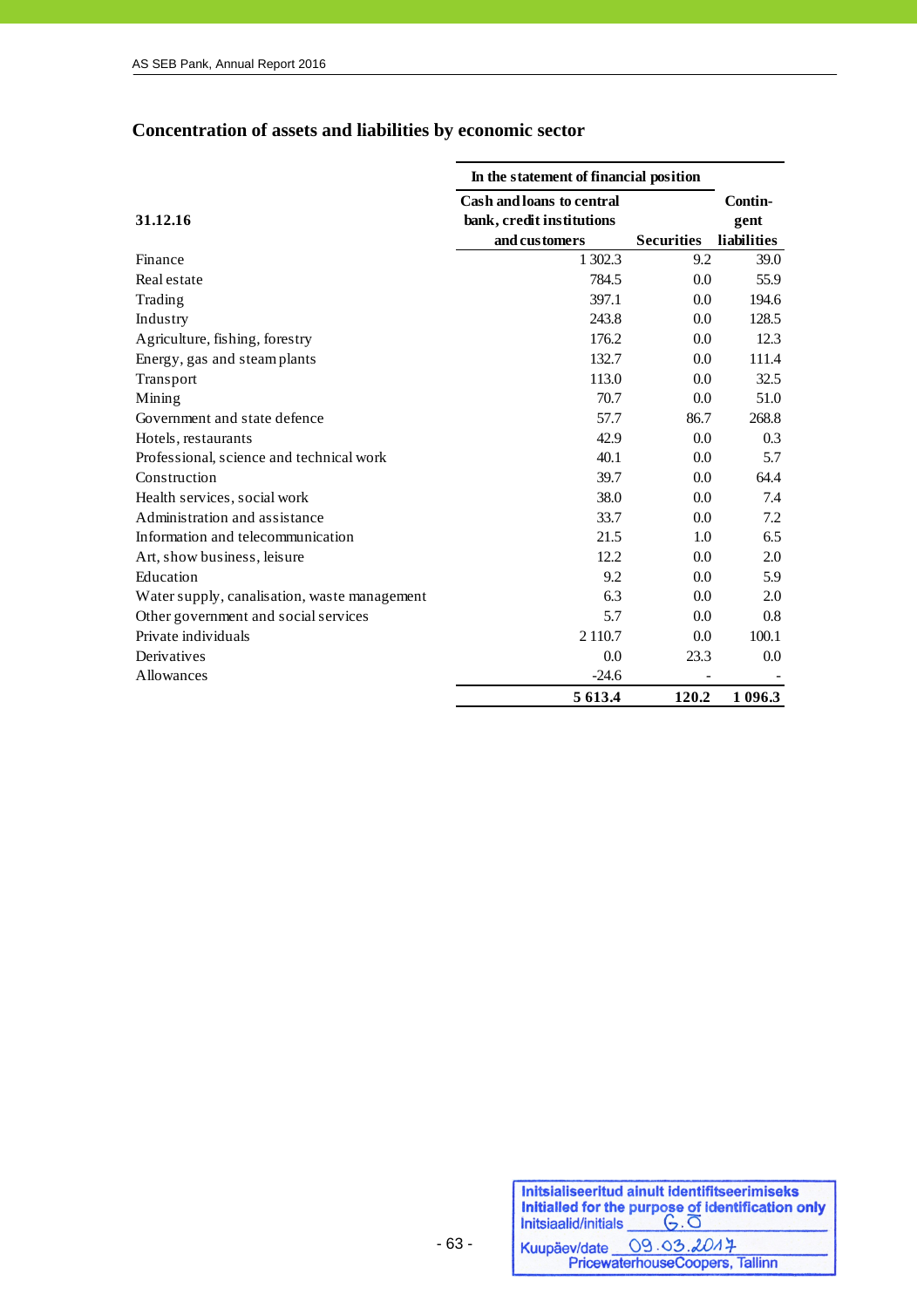|                                              | In the statement of financial position |                   |                    |
|----------------------------------------------|----------------------------------------|-------------------|--------------------|
|                                              | Cash and loans to central              |                   | Contin-            |
| 31.12.15                                     | bank, credit institutions              |                   | gent               |
|                                              | and customers                          | <b>Securities</b> | <b>liabilities</b> |
| Finance                                      | 1 0 6 6.3                              | 18.3              | 16.8               |
| Real estate                                  | 692.3                                  | 0.1               | 27.6               |
| Trading                                      | 292.4                                  | 0.0               | 215.6              |
| Industry                                     | 275.2                                  | 0.0               | 144.9              |
| Agriculture, fishing, forestry               | 172.4                                  | 0.0               | 8.9                |
| Energy, gas and steam plants                 | 149.2                                  | 0.0               | 107.9              |
| Transport                                    | 124.5                                  | 0.0               | 33.3               |
| Mining                                       | 74.6                                   | 0.0               | 65.0               |
| Government and state defence                 | 70.4                                   | 0.0               | 262.5              |
| Construction                                 | 49.4                                   | 0.0               | 68.7               |
| Information and telecommunication            | 48.9                                   | 1.0               | 10.6               |
| Hotels, restaurants                          | 43.9                                   | 0.0               | 0.6                |
| Professional, science and technical work     | 43.8                                   | 0.0               | 6.2                |
| Health services, social work                 | 43.3                                   | 0.0               | 6.5                |
| Administration and assistance                | 27.3                                   | 0.0               | 6.5                |
| Education                                    | 13.5                                   | 0.0               | 5.8                |
| Art, show business, leisure                  | 8.7                                    | 0.0               | 1.7                |
| Water supply, canalisation, waste management | 5.8                                    | 0.0               | 1.4                |
| Other government and social services         | 6.6                                    | $-0.3$            | 0.7                |
| Private individuals                          | 1966.8                                 | 0.0               | 82.9               |
| Derivatives                                  | 0.0                                    | 28.3              | 0.0                |
| Allowances                                   | $-29.0$                                |                   |                    |
|                                              | 5 146.3                                | 47.4              | 1 0 7 4 .1         |

# **2.5. Liquidity risk**

#### Definition

Liquidity risk is the risk that SEB Pank Group is unable to refinance its existing assets or is unable to meet the demand for additional liquidity. Liquidity risk also entails the risk that SEB Pank Group is forced to borrow at unfavourable rates or is forced to sell assets at a loss in order to meet its payment commitments.

#### Liquidity management and risk measurement

Liquidity management is guided by the liquidity strategy approved by the Supervisory Board. Management Board is responsible for implementing the liquidity strategy and has established liquidity risk policy and instructions. The aim of SEB Pank Group's liquidity risk management is to ensure that SEB Pank Group has a controlled liquidity risk situation, with adequate volumes of liquid assets to meet its liquidity requirements in all foreseeable circumstances, without incurring substantial cost.

The liquidity risk is managed through the limits set by the Supervisory Board.

| Initsiaalid/initials | Initsialiseeritud ainult identifitseerimiseks<br>Initialled for the purpose of identification only |
|----------------------|----------------------------------------------------------------------------------------------------|
| Kuupäev/date         | 09.03.2017                                                                                         |
|                      | PricewaterhouseCoopers, Tallinn                                                                    |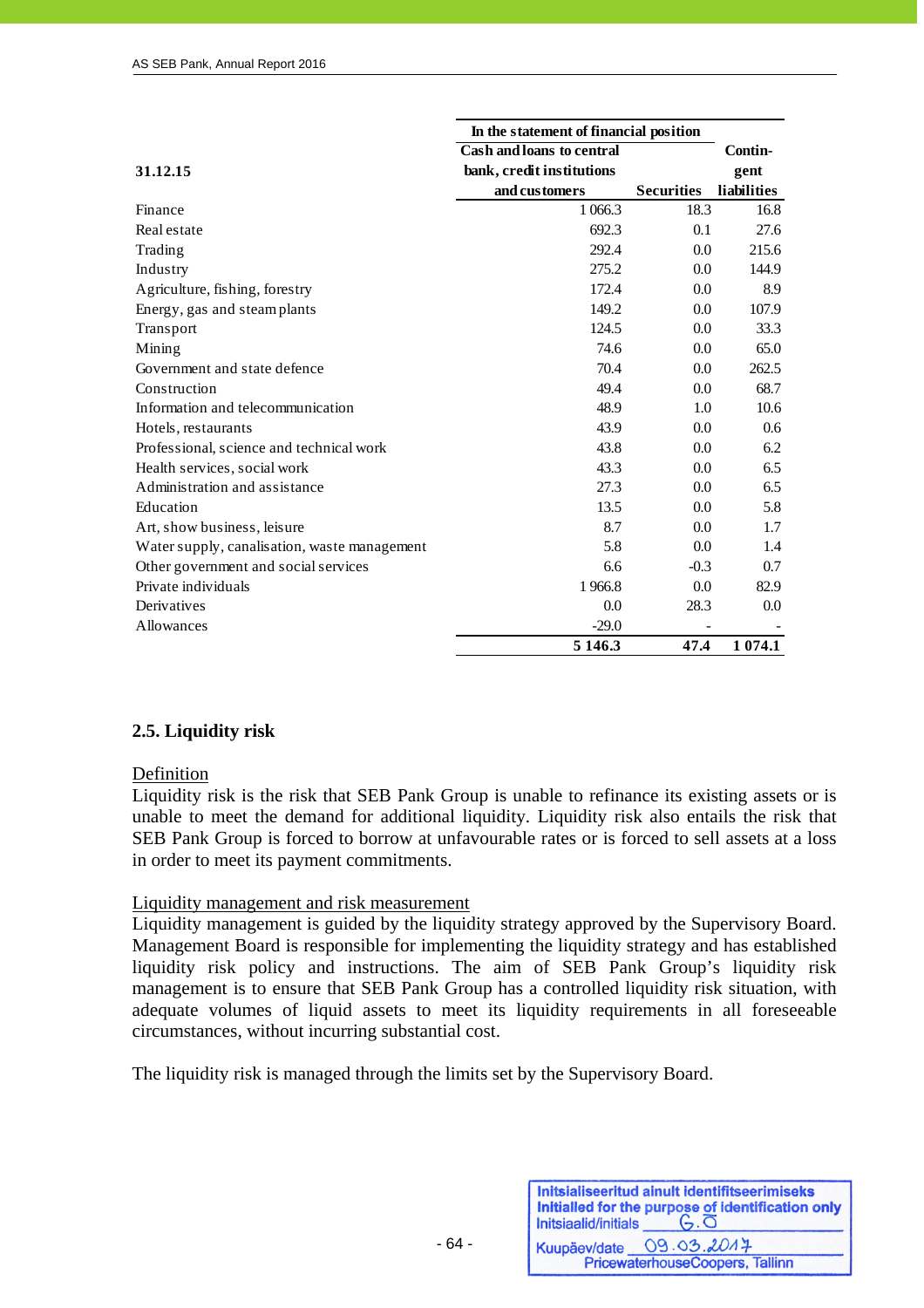Treasury is responsible for the daily liquidity risk management and financing. SEB Pank Group's liquidity management process includes:

- Day-to-day funding, managed by monitoring future cash flows to ensure that requirements can be met. This includes replenishment of funds as they mature or are borrowed by customers;
- Maintaining a portfolio of highly marketable assets to fulfil mandatory reserve requirement;
- Monitoring liquidity gaps against internal limits; and
- Managing the concentration and profile of debt maturities.

Risk department measures, analyses, performs stress-testing and reporting of liquidity risk on a daily basis.

SEB Pank Groups' liquidity risk is regulated and managed on basis of the mandatory reserve of the Bank of Estonia and internal liquidity limits determined by the Management Board. Through different risk management activities, incl. stress-testing, existence of sufficient liquid assets is ensured.

In addition to cash-flow based methods also measures based on balance sheet structure are used for measuring liquidity risks. Liquidity risk is measured under normal market conditions and in liquidity crisis situation.

# *Structural liquidity risk*

In order to maintain a sound structural liquidity position, the structure of the liabilities side should be based on the composition of assets. The more long-term lending and other illiquid assets, the more stable funding is required. In SEB Pank Group, this is measured as the Core Gap ratio, which is conceptually equivalent to the Basel Committee's Net Stable Funding Ratio (NSFR), i.e., a ratio between stable funding (over 1 year maturity) and illiquid assets (over 1 year maturity). The difference between the internal Core Gap ratio and the external NSFR is that the Core Gap ratio is calculated and parameterised on a more detailed level, based on internal statistics resulting in different weightings of available stable funding and required stable funding.

#### *Stressed survival horizon*

Severe stress can be modelled by combining assumptions of a wholesale funding market shutdown with assumptions of deposit outflows and drawdowns on commitments, etc. The outcome is captured by the regulatory defined Liquidity Coverage Ratio (LCR) where, in a stressed scenario, modelled net outflows during a 30-day period are related to the amount of total liquid assets. SEB Pank Group also measures the time it would take for the liquid assets to be depleted in a severely stressed scenario, expressed as the stressed survival horizon.

#### *Internal liquidity adequacy assessment process*

Liquidity risk is not primarily mitigated by capital. However, there are strong links between a bank's capital and liquidity position. Hence, an internal liquidity adequacy assessment process (ILAAP) complements the ICAAP. The ILAAP is designed to identify potential gaps against SEB's long-term desired level of liquidity adequacy, taking into account that effective liquidity management is an ongoing improvement process.

| Initsiaalid/initials | Initsialiseeritud ainult identifitseerimiseks<br>Initialled for the purpose of identification only<br>$G.\overline{O}$ |
|----------------------|------------------------------------------------------------------------------------------------------------------------|
| Kuupäev/date         | 09.03.2017                                                                                                             |
|                      | PricewaterhouseCoopers, Tallinn                                                                                        |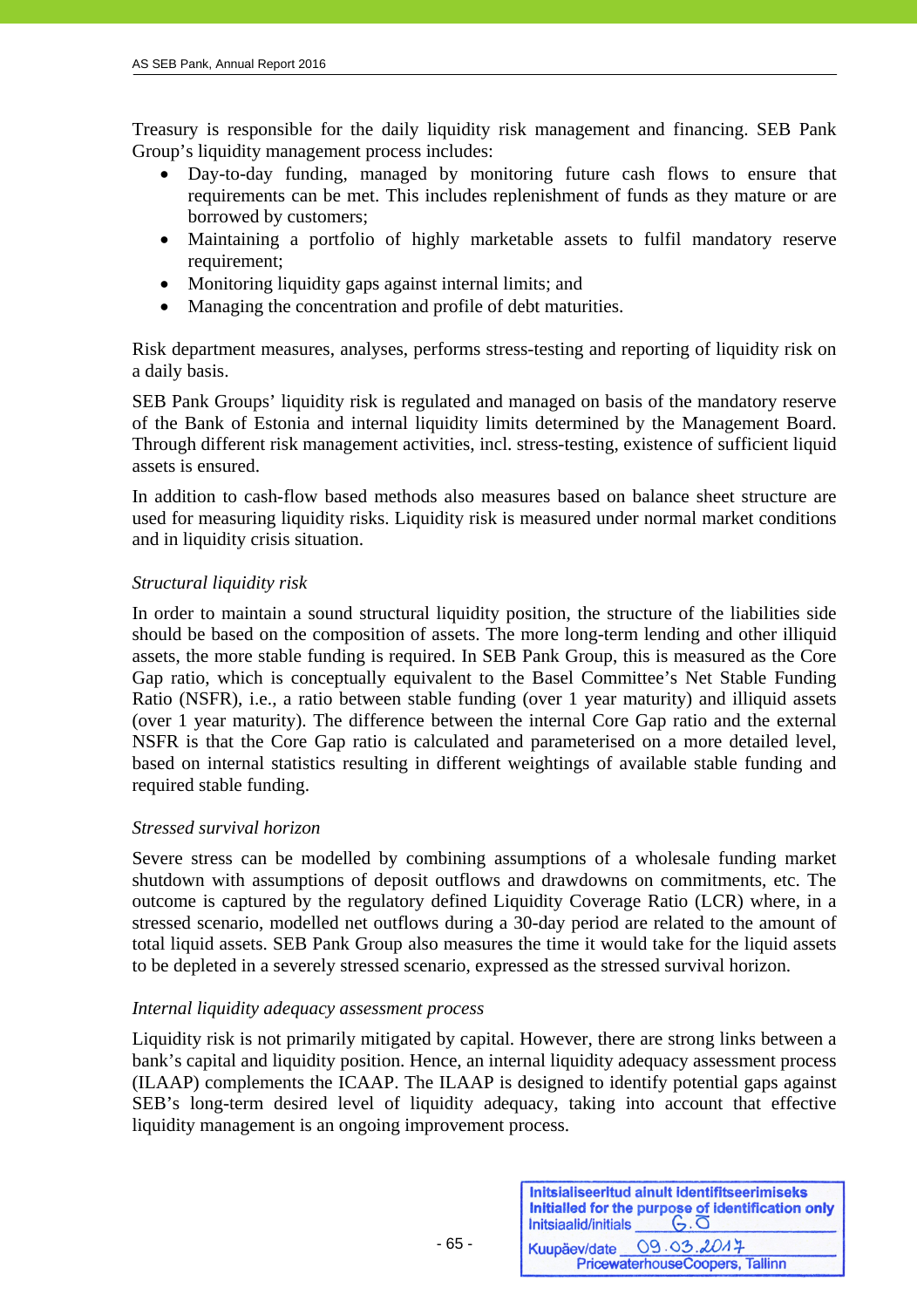| <b>Liquidity risk</b> |
|-----------------------|
| management measures   |

| management measures      |      |      |  |  |  |  |
|--------------------------|------|------|--|--|--|--|
|                          | 2016 | 2015 |  |  |  |  |
| Core Gap ratio           | 111% | 107% |  |  |  |  |
| Loan to deposit ratio    | 118% | 123% |  |  |  |  |
| Liquidity Coverage ratio | 187% | 495% |  |  |  |  |

Retail deposits, which are stable to large extent, are the most important financing source for SEB Pank Group. Belonging to the international banking group gives AS SEB Pank additional assurance to manage long-term liquidity. Liquidity is managed in co-operation with SEB Group Treasury. Through the parent company AS SEB Pank has better access to the international money markets than on individual basis.

Next table presents the cash flows payable by SEB Pank Group under financial liabilities by remaining contractual maturity at the reporting date. The amounts disclosed in the table are the contractual undiscounted cash flows.

#### **Liquidity risk (by remaining maturity)**

(millions of EUR)

| 31.12.15                                     | On<br>demand<br>and less<br>than 1 | $1-3$   | $3-12$  | $1 - 2$  | $2 - 5$ | Over 5 |              | Carrying<br>value in<br>statement<br>of financial |
|----------------------------------------------|------------------------------------|---------|---------|----------|---------|--------|--------------|---------------------------------------------------|
|                                              | month                              | months  | months  | vears    | vears   | vears  | <b>Total</b> | position                                          |
| Due to credit institutions                   | 74.7                               | 52.1    | 549.8   | 4.5      | 305.9   | 8.2    | 995.2        | 992.4                                             |
| Due to customers                             | 3492.5                             | 67.0    | 101.7   | 3.1      | 5.3     | 20.7   | 3 690.3      | 3687.0                                            |
| Other liabilities                            | 83.1                               | 1.4     | 1.1     | 0.5      | 0.4     | 0.0    | 86.5         | 86.5                                              |
| Irrevocable off-balance sheet<br>commitments | 1 0 9 6.3                          | 0.0     | 0.0     | 0.0      | 0.0     | 0.0    | 1 096.3      | 0.0                                               |
| <b>Gross settled</b>                         |                                    |         |         |          |         |        |              |                                                   |
| Derivatives inflow                           | $-88.5$                            | $-36.0$ | $-19.0$ | $-111.6$ | $-3.0$  | $-0.6$ | $-258.7$     | $-23.2$                                           |
| Derivatives outflow                          | 88.5                               | 36.0    | 19.2    | 112.1    | 3.7     | 0.6    | 260.1        | 23.4                                              |
|                                              | 4746.6                             | 120.5   | 652.8   | 8.6      | 312.3   | 28.9   | 5869.7       | 4766.1                                            |

| 31.12.15                      | On<br>demand<br>and less<br>than 1<br>month | $1-3$<br>months | $3-12$<br>months | $1 - 2$ | $2 - 5$  | Over 5 | <b>Total</b> | Carrying<br>value in<br>statement<br>of financial<br>position |
|-------------------------------|---------------------------------------------|-----------------|------------------|---------|----------|--------|--------------|---------------------------------------------------------------|
|                               |                                             |                 |                  | years   | years    | years  |              |                                                               |
| Due to credit institutions    | 89.7                                        | 2.4             | 464.2            | 307.4   | 18.7     | 9.7    | 892.1        | 888.6                                                         |
| Due to customers              | 3 1 1 6 .7                                  | 35.7            | 117.3            | 21.6    | 4.7      | 25.5   | 3 3 2 1.5    | 3 3 1 6 .1                                                    |
| Other liabilities             | 67.8                                        | 0.0             | 0.0              | 0.0     | 0.0      | 0.0    | 67.8         | 67.7                                                          |
| Irrevocable off-balance sheet |                                             |                 |                  |         |          |        |              |                                                               |
| commitments                   | 1 0 74.1                                    | 0.0             | 0.0              | 0.0     | 0.0      | 0.0    | 1 0 74.1     | $0.0\,$                                                       |
| <b>Gross settled</b>          |                                             |                 |                  |         |          |        |              |                                                               |
| Derivatives inflow            | $-139.1$                                    | $-31.8$         | $-21.1$          | $-2.9$  | $-111.0$ | $-1.1$ | $-307.0$     | $-27.4$                                                       |
| Derivatives outflow           | 139.0                                       | 31.6            | 21.1             | 2.9     | 111.0    | 1.1    | 306.7        | 25.8                                                          |
|                               | 4 3 4 8 .2                                  | 37.9            | 581.5            | 329.0   | 23.4     |        | 35.2 5 355.2 | 4 270.8                                                       |

Initsialiseeritud ainult identifitseerimiseks Initialled for the purpose of identification only Initsiaalid/initials  $G.\overline{O}$ Kuupäev/date 09.03.2017 PricewaterhouseCoopers, Tallinn

 $- 66 -$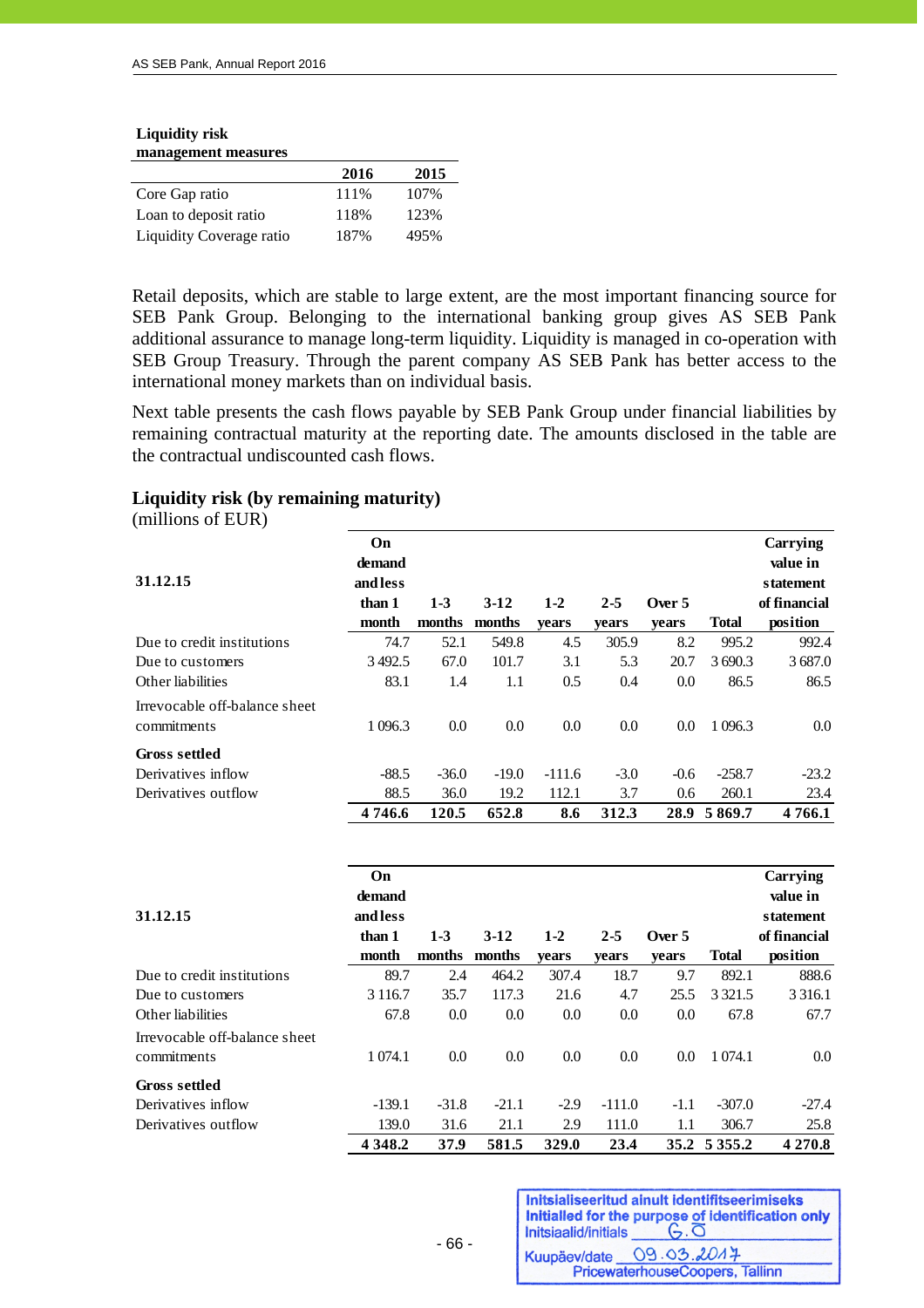Assets available to meet these liabilities include cash, central bank balances, loans and advances to credit institutions and loans and advances to customers. In the normal course of business, a proportion of customer loans contractually repayable within one year will be extended. The Group would also be able to meet unexpected net cash outflows by selling securities. Reporting date spot rate of European Central Bank is used for assets / liabilities in foreign currencies.

#### **2.6. Operational risk**

#### **Definition**

j

Operational risk is the risk of loss resulting from inadequate or failed internal processes, people and systems (e.g., breakdown of IT systems, mistakes, fraud, other deficiencies in internal control) or from external events (natural disasters, external crime, etc.). The definition includes compliance, legal and financial reporting, information security, security and venture execution risk, but excludes strategic and reputational risk.

#### Risk management

Operational risk is inherent in all of SEB Pank Group's operations and the responsibility to manage operational risks rests with all managers throughout the bank. SEB Pank Group aims to maintain a sound risk culture with low operational risk and loss level through an effective internal control environment by ensuring a structured and consistent usage of risk mitigating tools and processes.All new or changed products, processes and/or systems as well as reorganisations are evaluated in a group-common New Product Approval Process (NPAP). The aim is to identify potential operational risks and ensure that proactive measures are taken to protect SEB Pank Group from entering into unintended risk-taking that cannot be immediately managed by the organisation.

All business units with significant risk embedded in their operations shall regularly complete Risk and Control Self-Assessments (RCSA) according to a group-wide methodology. The assessments are designed to identify and mitigate significant operational risks embedded in SEB Pank Group's various business and support processes. There is comprehensive participation by each business unit throughout the organisation. The RCSA framework is used to analyse SEB Pank Group's operational risk profile and help achieve operational excellence and high performance.

SEB Pank Group ensures that the organisation is prepared to respond to and operate throughout a period of major disruption by identifying critical activities and maintaining updated and tested business continuity plans in a group-wide system for this purpose.

All employees are required to escalate and register risk-related events or incidents so that risks can be properly identified, assessed, monitored, mitigated and reported. SEB Pank Group uses a group-wide IT application to capture risk events and other operational risk data for analysis.

SEB Pank Group conducts regular training and education in key areas, including information security, fraud prevention, anti-money laundering, know-your-customer procedures and SEB's Code of Business Conduct. SEB Pank Group also has a formal whistle-blower procedure that encourages employees to report improprieties and unethical or illegal conduct.

— 67 - Северниц в селото на 167 - Септември от 167 - Септември от 167 - Септември от 167 - Септември от 167 -

| Initsiaalid/initials | Initsialiseeritud ainult identifitseerimiseks<br>Initialled for the purpose of identification only |
|----------------------|----------------------------------------------------------------------------------------------------|
| Kuupäev/date         | 09.03.2017                                                                                         |
|                      | PricewaterhouseCoopers, Tallinn                                                                    |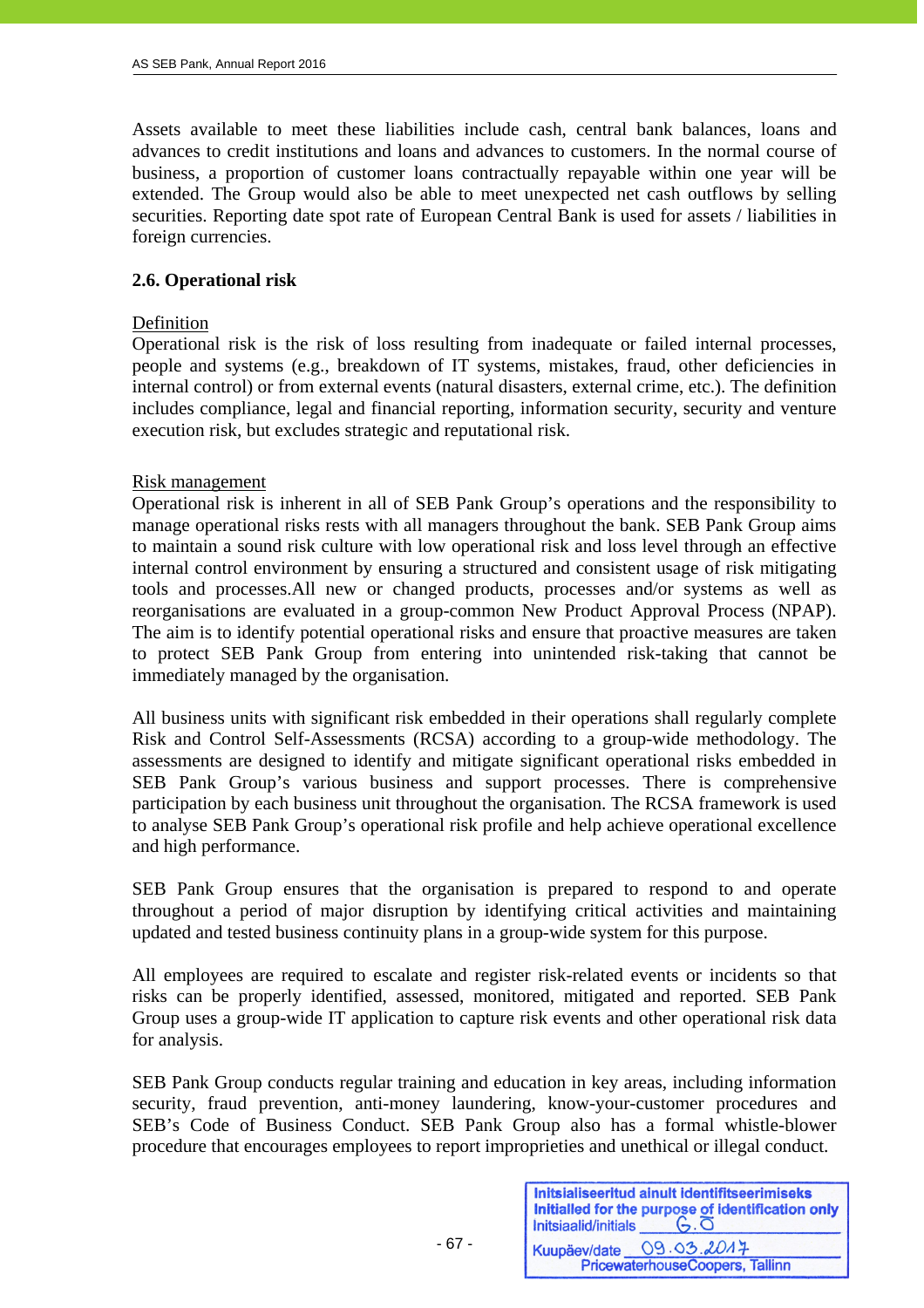The risk department is responsible for measuring and reporting SEB Pank Group's operational risks. The risk level is analysed and reported monthly to the ALCO and on a quarterly bases to the Management and Supervisory Board. The total operational losses in 2016 amounted to 363 thousand euros (2015: 467 thousand euros).

#### Risk measurement

j

SEB Pank Group uses the Advanced Measurement Approach (AMA) to calculate the regulatory capital requirement for operational risk. The regulatory capital requirement for operational risk amounted to 9,6 million euros at year-end 2016 (2015: 10,8 million euros).



| Initsiaalid/initials | Initsialiseeritud ainult identifitseerimiseks<br>Initialled for the purpose of identification only |
|----------------------|----------------------------------------------------------------------------------------------------|
|                      | Kuupäev/date 09.03.2014                                                                            |
|                      | PricewaterhouseCoopers, Tallinn                                                                    |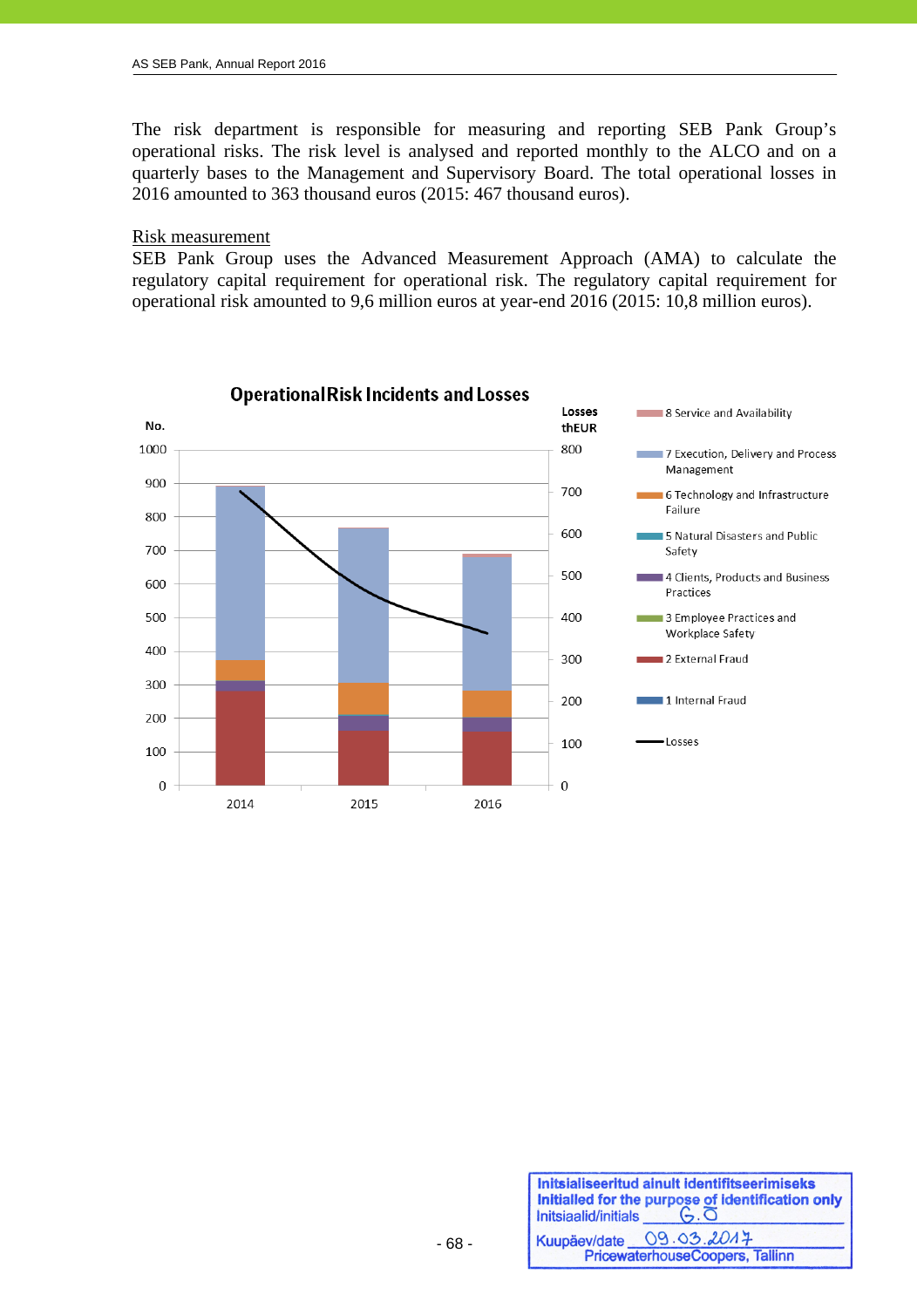#### **2.7. Fair value of financial assets and liabilities**

(millions of EUR)

#### **A) Financial instruments measured at fair value**

|                                                             |         |         |                 | 31.12.16     |     |                         |         | 31.12.15     |
|-------------------------------------------------------------|---------|---------|-----------------|--------------|-----|-------------------------|---------|--------------|
|                                                             | Level 1 |         | Level 2 Level 3 | <b>Total</b> |     | Level 1 Level 2 Level 3 |         | <b>Total</b> |
| Financial assets at fair value through profit and loss      |         |         |                 |              |     |                         |         |              |
| Financial assets held for trading                           | 0.0     | 23.3    | 0.0             | 23.3         | 0.1 | 28.3                    | 0.0     | 28.4         |
| Equity securities                                           | 0.0     | 0.0     | 0.0             | 0.0          | 0.1 | 0.0                     | 0.0     | 0.1          |
| Derivatives                                                 | 0.0     | 23.3    | 0.0             | 23.3         | 0.0 | 28.3                    | $0.0\,$ | 28.3         |
| Financial assets designated at fair                         |         |         |                 |              |     |                         |         |              |
| value through profit or loss at                             |         |         |                 |              |     |                         |         |              |
| inception                                                   | 86.7    | 0.0     | 0.0             | 86.7         | 0.0 | 0.0                     | 0.0     | 0.0          |
| Debt securities                                             | 86.7    | $0.0\,$ | 0.0             | 86.7         | 0.0 | 0.0                     | 0.0     | 0.0          |
| Available for sale financial assets                         | 6.9     | 0.0     | 2.4             | 9.3          | 6.1 | 0.0                     | 12.2    | 18.3         |
| Investment securities - equity                              | 6.9     | 0.0     | 2.4             | 9.3          | 6.1 | 0.0                     | 12.2    | 18.3         |
| <b>TOTAL ASSETS</b>                                         | 93.6    | 23.3    | 2.4             | 119.3        | 6.2 | 28.3                    | 12.2    | 46.7         |
| Financial liabilities at fair value through profit and loss |         |         |                 |              |     |                         |         |              |
| Financial liabilities held for trading                      | 0.0     | 23.6    | 0.0             | 23.6         | 0.0 | 28.7                    | $0.0\,$ | 28.7         |
| <b>TOTAL LIABILITIES</b>                                    | 0.0     | 23.6    | 0.0             | 23.6         | 0.1 | 28.7                    | 0.0     | 28.7         |

In 2015, Visa Inc. announced its planned acquisition of Visa Europe (a membership-owned organisation) with the purpose of creating a single global Visa company. The transaction was approved by the European Commission on 3 June 2016. It consists of a combination of consideration in cash and shares. SEB Pank was a Principal member of Visa Europe.

 As part of this transaction, members sold their ownership interest in Visa Europe to Visa Inc. and received cash and shares as described in the transaction agreement. The transaction closed in June 2016. AS SEB Pank received one-off income from transaction in amount 16,3 million euros. As of now, VISA Inc. forms a global card organisation, which continues servicing its members and their customers with a purpose of offering even more efficient and state-of-art service throughout the world.

#### Adjustment of counterparty credit risk, included in value of OTC derivatives.

The change implies an adjustment for counterparty credit risk (Credit Value Adjustment, CVA). This adjustment is relevant for OTC derivatives with a positive value classified in Level 2 and 3 of the fair value hierarchy where credit risk is typically not reflected in the pricing models. Changes attributable to the CVA effect in amount of +0,3 million euros has been be recognised as Net financial income in the income statement 2016, (2015: -0,2 million euros).

Debit value adjustment, (DVA) applied for derivatives with negative value. DVA incorporated into the value of financial liabilities recorded at fair value to reflect the impact of AS SEB Pank´s own credit quality, if this is not included in market prices or inputs in valuation models. The valuation adjustment is relevant to derivative liabilities in Level 2 and 3 in the fair value hierarchy. Changes attributable to DVA effect in amount of -0,1 million

| Initsiaalid/initials | Initsialiseeritud ainult identifitseerimiseks<br>Initialled for the purpose of identification only<br>$G, \overline{O}$ |
|----------------------|-------------------------------------------------------------------------------------------------------------------------|
| Kuupäev/date         | 09.03.2017                                                                                                              |
|                      | PricewaterhouseCoopers, Tallinn                                                                                         |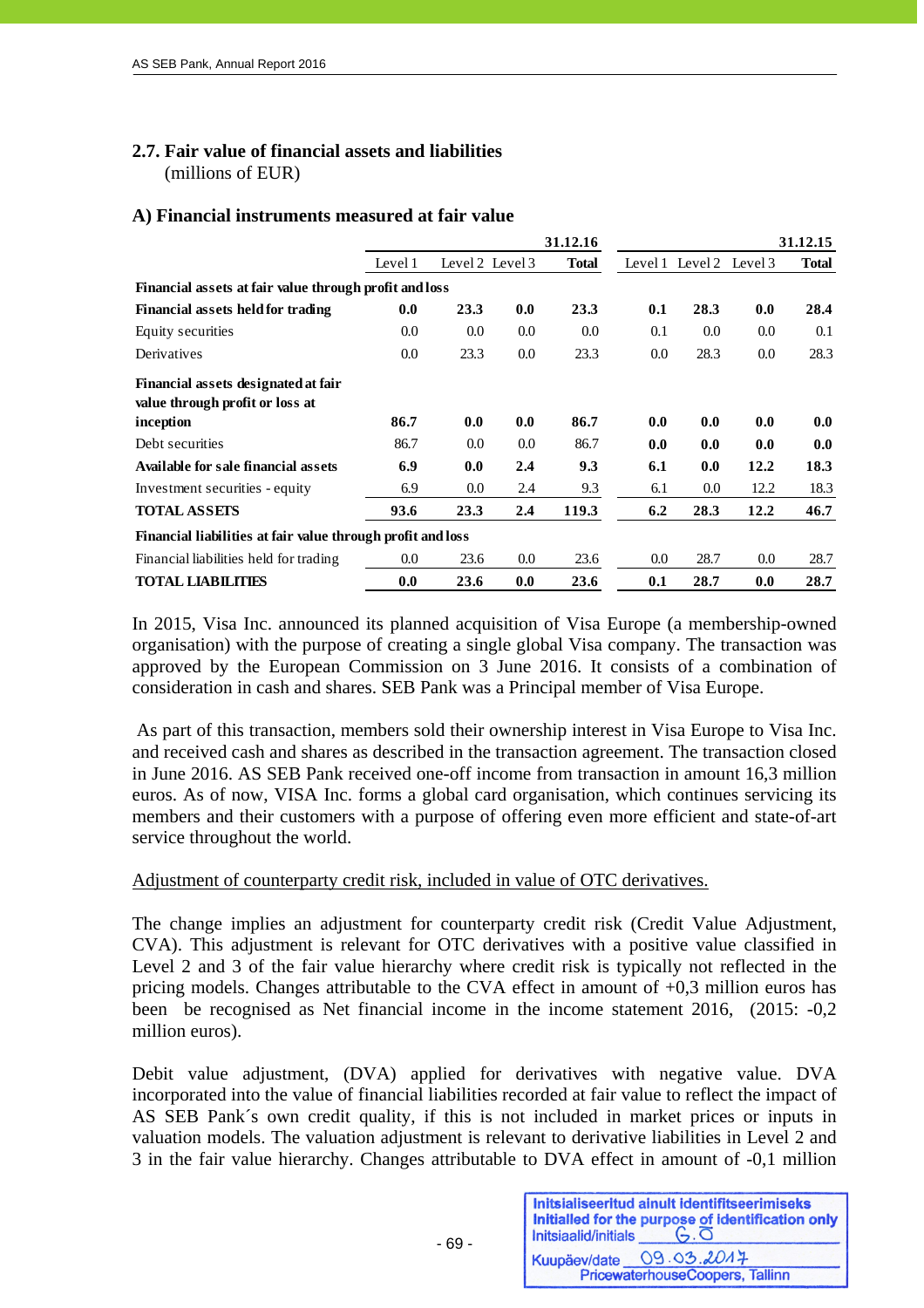euros has been recognised as Net financial income in the income statement 2016, (2015: +0,1 million euros).

IFRS 13 specifies a hierarchy of valuation techniques based on whether the inputs to those valuation techniques are observable or unobservable. Observable inputs reflect market data obtained from independent sources; unobservable inputs reflect the Group's market assumptions. These two types of inputs have created the following fair value hierarchy:

Level 1 - Quoted prices (unadjusted) in active markets for identical assets or liabilities. This level includes listed equity securities and debt instruments on exchanges but also instruments quoted by market participants.

Level 2 - Inputs other than quoted prices included within Level 1 that are observable for the asset or liability, either directly (that is, as prices) or indirectly (that is, derived from prices). The sources of input parameters like Euro yield curve or counterparty credit risk are Bloomberg and Thomson Reuters. Valuation principales of currency and interest rate derivatives are described under subtitle "Derivatives" in Note 1.6.2.

Level 3 - Inputs for the asset or liability that are not based on observable market data (unobservable inputs). This level includes equity investments and debt instruments with significant unobservable components.

| <b>Reconciliation of Level 3 Items</b>                                                         | Available-for-sale financial assets |         |  |
|------------------------------------------------------------------------------------------------|-------------------------------------|---------|--|
|                                                                                                | Investment                          |         |  |
|                                                                                                | securities -                        |         |  |
|                                                                                                | equity                              | Total   |  |
| At 1 January 2015                                                                              | 0.1                                 | 0.1     |  |
| Other comprehensive income                                                                     | 12.1                                | 12.1    |  |
| At 31 December 2015                                                                            | 12.2                                | 12.2    |  |
| Total losses for the period included in profit or loss for assets/liabilities held at 31.12.15 | 0.0                                 | 0.0     |  |
| At 1 January 2016                                                                              | 12.2                                | 12.2    |  |
| Other comprehensive income                                                                     | $-11.9$                             | $-11.9$ |  |
| Purchases                                                                                      | 2.2                                 | 2.2     |  |
| Settlements                                                                                    | $-0.1$                              | $-0.1$  |  |
| At 31 December 2016                                                                            | 2.4                                 | 2.4     |  |
| Total losses for the period included in profit or loss for assets/liabilities held at 31.12.16 | 0.0                                 | 0.0     |  |

| Initsiaalid/initials | Initsialiseeritud ainult identifitseerimiseks<br>Initialled for the purpose of identification only<br>$G.\overline{O}$ |
|----------------------|------------------------------------------------------------------------------------------------------------------------|
|                      | Kuupäev/date 09.03.2017<br>PricewaterhouseCoopers, Tallinn                                                             |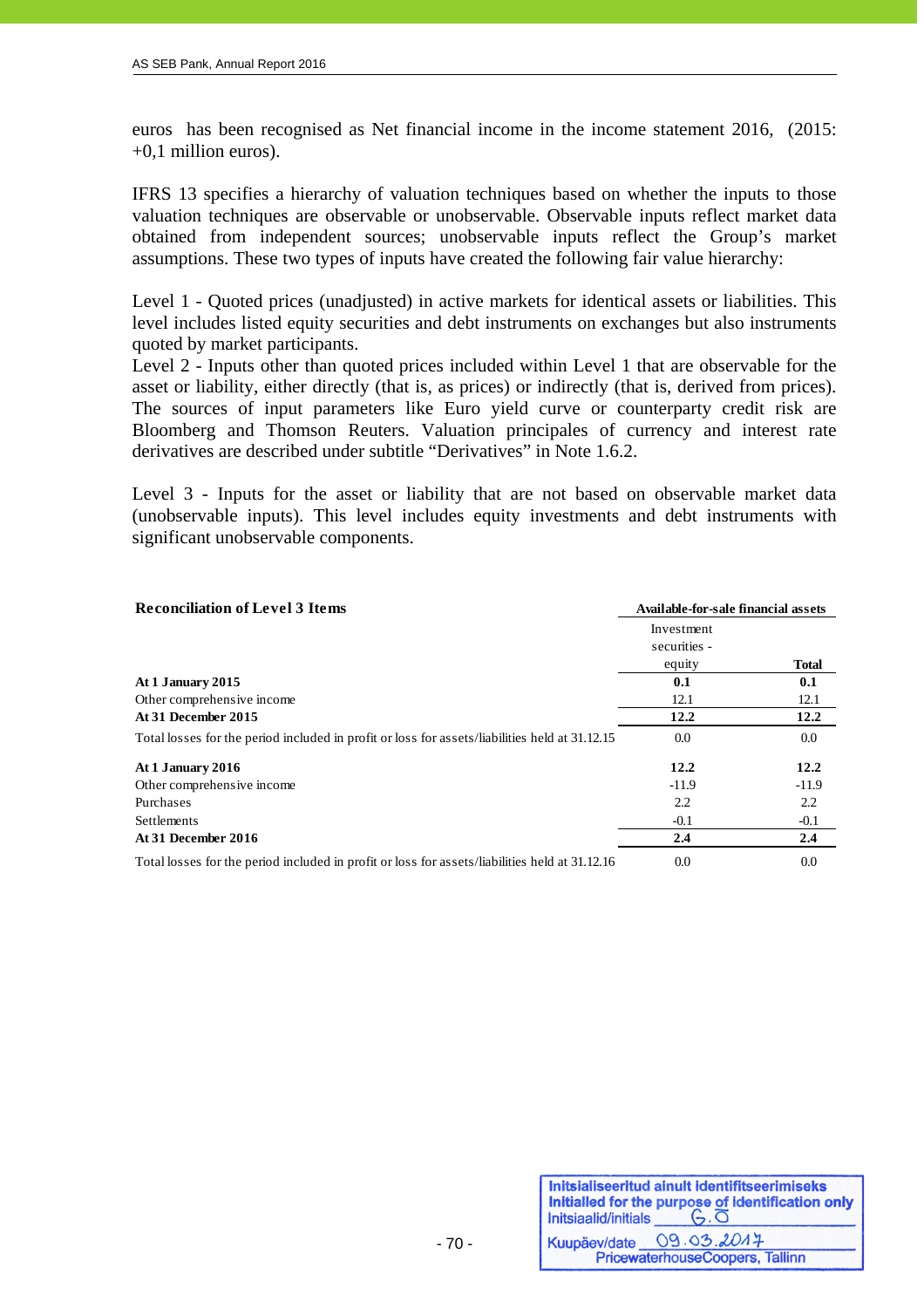|  |  |  | B) Financial instruments not measured at fair value |  |  |  |
|--|--|--|-----------------------------------------------------|--|--|--|
|--|--|--|-----------------------------------------------------|--|--|--|

|                                           | 31.12.16          |                           | 31.12.15          |                           |
|-------------------------------------------|-------------------|---------------------------|-------------------|---------------------------|
|                                           | Carrying<br>value | Fair<br>value,<br>Level 3 | Carrying<br>value | Fair<br>value,<br>Level 3 |
| <b>ASSETS</b>                             |                   |                           |                   |                           |
| Loans and advances to credit institutions | 983.3             | 983.3                     | 392.5             | 392.5                     |
| Loans and advances to customers           | 4 3 3 7 .5        | 4 2 4 8 .7                | 4 0 9 6.3         | 3 9 6 0.9                 |
| Loans to Corporates                       | 2 169.6           | 2 172.5                   | 2077.0            | 2079.5                    |
| Loans to households                       | 2 167.9           | 2076.2                    | 2019.3            | 1881.4                    |
| Other assets                              | 30.1              | 30.1                      | 29.0              | 29.0                      |
| <b>TOTAL ASSETS</b>                       | 5 3 5 0.9         | 5 262.1                   | 4517.8            | 4 3 8 2.4                 |
| <b>LIABILITIES</b>                        |                   |                           |                   |                           |
| Due to credit institutions                | 992.4             | 989.2                     | 888.6             | 888.2                     |
| Due to customers                          | 3687.0            | 3 689.3                   | 3 3 1 6 1         | 3 3 1 8 .4                |
| Due to Corporates                         | 2 1 1 3 .8        | 2 116.3                   | 1884.8            | 1886.9                    |
| Due to households                         | 1 573.2           | 1 573.0                   | 1431.3            | 1431.5                    |
| Other financial liabilities               | 86.5              | 86.5                      | 67.7              | 67.7                      |
| Subordinated loans                        | 0.0               | 0.0                       | 0.0               | 0.0                       |
| <b>TOTAL LIABILITIES</b>                  | 4765.9            | 4765.0                    | 4 2 7 2 .4        | 4 2 7 4 .3                |

AS SEB Pank conducts assessment of fair value of financial assets and liabilities which are not presented in the Group's statement of financial position at their fair value. All finance instruments not measured at fair value specified at Level 3 in hierarchy of valuation of fair value, because of using unobservable inputs.

When calculating fair value for floating interest rate loans and for fixed-interest rate lending, future cash flows are discounted based on the market interest curve, which has been adjusted for applicable margins of new lending. Similarly have been calculated also fixed-interest rate deposits, floating interest rate and fixed-interest rate balances due to credit institutions.

As of reporting date fair value of loans and advances to customers was 2.05% lower (31.12.2015: 3.31% lower) than the carrying amount. Fair value of balances due to credit institutions was 0.33% lower (31.12.2015: 0.04% lower) than the carrying amount. Fair value of balances due to customers was 0.06% higher (31.12.2015: 0.07% higher) than the carrying amount.

- 71 -

| Initsiaalid/initials | Initsialiseeritud ainult identifitseerimiseks<br>Initialled for the purpose of identification only<br>$G.\overline{O}$ |
|----------------------|------------------------------------------------------------------------------------------------------------------------|
|                      | Kuupäev/date 09.03.2014                                                                                                |
|                      | PricewaterhouseCoopers, Tallinn                                                                                        |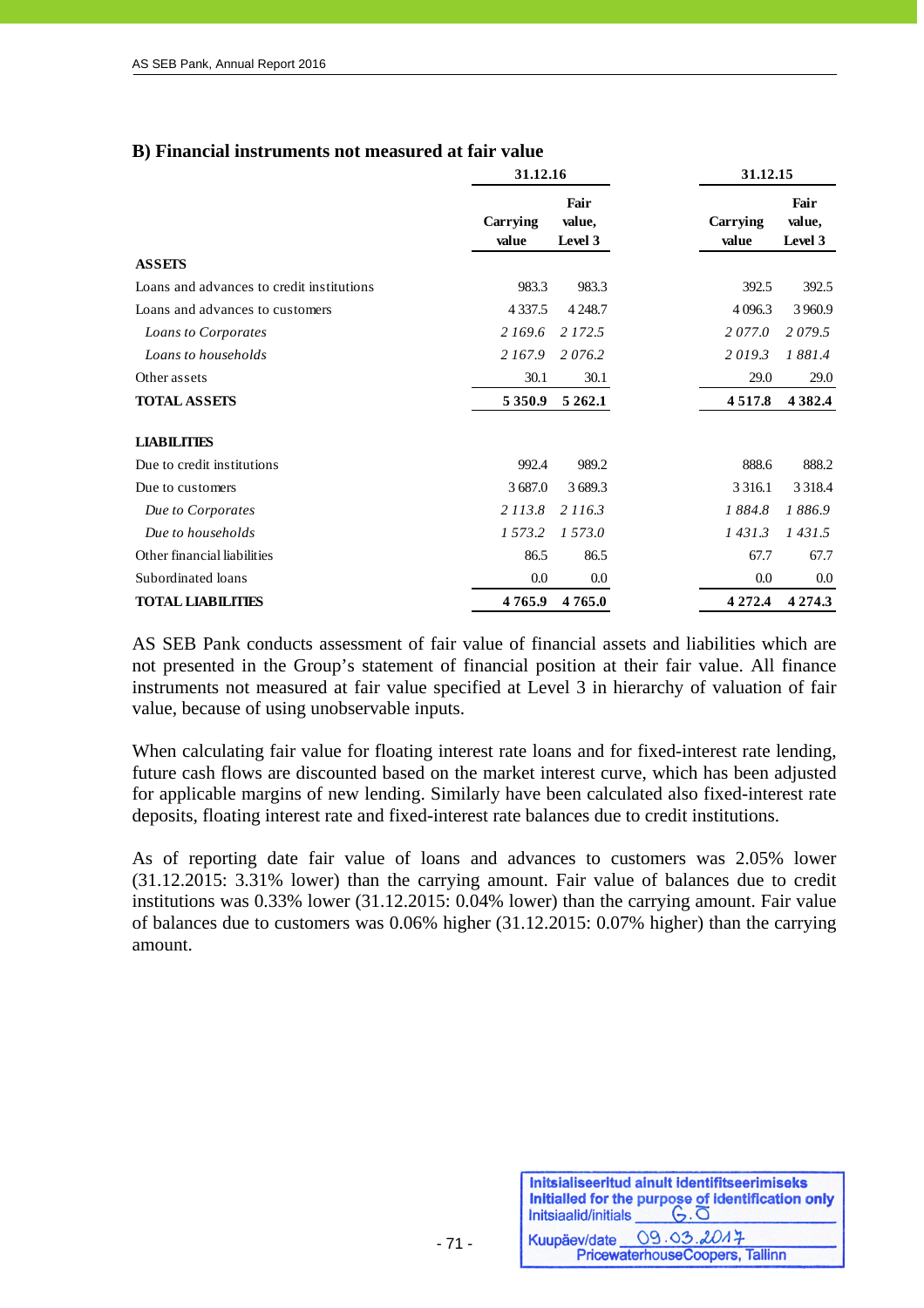## **2.8. Capital requirements**

The SEB Pank Group`s Own funds in amount of 945,0 million euros (2015: 904,5 million euros) consists:

- 1. Tier 1 Capital 945,5 million euros (2015: 904,5 million euros);
- 2. Tier 2 Capital 0,0 million euros (2015: 0,0 million euros).

The Group`s Tier 1 capital consists of the sum of the Common Equity Tier 1 (CET 1) capital, which includes the following items: Capital instruments eligible as CET 1, Retained earnings formally confirmed, Accumulated other comprehensive income, Other reserves and Adjustments.

The Authority requires each bank or banking group to: (a) hold the minimum level of the regulatory capital: net-owners' equity must be over 5 million euros, and (b) maintain a ratio of total regulatory capital to the risk-weighted asset at or above minimum of 8%, Tier 1 capital ratio above minimum 6% and CET 1 capital ratio above minimum 4,5%.

In addition the Authority requires Capital Conservation buffer 2,5%, Systemic risk buffer 3%, Counter-cyclical capital buffer (separately calculated amount).

According to Investment Funds Act, the share capital of a management company shall be equivalent to at least 3 million euros, if the management company manages a mandatory pension fund (AS SEB Varahaldus).

SEB Pank Group is compliant with all capital requirements.The SEB Pank Group have strategies and corresponding procedures in order to continuously maintain an adequate level of own funds on the level of the risks assumed by the Group.

### Internal Capital Adequacy Assessment Process

Internal Capital Adequacy Assessment Process ("ICAAP") is part of the SEB Group's ICAAP. The ICAAP is a continuous work process within SEB. Ahead of the annual reporting to the Swedish Finansinspektionen (FI) and to local Financial Supervisory Authorities, a more concentrated ICAAP project starts. The yearly recurring process normally starts during Q4 and ends during the next coming Q1. Each year's ICAAP planning including deliveries and deadlines is communicated by Group Financial Management to responsible parties in key subsidiaries, including AS SEB Pank. Typically, at the end of January every year the responsible person, Head of Treasury, has to send the first draft of their ICAAP document to Group Financial Management. At the end of February Group Financial Management should receive the final version including comments on issues raised by Group Financial Management.

The ICAAP Framework shall be approved by SEB Pank Management Board (the Management Board) and by the SEB Pank Supervisory Council (Council). ICAAP Framework is revised on a yearly basis. The framework will be maintained by SEB Pank Treasury in coordination with SEB Group Financial Management. Any changes or amendments need to be approved by the Management Board and Council and are to be proposed by SEB Pank Treasury after coordination with SEB Group Financial Management. The focus of SEB Group Financial Management and SEB Group Risk Control lies on

Initsialiseeritud ainult identifitseerimiseks Initialled for the purpose of identification only  $G.\overline{O}$ Initsiaalid/initials 09.03.2017 Kuupäev/date PricewaterhouseCoopers, Tallinn

 $- 72 -$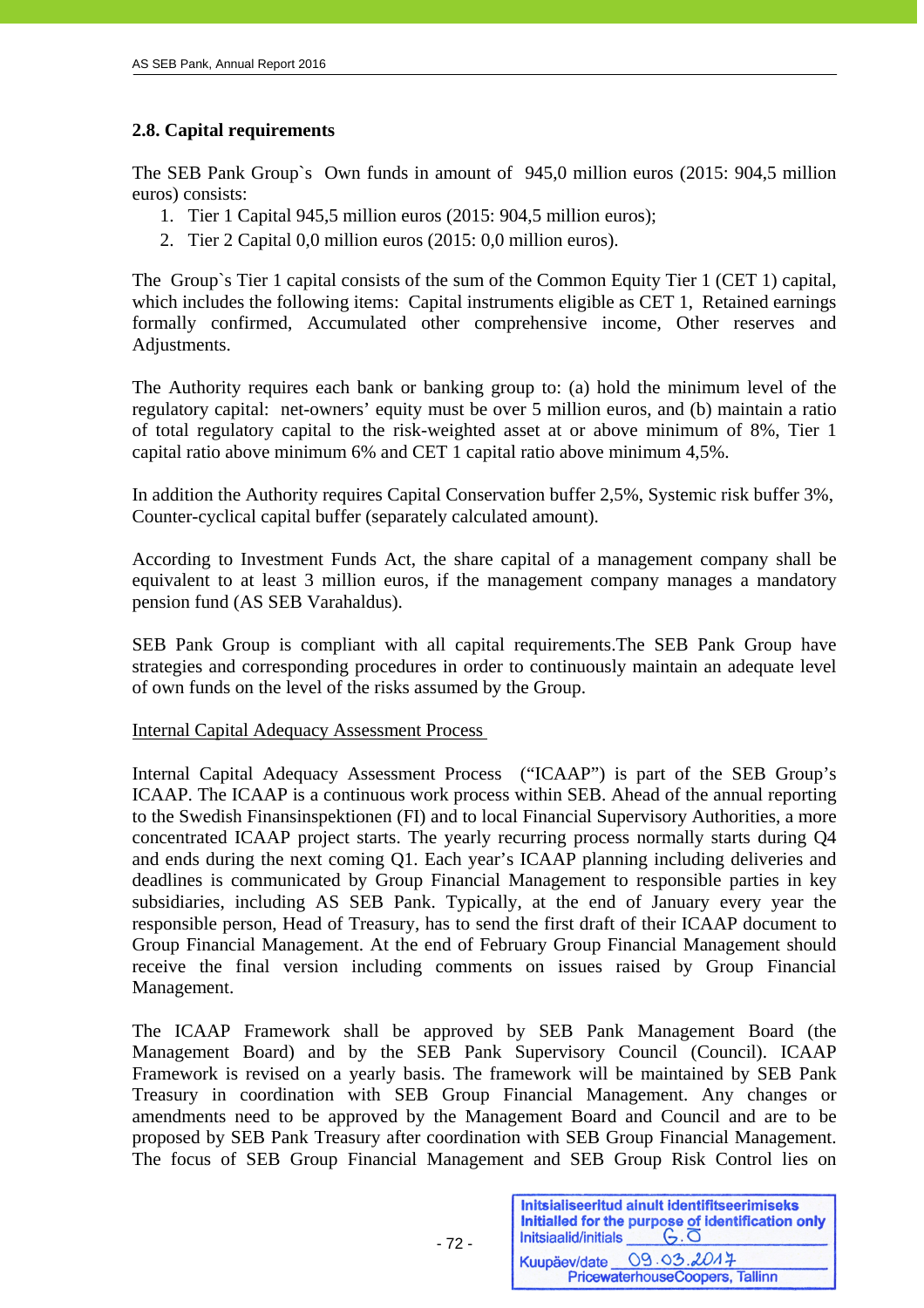methodology, while SEB Pank Treasury focuses on processes, monitoring, reporting and compliance with Estonian regulations.

## **2.9. Internal control system**

Internal control system is a management tool that covers the activities of the entire banking Group and forms an integral part of the internal processes in the bank and in the Group. The responsibility for the establishment and operation of internal control system lies with the Management Board; the need for and the scope of controls is determined by the extent and nature of the risks involved.

The bank's Supervisory Board carries out supervision of the activities of the bank and the entire Group by establishing the general risk management principles.

To achieve the approved business goals, the Management Board of the bank establishes in accordance with the statutory requirements the necessary sub-plans, incl. competence and scope of liability as well as the internal rules that regulate activities, the accounting rules and the procedure for preparing and submitting operating reports.

### **2.10. Control functions**

The Group has three control functions which are independent from the business operations: Risk Control, Compliance and Internal Audit.

The Group's risk control function responsibilities are to ensure that risks are identified and analysed and to measure, follow-up and report risks taken by units within the Group (see further on Notes 2.1-2.8). Risk Control function is performed by Risk department and is subordinated to the Head of Credits and Risk, Member of the Management Board. Risk Control function is reporting regularly risks that may have material impact on SEB Pank Group's financial position or operations directly to the Supervisory Board, the Risk Committee of the Supervisory Board, the Management Board and ALCO.

The Compliance function in SEB Pank Group is global and independent from the business organisation. Its tasks are to mitigate compliance risks, ensure compliance quality, drive and promote compliance issues. Compliance Department, directly subordinated to the Chairman of the Management Board, supports the business and management by securing that the business in SEB Pank Group is carried out in compliance with regulatory requirements. In matters of common interest, Compliance co-operates with the Legal, Internal Audit, Risk Control and Security functions. The areas of responsibility for the Compliance function relate to areas of customer protection, market conduct, prevention of money laundering and terrorist financing, regulatory systems and controls. The SEB Pank Group's instruction for the handling of conflicts of interests, ethics policy, market abuse instruction, instruction on measures to prevent money laundering, Code of Business Conduct are of special importance.

The Internal Audit is an independent assurance function commissioned by the Supervisory Board. The Internal Audit is reporting to the Supervisory Board through the Audit and Compliance Committee, which co-ordinates the Internal Audit and Compliance work in accordance with the group's business objectives and overall risk assessment. The Internal Audit is an integral part of SEB Group Internal Audit and functionally, the Head of Internal Audit reports to the Head of Group Internal Audit.

 $- 73 -$ 

Initsialiseeritud ainult identifitseerimiseks Initialled for the purpose of identification only Initsiaalid/initials  $G.\overline{O}$ Kuupäev/date 09.03.2017 PricewaterhouseCoopers, Tallinn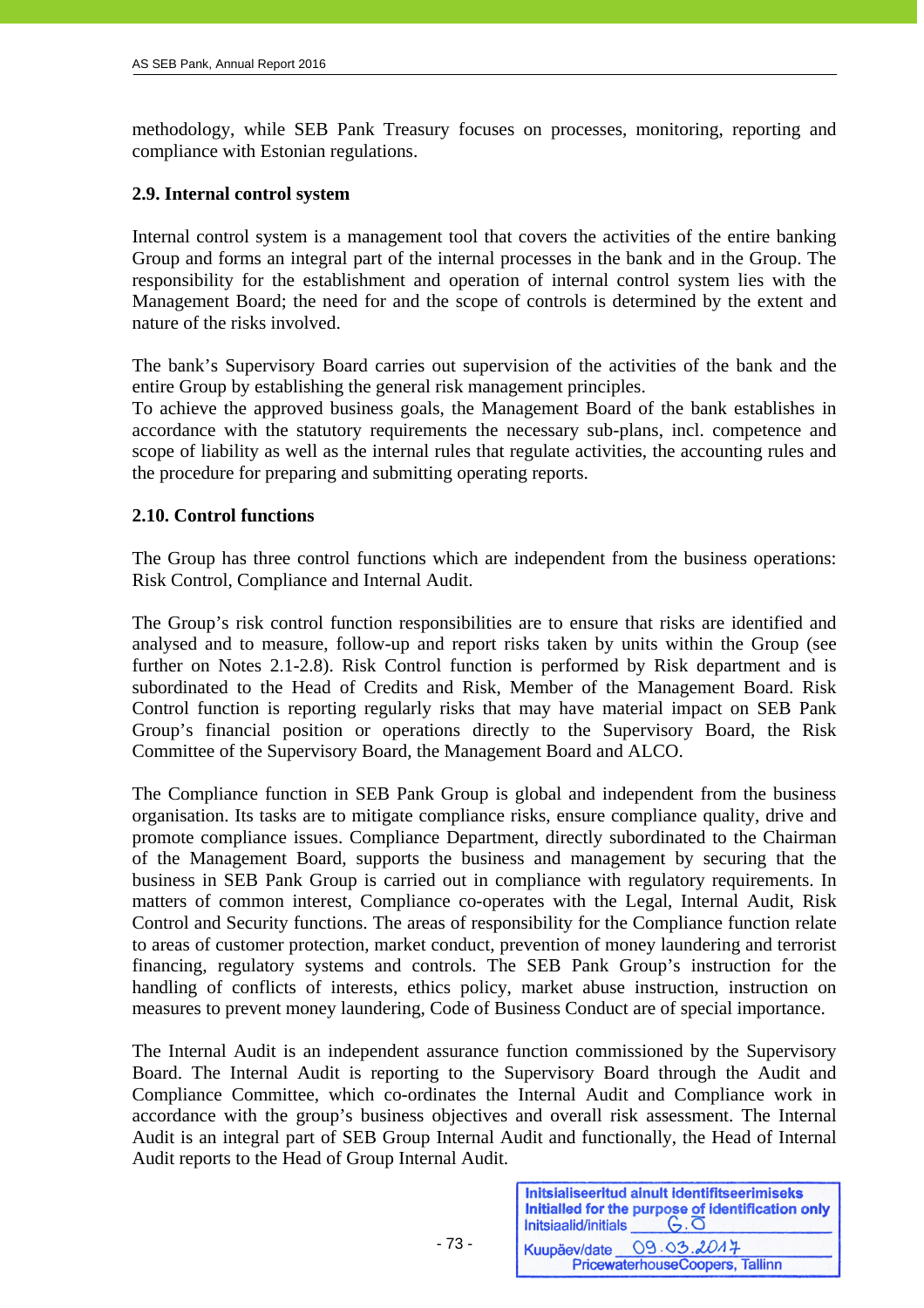The Internal Audits purpose is to provide reliable and objective assurance to the Supervisory Board and Audit and Compliance Committee over the effectiveness of controls, risk management and governance processes mitigating current and evolving high risks and in so doing promoting a sound control culture within the SEB Pank Group.

| Initsiaalid/initials | Initsialiseeritud ainult identifitseerimiseks<br>Initialied for the purpose of identification only<br>$G.\overline{O}$ |
|----------------------|------------------------------------------------------------------------------------------------------------------------|
|                      | Kuupäev/date 09.03.2017                                                                                                |
|                      | PricewaterhouseCoopers, Tallinn                                                                                        |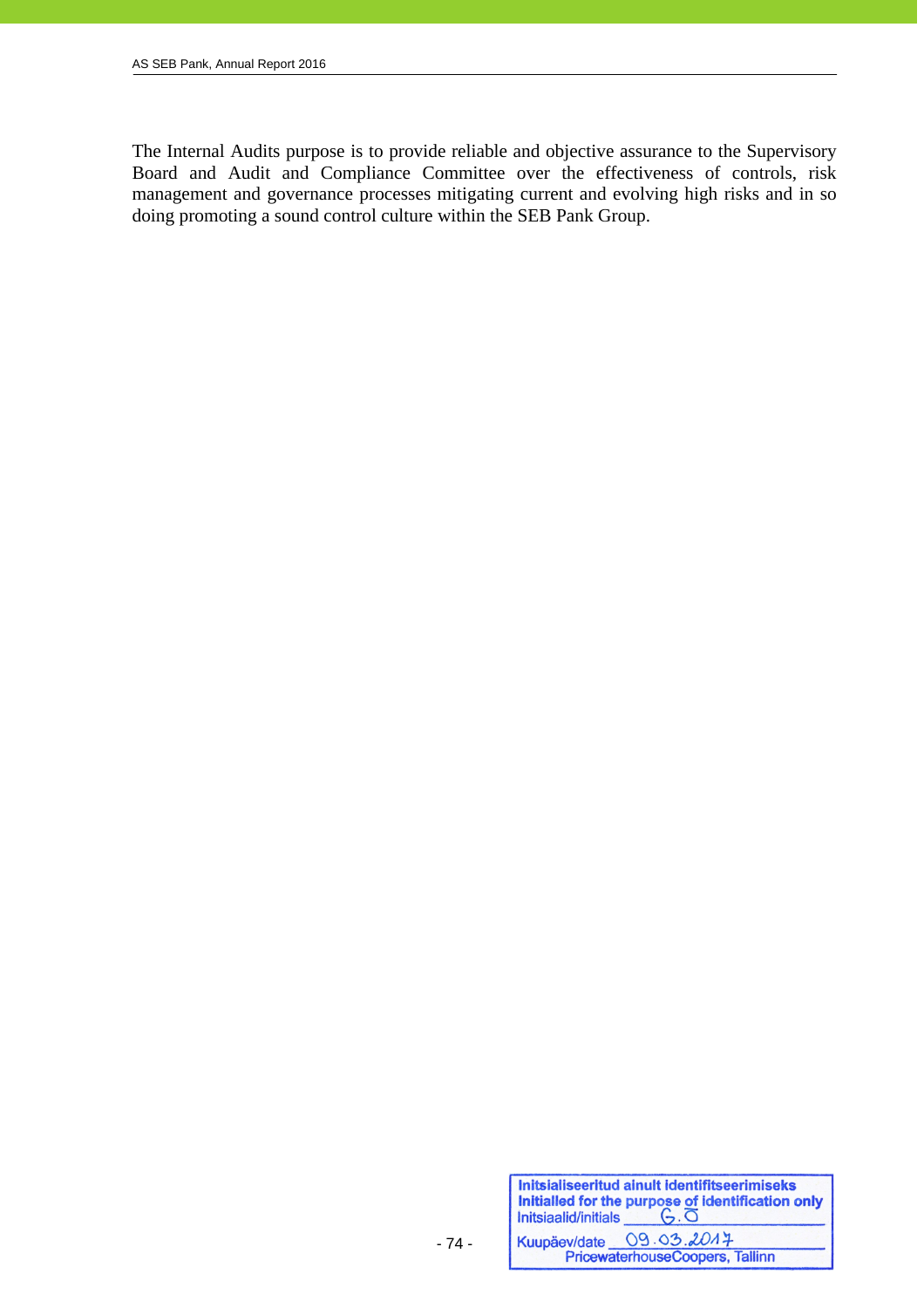## **Notes 3 - 34 to Consolidated Financial Statements of AS SEB Pank**

(millions of EUR)

j

### **3. Interest and similar income**

|                           | 2016 | 2015    |
|---------------------------|------|---------|
| Loans and deposits        | 76.7 | 77.2    |
| Leasing                   | 13.3 | 13.7    |
| Deposits with other banks | 1.7  | $0.0\,$ |
| Fixed income securities   | 0.2  | 0.6     |
|                           | 91.9 | 91.5    |

#### **4. Interest expenses and similar charges**

|                                                         | 2016   | 2015    |
|---------------------------------------------------------|--------|---------|
| Credit institutions                                     | $-0.5$ | $-4.1$  |
| Time and other saving deposits                          | $-1.3$ | $-1.9$  |
| Demand deposits                                         | $-1.7$ | $-3.3$  |
| From balances with central bank and credit institutions | $-2.9$ | $-0.9$  |
| Other                                                   | $-2.6$ | $-2.6$  |
|                                                         | -9.0   | $-12.8$ |

### **5. Fee and commission income**

|                                               | 2016 | 2015 |
|-----------------------------------------------|------|------|
| Payment cards related commissions             | 22.2 | 24.7 |
| Securities market services *                  | 10.8 | 11.0 |
| Transaction fees                              | 5.0  | 5.4  |
| Credit contracts**                            | 4.0  | 4.9  |
| Insurance brokerage fees                      | 3.6  | 3.2  |
| Other settlement fees                         | 6.0  | 4.5  |
| Income from leasing agreements (full service) | 0.7  | 0.8  |
| Income from electronic channels               | 1.5  | 1.5  |
| Cash handling fees                            | 0.6  | 0.8  |
| Commodity futures fees                        | 0.3  | 0.4  |
| Other                                         | 5.3  | 5.3  |
|                                               | 60.0 | 62.5 |

\* Securities market services includes asset management fees of investment funds and securties portfolios, custody services, advisory fees and other with securities transactions related fees.

\*\* Credit contracts include loan, leasing, letter of credit and guarantee contracts, which are short-term and do not constitute interest income, but are of administrative nature for arrangement or reorganisation of credits.

| Initsiaalid/initials | Initsialiseeritud ainult identifitseerimiseks<br>Initialled for the purpose of identification only |
|----------------------|----------------------------------------------------------------------------------------------------|
|                      | Kuupäev/date 09.03.2014                                                                            |
|                      | PricewaterhouseCoopers, Tallinn                                                                    |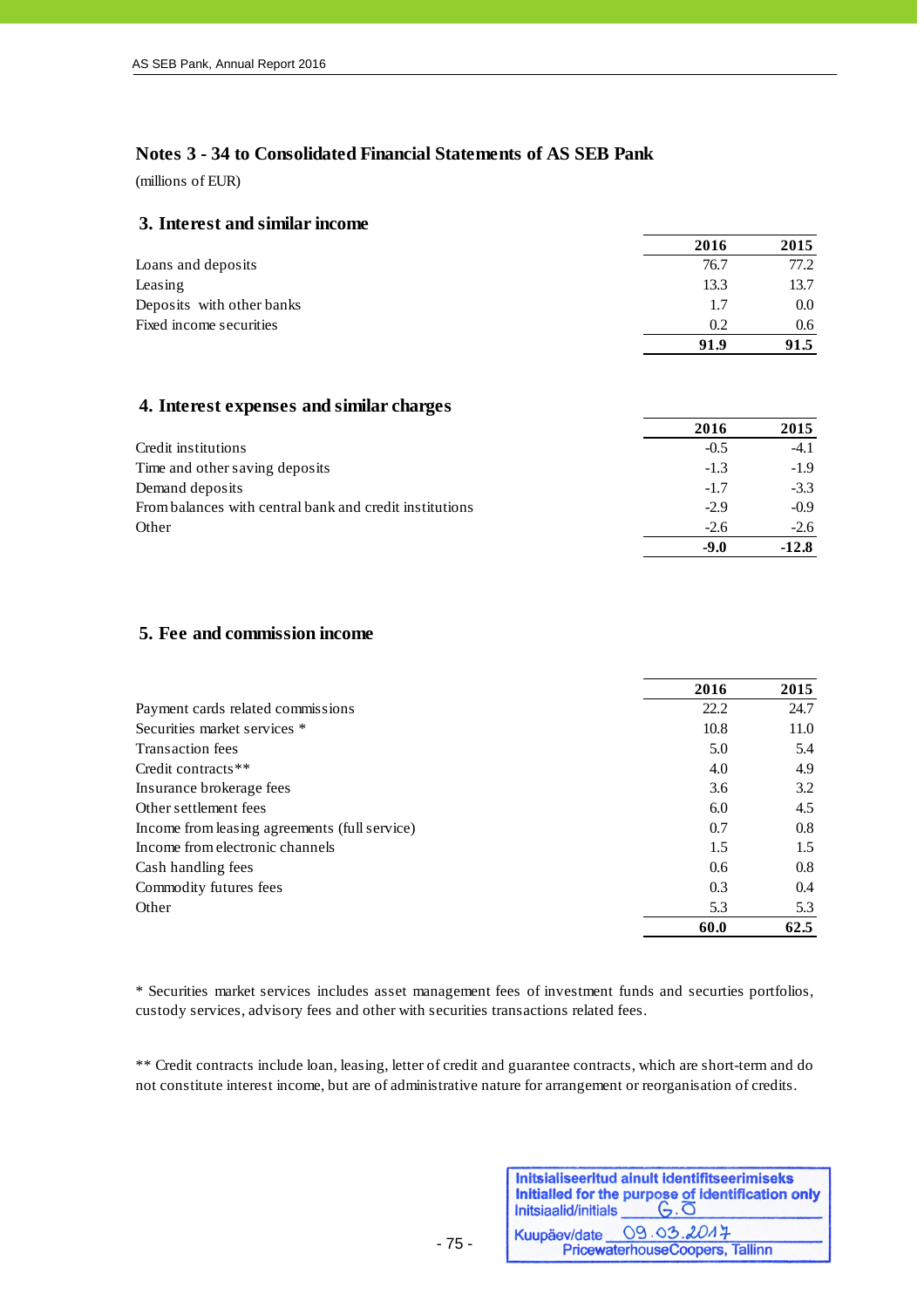# **6. Fee and commission expense**

|                                               | 2016    | 2015    |
|-----------------------------------------------|---------|---------|
| Credit and payment cards                      | $-10.1$ | $-11.4$ |
| Cash collecting fees                          | $-1.1$  | $-1.3$  |
| Expenses to leasing agreements (full service) | $-0.7$  | $-0.8$  |
| Securities market                             | $-1.6$  | $-1.7$  |
| Transaction fees                              | $-1.1$  | $-1.2$  |
| Other                                         | $-1.0$  | $-0.9$  |
|                                               | $-15.6$ | $-17.3$ |

# **7. Net income from foreign exchange**

|                                  | 2016   | 2015 |
|----------------------------------|--------|------|
| Gain (loss) from transactions    | 5.0    | 11.4 |
| Currency translation differences | $-0.3$ | -6.4 |
|                                  | 47     | 5.0  |

# **8. Gains less losses from financial assets at fair value through profit or loss**

|                                          | 2016 | 2015 |
|------------------------------------------|------|------|
| Gain (loss) from trading securities      | 0.3  | 0.3  |
| Gain (loss) from fixed income securities | 0.3  | 0.3  |
| <b>Derivatives</b>                       | 0.5  | 0.7  |
| Equity derivatives                       | 0.1  | 0.3  |
| Interest derivatives                     | 0.4  | 0.4  |
|                                          | 0.8  | 1.0  |

Respective assets are disclosed in Notes 16 and 31.

| Initialiseeritud ainult identifitseerimiseks<br>Initialled for the purpose of identification only<br>Initialialid/initials $\begin{array}{c} \circ \\ \circ \end{array}$ |
|--------------------------------------------------------------------------------------------------------------------------------------------------------------------------|
| Kuupäev/date 09.03.2047<br>PricewaterhouseCoopers, Tallinn                                                                                                               |
|                                                                                                                                                                          |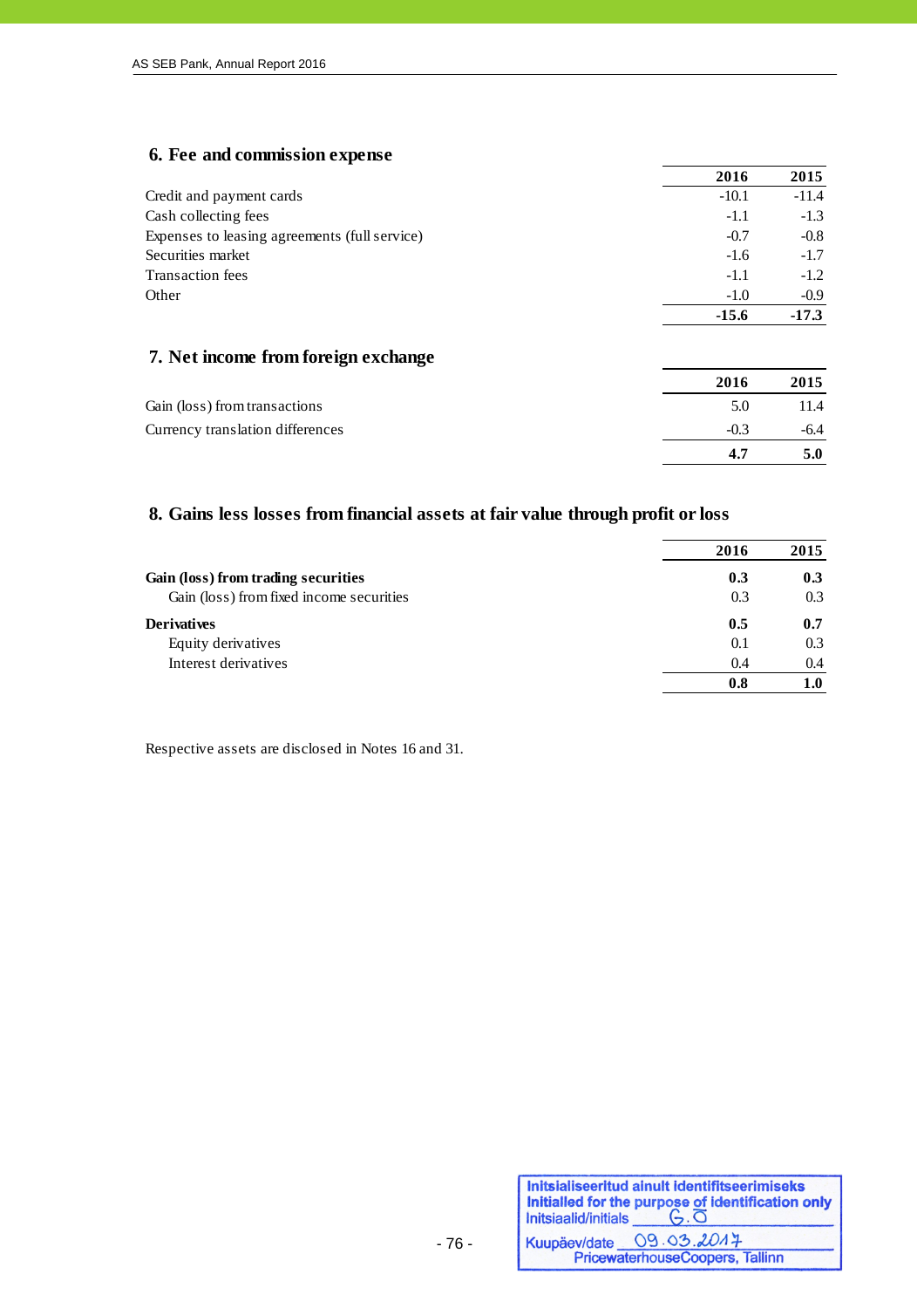## **9. Other income**

|                                             | 2016    | 2015    |
|---------------------------------------------|---------|---------|
| Gains on sales of assets                    | 0.1     | 0.5     |
| Rental income                               | 0.5     | 0.4     |
| Penalties                                   | 0.1     | 0.0     |
| Other income                                | 0.5     | 0.7     |
|                                             | 1.2     | 1.6     |
| 10. Personnel expenses                      |         |         |
|                                             | 2016    | 2015    |
| Personnel expenses*                         | $-27.8$ | $-26.4$ |
| Social security expenses**                  | $-8.9$  | $-8.5$  |
| Other personnel expenses (hiring, training) | $-1.7$  | $-1.7$  |
|                                             | $-38.4$ | $-36.6$ |

\* Costs related to the Long Term Incentive programmes are booked under personnel expenses in total amount 0.6 EUR mio in 2016 (0.5 EUR mio in 2015). These programmes are the Performance Share Programme, Employee Stock Option and the Share Savings Programmes (Note 1.18).

\*\* Social security tax payments include contribution to state pension funds. The Group has no legal or constructive obligation to make pension or similar payments beyond social security tax.

| 11. Other expenses        |          |         |
|---------------------------|----------|---------|
|                           | 2016     | 2015    |
| Rooms rent                | $-9.4$   | $-6.9$  |
| Premises cost (utilities) | $-2.3$   | $-2.1$  |
| IT related expenses       | $-1.9$   | $-2.9$  |
| Advertising and marketing | $-1.7$   | $-1.7$  |
| Other administrative cost | $-2.4$   | $-1.4$  |
| Information services      | $-0.9$   | $-0.9$  |
| Consulting                | $\theta$ | $-0.5$  |
| Other operating expenses  | $-0.9$   | $-0.7$  |
|                           | $-19.5$  | $-17.1$ |

| Initialiseeritud ainult identifitseerimiseks<br>Initialled for the purpose of identification only<br>Initialialid/initials $\begin{array}{c} \circ \\ \circ \end{array}$ |
|--------------------------------------------------------------------------------------------------------------------------------------------------------------------------|
| Kuupäev/date 09.03.2014                                                                                                                                                  |
| PricewaterhouseCoopers, Tallinn                                                                                                                                          |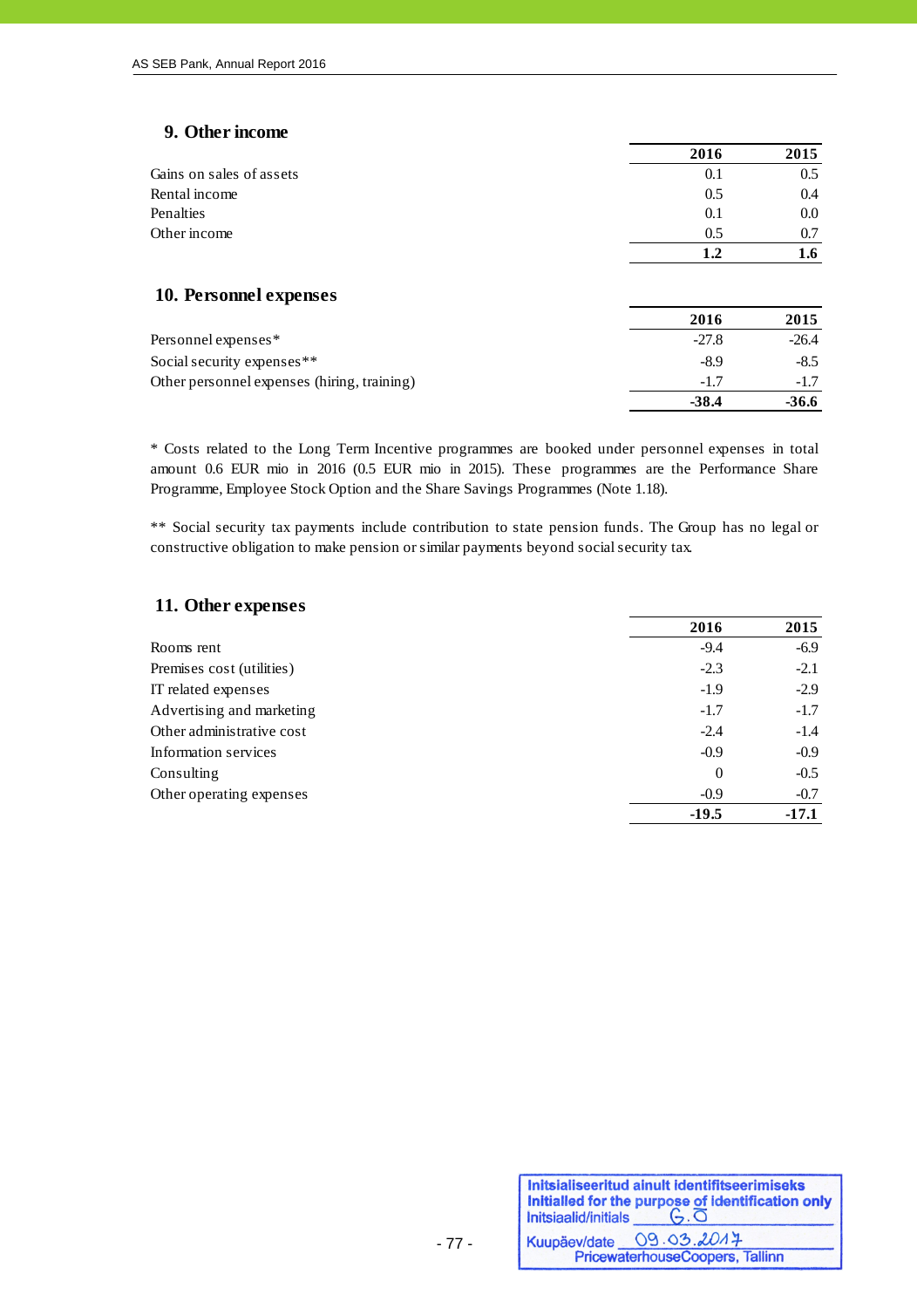# **12. Impairment losses on loans and advances**

|                                                              | Credit            |                   |                  | Other loans to         |                         |              |
|--------------------------------------------------------------|-------------------|-------------------|------------------|------------------------|-------------------------|--------------|
| 2016                                                         | insti-<br>tutions | <b>Corporates</b> | Housing<br>loans | Private<br>individuals | <b>Seized</b><br>assets | <b>TOTAL</b> |
| <b>Impairment losses</b>                                     | 0.0               | $-0.1$            | 0.9              | 0.5                    | 0.0                     | 1.3          |
| impairment losses of reporting period (Note 15)              | 0.0               | $-3.1$            | 0.0              | 0.0                    | 0.0                     | $-3.1$       |
| recoveries from writeoffs (Note 15)                          | 0.0               | 1.2               | 0.3              | 0.5                    | 0.0                     | 2.0          |
| decreasing of impairment losses of previous period (Note 15) | 0.0               | 1.8               | 0.6              | 0.0                    | 0.0                     | 2.4          |
| Impairment losses for contingent liabilities                 | 0.0               | 0.1               | 0.0              | 0.0                    | 0.0                     | 0.1          |
|                                                              | 0.0               | 0.0               | 0.9              | 0.5                    | 0.0                     | 1.4          |

|                                                              | Credit  |                   |         | Other loans to |               |              |
|--------------------------------------------------------------|---------|-------------------|---------|----------------|---------------|--------------|
|                                                              | insti-  |                   | Housing | Private        | <b>Seized</b> |              |
| 2015                                                         | tutions | <b>Corporates</b> | loans   | individuals    | assets        | <b>TOTAL</b> |
| <b>Impairment losses</b>                                     | 0.0     | 0.7               | 3.2     | 0.1            | 0.0           | 4.0          |
| impairment losses of reporting period (Note 15)              | 0.0     | $-3.2$            | 0.0     | $-0.1$         | 0.0           | $-3.3$       |
| recoveries from writeoffs (Note 15)                          | 0.0     | 0.7               | 0.1     | 0.1            | 0.0           | 0.9          |
| decreasing of impairment losses of previous period (Note 15) | 0.0     | 3.2               | 3.1     | 0.1            | 0.0           | 6.4          |
| Impairment losses for contingent liabilities                 | 0.0     | $-0.1$            | 0.0     | 0.0            | 0.0           | $-0.1$       |
|                                                              | 0.0     | 0.6               | 3.2     | 0.1            | 0.0           | 3.9          |

## **13. Balances with central bank**

|                                     |       | 31.12.16 31.12.15 |
|-------------------------------------|-------|-------------------|
| Demand deposits                     | 250.9 | 615.0             |
| incl -mandatory reserve requirement | 40.9  | 37.0              |
| -demand deposits, cash equivalents  | 210.0 | 578.0             |
|                                     | 250.9 | 615.0             |

Mandatory reserve deposits are available for use by the Group's day-to-day business. Mandatory reserve expends interest at -0,4%. In 2016 the Group interest expenses were in amount of -0.8 thousand EUR (In 2015 expenses were in amount of -0.1 thousand EUR).

### **14. Loans and advances to credit institutions**

|                                                                 | 31.12.16 | 31.12.15 |
|-----------------------------------------------------------------|----------|----------|
| Demand deposits*                                                | 924.7    | 389.8    |
| Time deposits                                                   | 50.7     | 0.6      |
| $Other*$                                                        | 7.8      | 2.1      |
| Accrued interest receivable                                     | 0.1      | 0        |
|                                                                 | 983.3    | 392.5    |
| * Cash equivalents.                                             | 932.5    | 391.9    |
| Due from credit institutions, registered in EU (except Estonia) | 964.5    | 381.1    |
| Due from credit institutions, registered in Estonia             | 0.2      | 0.8      |
| Due from credit institutions, registered in other countries     | 18.6     | 10.6     |
|                                                                 | 983.3    | 392.5    |

- 78 -

All due from credit institutions belongs to the risk class 10 or better.

| Initsiaalid/initials | Initsialiseeritud ainult identifitseerimiseks<br>Initialled for the purpose of identification only |
|----------------------|----------------------------------------------------------------------------------------------------|
|                      | Kuupäev/date 09.03.2014                                                                            |
|                      | PricewaterhouseCoopers, Tallinn                                                                    |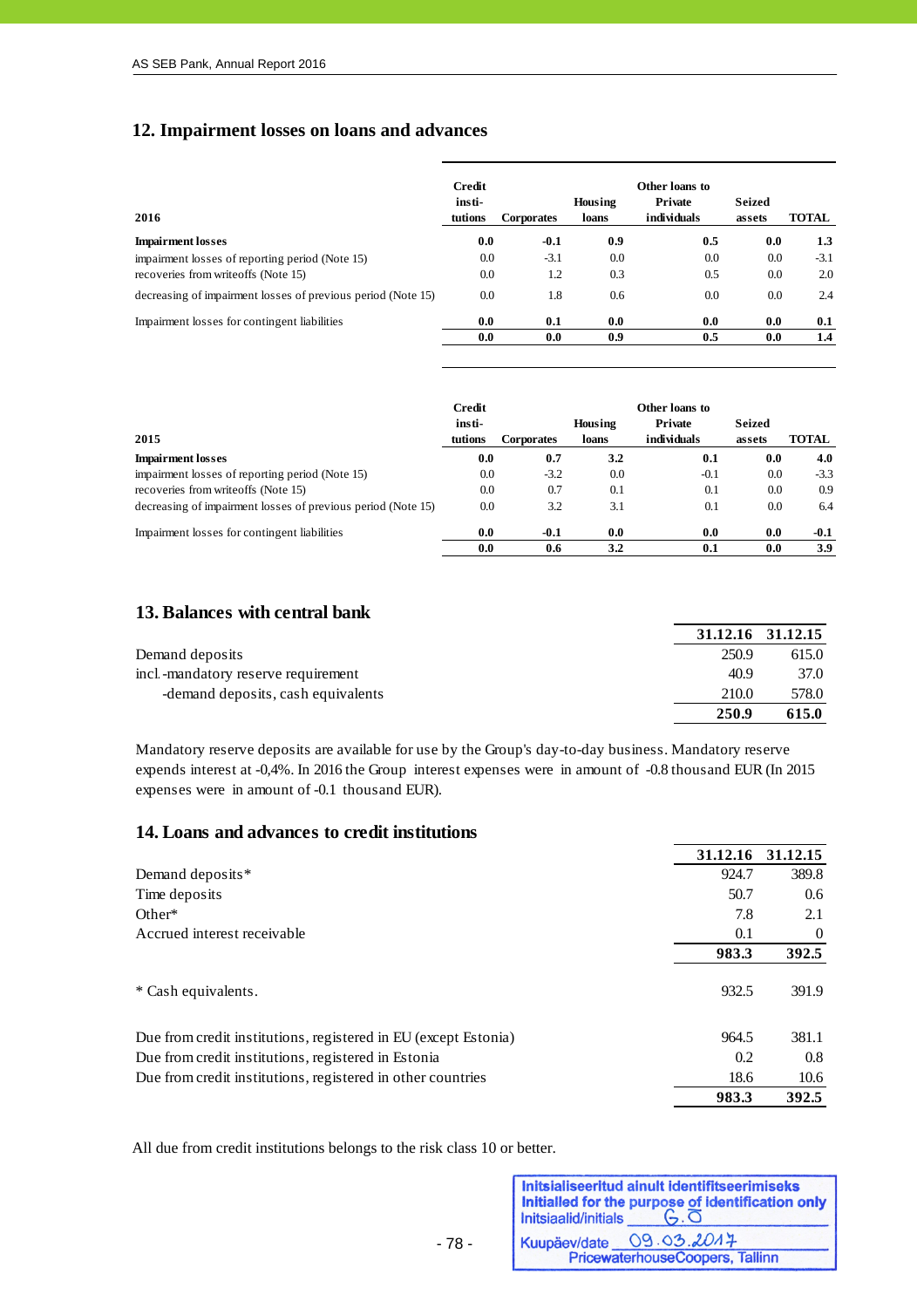#### **15. Loans and advances to customers**

|                                                       | 31.12.16   | 31.12.15   |
|-------------------------------------------------------|------------|------------|
| Loans to Corporates                                   | 2 1 2 3 .4 | 2 0 0 8 .0 |
| Public sector                                         | 112.7      | 134.1      |
| Housing loans                                         | 1833.4     | 1 695.2    |
| Other loans to Private individuals                    | 268.0      | 259.0      |
|                                                       | 4 3 3 7 .5 | 4 0 9 6.3  |
| Due from customers, registered in EU (except Estonia) | 20.7       | 20.4       |
| Due from customers, registered in Estonia             | 4 3 1 4 .6 | 4 0 74.3   |
| Due from customers, registered in other countries     | 2.2        | 1.6        |
|                                                       | 4 3 3 7 .5 | 4 096.3    |

Loan portfolio by economic sector presented in Note 2 "Risk policy and management", on page 63.

Due from customers by currency is presented in Note 2, on page 59.

Due from customers by maturity is presented in interest restatement by maturity on page 61.

Past due is presented in Note 2, on page 55.

Geographic concentration of assets and liabilities is presented in Note 2, on page 62.

#### **Loans and advances to customers by remaining maturity**

|          | Less than $3-12$ 1-5 5-10<br>3 months months | vears        | vears | Over $10$<br>vears | <b>Total</b> |
|----------|----------------------------------------------|--------------|-------|--------------------|--------------|
| 31.12.16 | 244.4                                        | 685.6 1939.2 | 524.6 | 943.7              | 4 3 3 7 .5   |
| 31.12.15 | 244.1                                        | 635.1 1835.4 | 513.2 | 868.5              | 4 0 9 6.3    |

#### **Gross and net investments on finance leases**

|                                                      | 31.12.16 | 31.12.15 |
|------------------------------------------------------|----------|----------|
| Gross investment                                     | 541.4    | 495.1    |
| up to 1 year                                         | 176.2    | 154.9    |
| $1 - 5$ years                                        | 356.2    | 330.6    |
| over 5 years                                         | 9        | 9.6      |
| Unearned future finance income on finance leases (-) | $-20.1$  | $-20.7$  |
| Net investment in finance leases*                    | 521.3    | 474.4    |
| up to 1 year                                         | 167.9    | 146      |
| $1 - 5$ years                                        | 344.7    | 319.1    |
| over 5 years                                         | 8.7      | 9.3      |

\* Net investment in finance leases are presented above on lines: Leases to Corporates, Public sector, Housing loans, Other loans to Private individuals.

|                                                     | 31.12.16 | 31.12.15 |
|-----------------------------------------------------|----------|----------|
| Net investment in finance leases by interest rates  | 521.3    | 474.4    |
| $\leq 5\%$                                          | 519.2    | 471.2    |
| $5-10%$                                             | 2.1      | 3.2      |
|                                                     | 31.12.16 | 31.12.15 |
|                                                     |          |          |
| Net investment in finance leases by base currencies | 521.3    | 474.4    |
| <b>EUR</b>                                          | 521.3    | 474.4    |

- 79 -

| Initsiaalid/initials | Initsialiseeritud ainult identifitseerimiseks<br>Initialled for the purpose of identification only<br>$G.\overline{O}$ |
|----------------------|------------------------------------------------------------------------------------------------------------------------|
|                      | Kuupäev/date 09.03.2017<br>PricewaterhouseCoopers, Tallinn                                                             |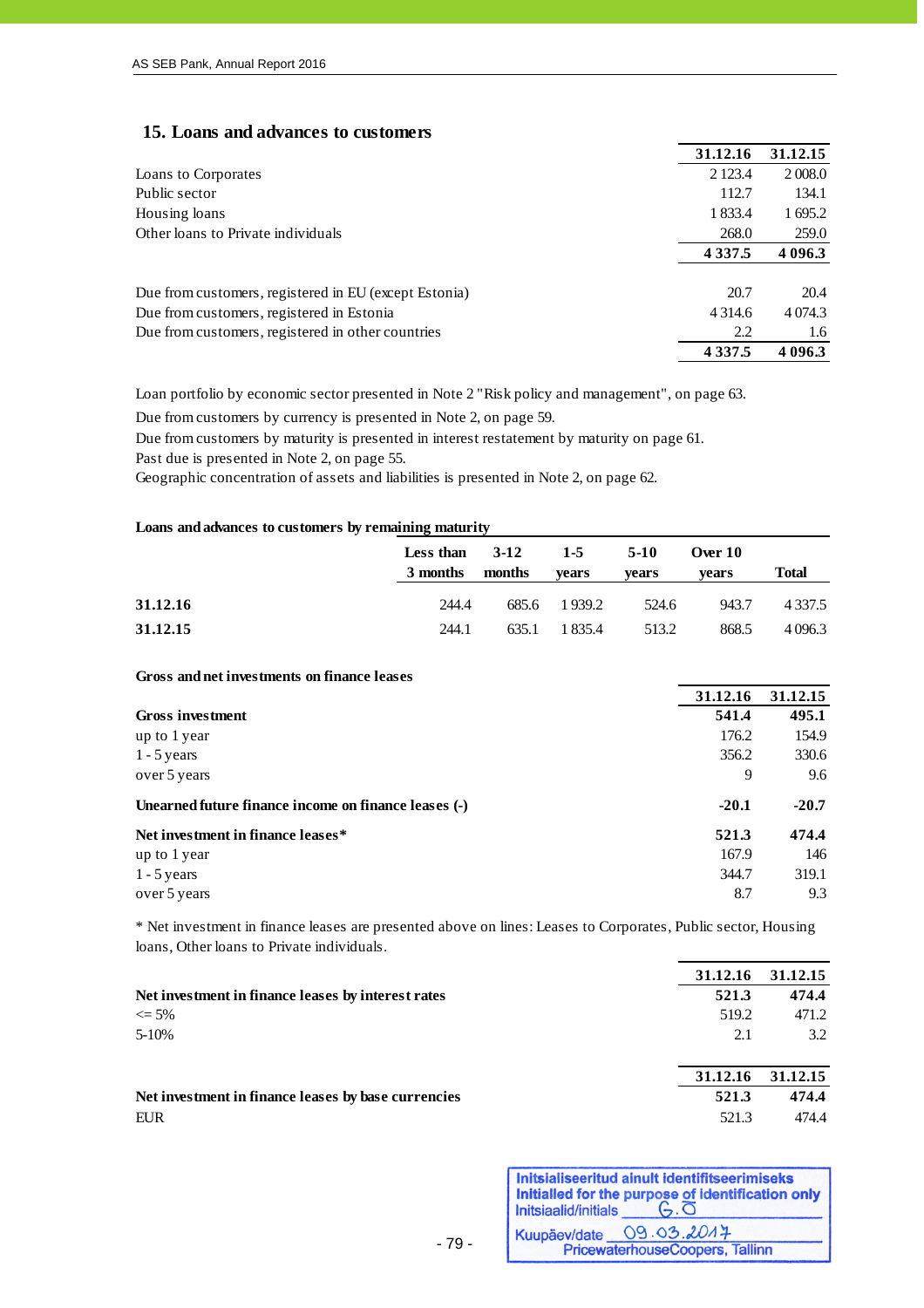**Allowances for impaired debt**

j

|                                                                               | <b>Credit</b> |            |         | <b>Other loans</b> |              |
|-------------------------------------------------------------------------------|---------------|------------|---------|--------------------|--------------|
|                                                                               | insti-        |            | Housing | to Private         |              |
| 2016                                                                          | tutions       | Corporates | loans   | individuals        | <b>TOTAL</b> |
| At the beginning of period (January, 1)                                       | 0.0           | 16.3       | 10.5    | 2.2                | 29.0         |
| Allowances of reporting period (Note 12)                                      | 0.0           | 3.1        | 0.0     | 0.0                | 3.1          |
| Decreasing of allowances of previous period (Note 12)                         | 0.0           | $-1.8$     | $-0.6$  | 0.0                | $-2.4$       |
| Loans and advances written off                                                | 0.0           | $-2.4$     | $-2.3$  | $-0.4$             | $-5.1$       |
| At the end of period (December, 31)                                           | 0.0           | 15.2       | 7.6     | 1.8                | 24.6         |
| Recoveries from write-offs (Note 12)                                          | 0.0           | $-1.2$     | $-0.3$  | $-0.5$             | $-2.0$       |
|                                                                               | <b>Credit</b> |            |         | <b>Other loans</b> |              |
|                                                                               | insti-        |            | Housing | to Private         |              |
| 2015                                                                          | tutions       | Corporates | loans   | individuals        | <b>TOTAL</b> |
| At the beginning of period (January, 1)                                       | 0.0           | 27.1       | 14.7    | 2.6                | 44.4         |
| Allowances of reporting period (Note 12)                                      | 0.0           | 3.2        | 0.0     | 0.1                | 3.3          |
| Decreasing of allowances of previous period (Note 12)                         | 0.0           | $-3.2$     | $-3.1$  | $-0.1$             | $-6.4$       |
| Loans and advances written off                                                | 0.0           | $-10.8$    | $-1.1$  | $-0.4$             | $-12.3$      |
| At the end of period (December, 31)                                           | 0.0           | 16.3       | 10.5    | 2.2                | 29.0         |
| Recoveries from write-offs (Note 12)                                          | 0.0           | $-0.7$     | $-0.1$  | $-0.1$             | $-0.9$       |
| <b>16. Financial investments</b>                                              |               |            |         | 31.12.16           | 31.12.15     |
|                                                                               |               |            |         |                    |              |
| <b>Financial assets held for trading</b>                                      |               |            |         | 23.4               | 28.3         |
| Derivatives (Note 31)                                                         |               |            |         | 23.4               | 28.3         |
|                                                                               |               |            |         |                    |              |
| Financial assets designated at fair value through profit or loss at inception |               |            |         | 86.7               | 0.0          |
| Debt securities (all S&P rating AA)                                           |               |            |         | 86.7               | 0.0          |
| Available for sale financial assets                                           |               |            |         | 9.3                | 18.3         |
| Shares and fund participations*                                               |               |            |         | 9.3                | 18.3         |
| <b>Total</b>                                                                  |               |            |         | 119.4              | 46.6         |
| Securities of entities, registered in EU (except Estonia)                     |               |            |         | 88.2               | 13.8         |

Generally financial investments are revalued in fair value based on active market quotations.

\* Includes participations in pension funds managed by AS SEB Varahaldus in the total value of 6.9 EUR mio (2015 6.0 EUR mio), ownership of which is required (1-2% of the specific managed fund) according to the Investment Fund's Act.

Securities of entities, registered in Estonia 28.8 32.8 Securities of entities, registered in other countries 2.4 0.0

| Initsiaalid/initials | Initsialiseeritud ainult identifitseerimiseks<br>Initialled for the purpose of identification only<br>$G.\overline{O}$ |
|----------------------|------------------------------------------------------------------------------------------------------------------------|
|                      | Kuupäev/date 09.03.2017                                                                                                |
|                      | PricewaterhouseCoopers, Tallinn                                                                                        |

**119.4 46.6**

- 80 -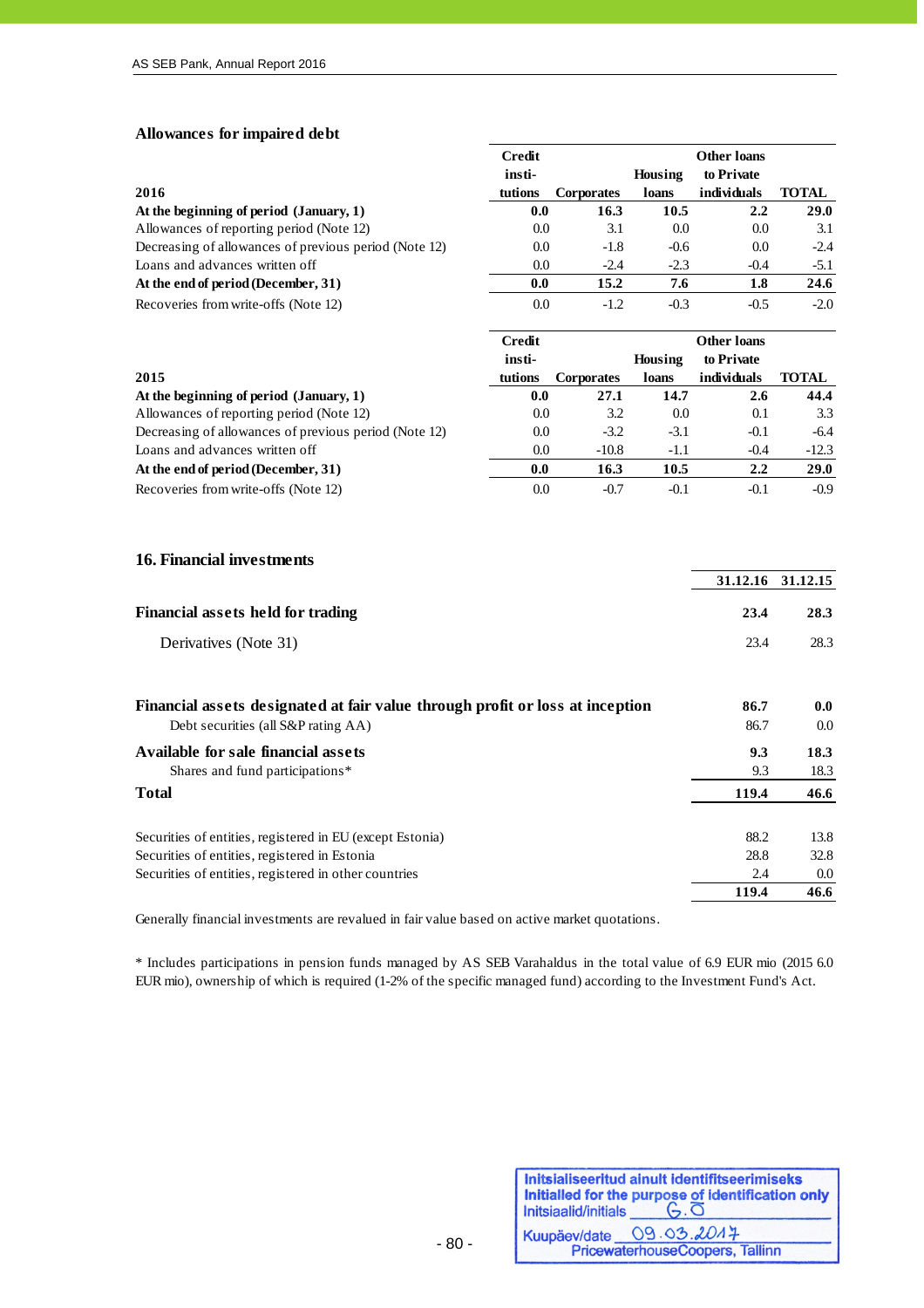#### **Movements of financial investments**

|                                         | <b>Financial</b><br>assets held<br>for trading | <b>Derivatives</b><br>(Note 31) | <b>Financial assets</b><br>designated at<br>fair value<br>through profit<br>or loss at<br>inception | Available-<br>for-sale<br>financial<br>assets | <b>TOTAL</b> |
|-----------------------------------------|------------------------------------------------|---------------------------------|-----------------------------------------------------------------------------------------------------|-----------------------------------------------|--------------|
| At the beginning of period (31.12.14)   | 0.0                                            | 28.7                            | 102.2                                                                                               | 5.2                                           | 136.1        |
| Acquisitions                            | 578.5                                          | 0.0                             | 0.0                                                                                                 | 1.0                                           | 579.5        |
| Disposals and redemptions               | $-578.5$                                       | 0.0                             | $-101.2$                                                                                            | 0.0                                           | $-679.7$     |
| Changes of value                        | 0.0                                            | $-1.1$                          | $-1.0$                                                                                              | 12.1                                          | 10.0         |
| Changes of currency rate                | 0.0                                            | 0.7                             | $0.0\,$                                                                                             | 0.0                                           | 0.7          |
| At the end of period $(31.12.15)$       | 0.0                                            | 28.3                            | 0.0                                                                                                 | 18.3                                          | 46.6         |
| At the beginning of period $(31.12.15)$ | 0.0                                            | 28.3                            | 0.0                                                                                                 | 18.3                                          | 46.6         |
| Acquisitions                            | 655.5                                          | 0.0                             | 85.7                                                                                                | 2.9                                           | 744.1        |
| Disposals and redemptions               | $-655.5$                                       | 0.0                             | $-1.8$                                                                                              | 0.0                                           | $-657.3$     |
| Changes of value                        | 0.0                                            | $-1.3$                          | 1.3                                                                                                 | $-11.9$                                       | $-11.9$      |
| Changes of currency rate                | 0.0                                            | $-3.6$                          | 1.5                                                                                                 | 0.0                                           | $-2.1$       |
| At the end of period $(31.12.16)$       | 0.0                                            | 23.4                            | 86.7                                                                                                | 9.3                                           | 119.4        |

## **17. Other financial assets**

|                    |      | 31.12.16 31.12.15 |
|--------------------|------|-------------------|
| Client receivables | 13.9 | 17.0              |
| Trade receivables  | 4.4  | 7.3               |
|                    | 18.3 | 24.3              |
|                    |      |                   |

# **18. Prepaid expenses and accrued income**

|                                      |      | 31.12.16 31.12.15 |
|--------------------------------------|------|-------------------|
| Prepaid taxes                        |      | 0.8               |
| Accrued revenue and prepaid expenses | 10.6 | 3.9               |
|                                      |      |                   |

- 81 -

| Initsiaalid/initials | Initsialiseeritud ainult identifitseerimiseks<br>Initialled for the purpose of identification only<br>$G.\overline{O}$ |
|----------------------|------------------------------------------------------------------------------------------------------------------------|
|                      | Kuupäev/date 09.03.2017                                                                                                |
|                      | PricewaterhouseCoopers, Tallinn                                                                                        |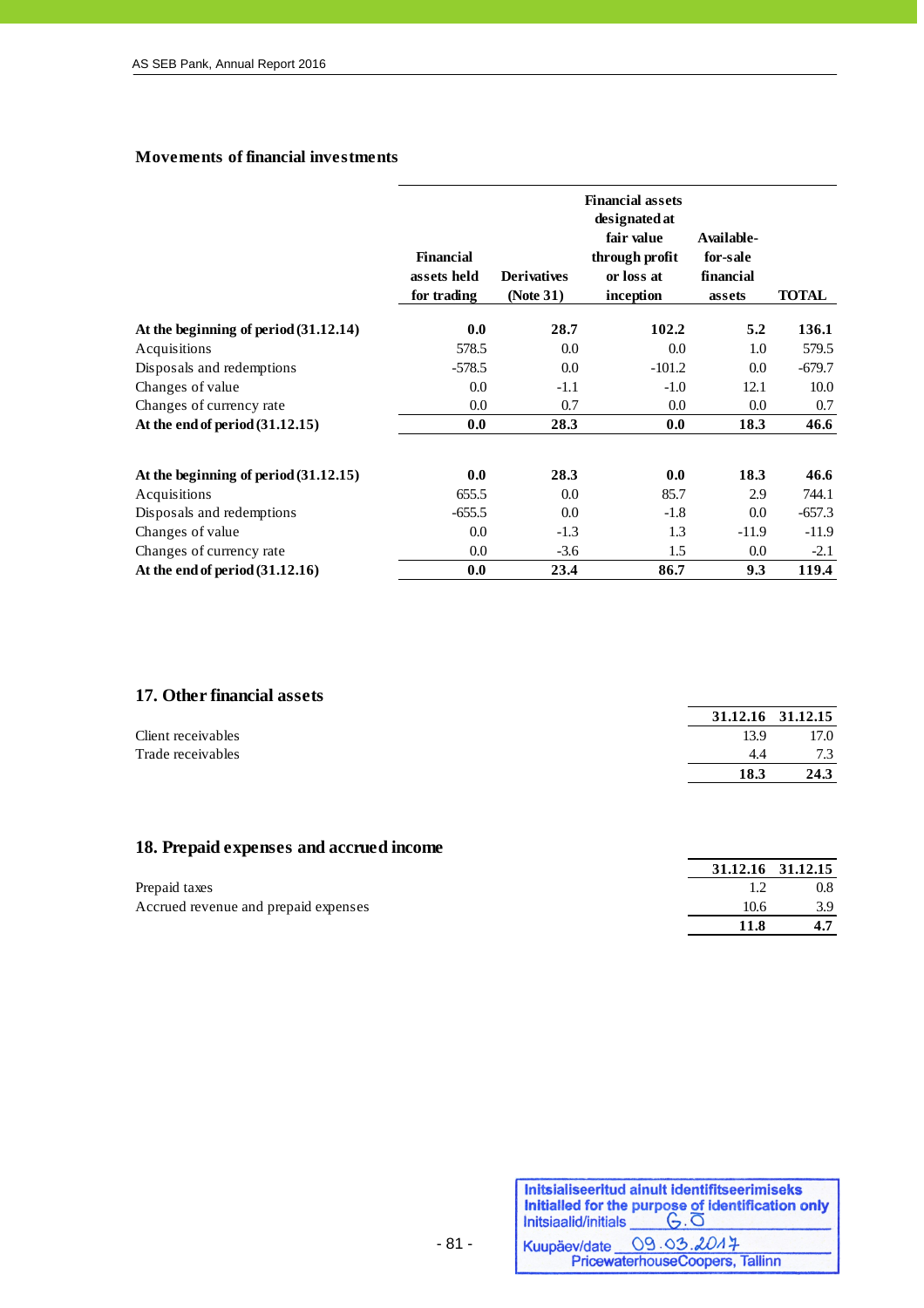### **19.Investments in associates**

#### **Movements of investments in associates**

|      |                               | <b>Disposals</b><br>and |                                     |                   | At the           |
|------|-------------------------------|-------------------------|-------------------------------------|-------------------|------------------|
|      | At the beginning of<br>period | redemp-<br>tions        | <b>Profit from equity</b><br>method | Paid<br>dividends | end of<br>period |
| 2016 | 0.8                           | 0.0                     | 0.0                                 | 0.0               | 0.8              |
| 2015 | 0.8                           | 0.0                     | 0.0                                 | 0.0               | 0.8              |

#### **Associated companies**

|                              | <b>Nominal</b><br>value     | <b>Assets</b> | Liabili-<br>ties | <b>Total</b><br>revenues | AS SEB<br>Pank in<br>calculated<br>profit/-loss | <b>Balance</b><br>value | Owner-<br>ship,<br>$\%$ |
|------------------------------|-----------------------------|---------------|------------------|--------------------------|-------------------------------------------------|-------------------------|-------------------------|
| 2016                         |                             |               |                  |                          |                                                 |                         |                         |
| AS Sertifits eerimis kes kus | without<br>nominal<br>value | 5.1           | 1.9              | 4.4                      | 0.0                                             | 0.8                     | 25.00%                  |
| <b>Total</b>                 |                             | 5.1           | 1.9              | 4.4                      | 0.0                                             | 0.8                     |                         |
| 2015                         |                             |               |                  |                          |                                                 |                         |                         |
| AS Sertifits eerimiskes kus  | without<br>nominal<br>value | 3.9           | 0.7              | 4.2                      | 0.1                                             | 0.8                     | 25.00%                  |
| Tieto Estonia Services OÜ    | 1278 EUR                    | 1.0           | 0.8              | 1.3                      | 0.0                                             | $0.0\,$                 | 20.00%                  |
| <b>Total</b>                 |                             | 4.9           | 1.5              | 5.5                      | 0.1                                             | 0.8                     |                         |

#### **Acquisitions, disposals and merging of associated companies and subsidiaries**

#### **Acquisitions**

No acquisitions occurred in 2016 and 2015.

#### **Disposals**

In 31.05.2016 an associate Tieto Estonia Services OÜ was sold (20% ownership held by AS SEB Pank).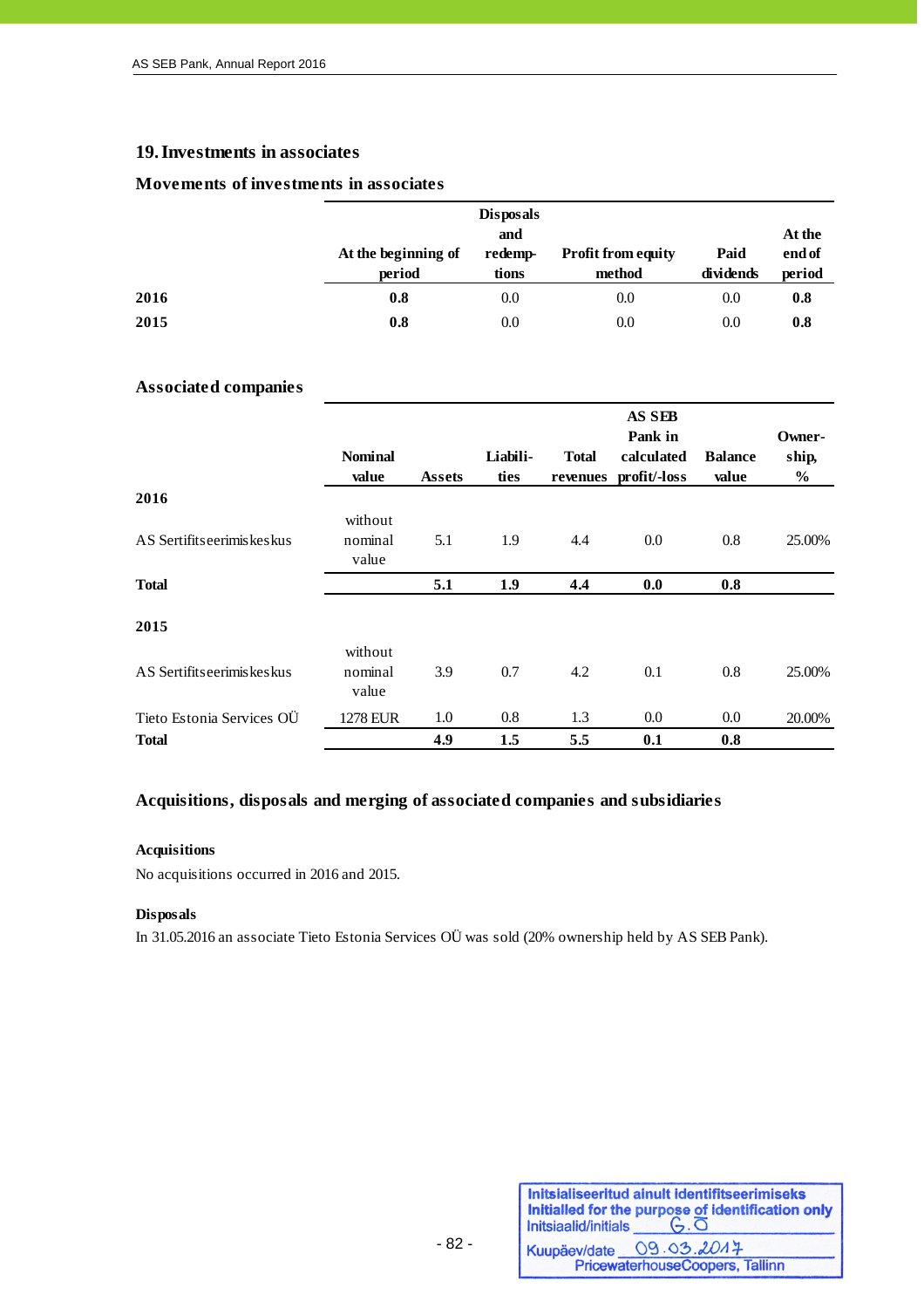# **20. Intangible assets**

| At the beginning of period $(01.01.15)$ |        |
|-----------------------------------------|--------|
| Cost                                    | 7.4    |
| Accumulated amortisation                | $-6.3$ |
| Carrying value                          | 1.1    |
| Opening carrying value                  | 1.1    |
| <b>Additions</b>                        | 2.5    |
| Acquisition cost of sold assets         | $-1.2$ |
| Amortisation charge                     | $-0.5$ |
| Closing carrying value                  | 1.9    |
| At end of period (31.12.15)             |        |
| Cost                                    | 8.2    |
| Accumulated amortisation                | $-6.3$ |
| <b>Carrying value</b>                   | 1.9    |
| At the beginning of period $(01.01.16)$ |        |
| Cost                                    | 8.2    |
| Accumulated amortisation                | $-6.3$ |
| <b>Carrying value</b>                   | 1.9    |
| Opening carrying value                  | 1.9    |
| <b>Additions</b>                        | 1.6    |
| Amortisation charge                     | $-0.6$ |
| Closing carrying value                  | 2.9    |
| At end of period (31.12.16)             |        |
| Cost                                    | 8.5    |
| Accumulated amortisation                | $-5.6$ |
| <b>Carrying value</b>                   | 2.9    |
|                                         |        |

| Initsiaalid/initials | Initsialiseeritud ainult identifitseerimiseks<br>Initialied for the purpose of identification only |
|----------------------|----------------------------------------------------------------------------------------------------|
|                      | Kuupäev/date 09.03.2014                                                                            |
|                      | PricewaterhouseCoopers, Tallinn                                                                    |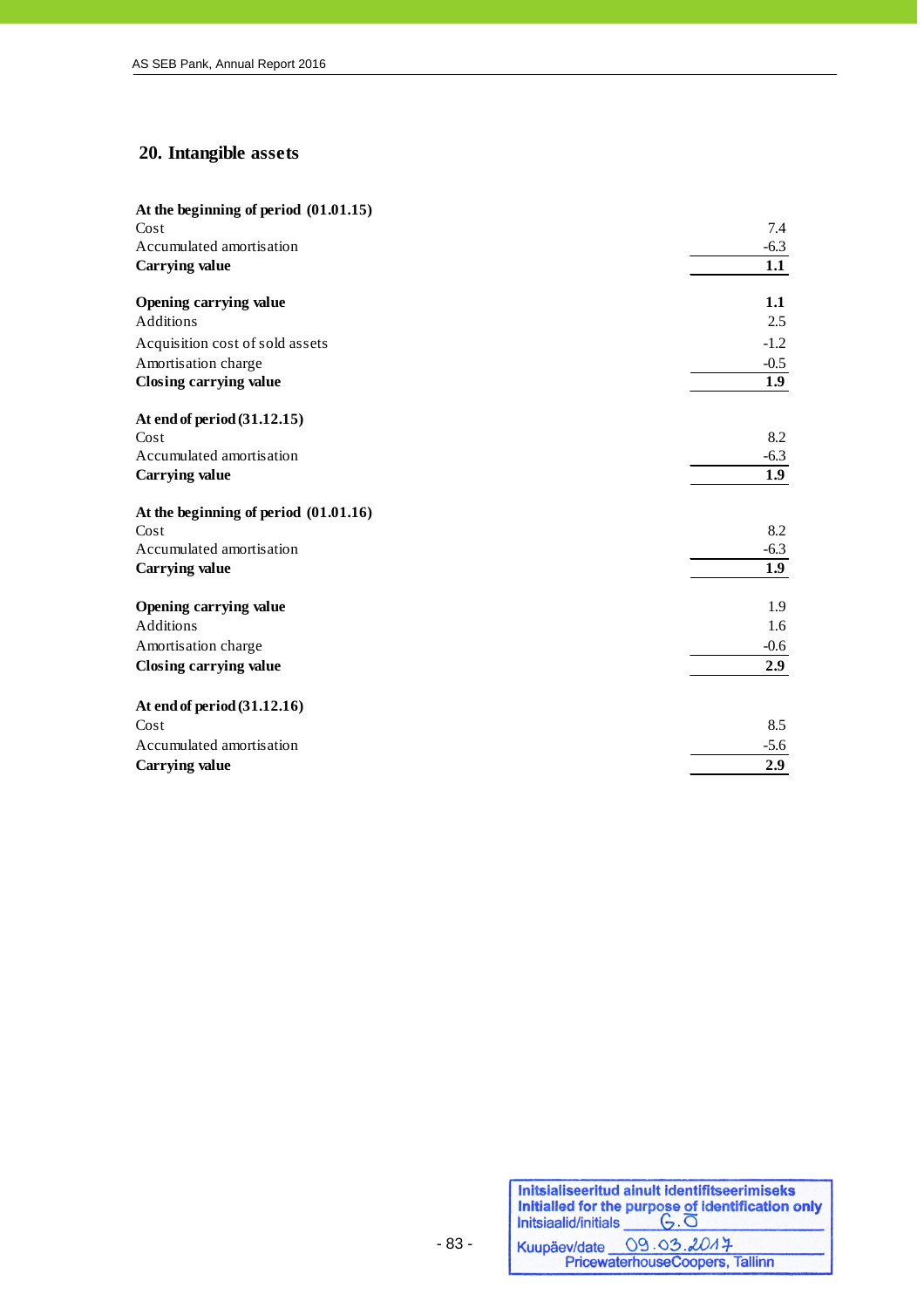# **21. Property, plant and equipment**

|                                         |                  | Other    |              |
|-----------------------------------------|------------------|----------|--------------|
|                                         |                  | tangible |              |
|                                         | <b>Buildings</b> | assets   | <b>Total</b> |
| At the beginning of period $(01.01.15)$ |                  |          |              |
| Cost                                    | 5.7              | 23.9     | 29.6         |
| Accumulated depreciation                | $-2.6$           | $-16.8$  | $-19.4$      |
| Carrying value                          | 3.1              | 7.1      | 10.2         |
| Opening carrying value                  | 3.1              | 7.1      | 10.2         |
| Additions                               | 0.6              | 3.4      | 4.0          |
| Impairment charge (carrying value)      | 0.0              | $-0.2$   | $-0.2$       |
| Depreciation charge                     | $-0.6$           | $-2.6$   | $-3.2$       |
| Reclassification                        | 0.0              | $-1.5$   | $-1.5$       |
| Closing carrying value                  | 3.1              | 6.2      | 9.3          |
| At end of period (31.12.15)             |                  |          |              |
| Cost                                    | 6.2              | 23.5     | 29.7         |
| Accumulated depreciation                | $-3.1$           | $-17.3$  | $-20.4$      |
| Carrying value                          | 3.1              | 6.2      | 9.3          |
| Opening carrying value                  | 3.1              | 6.2      | 9.3          |
| Additions                               | 0.3              | 4.2      | 4.5          |
| Impairment charge (carrying value)      | $-0.2$           | $-0.2$   | $-0.4$       |
| Depreciation charge                     | $-0.6$           | $-2.3$   | $-2.9$       |
| Reclassification                        | 0.0              | $-1.7$   | $-1.7$       |
| Closing carrying value                  | 2.6              | 6.2      | 8.8          |
| At end of period (31.12.16)             |                  |          |              |
| Cost                                    | 5.9              | 23.6     | 29.5         |
| Accumulated depreciation                | $-3.3$           | $-17.4$  | $-20.7$      |
| <b>Carrying value</b>                   | 2.6              | 6.2      | 8.8          |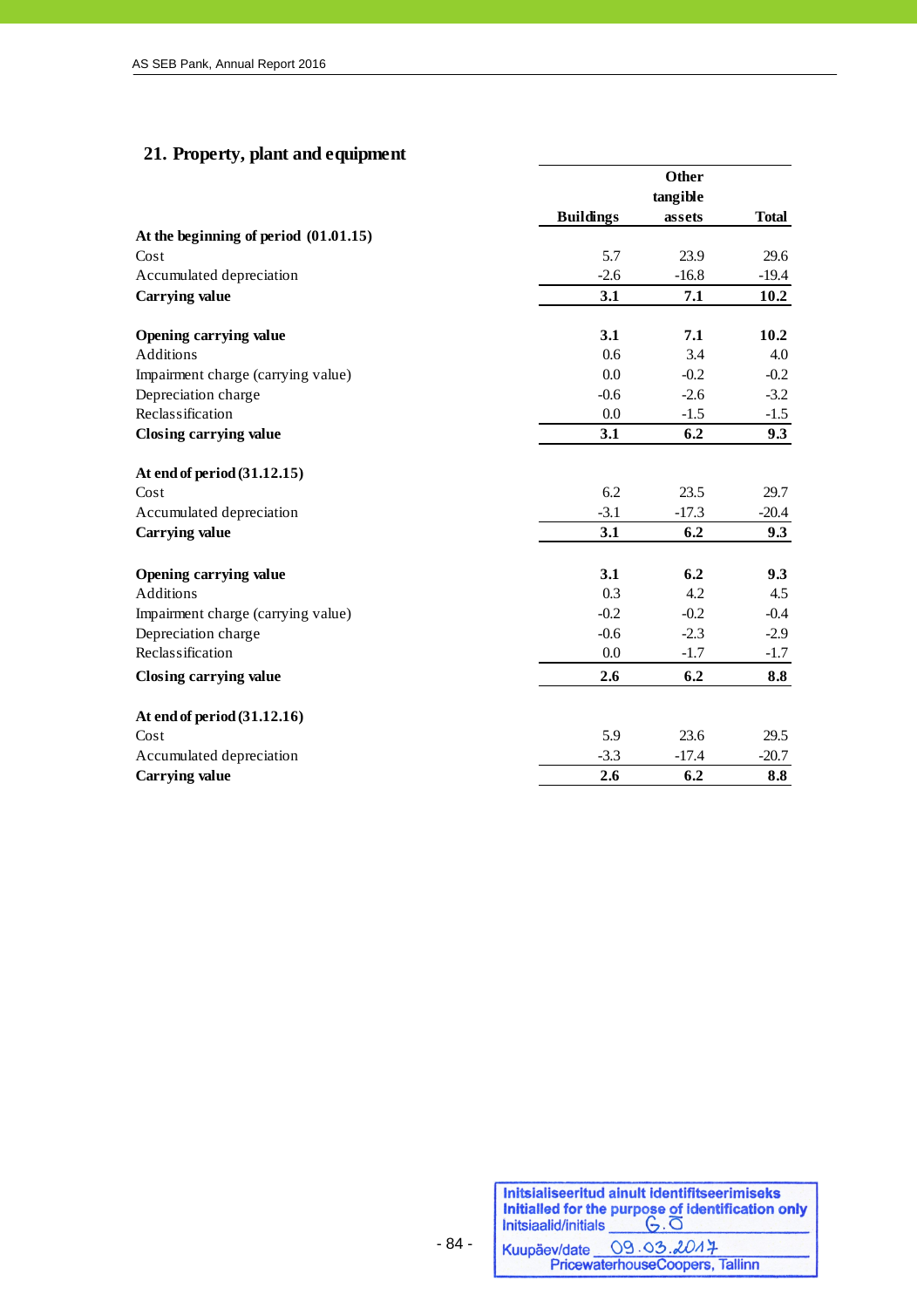### **22. Due to credit institutions**

|                                                               | 31.12.16 | 31.12.15 |
|---------------------------------------------------------------|----------|----------|
| Demand deposits                                               | 73.2     | 87.6     |
| Time deposits and loans (remaining maturity up to 1 year)     | 1.5      | 1.5      |
| Time deposits and loans (remaining maturity more than 1 year) | 917.8    | 799.4    |
| Accrued interest payable to credit institutions               | $-0.1$   | 0.1      |
|                                                               | 992.4    | 888.6    |
|                                                               |          |          |
|                                                               | 31.12.16 | 31.12.15 |
| Due to credit institutions, registered in EU (except Estonia) | 942.9    | 879.8    |
| Due to credit institutions, registered in Estonia             | 47.3     | 7.7      |
| Due to credit institutions, registered in other countries     | 2.2      | 1.1      |
|                                                               | 992.4    | 888.6    |

916,0 EUR mio as at 31.12.2016 and 798,2 EUR mio as at 31.12.2015 were due from group to parent bank Skandinaviska Enskilda Banken AB (publ) (Note 33).

| 23. Due to customers                                |             |             |
|-----------------------------------------------------|-------------|-------------|
|                                                     | 31.12.16    | 31.12.15    |
| Demand deposits                                     | 3 3 1 3 . 3 | 2961.2      |
| Time deposits and other saving deposits             | 338.3       | 298.1       |
| Investment deposits (index-linked)                  | 16.1        | 34.6        |
| Loan funds                                          | 18.6        | 21.8        |
| Accrued interest payable to customers               | 0.7         | 0.4         |
|                                                     | 3687.0      | 3 3 1 6 .1  |
| Non-residents                                       | 329.5       | 340.7       |
| Residents                                           | 3 3 5 7 . 5 | 2975.4      |
|                                                     | 3687.0      | 3 3 1 6 .1  |
| Due to customers by type of customer                |             |             |
| Due to corporate customers                          | 1796.4      | 1 616.4     |
| Public sector                                       | 317.4       | 268.4       |
| Due to households                                   | 1573.2      | 1 4 3 1 . 3 |
|                                                     | 3687.0      | 3 3 1 6 .1  |
| Due to customers, registered in EU (except Estonia) | 80.6        | 119.0       |
| Due to customers, registered in Estonia             | 3 3 5 7 . 5 | 2975.4      |
| Due to customers, registered in other countries     | 248.9       | 221.7       |
|                                                     | 3687.0      | 3 3 1 6 .1  |

Due from customers by currency is presented in Note 2, on page 59.

Due from customers by maturity is presented in interest restatement by maturity on page 61.

| Initsiaalid/initials | Initsialiseeritud ainult identifitseerimiseks<br>Initialled for the purpose of identification only<br>$G.\overline{O}$ |
|----------------------|------------------------------------------------------------------------------------------------------------------------|
| Kuupäev/date         | 09.03.2017<br>PricewaterhouseCoopers, Tallinn                                                                          |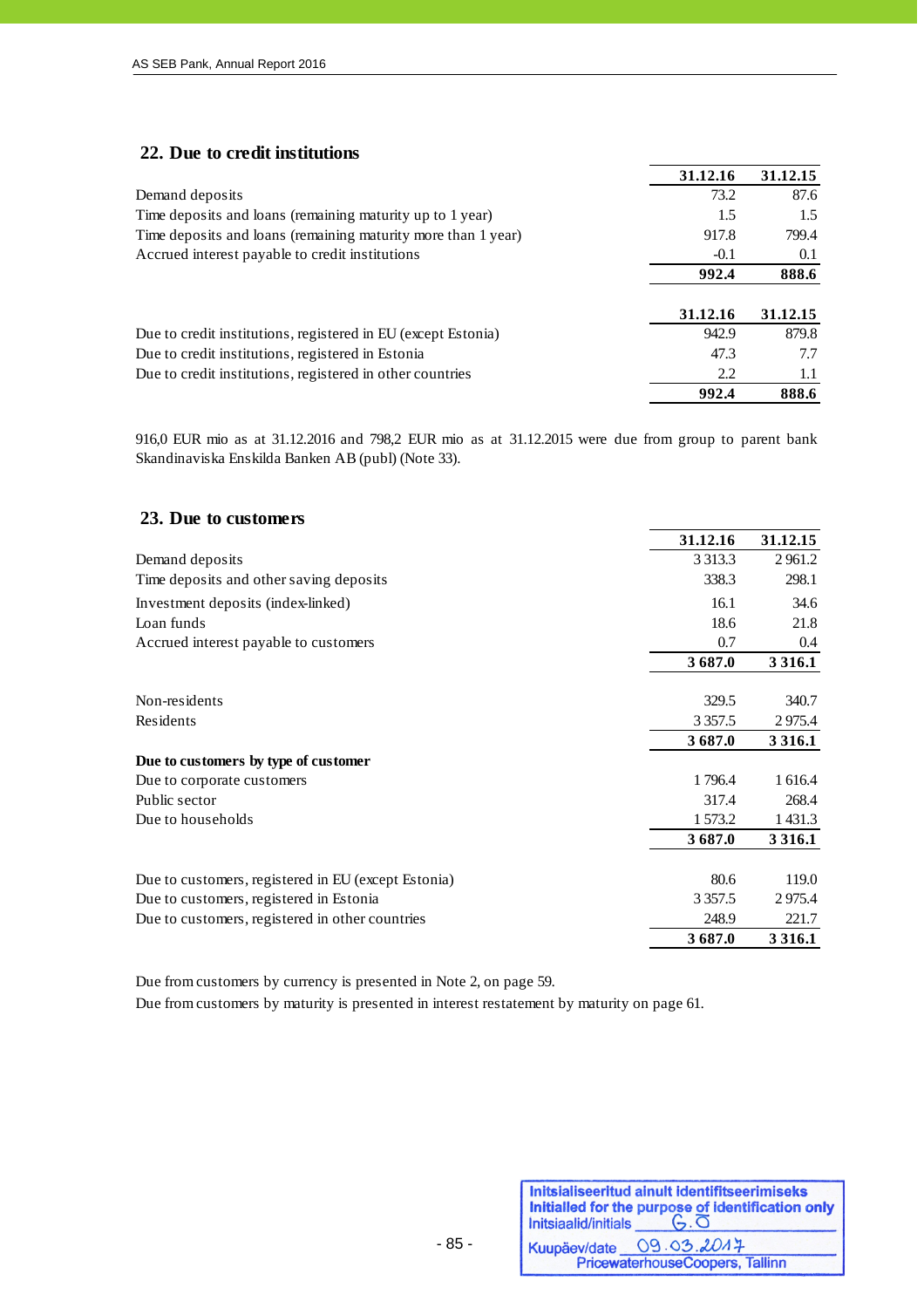#### **Customer assets under management of the group**

As of 31.12.2016 the customer securities portfolios under management of the group amounted to 179.7 million euros (including 114.3 million in portfolio of SEB Elu- ja Pensionikindlustus). The total volume of aforementioned portfolios as of 31.12.2015 was 172.4 million euros (including 102.7 million in portfolio of SEB Elu- ja Pensionikindlustus). Commission fee is received from management of these portfolios and no credit or market risk is born by the group.

As at 31.12.2016 the group's asset management company belonging to the Group (AS SEB Varahaldus) managed 11 investment and pension funds (i.e. 4 open-end investment funds, 5 mandatory pension funds and 2 voluntary pension fund) with total volume of 652.0 million euros. As at 31.12.2015 AS SEB Varahaldus managed 11 investment and pension funds (i.e. 5 open-end investment funds, 4 mandatory pension funds and 2 voluntary pension fund) with total volume of 623.9 million euros. Investment management service was also performed to the SEB (parent Group) Eastern-European funds (4 funds): total volume 733.6 million euros as at 31.12.16, 345.2 million euros as at 31.12.15.

| 24. Other financial liabilities |                   |      |
|---------------------------------|-------------------|------|
|                                 | 31.12.16 31.12.15 |      |
| Client payables                 | 67.5              | 57.6 |
| Trade payables                  | 11                |      |
|                                 | 68.6              | 58.7 |

### **25. Accrued expences and prepaid income**

|                        | 31.12.16 | 31.12.15 |
|------------------------|----------|----------|
| Tax debts              | 2.1      | 1.6      |
| Other prepaid income   | 4.8      | 3.3      |
| Other accrued expences | 10.9     | 4.1      |
| Other liabilities      | 0.1      | 0.0      |
|                        | 17.9     | 9.0      |

#### **26. Financial liabilities at fair value through profit or loss**

|                       | 31.12.16 31.12.15 |      |
|-----------------------|-------------------|------|
| Derivatives (Note 31) | 23.5              | 28.7 |
|                       | 23.5              | 28.7 |

AS SEB Pank has no any class of debt or equity instruments in a public market since 16.06.2009. Therefore also segment analysis according to IFRS 8 is not described.

| Initsiaalid/initials | Initsialiseeritud ainult identifitseerimiseks<br>Initialled for the purpose of identification only<br>$G.\overline{O}$ |
|----------------------|------------------------------------------------------------------------------------------------------------------------|
|                      | Kuupäev/date 09.03.2014                                                                                                |
|                      | PricewaterhouseCoopers, Tallinn                                                                                        |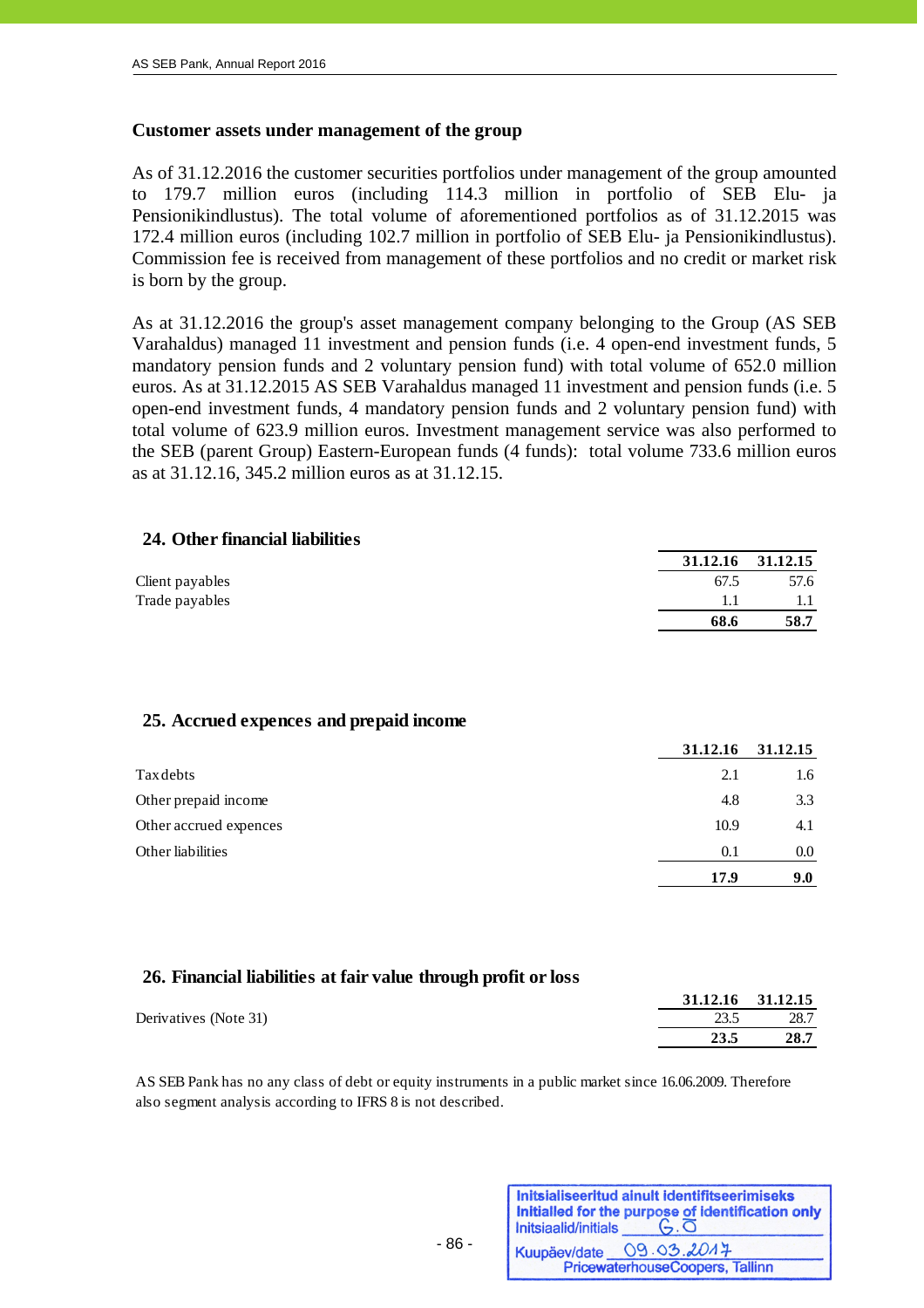## **27. Provisions**

j

|                                          | <b>Provisions</b><br>total |
|------------------------------------------|----------------------------|
| Provisions as at 01.01.15                | 0.0                        |
| Added to the provisions                  | 0.4                        |
| Provisions as at 31.12.15                | 0.4                        |
| Provisions as at 01.01.16                | 0.4                        |
| Amounts used and unused amounts reversed | $-0.3$                     |
| Provisions as at 31.12.16                | 0.1                        |

|            | Carrying |                                                  | Future expected undiscounted cash flows by years |                                      |     |             |
|------------|----------|--------------------------------------------------|--------------------------------------------------|--------------------------------------|-----|-------------|
| 31.12.15   | amount   | $0-5$ years                                      |                                                  | $5-10$ years 10-15 years 15-20 years |     | $>20$ years |
| Provisions | 0.4      | 0.4                                              | 0.0                                              | 0.0                                  | 0.0 | 0.0         |
|            | Carrying | Future expected undiscounted cash flows by years |                                                  |                                      |     |             |
| 31.12.16   | amount   | $0-5$ vears                                      |                                                  | $5-10$ years 10-15 years 15-20 years |     | $>20$ years |
| Provisions | 0.1      | 0.1                                              | 0.0                                              | 0.0                                  | 0.0 | 0.0         |

#### **28. Shareholders**

|                                                                  |         | Number of  | % from total |
|------------------------------------------------------------------|---------|------------|--------------|
|                                                                  | Country | shares     | number       |
| Shareholders of AS SEB Pank at 31.12.2016:                       |         |            |              |
| Skandinaviska Enskilda Banken AB (publ)                          | Sweden  | 66 562 381 | 100.00       |
| Shareholders of AS SEB Pank at 31.12.2015:                       |         |            |              |
| Skandinaviska Enskilda Banken AB (publ)                          | Sweden  | 66 562 381 | 100.00       |
| Share capital, EUR                                               |         | 42 541 115 |              |
| Nominal value of shares, EUR                                     |         | 0.64       |              |
| Maximum number of shares in articles of association: 240,000,000 |         |            |              |
| All issued shares are paid for.                                  |         |            |              |

Skandinaviska Enskilda Banken AB (publ) is the ultimate parent of AS SEB Pank. Skandinaviska Enskilda Banken AB (publ) (incorporated in Sweden) does not have a controlling parent company.

| <b>Share information</b>                         | 31.12.16   | 31.12.15   |
|--------------------------------------------------|------------|------------|
| Number of shares of AS SEB Pank at end of period | 66 562 381 | 66 562 381 |
| Average number of shares, adjusted with issues   | 66 562 381 | 66 562 381 |
| Net profit, EUR mio                              | 84.7       | 75.0       |

- 87 -

| Initsiaalid/initials | Initsialiseeritud ainult identifitseerimiseks<br>Initialled for the purpose of identification only |
|----------------------|----------------------------------------------------------------------------------------------------|
|                      | Kuupäev/date 09.03.2014                                                                            |
|                      | PricewaterhouseCoopers, Tallinn                                                                    |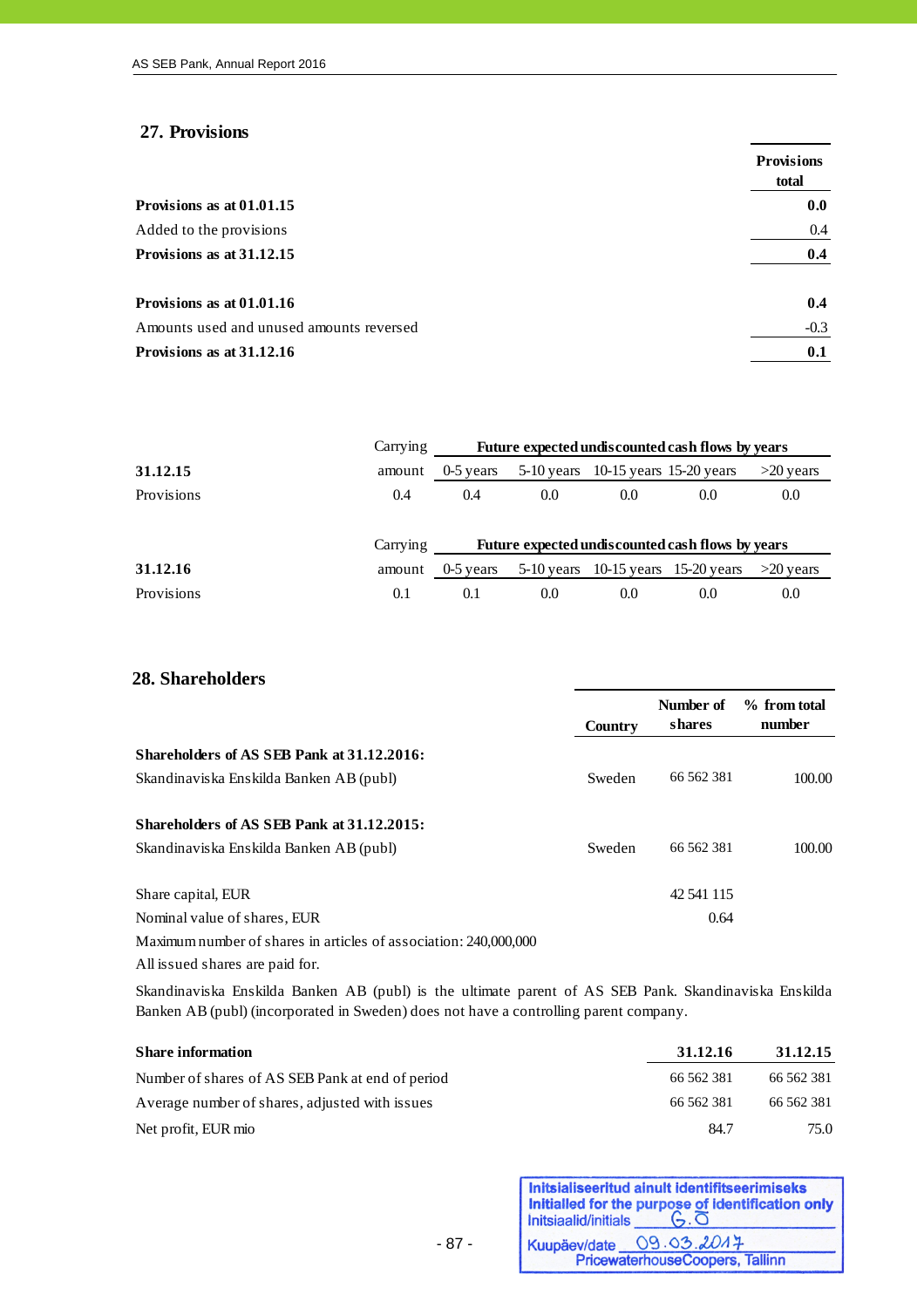## **29. Dividend policy**

j

AS SEB Pank is 100%-owned by Skandinaviska Enskilda Banken AB (publ). In working out the strategy for equity management, profit distribution and formation of reserves the bank is following the common approach of future risks and performance strategy of the Skandinaviska Enskilda Banken AB (publ) group. On 30.03.2016 the AS SEB Pank has paid dividend 20 million euros for year 2015.

#### **30. Other reserves**

|                                                            |      | 31.12.16 31.12.15 |
|------------------------------------------------------------|------|-------------------|
| General banking reserve                                    | 19.1 | 19.1              |
| Statutory reserve                                          | 0.3  | 0.3 <sup>2</sup>  |
| Revaluation reserve of Available-for-sale financial assets | 0.9  | 12.8              |
|                                                            | 20.3 | 32.2              |

#### **Movements of other reserves**

|                                                        | <b>General</b><br>banking<br>reserve | <b>Revaluation</b><br>reserve of<br>Available-for-<br>sale financial<br>assets | <b>Statutory</b><br>reserve | <b>Total other</b><br>reserves |
|--------------------------------------------------------|--------------------------------------|--------------------------------------------------------------------------------|-----------------------------|--------------------------------|
| Balance at the beginning of the period (01.01.15)      | 19.1                                 | 0.7                                                                            | 0.3                         | 20.1                           |
| Net gain/loss from the change in fair value            | $\theta$                             | 12.1                                                                           | $\Omega$                    | 12.1                           |
| Balance at the end of the period (31.12.15)            | 19.1                                 | 12.8                                                                           | 0.3                         | 32.2                           |
| Balance at the beginning of the period $(01.01.16)$    | 19.1                                 | 12.8                                                                           | 0.3                         | 32.2                           |
| Net gain/loss from the change in fair value (Note 2.7) | 0                                    | $-11.9$                                                                        | 0                           | $-11.9$                        |
| Balance at the end of the period (31.12.16)            | 19.1                                 | 0.9                                                                            | 0.3                         | 20.3                           |

According to the Income Tax Act valid until 2000 the credit institutions were able to form a tax exempt general banking reserve up to 5% of the loan portfolio to cover potential losses. Allocations to this reserve could be deducted from the taxable income.

According to the Commercial Code at least 5% of the net income has to be transferred into the statutory reserve capital every year, until the reserve capital comprises 10% of the share capital. The statutory reserve capital may be used for covering losses.

AS SEB Pank profit for the year 1994 - 1997 has been allocated to that general banking reserve (except for 0.4 million euros from the 1995-year profit). The reserve amounts to 19.1 million euros, including also the bank's statutory reserve capital according to the Commercial Code. In 1998 - 2015 the bank made no allocations to the reserves. In 2001 - 2015 the subsidiaries of AS SEB Pank made allocations to the statutory reserves from their undistributed profits in the amount of 0.3 million euros.

| Initsialiseeritud ainult identifitseerimiseks<br>Initialled for the purpose of identification only<br>Initsiaalid/initials<br>$G.\overline{O}$ |
|------------------------------------------------------------------------------------------------------------------------------------------------|
| 09.03.2017<br>PricewaterhouseCoopers, Tallinn                                                                                                  |
|                                                                                                                                                |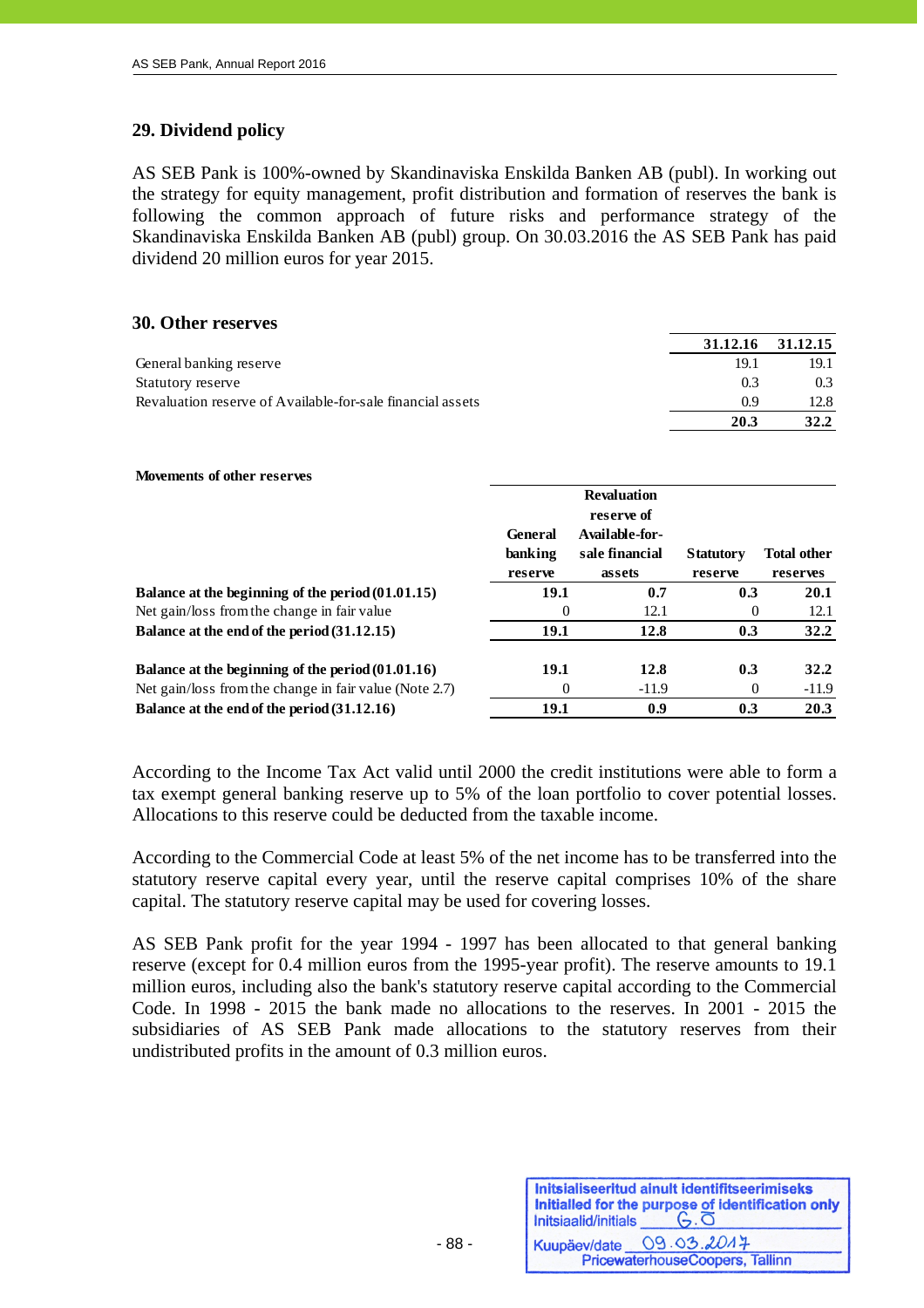### **31. Contingent assets and liabilities and commitments**

| 31.12.16                                                                                  | <b>Contract amount</b> |                    | <b>Balance value</b> |             |
|-------------------------------------------------------------------------------------------|------------------------|--------------------|----------------------|-------------|
|                                                                                           | <b>Assets</b>          | <b>Liabilities</b> | <b>Assets</b>        | Liabilities |
| 1. Irrevocable and revocable transactions                                                 | 103.6                  | 1096.3             | 0.0                  | 0.0         |
| 1.1. Guarantees and other similar off-balance sheet<br>irrovocable liabilities and claims | 103.6                  | 321.2              | 0.0                  | $0.0\,$     |
| incl. financial guarantees                                                                | 103.6                  | 133.8              | 0.0                  | 0.0         |
| 1.2. Loan commitments                                                                     | 0.0                    | 775.1              | 0.0                  | $0.0\,$     |
| 2. Derivatives (Notes 16, 26)                                                             | 645.8                  | 626.6              | 23.3                 | 23.5        |
| 2.1. Currency related derivatives                                                         | 249.9                  | 249.9              | 14.2                 | 14.1        |
| 2.2. Interest related derivatives                                                         | 392.7                  | 373.9              | 9.0                  | 9.3         |
| 2.3. Equity related derivatives*                                                          | 3.2                    | 2.8                | 0.1                  | 0.1         |
|                                                                                           | 749.4                  | 1722.9             | 23.3                 | 23.5        |

| 31.12.15                                            | <b>Contract amount</b> |                    | <b>Balance value</b> |                    |
|-----------------------------------------------------|------------------------|--------------------|----------------------|--------------------|
|                                                     | <b>Assets</b>          | <b>Liabilities</b> | <b>Assets</b>        | <b>Liabilities</b> |
| 1. Irrevocable and revocable transactions           | 69.1                   | 1 0 7 4 .1         | 0.0                  | 0.0                |
| 1.1. Guarantees and other similar off-balance sheet |                        |                    |                      |                    |
| irrovocable liabilities and claims                  | 64.1                   | 310.3              | 0.0                  | 0.0                |
| incl. financial guarantees                          | 64.1                   | 129.3              | 0.0                  | 0.0                |
| 1.2. Loan commitments                               | 5.0                    | 764.0              | 0.0                  | 0.0 <sub>1</sub>   |
| 2. Derivatives (Notes 16, 26)                       | 667.3                  | 666.7              | 28.4                 | 28.7               |
| 2.1. Currency related derivatives                   | 295.2                  | 294.9              | 1.3                  | 1.0                |
| 2.2. Interest related derivatives                   | 363.3                  | 363.3              | 26.4                 | 26.9               |
| 2.3. Equity related derivatives*                    | 8.8                    | 8.5                | 0.7                  | 0.8                |
|                                                     | 736.4                  | 1 740.8            | 28.4                 | 28.7               |

\* Derivative transactions are executed to cover the client's position and the derivative risks are not taken to own portfolio. All risks arising from these transactions are fully mitigated with parent company. The equity option prices are calculated using for all input data (e.g. underlying prices or volumes) either independently sourced input (e.g. the underlying prices) or an independent price verification is performed on the next day to compare the values to independently sourced market data (e.g. for volumes), see Note 16.

Pursuant to the Law of Obligations Act, the operating lease agreements, concluded by AS SEB Liising are partially related to a contingent liability, the likelihood and the amount of which cannot be reliably determined. According to the management of the company, based on the previous practice, realisation of the obligation is unlikely.

| Initsiaalid/initials | Initsialiseeritud ainult identifitseerimiseks<br>Initialled for the purpose of identification only<br>$G.\overline{O}$ |
|----------------------|------------------------------------------------------------------------------------------------------------------------|
| Kuupäev/date         | 09.03.2017                                                                                                             |
|                      | PricewaterhouseCoopers, Tallinn                                                                                        |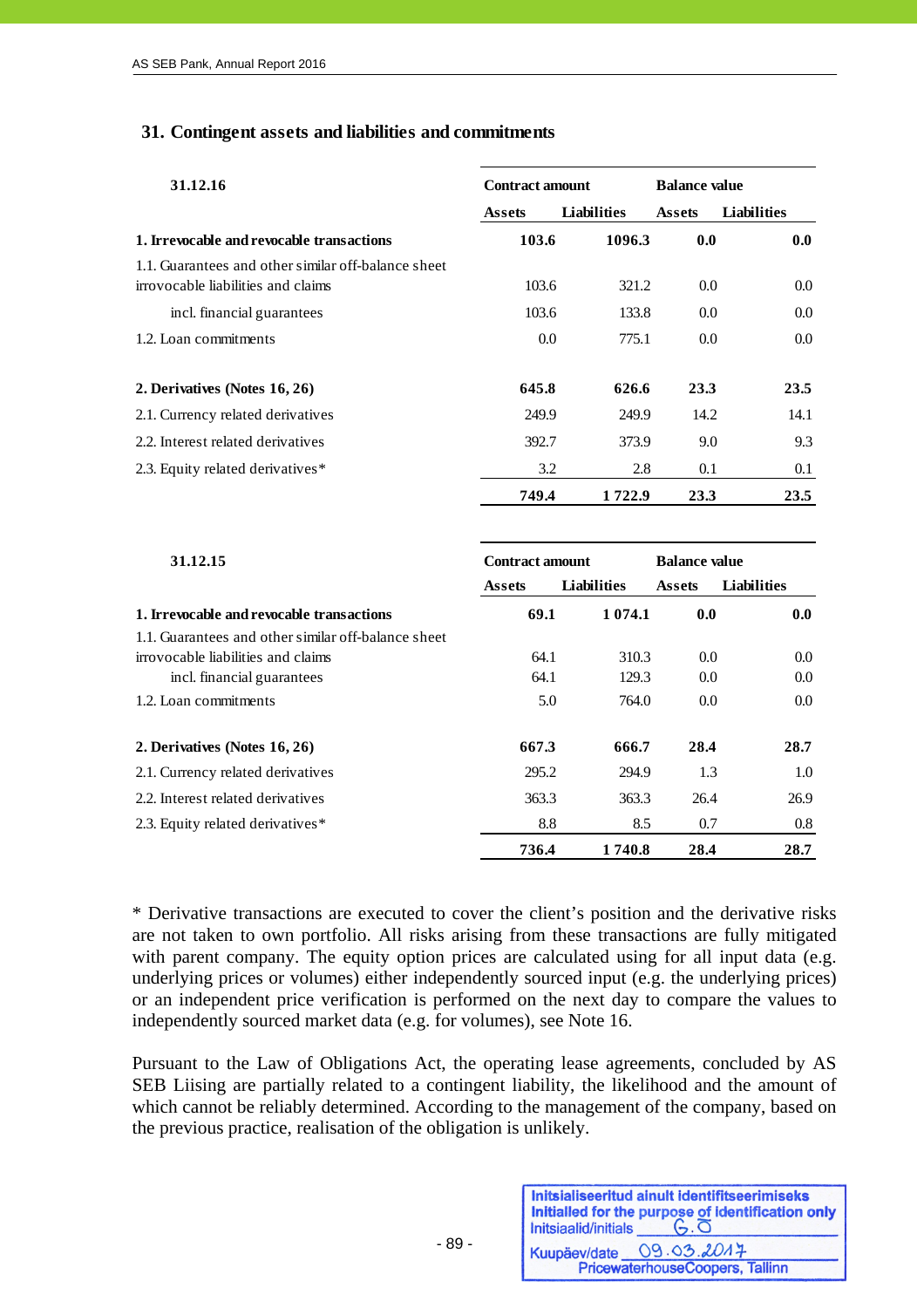### Potential income tax on distribution of dividends

The retained earnings of the AS SEB Pank Group as at 31 December 2016 were 836.8 (31 December 2015: 771.4) million euros. Distribution of retained earnings as dividends to the owners is subject to the income tax at the rate of 20/80 on the amount paid out as net dividends. Therefore, taking into account regulatory requirements for Net Own funds and capital, from the retained earnings available at the reporting date, it is possible to pay out to the shareholders as dividends 358.9 million euros and the corresponding income tax would amount to 89.7 million euros. As of 31 December 2015, taking into account regulatory requirements for Net Own funds and capital, it would have been possible to pay out dividends the amount of 409.7 million euros, and the corresponding income tax would have amounted to 102.4 million euros.

As at 31 December 2016 (and 31 December 2015) 100% shares of AS SEB Pank are owned by Skandinaviska Enskilda Banken AB (publ), who makes the decisions about profit distribution.

#### Potential liabilities arising from tax inspection

In 2016 the tax authority did not conduct tax audit in the AS SEB Pank and subsidiaries. The tax authorities may at any time inspect the books and records of the company within 5 years subsequent to the reported tax year, and may as a result of their inspection impose additional tax assessments and penalties.

The management of AS SEB Pank is not aware of any circumstances which may give rise to a potential material liability in this respect.

#### Legal disputes

There are no outstanding legal disputes from which AS SEB Pank Group could suffer major losses.

#### **32. Subsequent events**

No such material events have occurred after the end of the financial year in AS SEB Pank Group, that would affect the conditions of the assets and liabilities as at the reporting date 31.12.2016.

| Initsiaalid/initials | Initsialiseeritud ainult identifitseerimiseks<br>Initialled for the purpose of identification only<br>$G.\overline{O}$ |
|----------------------|------------------------------------------------------------------------------------------------------------------------|
| Kuupäev/date         | 09.03.2017                                                                                                             |
|                      | PricewaterhouseCoopers, Tallinn                                                                                        |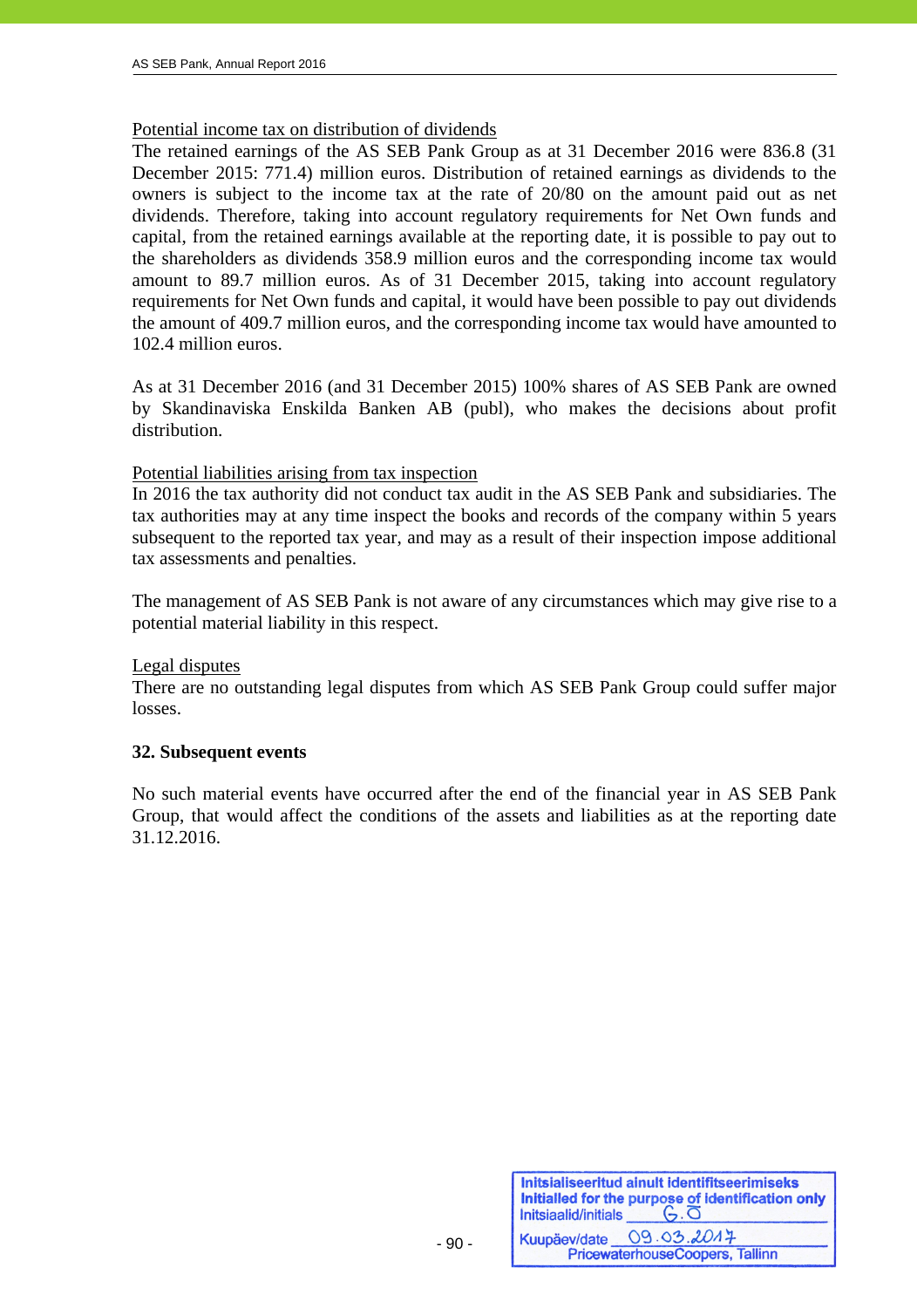# **33. Related parties**

j

|                                                                                                                                                                                                                                                                           | 31.12.16 31.12.15 |         |
|---------------------------------------------------------------------------------------------------------------------------------------------------------------------------------------------------------------------------------------------------------------------------|-------------------|---------|
| Loans and advances to members of Management Board of credit institution and internal audit manager,<br>also their confidants and commercial undertakings, controlled jointly or severally by the mentioned persons                                                        | 2.1               | 1.9     |
| Contingent liabilities to members of Management Board of credit institution and internal audit manager,<br>also their confidants and commercial undertakings, controlled jointly or severally by the mentioned persons<br>(credit lines and commitments to extend credit) | 0.1               | 0.0     |
| Deposits of members of management board of credit institution and internal audit manager, also their<br>confidants and commercial undertakings, controlled jointly or severally by the mentioned persons                                                                  | 0.6               | 1.9     |
| Loans and advances to parent company<br>In 2016, the loans and advances to parent company includes demand deposits 907.9 EUR mio and term<br>deposits with a term up to 11 months 38,2 EUR mio with interest rate 1.04%.                                                  | 947.9             | 25.6    |
| In 2015, the loans and advances to parent company includes demand deposits 23.2 EUR mio and term<br>deposits with a term up to 2 year 0.6 EUR mio with interest rate 1.1%.                                                                                                |                   |         |
| Due to parent company<br>In 2016, due to parent company includes credit lines in EUR with contractual tenor up to 10 years, interest<br>rate -0,22% - 4.58%, in amount of 915.1 EUR mio (in Note 22 together with interests 916,0 EUR mio).                               | 938.3             | 819.6   |
| In 2015, due to parent company includes credit lines in EUR with contractual tenor up to 10 years, interest<br>rate 0 - 4.58%, in amount of 798.1 EUR mio (in Note 22 together with interests 798.2 EUR mio).                                                             |                   |         |
| Contingent assets and commitments to parent company (received guarantees)                                                                                                                                                                                                 | 28.4              | 39.0    |
| Contingent liabilities and commitments to parent company                                                                                                                                                                                                                  | 0.5               | 0.4     |
| Loans and advances to enterprises of parent company's consolidation group                                                                                                                                                                                                 | 15.2              | 353.3   |
| Due to enterprises of parent company's consolidation group<br>In 2016, the due to enterprises of parent company's consolidation group includes investment deposits 0.1<br>EUR mio and demand deposits 18.2 EUR mio.                                                       | 18.6              | 59.6    |
| In 2015, the due to enterprises of parent company's consolidation group includes investment deposits 0.2<br>EUR mio, demand and overnight deposits 59.2 EUR mio, all with interest rate up to 0.25%.                                                                      |                   |         |
| Contingent assets and commitments to enterprises of parent company's consolidation group                                                                                                                                                                                  | 3.2               | 3.5     |
| Contingent liabilities and commitments to enterprises of parent company's consolidation group                                                                                                                                                                             | 0.5               | 0.9     |
| Interest and similar income from parent company                                                                                                                                                                                                                           | 1.3               | 0.6     |
| Interest expenses and similar charges to parent company                                                                                                                                                                                                                   | $-2.6$            | $-4.8$  |
| Fee and commission income from parent company                                                                                                                                                                                                                             | 0.6               | $0.7\,$ |
| Fee and commission expense to parent company                                                                                                                                                                                                                              | $-0.1$            | $-0.1$  |
| Interest and similar income from enterprises of parent company's consolidation group                                                                                                                                                                                      | 0.2               | 0.0     |
| Interest expenses and similar charges to enterprises of parent company's consolidation group                                                                                                                                                                              | $0.0\,$           | $0.0\,$ |
| Fee and commission income from enterprises of parent company's consolidation group                                                                                                                                                                                        | 2.9               | 2.5     |
| Fee and commission expense to enterprises of parent company's consolidation group                                                                                                                                                                                         | $-0.9$            | $-0.9$  |

Interest rates of the loans given to related parties do not differ materially from interest rates of the loans to customers. Transactions with related parties have been based on market terms.

Related parties are:

- parent company;
- subsidiaries of parent company;
- associates of parent company;

- associates of the Group;

- members of Management Board of AS SEB Pank and internal audit manager, also their close family members and commercial undertakings, controlled jointly or severally by the mentioned persons.

| Initsiaalid/initials | Initsialiseeritud ainult identifitseerimiseks<br>Initialled for the purpose of identification only<br>$G.\overline{O}$ |
|----------------------|------------------------------------------------------------------------------------------------------------------------|
| Kuupäev/date         | 09.03.2017                                                                                                             |
|                      | PricewaterhouseCoopers, Tallinn                                                                                        |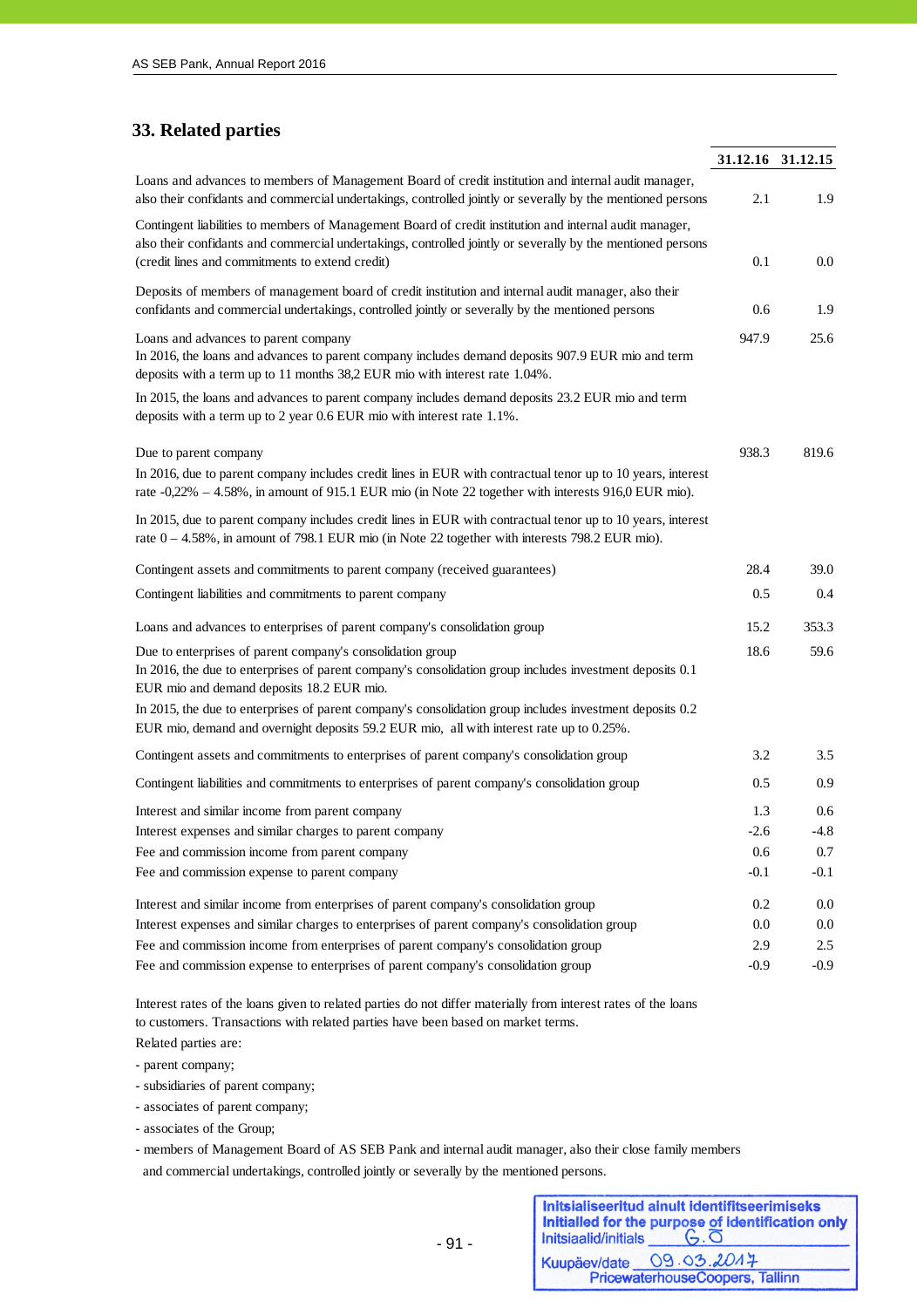|                                                                              | 2016 | 2015          |
|------------------------------------------------------------------------------|------|---------------|
| Salaries and other benefits to the management in AS SEB Pank                 |      |               |
| Members of Management Board                                                  | 0.7  | 0.7           |
| - salaries and bonuses                                                       | 0.5  | $0.6^{\circ}$ |
| - termination benefits to the management leaving the group                   | 0.1  | 0.0           |
| - other benefits to the key management                                       | 0.1  | 0.1           |
| Salaries and other benefits to the management in subsidiaries of AS SEB Pank |      |               |
| Members of Management Board                                                  | 0.3  | 0.2           |
| - salaries and bonuses                                                       | 0.3  | 0.2           |

No salary or benefits were paid in 2016 and 2015 to the members of the Supervisory Board of AS SEB Pank or its subsidiaries.

#### Remuneration and compensations to the Management Board members

Management Board members of AS SEB Pank and its subsidiaries are paid compensation amounting up to 12 times the average monthly pay, if they are not elected to the Management Board for a new term or are recalled pre-term. Compensation is not paid, if the person continues to work in a company belonging to SEB Group under an employment contract or is elected to the Management Board of another company belonging to SEB Group or the contract is terminated due to violation of obligations by the member of the Management Board.

The members of AS SEB Pank Management Board had a possibility to participate in different share programs:

2012 an initial allotment of 34.109 saving shares, with a 3-year qualification period at least;

2013 an initial allotment of 14.544 saving shares, with a 3-year qualification period at least;

2014 an initial allotment of 12.265 saving shares, with a 3-year qualification period at least;

2015 an initial allotment of 12.610 saving shares, with a 3-year qualification period at least;

2016 an initial allotment of 13.466 saving shares, with a 3-year qualification period at least.

The closing price of Skandinaviska Enskilda Banken AB (publ) share as at 30.12.2016 was 95.55 SEK (10.00 EUR). The closing price of Skandinaviska Enskilda Banken AB (publ) share as at 30.12.2015 was 89.40 SEK (9.73 EUR).

| Initsiaalid/initials | Initsialiseeritud ainult identifitseerimiseks<br>Initialled for the purpose of identification only<br>$G.\overline{O}$ |
|----------------------|------------------------------------------------------------------------------------------------------------------------|
|                      | Kuupäev/date 09.03.2014<br>PricewaterhouseCoopers, Tallinn                                                             |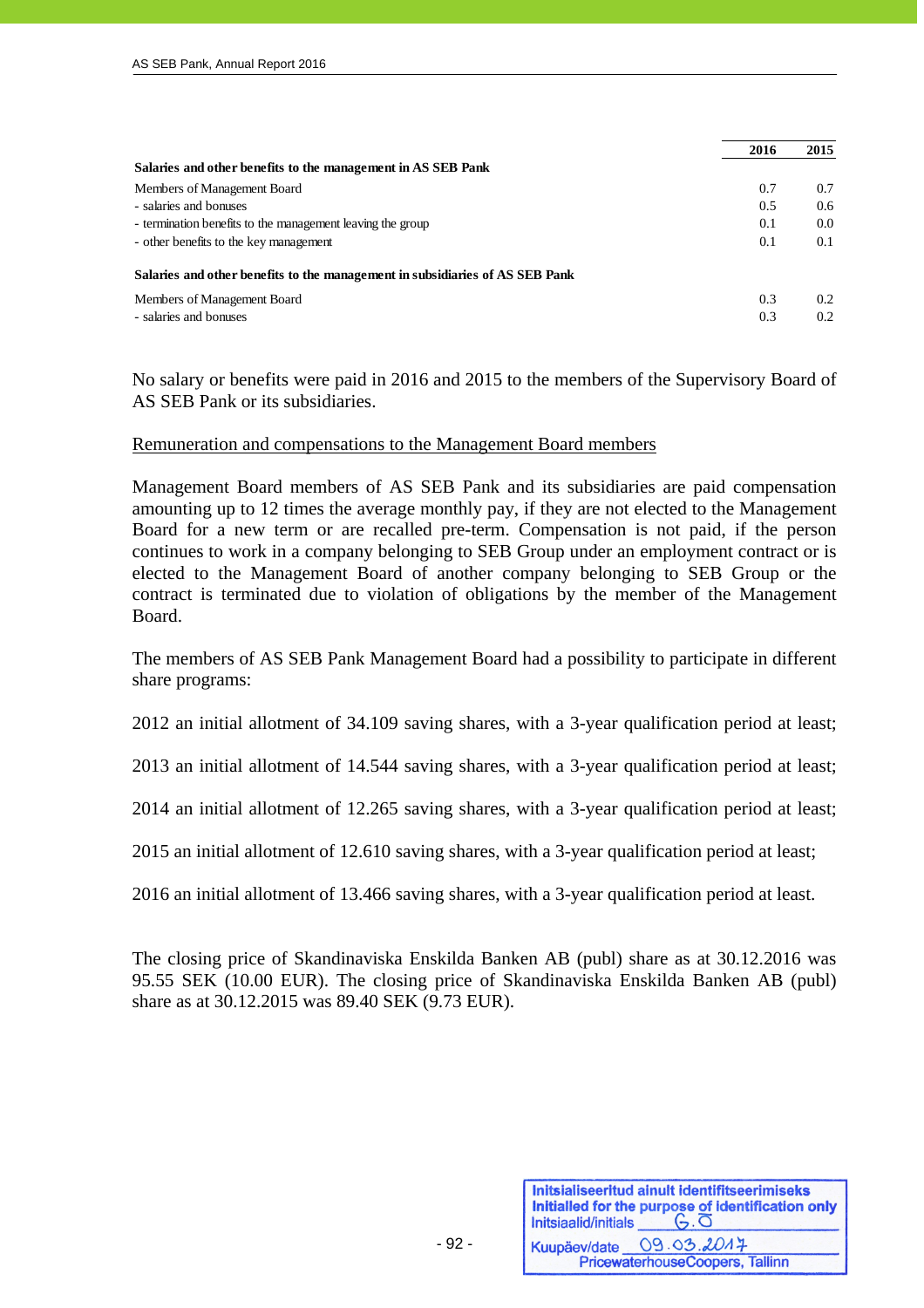### **34. Primary statements of parent company as a separate entity**

In accordance with the Estonian Accounting Act information on the separate primary financial statements of a consolidated entity shall be disclosed in the notes to the financial statements.

#### **1. Income statement, Bank**

| (millions of EUR)                                                            |         |         |
|------------------------------------------------------------------------------|---------|---------|
|                                                                              | 2016    | 2015    |
| Interest and similar income                                                  | 79.1    | 78.8    |
| Interest expenses and similar charges                                        | $-9.0$  | $-11.7$ |
| Net Interest Income                                                          | 70.1    | 67.1    |
| Fee and commission income                                                    | 51.6    | 54.4    |
| Fee and commission expense                                                   | $-13.7$ | $-15.4$ |
| Net fee and commission income                                                | 37.9    | 39.0    |
| Net income from foreign exchange                                             | 4.7     | 5.0     |
| Gains less losses from financial assets at fair value through profit or loss | 0.8     | 1.0     |
| Gains less losses from investment securities                                 | 16.1    | $-0.6$  |
| Other income                                                                 | 1.2     | 1.5     |
| Personnel expenses                                                           | $-36.4$ | $-34.7$ |
| Other expenses                                                               | $-16.1$ | $-13.7$ |
| Depreciation, amortisation and impairment of tangible and intangible assets  | $-3.9$  | $-3.8$  |
| Profit before impairment losses on loans and advances                        | 74.4    | 60.8    |
| Impairment losses on loans and advances                                      | 1.4     | 4.1     |
| Profit before income tax                                                     | 75.8    | 64.9    |
| Income tax                                                                   | $-5.0$  | $-2.2$  |
| Net profit                                                                   | 70.8    | 62.7    |
| Profit attributable to the sole equity holder                                | 70.8    | 62.7    |

| 2. Statement of comprehensive income, Bank           |         |      |
|------------------------------------------------------|---------|------|
| (millions of EUR)                                    | 2016    | 2015 |
| Net profit                                           | 70.8    | 62.7 |
| Other comprehensive income/expense                   |         |      |
| Revaluation of available-for-sale financial assets   | $-12.1$ | 12.1 |
| Total other comprehensive income/expense             | $-12.1$ | 12.1 |
| Total comprehensive income                           | 58.7    | 74.8 |
| Sole equity holder of the parent entity (total)      | 58.7    | 74.8 |
| Total comprehensive income from continued operations | 58.7    | 74.8 |
|                                                      | 58.7    | 74.8 |

| Initsialiseeritud ainult identifitseerimiseks<br>Initialled for the purpose of identification only<br>$G.\overline{O}$<br>Initsiaalid/initials<br>$-93-$ |                                                            |
|----------------------------------------------------------------------------------------------------------------------------------------------------------|------------------------------------------------------------|
|                                                                                                                                                          | Kuupäev/date 09.03.2017<br>PricewaterhouseCoopers, Tallinn |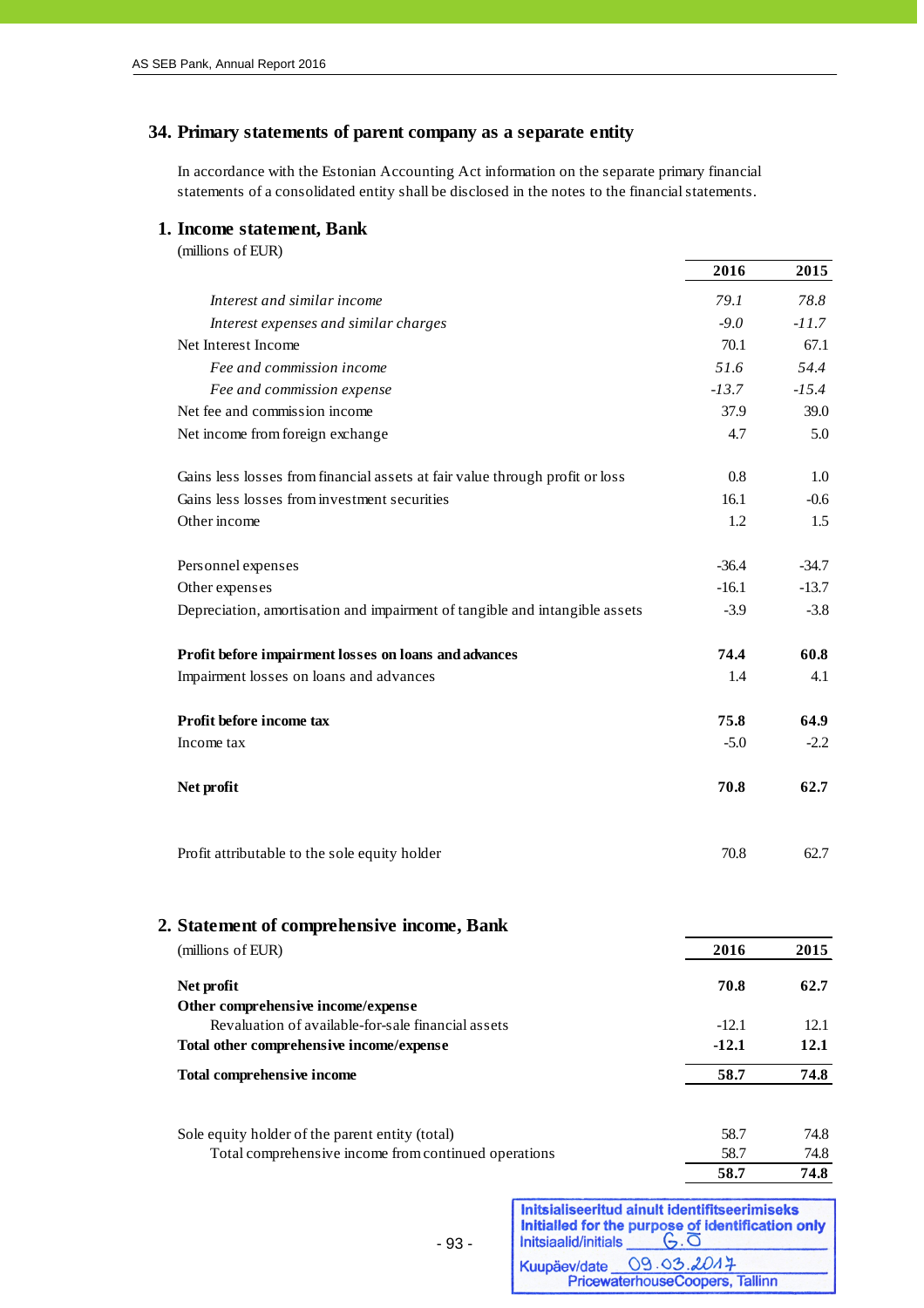# **3. Statement of financial position, Bank**

(millions of EUR)

j

|                                                                               | 31.12.16   | 31.12.15   |
|-------------------------------------------------------------------------------|------------|------------|
|                                                                               |            |            |
| <b>ASSETS</b>                                                                 |            |            |
| Cash                                                                          | 41.7       | 42.5       |
| Balances with central bank                                                    | 250.9      | 615.0      |
| Loans and advances to credit institutions                                     | 983.3      | 392.5      |
| Loans and advances to customers                                               | 4 1 5 1 .8 | 3 9 25.1   |
| Financial assets held for trading                                             | 23.4       | 28.3       |
| Financial assets designated at fair value through profit or loss at inception | 86.7       | 0.0        |
| Available-for-sale financial assets                                           | 2.4        | 12.2       |
| Other financial assets                                                        | 17.1       | 17.3       |
| Prepaid expenses and accrued income                                           | 7.2        | 7.7        |
| Investments in subsidiaries and associates                                    | 5.5        | 5.5        |
| Intangible assets                                                             | 2.9        | 1.9        |
| Property, plant and equipment                                                 | 8.8        | 9.3        |
| <b>TOTAL ASSETS</b>                                                           | 5581.7     | 5 0 5 7 .3 |
|                                                                               |            |            |
| <b>LIABILITIES AND SHAREHOLDERS' EQUITY</b>                                   |            |            |
| Due to credit institutions                                                    | 991.1      | 886.8      |
| Due to customers                                                              | 3729.4     | 3 360.3    |
| Other financial liabilities                                                   | 42.0       | 33.0       |
| Accrued expences and prepaid income                                           | 13.6       | 5.5        |
| Financial liabilities at fair value through profit or loss                    | 23.6       | 28.7       |
| Provisions                                                                    | 0.1        | 0.4        |
| <b>Total Liabilities</b>                                                      | 4799.8     | 4 3 1 4 .7 |
|                                                                               |            |            |
| Share capital                                                                 | 42.5       | 42.5       |
| Share premium                                                                 | 86.1       | 86.1       |
| Other reserves                                                                | 19.1       | 31.2       |
| Retained earnings                                                             | 634.2      | 582.8      |
| Total shareholders' equity                                                    | 781.9      | 742.6      |
| TOTAL LIABILITIES AND SHAREHOLDERS' EQUITY                                    | 5 581.7    | 5 0 5 7 .3 |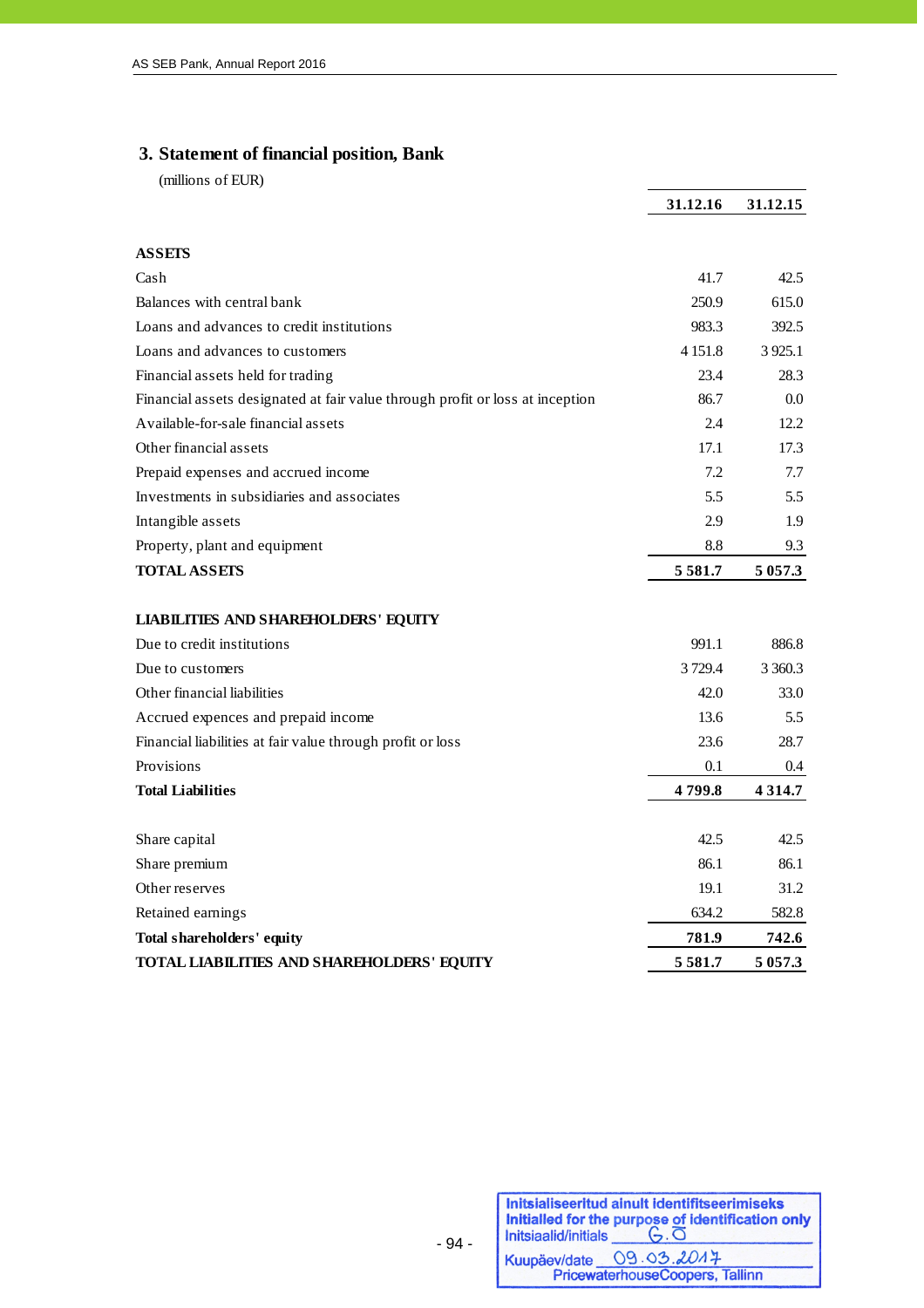# **4. Statement of cash flows, Bank**

| (millions of EUR)                                                                           |           |                  |
|---------------------------------------------------------------------------------------------|-----------|------------------|
|                                                                                             | 2016      | 2015             |
| I. Cash flows from operating activities                                                     |           |                  |
| Interest received                                                                           | 78.5      | 79.2             |
| Interest paid                                                                               | $-8.9$    | $-12.6$          |
| Fee and commission received                                                                 | 51.6      | 54.4             |
| Fee and commission paid                                                                     | $-13.7$   | $-15.3$          |
| Net trading income and other operating income                                               | 9.4       | 9.4              |
| Personnel expenses and other operating expenses                                             | $-54.4$   | $-49.9$          |
| Income tax paid                                                                             | $-5.0$    | $-2.2$           |
|                                                                                             | 57.5      | 63.0             |
| Cash flows from operating activities before changes in the operating assets and liabilities |           |                  |
| Changes in operating assets:                                                                |           |                  |
| Loans and advances to credit institutions and mandatory reserve in central bank             | -49.5     | $-264.9$         |
| Loans and advances to customers                                                             | $-225.1$  | $-297.1$         |
| Other assets                                                                                | 1.2       | 1.5              |
| Changes of operating liabilities:                                                           |           |                  |
| Due to credit institutions                                                                  | 115.8     | 24.5             |
| Due to customers                                                                            | 368.8     | 127.3            |
| Other liabilities                                                                           | 0.4       | 3.4              |
| Cash flow from (used in) operating activities                                               | 269.1     | $-342.3$         |
| II. Cash flows from investing activities                                                    |           |                  |
| Net increase-/decrease+ of investment portfolio securities                                  | 13.8      | 0.0 <sub>1</sub> |
| Purchase of tangible and intangible assets                                                  | $-4.5$    | $-5.0$           |
| Proceeds from sale of tangible and intangible assets                                        | 0.0       | 1.2              |
| Cash flow from (used in) investing activities                                               | 9.3       | $-3.8$           |
| III. Cash flows from financing activities                                                   |           |                  |
| Dividends paid                                                                              | $-20.0$   | $-10.0$          |
| Cash used in financing activities                                                           | $-20.0$   | $-10.0$          |
| Net decrease/increase in cash and cash equivalents                                          | 258.4     | $-356.1$         |
| Cash and cash equivalents at the beginning of period                                        | 1 0 1 2.5 | 1 3 68.6         |
| Effect of exchange rate changes on cash and cash equivalents                                | 0.0       | $0.0\,$          |
| Cash and cash equivalents at the end of period                                              | 1 270.9   | 1 0 1 2.5        |
| Cash and cash equivalents includes:                                                         | 31.12.16  | 31.12.15         |
| Cash on hand                                                                                | 41.7      | 42.5             |
| Balances with the central bank without mandatory reserve                                    | 210.0     | 578.0            |
| Liquid deposits in other credit institutions                                                | 932.5     | 391.9            |
| Liquidity securities                                                                        | 86.7      | $0.1\,$          |

All cash equivalents are short-dated.

Initsialiseeritud ainult identifitseerimiseks Initialled for the purpose of identification only<br>Initialation of Initial Superintensity Kuupäev/date 09.03.2047<br>PricewaterhouseCoopers, Tallinn

**1 270.9 1 012.5**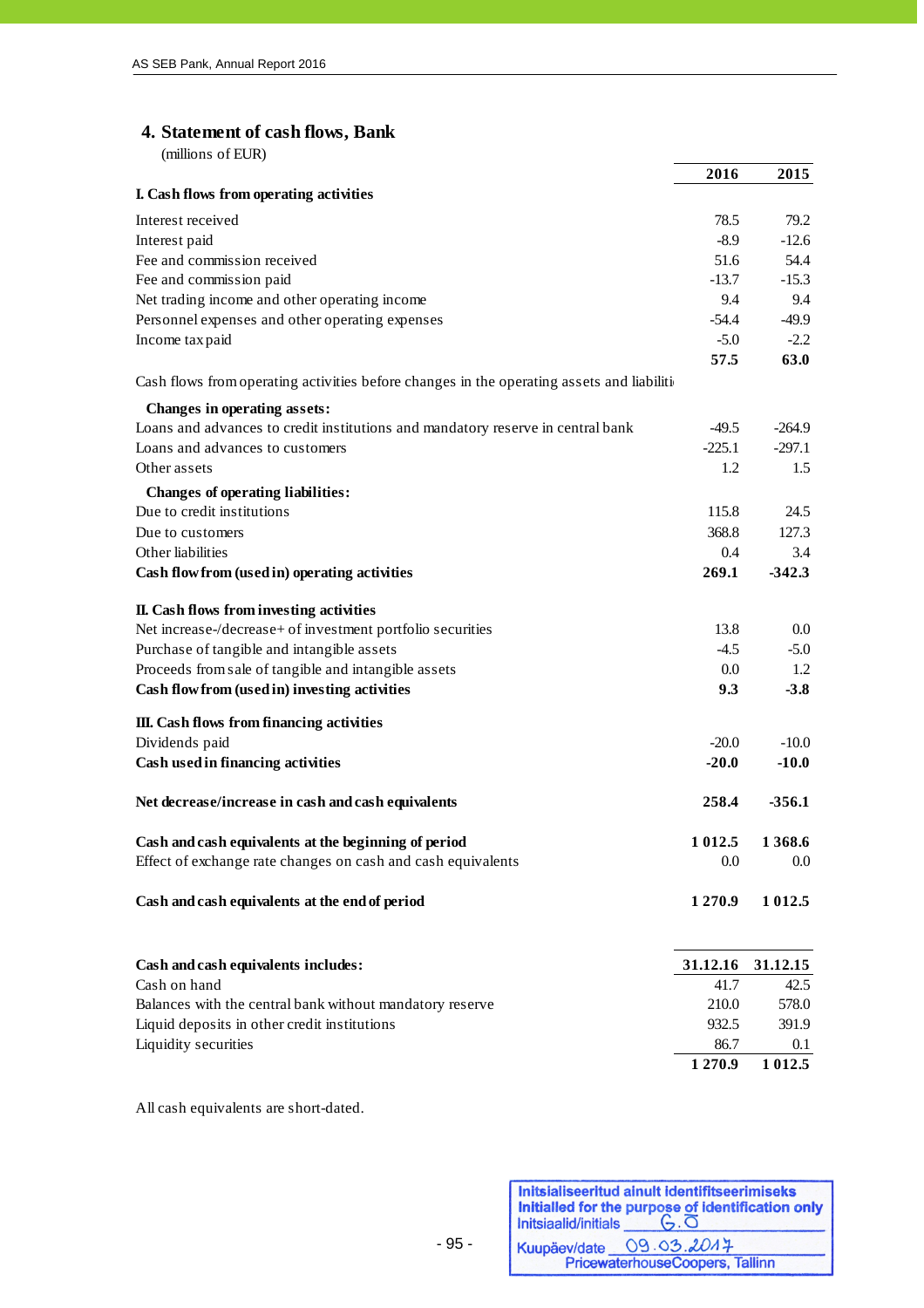# **5. Statement of changes in shareholders' equity, Bank**

(millions of EUR)

|                                                                                          | <b>Share</b><br>capital<br>(Note 28) | <b>Share</b><br>premium | Other<br>reserves<br>(Note 30) | <b>Retained</b><br>earnings | <b>Total share-</b><br>holders'<br>equity |
|------------------------------------------------------------------------------------------|--------------------------------------|-------------------------|--------------------------------|-----------------------------|-------------------------------------------|
| <b>Year beginning 01.01.2015</b>                                                         | 42.5                                 | 86.1                    | 19.1                           | 529.6                       | 677.3                                     |
| Dividend paid                                                                            | 0.0                                  | 0.0                     | 0.0                            | $-10.0$                     | $-10.0$                                   |
| Other                                                                                    | 0.0                                  | 0.0                     | 0.0                            | 0.4                         | 0.4                                       |
| Net profit                                                                               | 0.0                                  | 0.0                     | 0.0                            | 62.8                        | 62.8                                      |
| Other comprehensive income:                                                              |                                      |                         |                                |                             |                                           |
| Net change in available-for-sale financial assets                                        | 0.0                                  | 0.0                     | 12.1                           | 0.0                         | 12.1                                      |
| Total other comprehensive income                                                         | 0.0                                  | 0.0                     | 12.1                           | 0.0                         | 12.1                                      |
| Total comprehensive income                                                               | 0.0                                  | 0.0                     | 12.1                           | 62.8                        | 74.9                                      |
| <b>Final balance 31.12.2015</b>                                                          | 42.5                                 | 86.1                    | 31.2                           | 582.8                       | 742.6                                     |
| Book value of holdings under control or significant<br>influence                         |                                      |                         |                                |                             | 5.5                                       |
| Value of holdings under control or significant<br>influence, calculated by equity method |                                      |                         |                                |                             | 195.3                                     |
| Adjusted unconsolidated equity as at 31.12.2015                                          | 42.5                                 | 86.1                    | 31.2                           | 582.8                       | 932.4                                     |
| Year beginning 01.01.2016                                                                | 42.5                                 | 86.1                    | 31.2                           | 582.8                       | 742.6                                     |
| Dividend paid                                                                            | 0.0                                  | 0.0                     | $0.0\,$                        | $-20.0$                     | $-20.0$                                   |
| Other                                                                                    | 0.0                                  | 0.0                     | 0.0                            | 0.6                         | 0.6                                       |
| Net profit                                                                               | 0.0                                  | 0.0                     | 0.0                            | 70.8                        | 70.8                                      |
| Other comprehensive income/expense:                                                      |                                      |                         |                                |                             |                                           |
| Net change in available-for-sale financial assets                                        | 0.0                                  | 0.0                     | $-12.1$                        | 0.0                         | $-12.1$                                   |
| Total other comprehensive expense                                                        | 0.0                                  | 0.0                     | $-12.1$                        | 0.0                         | $-12.1$                                   |
| Total comprehensive income/expense                                                       | 0.0                                  | 0.0                     | $-12.1$                        | 70.8                        | 58.7                                      |
| <b>Final balance 31.12.2016</b>                                                          | 42.5                                 | 86.1                    | 19.1                           | 634.2                       | 781.9                                     |
| Book value of holdings under control or significant<br>influence                         |                                      |                         |                                |                             | 5.5                                       |
| Value of holdings under control or significant<br>influence, calculated by equity method |                                      |                         |                                |                             | 209.5                                     |
| Adjusted unconsolidated equity as at 31.12.2016                                          | 42.5                                 | 86.1                    | 19.1                           | 634.2                       | 985.9                                     |

| Initsiaalid/initials | Initsialiseeritud ainult identifitseerimiseks<br>Initialled for the purpose of identification only<br>$G.\overline{O}$ |
|----------------------|------------------------------------------------------------------------------------------------------------------------|
|                      | Kuupäev/date 09.03.2014<br>PricewaterhouseCoopers, Tallinn                                                             |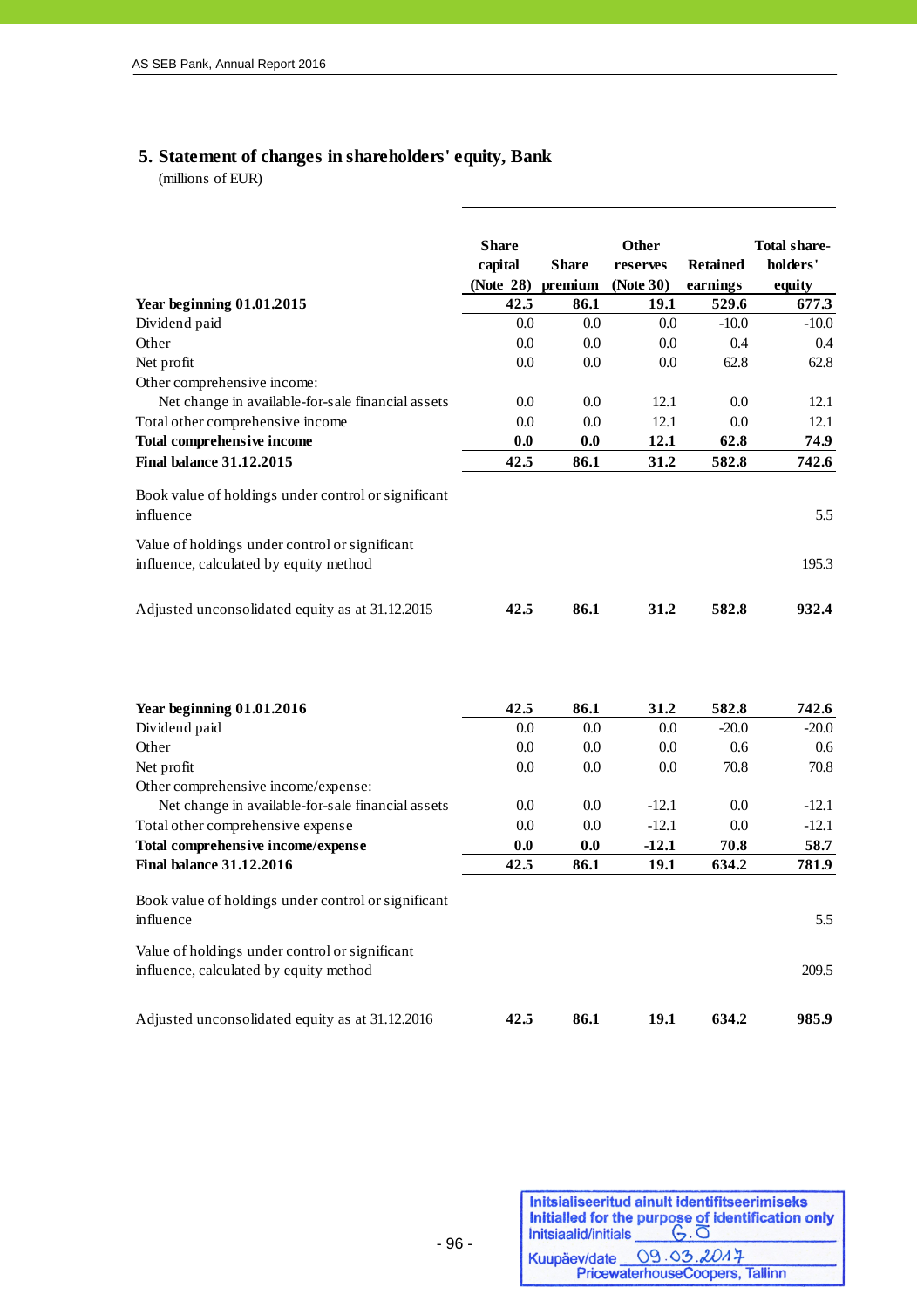

#### **INDEPENDENT AUDITOR'S REPORT**

(Translation of the Estonian original)

To the Shareholder of AS SEB Pank

#### **Our opinion**

In our opinion, the consolidated financial statements present fairly, in all material respects, the consolidated financial position of AS SEB Pank and its subsidiaries (together the Group) as at 31 December 2016, and its consolidated financial performance and its consolidated cash flows for the year then ended in accordance with International Financial Reporting Standards as adopted by the European Union*.*

We audited the Group's consolidated financial statements that comprise:

- the consolidated statement of financial position as at 31 December 2016;
- the consolidated income statement and statement of comprehensive income for the year then ended;
- the consolidated statement of cash flows for the year then ended;
- the consolidated statement of changes in equity for the year then ended; and
- the notes to the consolidated financial statements, which include a summary of significant accounting policies and other explanatory information.

#### **Basis for opinion**

We conducted our audit in accordance with International Standards on Auditing (ISAs). Our responsibilities under those standards are further described in the *Auditor's responsibilities for the audit of the consolidated financial statements* section of our report.

We believe that the audit evidence we have obtained is sufficient and appropriate to provide a basis for our opinion.

We are independent of the Group in accordance with the International Ethics Standards Board for Accountants' Code of Ethics for Professional Accountants (IESBA Code) and the ethical requirements of the Auditors Activities Act of the Republic of Estonia. We have fulfilled our other ethical responsibilities in accordance with the IESBA Code and the ethical requirements of the Auditors Activities Act of the Republic of Estonia.

#### **Other information**

The Management Board is responsible for the other information contained in the annual report in addition to the consolidated financial statements and our auditor's report thereon.

Our opinion on the consolidated financial statements does not cover the other information and we do not express any form of assurance conclusion thereon.

In connection with our audit of the consolidated financial statements, our responsibility is to read the other information identified above and, in doing so, consider whether the other information is materially inconsistent with the consolidated financial statements or our knowledge obtained in the audit, or otherwise appears to be materially misstated. If, based on the work we have performed, we conclude that there is a material misstatement of this other information, we are required to report that fact. We have nothing to report in this regard.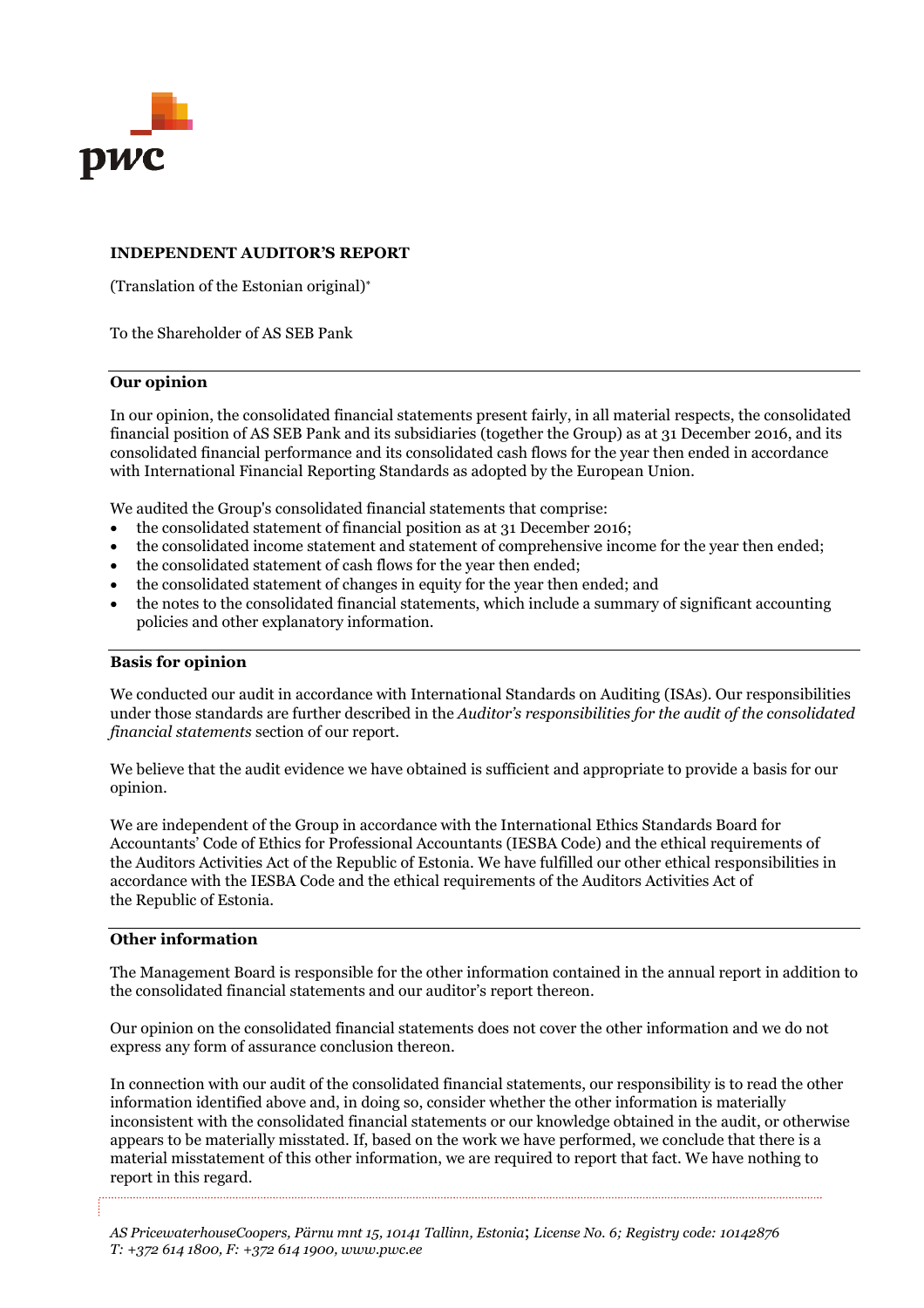

#### **Responsibilities of the Management Board and those charged with governance for the consolidated financial statements**

The Management Board is responsible for the preparation and fair presentation of the consolidated financial statements in accordance with International Financial Reporting Standards as adopted by the European Union and for such internal control as the Management Board determines is necessary to enable the preparation of consolidated financial statements that are free from material misstatement, whether due to fraud or error.

In preparing the consolidated financial statements, the Management Board is responsible for assessing the Group's ability to continue as a going concern, disclosing, as applicable, matters related to going concern and using the going concern basis of accounting unless the Management Board either intends to liquidate the Group or to cease operations, or has no realistic alternative but to do so.

Those charged with governance are responsible for overseeing the Group's financial reporting process.

#### **Auditor's responsibilities for the audit of the consolidated financial statements**

Our objectives are to obtain reasonable assurance about whether the consolidated financial statements as a whole are free from material misstatement, whether due to fraud or error, and to issue an auditor's report that includes our opinion. Reasonable assurance is a high level of assurance, but is not a guarantee that an audit conducted in accordance with ISAs will always detect a material misstatement when it exists. Misstatements can arise from fraud or error and are considered material if, individually or in the aggregate, they could reasonably be expected to influence the economic decisions of users taken on the basis of these consolidated financial statements.

As part of an audit in accordance with ISAs, we exercise professional judgment and maintain professional scepticism throughout the audit. We also:

- Identify and assess the risks of material misstatement of the consolidated financial statements, whether due to fraud or error, design and perform audit procedures responsive to those risks, and obtain audit evidence that is sufficient and appropriate to provide a basis for our opinion. The risk of not detecting a material misstatement resulting from fraud is higher than for one resulting from error, as fraud may involve collusion, forgery, intentional omissions, misrepresentations, or the override of internal control.
- Obtain an understanding of internal control relevant to the audit in order to design audit procedures that are appropriate in the circumstances, but not for the purpose of expressing an opinion on the effectiveness of the Group's internal control.
- Evaluate the appropriateness of accounting policies used and the reasonableness of accounting estimates and related disclosures made by the Management Board.
- Conclude on the appropriateness of the Management Board's use of the going concern basis of accounting and, based on the audit evidence obtained, whether a material uncertainty exists related to events or conditions that may cast significant doubt on the Group's ability to continue as a going concern. If we conclude that a material uncertainty exists, we are required to draw attention in our auditor's report to the related disclosures in the consolidated financial statements or, if such disclosures are inadequate, to modify our opinion. Our conclusions are based on the audit evidence obtained up to the date of our auditor's report. However, future events or conditions may cause the Group to cease to continue as a going concern.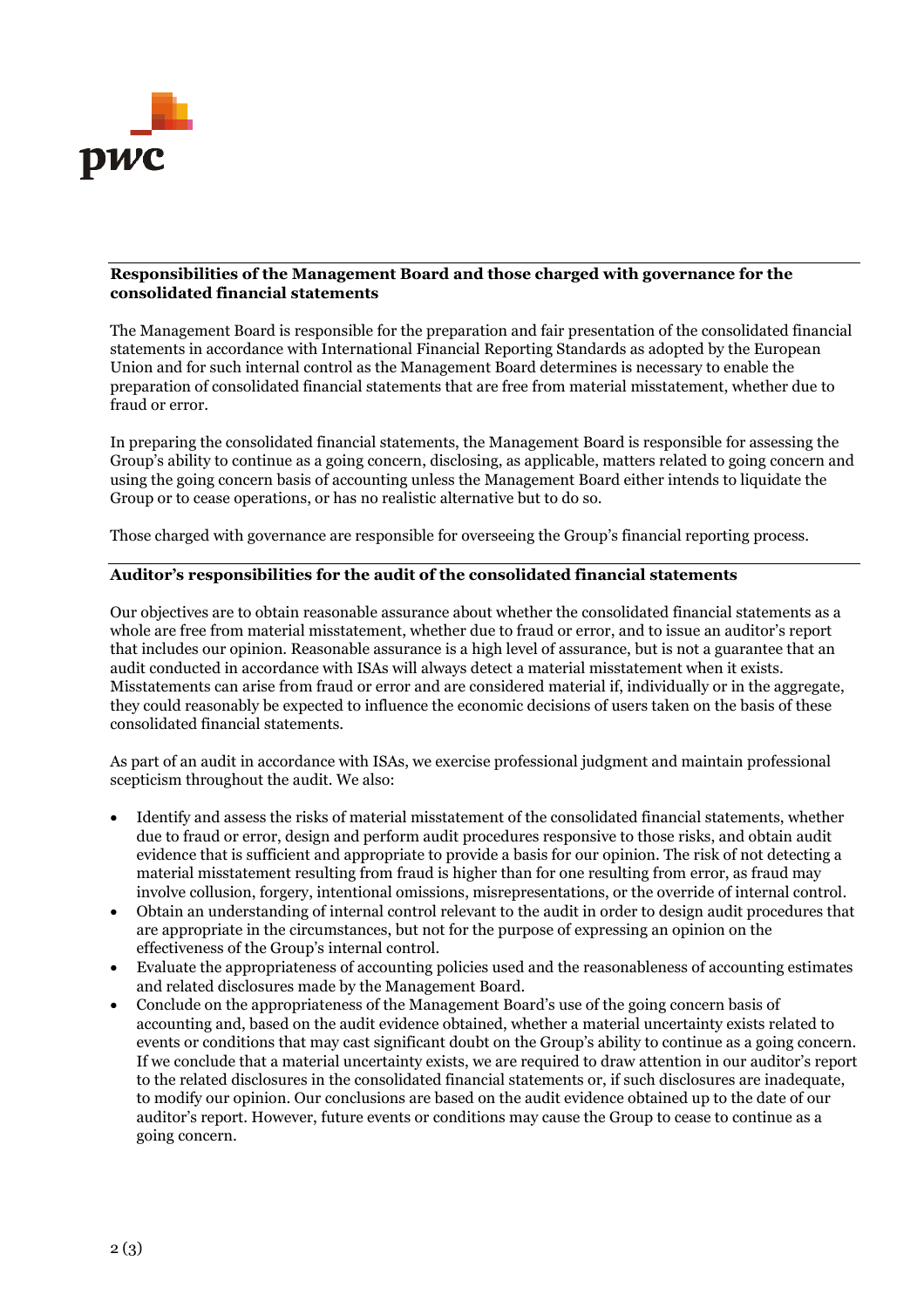

- Evaluate the overall presentation, structure and content of the consolidated financial statements, including the disclosures, and whether the consolidated financial statements represent the underlying transactions and events in a manner that achieves fair presentation.
- Obtain sufficient appropriate audit evidence regarding the financial information of the entities or business activities within the Group to express an opinion on the consolidated financial statements. We are responsible for the direction, supervision and performance of the Group audit. We remain solely responsible for our audit opinion.

We communicate with those charged with governance regarding, among other matters, the planned scope and timing of the audit and significant audit findings, including any significant deficiencies in internal control that we identify during our audit.

AS PricewaterhouseCoopers

L. Le

Ago Vilu Auditor's Certificate No.325

9 March 2017

*This version of our report is a translation from the original, which was prepared in Estonian. All possible care has been taken to ensure that the translation is an accurate representation of the original. However, in all matters of interpretation of information, views or opinions, the original language version of our report takes precedence over this translation.*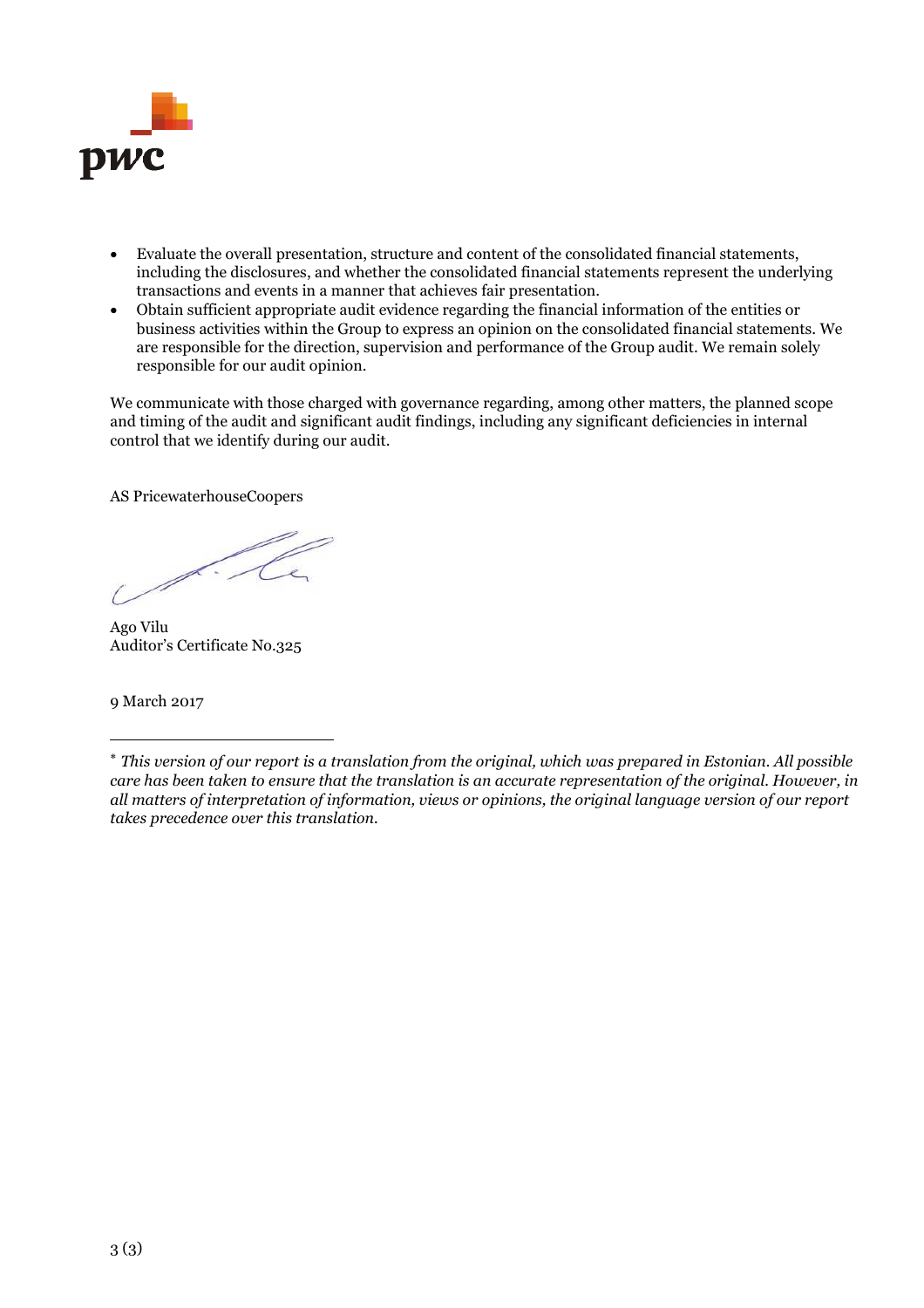#### **AS SEB PANK**  Located at Tornimäe 2, Tallinn **MANAGEMENT BOARD RESOLUTION NO 28**

j

In Tallinn March 9th, 2017

#### **Distribution of the profit of the financial year 2016**

- 1. The profit of the financial year 2016 was 70 833 738 EUR (seventy million, eight hundred and thirty-three thousand, seven hundred and thirty-eight euros).
- 2. To make a proposal to the sole shareholder to pay dividends from the profit of the financial year 2016 in the amount of 30 000 000 EUR (thirty million euros).

To make a proposal to the sole shareholder not to distribute the profit of the financial year 2016 in the amount of 40 833 738 EUR (fourty million, eight hundred and thirty-three thousand, seven hundred and thirty-eight euros).

3. To submit the present resolution to the Supervisory Board of AS SEB Pank for review.

Allan Parik Chairman of the Management Board

Distribution: Management Board members, Legal Division, Financial Reporting Department